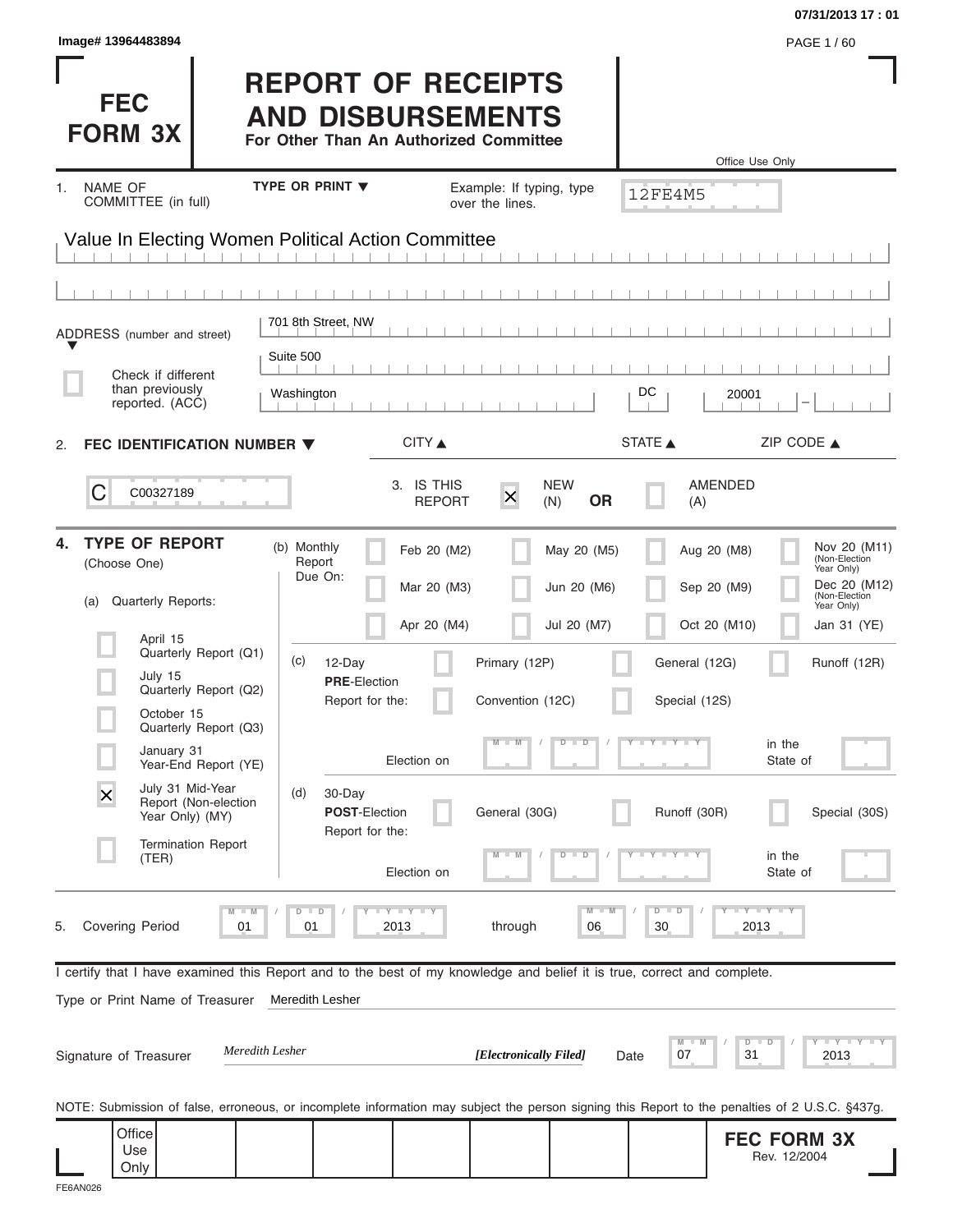### **SUMMARY PAGE OF RECEIPTS AND DISBURSEMENTS**

|    | Image# 13964483895                                                                                  |                                                      |                                                 |
|----|-----------------------------------------------------------------------------------------------------|------------------------------------------------------|-------------------------------------------------|
|    | FEC Form 3X (Rev. 02/2003)                                                                          | <b>SUMMARY PAGE</b><br>OF RECEIPTS AND DISBURSEMENTS | Page 2                                          |
|    | Write or Type Committee Name                                                                        |                                                      |                                                 |
|    | Value In Electing Women Political Action Committee                                                  |                                                      |                                                 |
|    | Report Covering the Period:<br>From:                                                                | $Y - Y - I$<br>01<br>01<br>2013<br>To:               | D<br>06<br>30<br>2013                           |
|    |                                                                                                     | <b>COLUMN A</b><br><b>This Period</b>                | <b>COLUMN B</b><br><b>Calendar Year-to-Date</b> |
| 6. | Cash on Hand<br>(a)<br>$-1$ $Y - 1$ $Y$<br>January 1,<br>2013                                       |                                                      | 30831.23                                        |
|    | Cash on Hand at<br>(b)<br>Beginning of Reporting Period                                             | 30831.23                                             |                                                 |
|    | Total Receipts (from Line 19)<br>(c)                                                                | 164850.0                                             | 164850.0                                        |
|    | Subtotal (add Lines 6(b) and<br>(d)<br>6(c) for Column A and Lines<br>6(a) and 6(c) for Column B)   | 195681.23                                            | 195681.23                                       |
| 7. | Total Disbursements (from Line 31)                                                                  | 87622.06                                             | 87622.06                                        |
| 8. | Cash on Hand at Close of<br><b>Reporting Period</b><br>(subtract Line 7 from Line 6(d))             | 108059.17                                            | 108059.17                                       |
| 9. | Debts and Obligations Owed TO<br>the Committee (Itemize all on<br>Schedule C and/or Schedule D)     | 0.0                                                  |                                                 |
|    | 10. Debts and Obligations Owed BY<br>the Committee (Itemize all on<br>Schedule C and/or Schedule D) | 0.0                                                  |                                                 |

This committee has qualified as a multicandidate committee. (see FEC FORM 1M)

### **For further information contact:**

Federal Election Commission 999 E Street, NW Washington, DC 20463

Toll Free 800-424-9530 Local 202-694-1100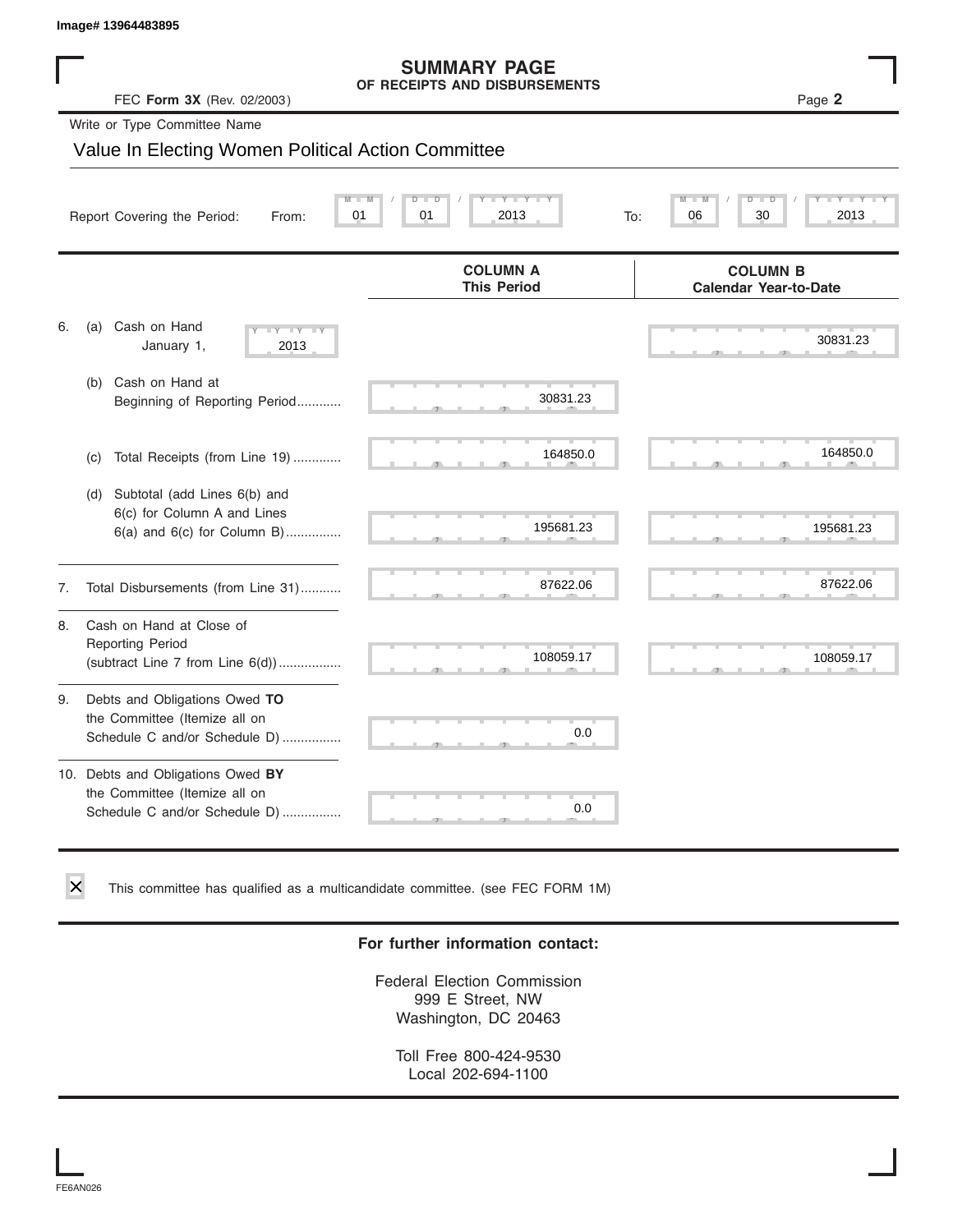|                                                                               | <b>DETAILED SUMMARY PAGE</b>                                         |                                                           |
|-------------------------------------------------------------------------------|----------------------------------------------------------------------|-----------------------------------------------------------|
| FEC Form 3X (Rev. 06/2004)                                                    | of Receipts                                                          | Page 3                                                    |
| Write or Type Committee Name                                                  |                                                                      |                                                           |
| Value In Electing Women Political Action Committee                            |                                                                      |                                                           |
|                                                                               |                                                                      |                                                           |
| Report Covering the Period:<br>From:                                          | <b>LY LY LY</b><br>$M - M$<br>$\Box$<br>D<br>01<br>01<br>2013<br>To: | $T - Y = T - Y$<br>$M - M$<br>$D$ $D$<br>06<br>30<br>2013 |
| I. Receipts                                                                   | <b>COLUMN A</b><br><b>Total This Period</b>                          | <b>COLUMN B</b><br><b>Calendar Year-to-Date</b>           |
| 11. Contributions (other than loans) From:                                    |                                                                      |                                                           |
| Individuals/Persons Other<br>(a)                                              |                                                                      |                                                           |
| <b>Than Political Committees</b>                                              | 46250.0                                                              | 46250.0                                                   |
| Itemized (use Schedule A)<br>(i)                                              |                                                                      |                                                           |
|                                                                               | 600.0                                                                | 600.0                                                     |
| (iii) TOTAL (add                                                              |                                                                      |                                                           |
| Lines $11(a)(i)$ and $(ii)$                                                   | 46850.0                                                              | 46850.0                                                   |
|                                                                               |                                                                      |                                                           |
| Political Party Committees<br>(b)                                             | 0.0                                                                  | 0.0                                                       |
| <b>Other Political Committees</b><br>(C)                                      |                                                                      |                                                           |
|                                                                               | 118000.0                                                             | 118000.0                                                  |
| Total Contributions (add Lines<br>(d)                                         |                                                                      |                                                           |
| $11(a)(iii)$ , (b), and (c)) (Carry                                           | 164850.0                                                             | 164850.0                                                  |
| Totals to Line 33, page 5) ▶<br>12. Transfers From Affiliated/Other           |                                                                      |                                                           |
|                                                                               | 0.0                                                                  | 0.0                                                       |
|                                                                               |                                                                      |                                                           |
|                                                                               | 0.0                                                                  | 0.0                                                       |
|                                                                               |                                                                      |                                                           |
| 14. Loan Repayments Received                                                  | 0.0                                                                  | 0.0                                                       |
| 15. Offsets To Operating Expenditures                                         |                                                                      |                                                           |
| (Refunds, Rebates, etc.)                                                      |                                                                      |                                                           |
| (Carry Totals to Line 37, page 5)                                             | 0.0                                                                  | 0.0                                                       |
| 16. Refunds of Contributions Made                                             |                                                                      |                                                           |
| to Federal Candidates and Other                                               |                                                                      |                                                           |
| Political Committees                                                          | 0.0                                                                  | 0.0                                                       |
| 17. Other Federal Receipts                                                    |                                                                      |                                                           |
| (Dividends, Interest, etc.)<br>18. Transfers from Non-Federal and Levin Funds | 0.0                                                                  | 0.0                                                       |
| (a) Non-Federal Account                                                       |                                                                      |                                                           |
|                                                                               | 0.00                                                                 | 0.00                                                      |
|                                                                               |                                                                      |                                                           |
| (b) Levin Funds (from Schedule H5)                                            | 0.00                                                                 | 0.00                                                      |
|                                                                               |                                                                      |                                                           |
| (c) Total Transfers (add $18(a)$ and $18(b)$ )                                | 0.00                                                                 | 0.00                                                      |
|                                                                               |                                                                      |                                                           |
| 19. Total Receipts (add Lines 11(d),                                          |                                                                      |                                                           |
| 12, 13, 14, 15, 16, 17, and $18(c)$                                           | 164850.0                                                             | 164850.0                                                  |
|                                                                               |                                                                      |                                                           |
| 20. Total Federal Receipts                                                    |                                                                      |                                                           |
| (subtract Line 18(c) from Line 19)  ▶                                         | 164850.0                                                             | 164850.0                                                  |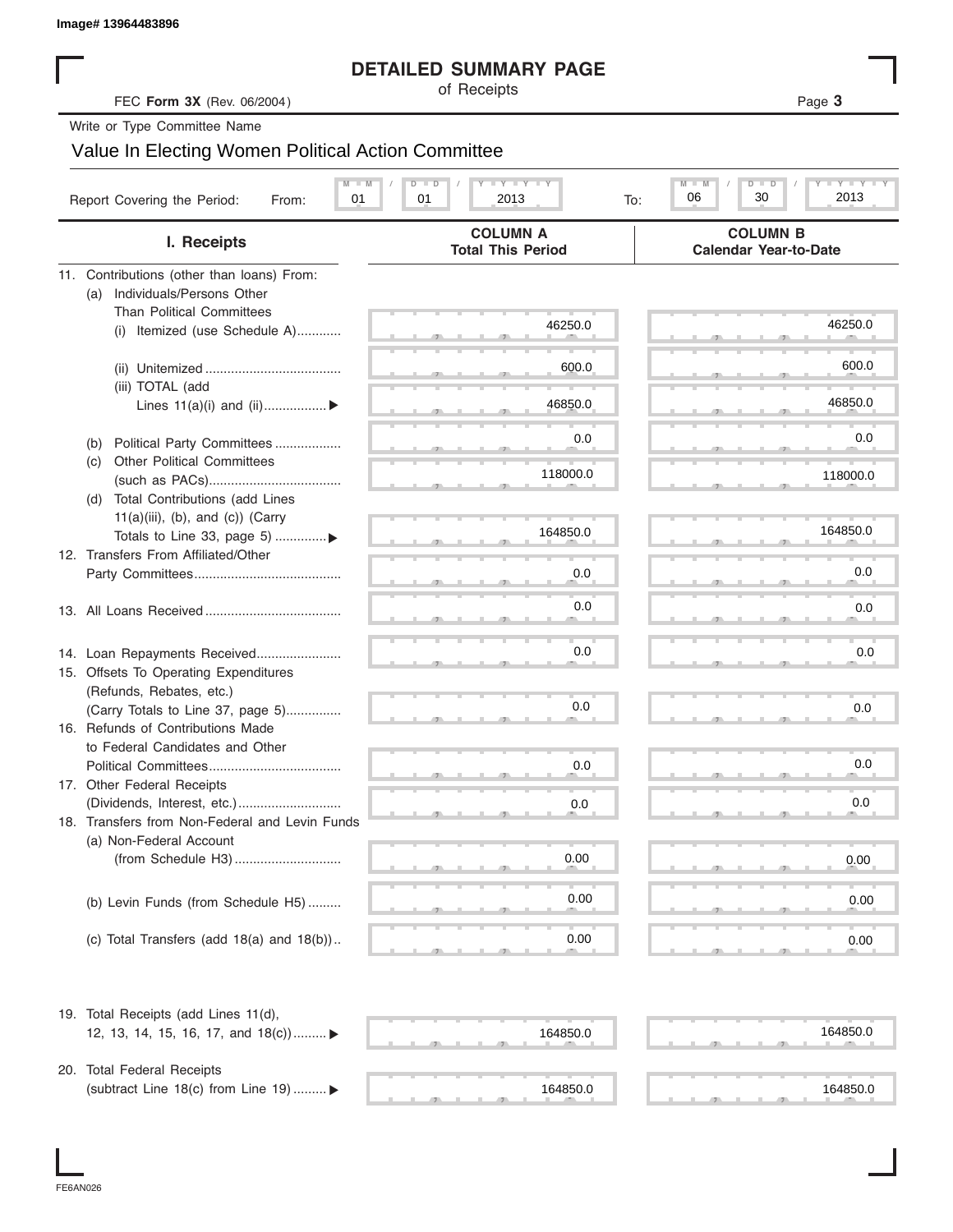### **DETAILED SUMMARY PAGE**

|     |                                                                  | <b>DETAILED SUMMARY PAGE</b><br>of Disbursements |                                                 |
|-----|------------------------------------------------------------------|--------------------------------------------------|-------------------------------------------------|
|     | FEC Form 3X (Rev. 02/2003)                                       |                                                  | Page 4                                          |
|     | <b>II. Disbursements</b>                                         | <b>COLUMN A</b><br><b>Total This Period</b>      | <b>COLUMN B</b><br><b>Calendar Year-to-Date</b> |
|     | 21. Operating Expenditures:<br>(a) Allocated Federal/Non-Federal |                                                  |                                                 |
|     | Activity (from Schedule H4)                                      |                                                  |                                                 |
|     | Federal Share<br>(i)                                             | 0.00                                             | 0.00                                            |
|     | Non-Federal Share<br>(ii)                                        | 0.00                                             | 0.00                                            |
|     | (b) Other Federal Operating                                      |                                                  |                                                 |
|     |                                                                  | 51622.06                                         | 51622.06                                        |
|     | (c) Total Operating Expenditures                                 |                                                  |                                                 |
|     | (add 21(a)(i), (a)(ii), and (b))                                 | 51622.06                                         | 51622.06                                        |
|     | 22. Transfers to Affiliated/Other Party                          |                                                  |                                                 |
|     | 23. Contributions to                                             | 0.0                                              | 0.0                                             |
|     | Federal Candidates/Committees<br>and Other Political Committees  | 36000.0                                          | 36000.0                                         |
|     | 24. Independent Expenditures                                     | 0.0                                              | 0.0                                             |
|     | 25. Coordinated Party Expenditures                               |                                                  |                                                 |
|     | (2 U.S.C. §441a(d))                                              | 0.0                                              | 0.0                                             |
|     |                                                                  | 0.0                                              | 0.0                                             |
|     |                                                                  | 0.00                                             | 0.00                                            |
|     | 28. Refunds of Contributions To:                                 |                                                  |                                                 |
| (a) | Individuals/Persons Other<br>Than Political Committees           | 0.0                                              | 0.0                                             |
| (b) | Political Party Committees                                       | 0.0                                              | 0.0                                             |
| (c) | <b>Other Political Committees</b>                                |                                                  |                                                 |
|     |                                                                  | 0.0                                              | 0.0                                             |
| (d) | <b>Total Contribution Refunds</b>                                |                                                  |                                                 |
|     | (add Lines 28(a), (b), and (c))                                  | 0.0                                              | 0.0                                             |
|     | 29. Other Disbursements                                          | 0.0                                              | 0.0                                             |
|     | 30. Federal Election Activity (2 U.S.C. §431(20))                |                                                  |                                                 |
|     | (a) Allocated Federal Election Activity                          |                                                  |                                                 |
|     | (from Schedule H6)                                               |                                                  |                                                 |
|     |                                                                  | 0.00                                             | 0.00                                            |
|     |                                                                  | 0.00                                             | 0.00                                            |
|     | (b) Federal Election Activity Paid Entirely                      |                                                  |                                                 |
|     | With Federal Funds                                               | 0.00                                             | 0.00                                            |
| (C) | Total Federal Election Activity (add                             |                                                  |                                                 |
|     | Lines $30(a)(i)$ , $30(a)(ii)$ and $30(b))$                      | 0.00                                             | 0.00                                            |
|     | 31. Total Disbursements (add Lines 21(c), 22,                    |                                                  |                                                 |
|     | 23, 24, 25, 26, 27, 28(d), 29 and 30(c))                         | 87622.06                                         | 87622.06                                        |
|     | 32. Total Federal Disbursements                                  |                                                  |                                                 |
|     | (subtract Line 21(a)(ii) and Line 30(a)(ii)                      |                                                  |                                                 |
|     |                                                                  | 87622.06                                         | 87622.06                                        |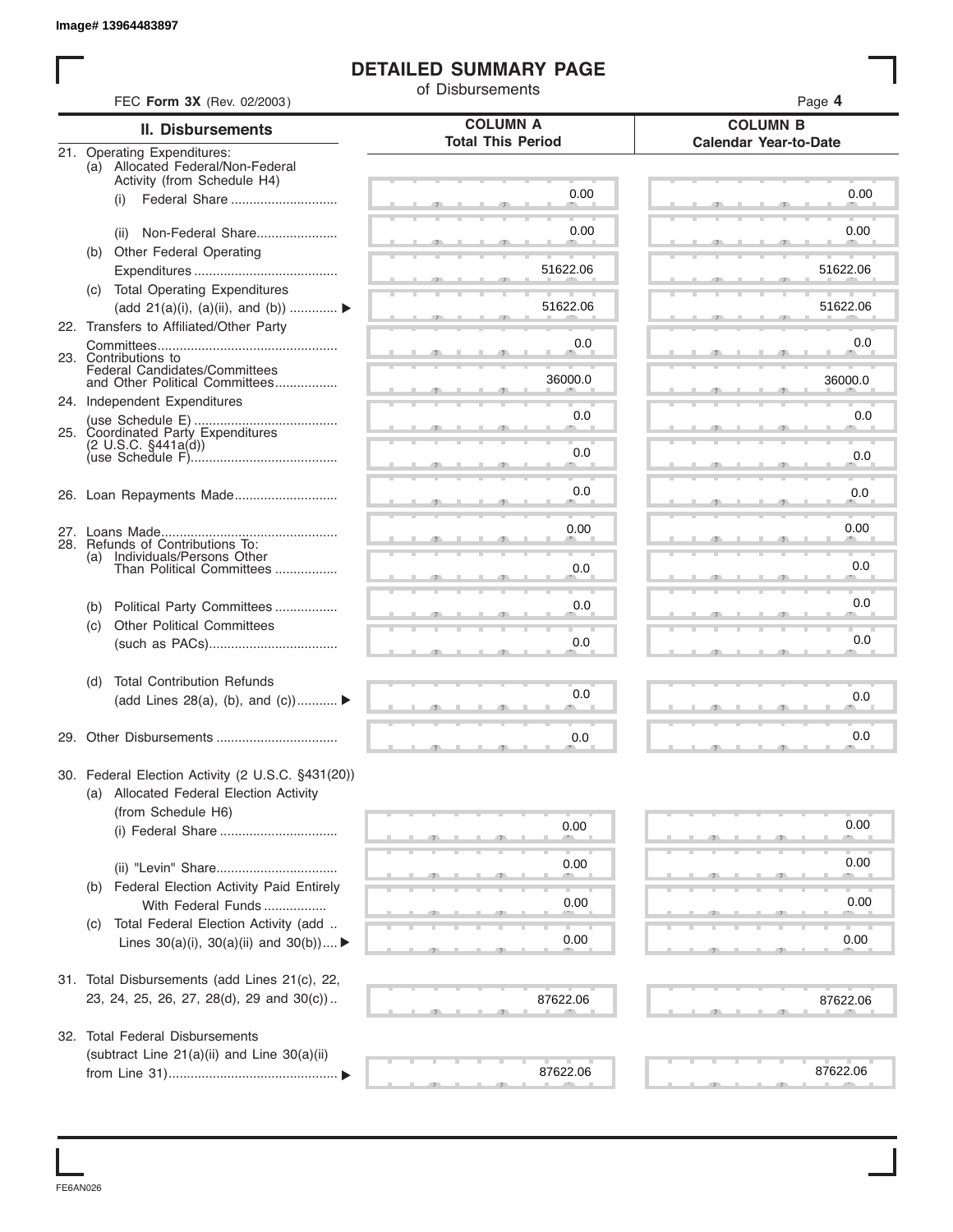### **DETAILED SUMMARY PAGE**

| FEC Form 3X (Rev. 02/2003)                                                     | <b>DETAILED SUMMARY PAGE</b><br>of Disbursements | Page 5                                          |
|--------------------------------------------------------------------------------|--------------------------------------------------|-------------------------------------------------|
| III. Net Contributions/Operating Ex-<br>penditures                             | <b>COLUMN A</b><br><b>Total This Period</b>      | <b>COLUMN B</b><br><b>Calendar Year-to-Date</b> |
| Total Contributions (other than loans)<br>33.                                  | 164850.0                                         | 164850.0                                        |
| 34. Total Contribution Refunds                                                 | 0.0                                              | 0.0                                             |
| 35. Net Contributions (other than loans)<br>(subtract Line 34 from Line 33)    | 164850.0                                         | 164850.0                                        |
| 36. Total Federal Operating Expenditures<br>(add Line 21(a)(i) and Line 21(b)) | 51622.06                                         | 51622.06                                        |
| 37. Offsets to Operating Expenditures                                          | 0.0                                              | 0.0                                             |
| 38. Net Operating Expenditures                                                 | 51622.06                                         | 51622.06                                        |

FE6AN026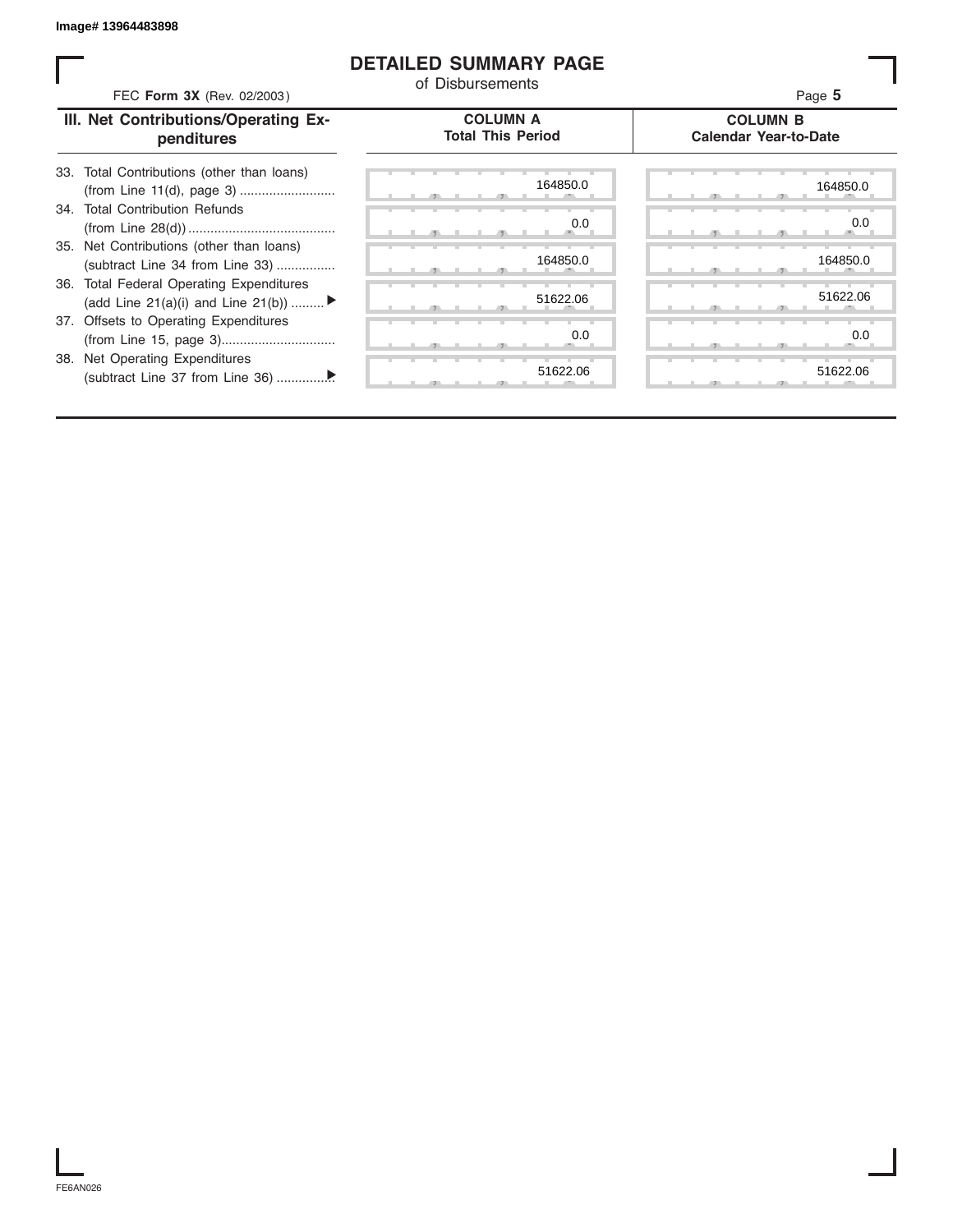FOR LINE NUMBER: PAGE 6 OF<br>(check only one)

| SCHEDULE A (FEC Form 3X)<br><b>ITEMIZED RECEIPTS</b>                                                                                                                                                                                                                                                                   |                        | Use separate schedule(s)<br>for each category of the<br>Detailed Summary Page | FOR LINE NUMBER:<br>PAGE<br>6<br>OF<br>60<br>(check only one)<br>$X$ 11a<br>11 <sub>b</sub><br>12<br>11c<br>13<br>14<br>16<br>15<br>17 |
|------------------------------------------------------------------------------------------------------------------------------------------------------------------------------------------------------------------------------------------------------------------------------------------------------------------------|------------------------|-------------------------------------------------------------------------------|----------------------------------------------------------------------------------------------------------------------------------------|
| Any information copied from such Reports and Statements may not be sold or used by any person for the purpose of soliciting contributions<br>or for commercial purposes, other than using the name and address of any political committee to solicit contributions from such committee.<br>NAME OF COMMITTEE (In Full) |                        |                                                                               |                                                                                                                                        |
| Value In Electing Women Political Action Committee                                                                                                                                                                                                                                                                     |                        |                                                                               |                                                                                                                                        |
| Full Name (Last, First, Middle Initial)<br>Rebecca L. Anderson<br>А.                                                                                                                                                                                                                                                   |                        |                                                                               | Date of Receipt                                                                                                                        |
| Mailing Address 3525 S 17th Street<br>City                                                                                                                                                                                                                                                                             | State                  | Zip Code                                                                      | $M - M$<br>$Y = Y$<br>$D$ $D$<br>06<br>10<br>2013<br><b>Transaction ID: 1375291954078</b>                                              |
| Arlington                                                                                                                                                                                                                                                                                                              | VA                     | 22204                                                                         | Amount of Each Receipt this Period                                                                                                     |
| FEC ID number of contributing<br>federal political committee.                                                                                                                                                                                                                                                          | C                      |                                                                               | 1000.0                                                                                                                                 |
| Name of Employer                                                                                                                                                                                                                                                                                                       | Occupation             |                                                                               | Check                                                                                                                                  |
| Williams & Jensen                                                                                                                                                                                                                                                                                                      | Partner                |                                                                               |                                                                                                                                        |
| Receipt For:<br>Primary<br>General<br>Other (specify) $\blacktriangledown$                                                                                                                                                                                                                                             |                        | Aggregate Year-to-Date ▼<br>1000.0                                            |                                                                                                                                        |
| Full Name (Last, First, Middle Initial)<br><b>B.</b> Susan A. Andres                                                                                                                                                                                                                                                   |                        |                                                                               | Date of Receipt                                                                                                                        |
| Mailing Address 6919 N. 30th Street                                                                                                                                                                                                                                                                                    |                        |                                                                               | $M - M$<br>$Y - Y$<br>$D$ $D$<br>2013<br>06<br>10                                                                                      |
| City                                                                                                                                                                                                                                                                                                                   | State                  | Zip Code                                                                      | <b>Transaction ID: 1375291750169</b>                                                                                                   |
| Arlington                                                                                                                                                                                                                                                                                                              | VA                     | 22213                                                                         | Amount of Each Receipt this Period                                                                                                     |
| FEC ID number of contributing<br>federal political committee.                                                                                                                                                                                                                                                          | C                      |                                                                               | 1000.0                                                                                                                                 |
| Name of Employer<br><b>Union Pacific</b>                                                                                                                                                                                                                                                                               | Occupation<br>Lobbyist |                                                                               | Check                                                                                                                                  |
| Receipt For:                                                                                                                                                                                                                                                                                                           |                        | Aggregate Year-to-Date ▼                                                      |                                                                                                                                        |
| Primary<br>General<br>Other (specify) $\blacktriangledown$                                                                                                                                                                                                                                                             |                        | 1000.0<br><b>Contract Contract</b>                                            |                                                                                                                                        |
| Full Name (Last, First, Middle Initial)<br>C. Chelsea Arnone                                                                                                                                                                                                                                                           |                        |                                                                               | Date of Receipt                                                                                                                        |
| Mailing Address 48695 Howard Drive                                                                                                                                                                                                                                                                                     |                        |                                                                               | $Y - Y - Y - Y - Y$<br>$M - M$<br>$D$ $D$<br>03<br>25<br>2013                                                                          |
| City<br>Lawrence                                                                                                                                                                                                                                                                                                       | State<br>MI            | Zip Code<br>49064                                                             | <b>Transaction ID: 1375286677633</b><br>Amount of Each Receipt this Period                                                             |
| FEC ID number of contributing<br>federal political committee.                                                                                                                                                                                                                                                          | C                      |                                                                               | 500.0                                                                                                                                  |
| Name of Employer                                                                                                                                                                                                                                                                                                       | Occupation             |                                                                               | Check                                                                                                                                  |
| Capitol Health Group, LLC                                                                                                                                                                                                                                                                                              |                        | <b>Health Policy Associate</b>                                                |                                                                                                                                        |
| Receipt For:<br>Primary<br>General<br>Other (specify) $\blacktriangledown$                                                                                                                                                                                                                                             |                        | Aggregate Year-to-Date ▼<br>500.0                                             |                                                                                                                                        |
|                                                                                                                                                                                                                                                                                                                        |                        |                                                                               | 2500.00                                                                                                                                |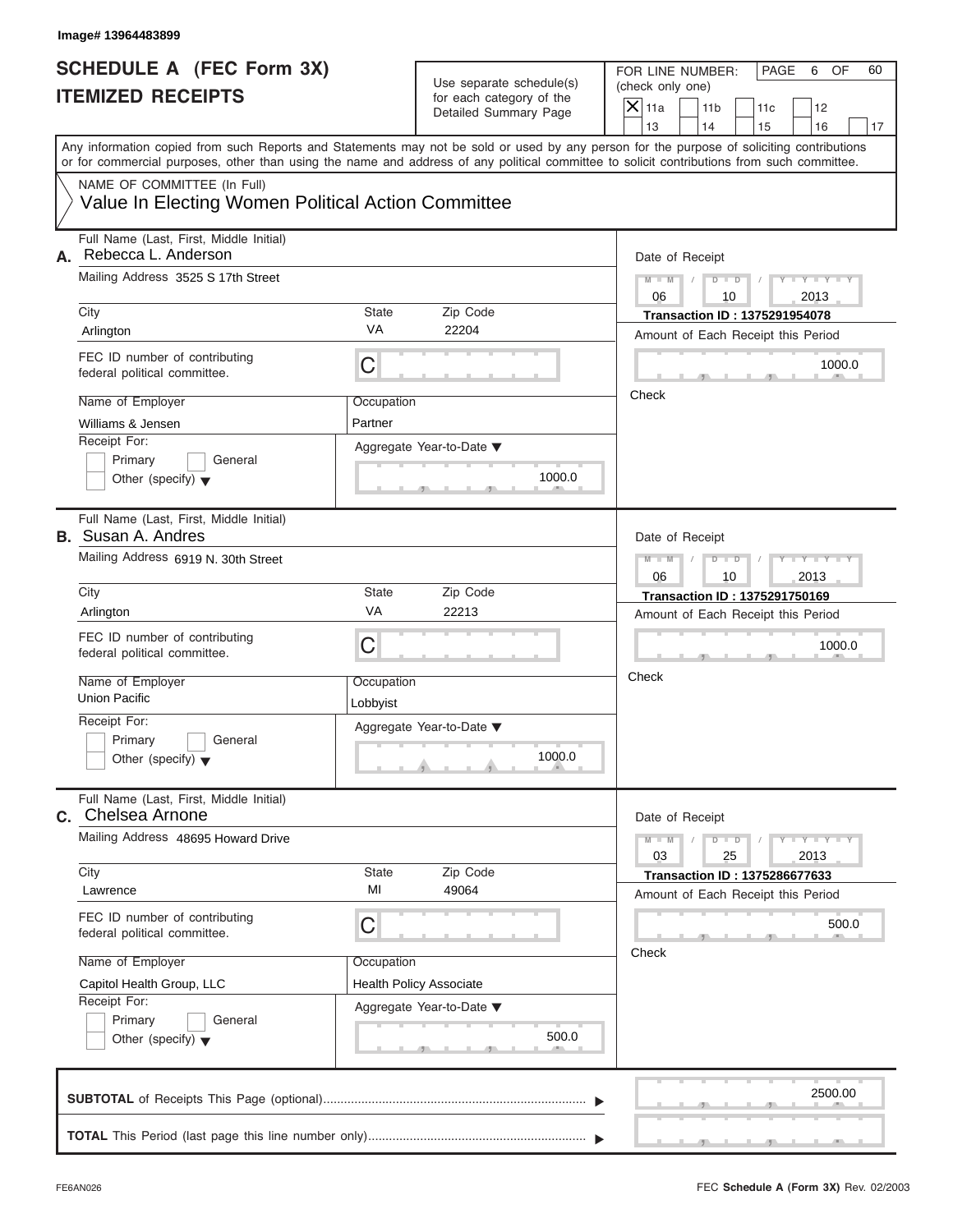| SCHEDULE A (FEC Form 3X)<br><b>ITEMIZED RECEIPTS</b>                                                                                       |                        | Use separate schedule(s)<br>for each category of the<br>Detailed Summary Page          | FOR LINE NUMBER:<br>PAGE<br>OF<br>60<br>7<br>(check only one)<br>$\overline{X}$ 11a<br>11 <sub>b</sub><br>12<br>11c |
|--------------------------------------------------------------------------------------------------------------------------------------------|------------------------|----------------------------------------------------------------------------------------|---------------------------------------------------------------------------------------------------------------------|
| Any information copied from such Reports and Statements may not be sold or used by any person for the purpose of soliciting contributions  |                        |                                                                                        | 13<br>14<br>15<br>16<br>17                                                                                          |
| or for commercial purposes, other than using the name and address of any political committee to solicit contributions from such committee. |                        |                                                                                        |                                                                                                                     |
| NAME OF COMMITTEE (In Full)<br>Value In Electing Women Political Action Committee                                                          |                        |                                                                                        |                                                                                                                     |
| Full Name (Last, First, Middle Initial)<br>Lisa Barkovic<br>А.                                                                             |                        |                                                                                        | Date of Receipt                                                                                                     |
| Mailing Address 2725 39th, NW<br>#115<br>City                                                                                              | State                  | Zip Code                                                                               | $M - M$<br>$D$ $D$<br>$Y - Y - Y - Y - I$<br>02<br>21<br>2013<br><b>Transaction ID: 1375287160809</b>               |
| Washington                                                                                                                                 | DC                     | 20007                                                                                  | Amount of Each Receipt this Period                                                                                  |
| FEC ID number of contributing<br>federal political committee.                                                                              | C                      |                                                                                        | 250.0<br>$-1$ $-1$ $-1$<br><b>COLLEGE</b>                                                                           |
| Name of Employer<br>Holland & Knight                                                                                                       | Occupation<br>Lobbyist |                                                                                        | <b>Credit Card</b>                                                                                                  |
| Receipt For:<br>Primary<br>General<br>Other (specify) $\blacktriangledown$                                                                 |                        | Aggregate Year-to-Date ▼<br>250.0<br>$\mathcal{F}$ and $\mathcal{F}$ and $\mathcal{F}$ |                                                                                                                     |
| Full Name (Last, First, Middle Initial)<br><b>B.</b> Melissa Bartlett                                                                      |                        |                                                                                        | Date of Receipt                                                                                                     |
| Mailing Address 1701 Pennsylvania Ave, NW<br>Suite 300                                                                                     |                        |                                                                                        | $M - M$<br>$D$ $D$<br>$T - Y - T - Y - T$<br>04<br>29<br>2013                                                       |
| City<br>Washington                                                                                                                         | State<br>DC            | Zip Code<br>20006                                                                      | <b>Transaction ID: 1375291316811</b>                                                                                |
| FEC ID number of contributing<br>federal political committee.                                                                              | C                      |                                                                                        | Amount of Each Receipt this Period<br>1000.0<br>$-1$                                                                |
| Name of Employer<br><b>Health Care Service Corporation</b>                                                                                 | Occupation             | VP, Gov't Relations/Representation                                                     | Check                                                                                                               |
| Receipt For:<br>Primary<br>General<br>Other (specify) $\blacktriangledown$                                                                 |                        | Aggregate Year-to-Date ▼<br>1000.0<br>$\mathbf{r}$ and $\mathbf{r}$                    |                                                                                                                     |
| Full Name (Last, First, Middle Initial)<br>C. Brenda L. Becker                                                                             |                        |                                                                                        | Date of Receipt                                                                                                     |
| Mailing Address 8214 Mack St<br>City                                                                                                       | State                  | Zip Code                                                                               | $M - M$<br>$D$ $D$<br>$Y - Y - Y - Y - Y$<br>04<br>08<br>2013                                                       |
| Alexandria                                                                                                                                 | <b>VA</b>              | 22308                                                                                  | <b>Transaction ID: 1375290712676</b><br>Amount of Each Receipt this Period                                          |
| FEC ID number of contributing<br>federal political committee.                                                                              | С                      |                                                                                        | 1000.0                                                                                                              |
| Name of Employer                                                                                                                           | Occupation             |                                                                                        | Check                                                                                                               |
| <b>Boston Scientific</b>                                                                                                                   |                        | <b>Government Relations</b>                                                            |                                                                                                                     |
| Receipt For:<br>Primary<br>General<br>Other (specify) $\blacktriangledown$                                                                 |                        | Aggregate Year-to-Date ▼<br>1000.0<br>-90                                              |                                                                                                                     |
|                                                                                                                                            |                        |                                                                                        | 2250.00                                                                                                             |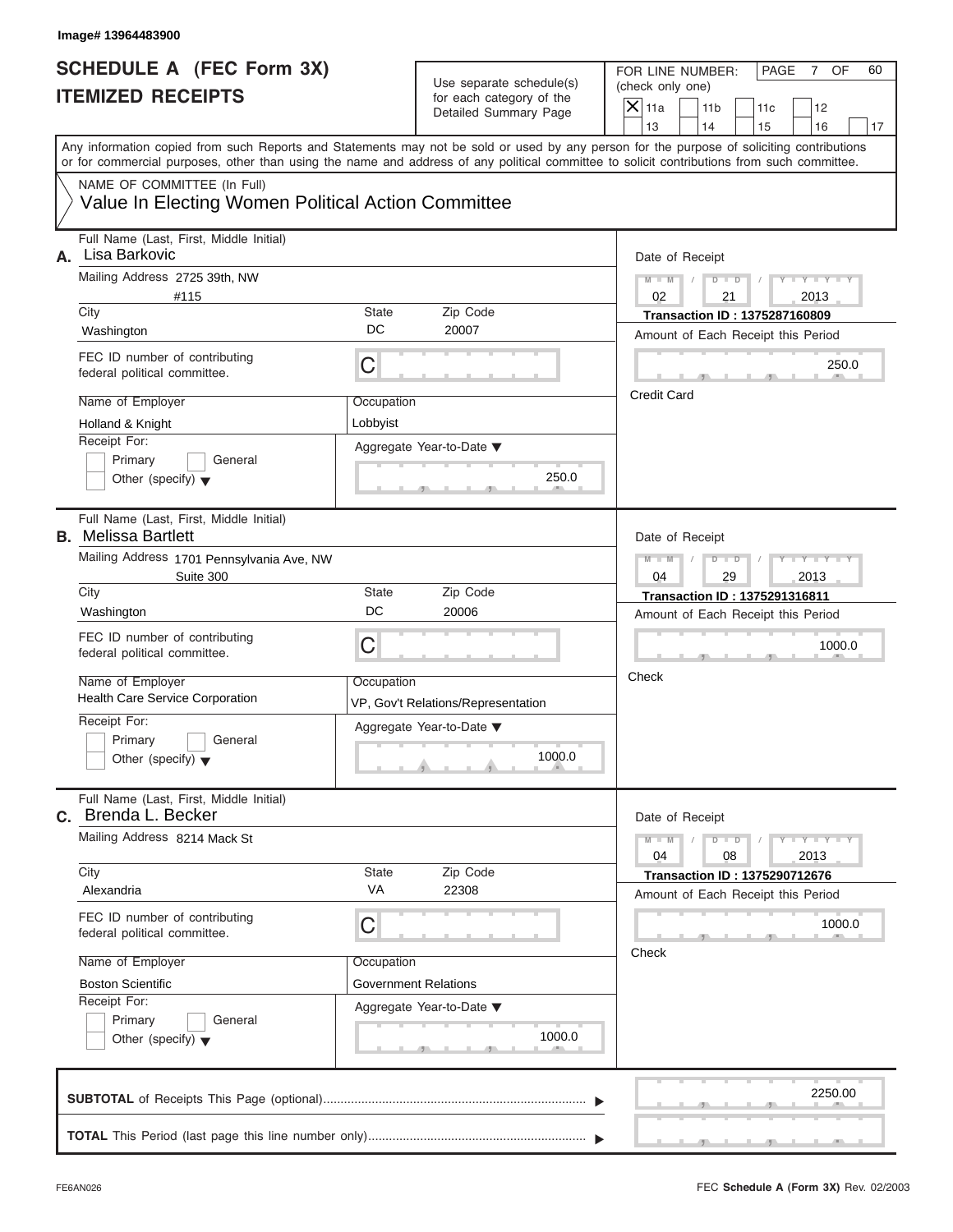### **Image# 13964483901**

## **SCHEDULE A (FEC Form 3X) ITEMIZED RECEIPTS**

| SCHEDULE A (FEC Form 3X)<br><b>ITEMIZED RECEIPTS</b>                              |                                  | Use separate schedule(s)<br>for each category of the                                                                                                                                                                                                                      | FOR LINE NUMBER:<br>PAGE<br>OF<br>60<br>8<br>(check only one)<br>$\mathsf{X}$ 11a<br>11 <sub>b</sub>                                                                                                                                                                                    |
|-----------------------------------------------------------------------------------|----------------------------------|---------------------------------------------------------------------------------------------------------------------------------------------------------------------------------------------------------------------------------------------------------------------------|-----------------------------------------------------------------------------------------------------------------------------------------------------------------------------------------------------------------------------------------------------------------------------------------|
|                                                                                   |                                  | Detailed Summary Page                                                                                                                                                                                                                                                     | 11c<br>12<br>13<br>14<br>16<br>15<br>17                                                                                                                                                                                                                                                 |
|                                                                                   |                                  |                                                                                                                                                                                                                                                                           | Any information copied from such Reports and Statements may not be sold or used by any person for the purpose of soliciting contributions<br>or for commercial purposes, other than using the name and address of any political committee to solicit contributions from such committee. |
| NAME OF COMMITTEE (In Full)<br>Value In Electing Women Political Action Committee |                                  |                                                                                                                                                                                                                                                                           |                                                                                                                                                                                                                                                                                         |
| Full Name (Last, First, Middle Initial)<br>Michael J. Beer<br>А.                  |                                  |                                                                                                                                                                                                                                                                           | Date of Receipt                                                                                                                                                                                                                                                                         |
| Mailing Address 6943 Lerwick Ct.<br>City                                          | State                            | Zip Code                                                                                                                                                                                                                                                                  | $D$ $\Box$ $D$<br>$Y - Y - Y - Y - Y$<br>$M - M$<br>03<br>08<br>2013<br><b>Transaction ID: 1375283548892</b>                                                                                                                                                                            |
| Alexandria                                                                        | <b>VA</b>                        | 22315                                                                                                                                                                                                                                                                     | Amount of Each Receipt this Period                                                                                                                                                                                                                                                      |
| FEC ID number of contributing<br>federal political committee.                     | C                                |                                                                                                                                                                                                                                                                           | 500.0<br>$\mathcal{F}$ and $\mathcal{F}$                                                                                                                                                                                                                                                |
| Name of Employer<br>Williams & Jensen                                             | Occupation<br>Partner            |                                                                                                                                                                                                                                                                           | Check                                                                                                                                                                                                                                                                                   |
| Receipt For:<br>Primary<br>General<br>Other (specify) $\blacktriangledown$        |                                  | Aggregate Year-to-Date ▼<br>500.0<br>$\mathbf{y}$ and $\mathbf{y}$ and $\mathbf{y}$                                                                                                                                                                                       |                                                                                                                                                                                                                                                                                         |
| Full Name (Last, First, Middle Initial)<br><b>B.</b> Catherine P. Bennett         |                                  |                                                                                                                                                                                                                                                                           | Date of Receipt                                                                                                                                                                                                                                                                         |
| Mailing Address 1323 Kirby Road                                                   |                                  |                                                                                                                                                                                                                                                                           | $M - M$<br>$D$ $D$<br>$T - Y = T - Y = T$<br>03<br>25<br>2013                                                                                                                                                                                                                           |
| City                                                                              | State<br>VA                      | Zip Code                                                                                                                                                                                                                                                                  | <b>Transaction ID: 1375287919144</b>                                                                                                                                                                                                                                                    |
| McLean<br>FEC ID number of contributing<br>federal political committee.           | C                                | 22101                                                                                                                                                                                                                                                                     | Amount of Each Receipt this Period<br>500.0<br>$\mathbf{y}$ and $\mathbf{y}$                                                                                                                                                                                                            |
| Name of Employer<br>Tyco                                                          | Occupation<br>VP, Public Affairs |                                                                                                                                                                                                                                                                           | Check                                                                                                                                                                                                                                                                                   |
| Receipt For:<br>Primary<br>General<br>Other (specify) $\blacktriangledown$        |                                  | Aggregate Year-to-Date ▼<br>500.0<br><u>and a strong strong and a strong strong and a strong strong strong and a strong strong strong and a strong strong strong and a strong strong strong and a strong strong strong strong strong strong strong strong strong stro</u> |                                                                                                                                                                                                                                                                                         |
| Full Name (Last, First, Middle Initial)<br><b>C.</b> Cynthia Boyd                 |                                  |                                                                                                                                                                                                                                                                           | Date of Receipt                                                                                                                                                                                                                                                                         |
| Mailing Address 113 13th Street, SE<br>#B                                         |                                  |                                                                                                                                                                                                                                                                           | $D$ $D$<br>$Y - Y - Y - Y - I$<br>$M - M$<br>30<br>06<br>2013                                                                                                                                                                                                                           |
| City<br>Washington                                                                | <b>State</b><br>DC               | Zip Code<br>20003                                                                                                                                                                                                                                                         | <b>Transaction ID: 1375293533156</b><br>Amount of Each Receipt this Period                                                                                                                                                                                                              |
| FEC ID number of contributing<br>federal political committee.                     | C                                |                                                                                                                                                                                                                                                                           | 250.0<br>Check                                                                                                                                                                                                                                                                          |
| Name of Employer                                                                  | Occupation                       |                                                                                                                                                                                                                                                                           |                                                                                                                                                                                                                                                                                         |
| <b>CACI</b> International<br>Receipt For:                                         | Program Manager                  |                                                                                                                                                                                                                                                                           |                                                                                                                                                                                                                                                                                         |
| Primary<br>General<br>Other (specify) $\blacktriangledown$                        |                                  | Aggregate Year-to-Date ▼<br>250.0<br>$-1$<br>$-7$                                                                                                                                                                                                                         |                                                                                                                                                                                                                                                                                         |
|                                                                                   |                                  |                                                                                                                                                                                                                                                                           | 1250.00                                                                                                                                                                                                                                                                                 |
|                                                                                   |                                  |                                                                                                                                                                                                                                                                           |                                                                                                                                                                                                                                                                                         |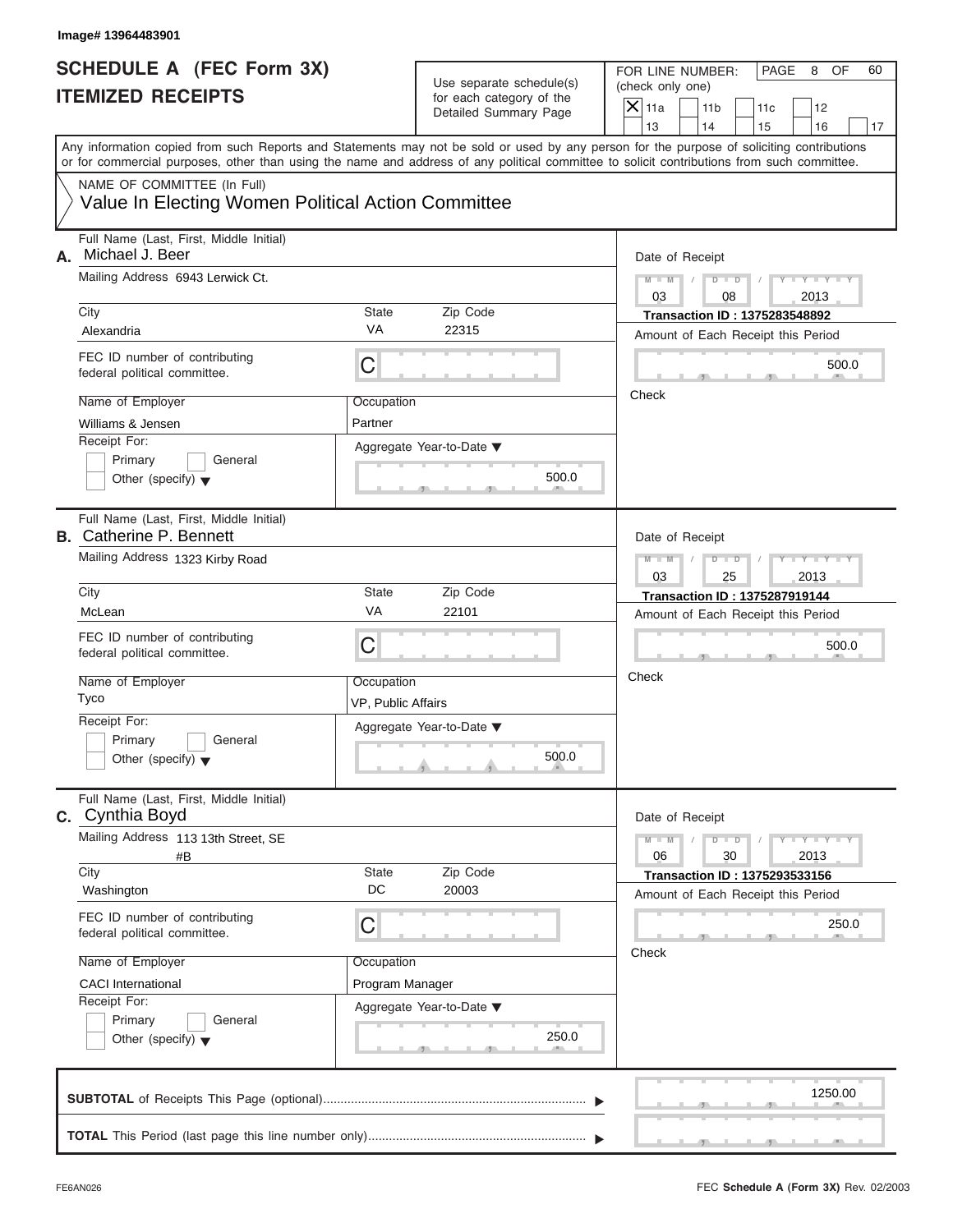| SCHEDULE A (FEC Form 3X)<br><b>ITEMIZED RECEIPTS</b>                                                                                                                                                                                                                                                                                                                         |                                                      | Use separate schedule(s)<br>for each category of the<br>Detailed Summary Page                                                                                            | FOR LINE NUMBER:<br>PAGE<br>OF<br>60<br>9<br>(check only one)<br>$\mathsf{X}$ 11a<br>11 <sub>b</sub><br>11c<br>12<br>13<br>14                                                                                                            |
|------------------------------------------------------------------------------------------------------------------------------------------------------------------------------------------------------------------------------------------------------------------------------------------------------------------------------------------------------------------------------|------------------------------------------------------|--------------------------------------------------------------------------------------------------------------------------------------------------------------------------|------------------------------------------------------------------------------------------------------------------------------------------------------------------------------------------------------------------------------------------|
| Any information copied from such Reports and Statements may not be sold or used by any person for the purpose of soliciting contributions<br>or for commercial purposes, other than using the name and address of any political committee to solicit contributions from such committee.<br>NAME OF COMMITTEE (In Full)<br>Value In Electing Women Political Action Committee |                                                      |                                                                                                                                                                          | 15<br>16<br>17                                                                                                                                                                                                                           |
| Full Name (Last, First, Middle Initial)<br>A. Kedrin Brachman<br>Mailing Address 9413 Forest Haven Dr.<br>City<br>Alexandria<br>FEC ID number of contributing<br>federal political committee.<br>Name of Employer<br>National Association of Home Builders<br>Receipt For:<br>Primary<br>General<br>Other (specify) $\blacktriangledown$                                     | <b>State</b><br><b>VA</b><br>С<br>Occupation         | Zip Code<br>22309<br>Federal Legislative Director<br>Aggregate Year-to-Date ▼<br>250.0<br><b>AREA COMPANY</b><br><b>The Contract Contract Contract Contract Contract</b> | Date of Receipt<br>$M - M$ /<br>$D$ $D$<br>$T - Y = Y + Y$<br>03<br>25<br>2013<br><b>Transaction ID: 1375287198113</b><br>Amount of Each Receipt this Period<br>250.0<br>$\sim$<br>$-1$<br>Check                                         |
| Full Name (Last, First, Middle Initial)<br><b>B.</b> Anne Brachman<br>Mailing Address 634 A Street NE<br>City<br>Washington<br>FEC ID number of contributing<br>federal political committee.<br>Name of Employer<br>Corporation for Public Broadcasting<br>Receipt For:<br>Primary<br>General<br>Other (specify) $\blacktriangledown$                                        | State<br>DC<br>С<br>Occupation<br>Government Affairs | Zip Code<br>20002<br>Aggregate Year-to-Date ▼<br>250.0<br>$\mathbf{r}$ and $\mathbf{r}$ and $\mathbf{r}$ and $\mathbf{r}$                                                | Date of Receipt<br>$M - M$<br>$D$ $D$<br>$T - Y - T - Y - T$<br>06<br>04<br>2013<br>Transaction ID: 1375303503033<br>Amount of Each Receipt this Period<br>250.0<br><b>The Contract Contract Contract Contract</b><br><b>Credit Card</b> |
| Full Name (Last, First, Middle Initial)<br>C. Suzie Brewster<br>Mailing Address 451 New Jersey Ave., SE<br>City<br>Washington<br>FEC ID number of contributing<br>federal political committee.<br>Name of Employer<br>Suzie Brewster & Associates<br>Receipt For:<br>Primary<br>General<br>Other (specify) $\blacktriangledown$                                              | <b>State</b><br>DC<br>С<br>Occupation<br>President   | Zip Code<br>20003-4034<br>Aggregate Year-to-Date ▼<br>500.0                                                                                                              | Date of Receipt<br>$M - M$<br>$D$ $D$<br>$Y = Y + Y + Y$<br>04<br>08<br>2013<br><b>Transaction ID: 1375290346256</b><br>Amount of Each Receipt this Period<br>500.0<br>Check                                                             |
|                                                                                                                                                                                                                                                                                                                                                                              |                                                      |                                                                                                                                                                          | 1000.00<br>$-7$                                                                                                                                                                                                                          |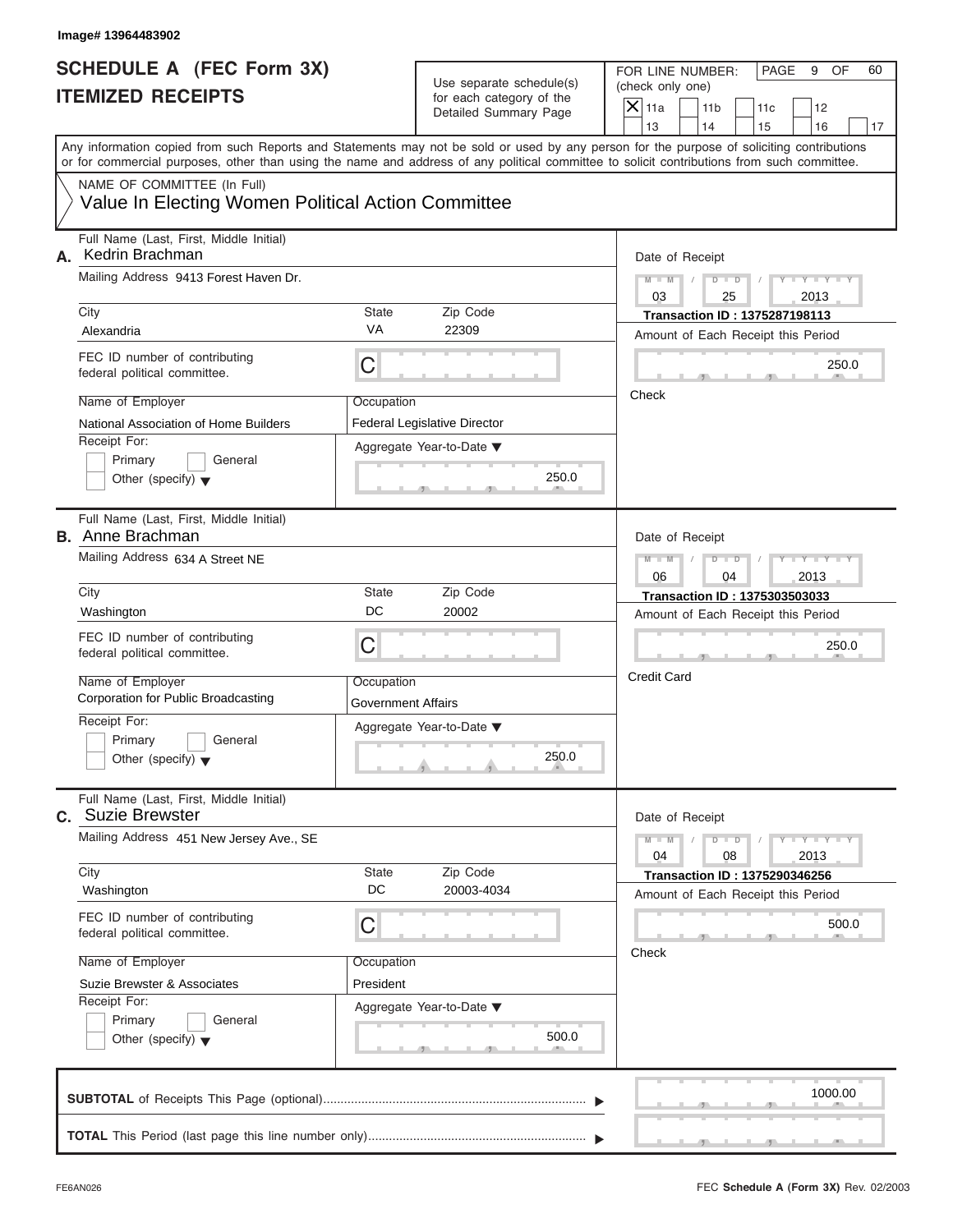| Image# 13964483903                                                                                                                                                                                                                                                                      |                                                      |                                    |                                      |                                                                            |           |                             |    |
|-----------------------------------------------------------------------------------------------------------------------------------------------------------------------------------------------------------------------------------------------------------------------------------------|------------------------------------------------------|------------------------------------|--------------------------------------|----------------------------------------------------------------------------|-----------|-----------------------------|----|
| <b>SCHEDULE A (FEC Form 3X)</b><br><b>ITEMIZED RECEIPTS</b>                                                                                                                                                                                                                             | Use separate schedule(s)<br>for each category of the |                                    | FOR LINE NUMBER:<br>(check only one) |                                                                            |           | PAGE 10 OF                  | 60 |
|                                                                                                                                                                                                                                                                                         |                                                      | Detailed Summary Page              | $X$ 11a<br>13                        | 11 <sub>b</sub><br>14                                                      | 11c<br>15 | 12<br>16                    | 17 |
| Any information copied from such Reports and Statements may not be sold or used by any person for the purpose of soliciting contributions<br>or for commercial purposes, other than using the name and address of any political committee to solicit contributions from such committee. |                                                      |                                    |                                      |                                                                            |           |                             |    |
| NAME OF COMMITTEE (In Full)<br>Value In Electing Women Political Action Committee                                                                                                                                                                                                       |                                                      |                                    |                                      |                                                                            |           |                             |    |
| Full Name (Last, First, Middle Initial)<br>Chelsea Brown<br>А.                                                                                                                                                                                                                          |                                                      |                                    | Date of Receipt                      |                                                                            |           |                             |    |
| Mailing Address 100 I Street SE<br>Apt. 502                                                                                                                                                                                                                                             |                                                      |                                    | $M - M$<br>06                        | $D$ $\Box$ $D$<br>11                                                       |           | $Y - Y - Y - Y - Y$<br>2013 |    |
| City<br>Washington                                                                                                                                                                                                                                                                      | <b>State</b><br>DC                                   | Zip Code<br>20003                  |                                      | <b>Transaction ID: 1375296392050</b>                                       |           |                             |    |
| FEC ID number of contributing<br>federal political committee.                                                                                                                                                                                                                           | C                                                    |                                    |                                      | Amount of Each Receipt this Period                                         |           | 250.0                       |    |
| Name of Employer<br>DC London                                                                                                                                                                                                                                                           | Occupation<br>Director of Accounts                   |                                    | <b>Credit Card</b>                   |                                                                            |           |                             |    |
| Receipt For:<br>Primary<br>General<br>Other (specify) $\blacktriangledown$                                                                                                                                                                                                              |                                                      | Aggregate Year-to-Date ▼<br>250.0  |                                      |                                                                            |           |                             |    |
| Full Name (Last, First, Middle Initial)<br><b>B.</b> Julie Hershey Carr                                                                                                                                                                                                                 |                                                      |                                    | Date of Receipt                      |                                                                            |           |                             |    |
| Mailing Address 1735 Fairview Avenue                                                                                                                                                                                                                                                    |                                                      |                                    | $M - M$<br>04                        | $D - I - D$<br>08                                                          |           | $Y - Y - Y - Y - Y$<br>2013 |    |
| City                                                                                                                                                                                                                                                                                    | <b>State</b>                                         | Zip Code                           |                                      | <b>Transaction ID: 1375290186744</b>                                       |           |                             |    |
| McLean                                                                                                                                                                                                                                                                                  | VA                                                   | 22101                              |                                      | Amount of Each Receipt this Period                                         |           |                             |    |
| FEC ID number of contributing<br>federal political committee.                                                                                                                                                                                                                           | C                                                    |                                    |                                      |                                                                            |           | 1000.0                      |    |
| Name of Employer<br>Kountoupes Consulting LLC                                                                                                                                                                                                                                           | Occupation<br>Principal                              |                                    | Check                                |                                                                            |           |                             |    |
| Receipt For:<br>Primary<br>General<br>Other (specify) $\blacktriangledown$                                                                                                                                                                                                              |                                                      | Aggregate Year-to-Date ▼<br>1000.0 |                                      |                                                                            |           |                             |    |
| Full Name (Last, First, Middle Initial)<br>Maria Cino<br>C.                                                                                                                                                                                                                             |                                                      |                                    | Date of Receipt                      |                                                                            |           |                             |    |
| Mailing Address 703 Kahn Place                                                                                                                                                                                                                                                          |                                                      |                                    | $M - M$<br>03                        | $D$ $\Box$ $D$<br>25                                                       |           | $Y = Y = Y - Y$<br>2013     |    |
| City<br>Alexandria                                                                                                                                                                                                                                                                      | State<br>VA                                          | Zip Code<br>22314                  |                                      | <b>Transaction ID: 1375287271582</b><br>Amount of Each Receipt this Period |           |                             |    |
| FEC ID number of contributing<br>federal political committee.                                                                                                                                                                                                                           | C                                                    |                                    |                                      |                                                                            |           | 1000.0                      |    |
| Name of Employer                                                                                                                                                                                                                                                                        | Occupation                                           |                                    | Check                                |                                                                            |           |                             |    |
| <b>Hewlett Packard</b>                                                                                                                                                                                                                                                                  |                                                      | VP, Government Relations           |                                      |                                                                            |           |                             |    |
| Receipt For:<br>Primary<br>General<br>Other (specify) $\blacktriangledown$                                                                                                                                                                                                              |                                                      | Aggregate Year-to-Date ▼<br>1000.0 |                                      |                                                                            |           |                             |    |
|                                                                                                                                                                                                                                                                                         |                                                      |                                    |                                      |                                                                            |           | 2250.00                     |    |
|                                                                                                                                                                                                                                                                                         |                                                      |                                    |                                      |                                                                            |           |                             |    |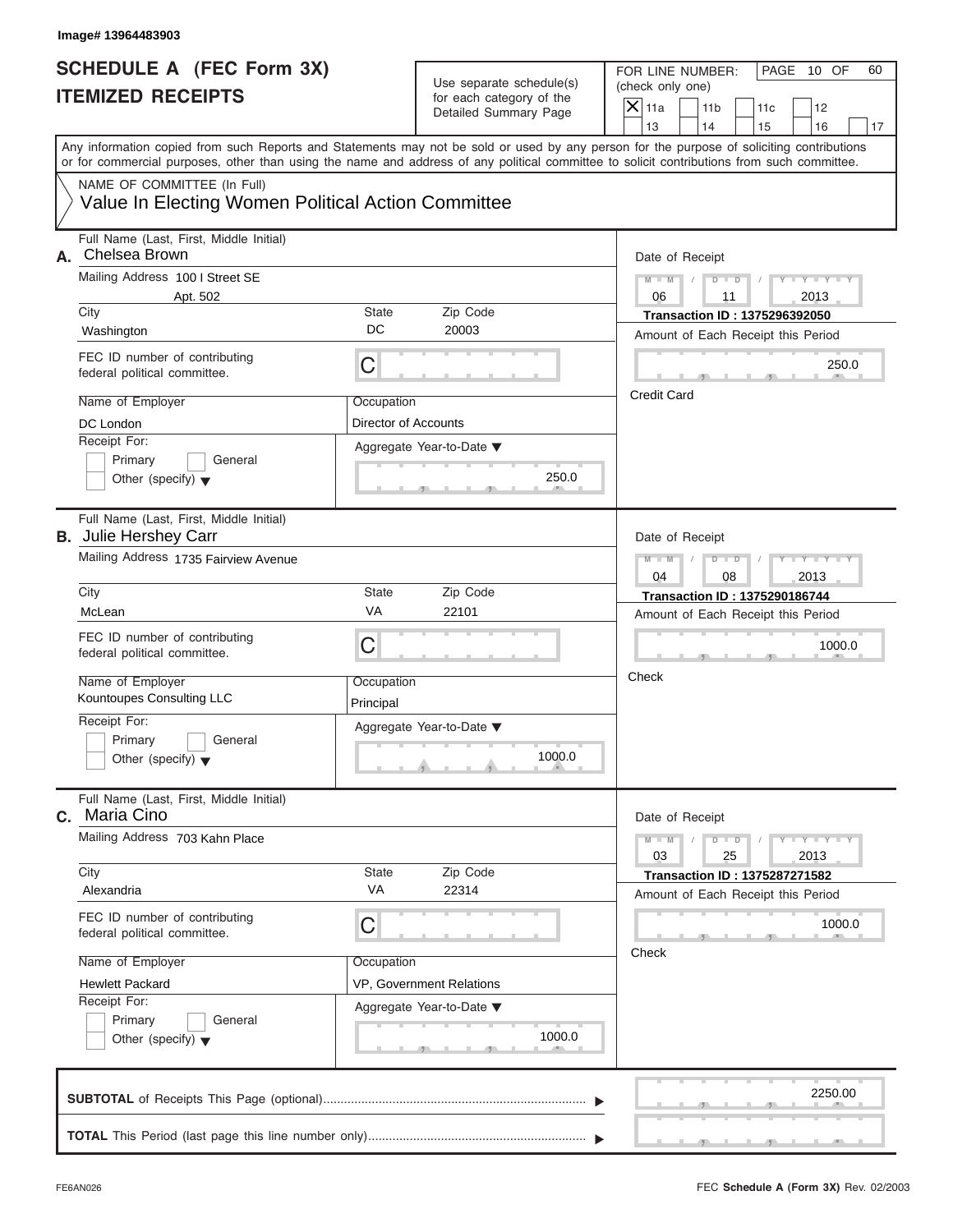| <b>SCHEDULE A (FEC Form 3X)</b><br>Use separate schedule(s)<br>(check only one)<br><b>ITEMIZED RECEIPTS</b><br>for each category of the<br>$X$ 11a<br>Detailed Summary Page<br>13<br>Any information copied from such Reports and Statements may not be sold or used by any person for the purpose of soliciting contributions<br>or for commercial purposes, other than using the name and address of any political committee to solicit contributions from such committee.<br>NAME OF COMMITTEE (In Full)<br>Value In Electing Women Political Action Committee<br>Full Name (Last, First, Middle Initial)<br><b>Elizabeth Conatser</b><br>А.<br>Mailing Address 1525 Kearney Street, NE<br>$M - M$<br>06<br>City<br>State<br>Zip Code<br>DC<br>20017<br>Washington<br>FEC ID number of contributing<br>С<br>federal political committee.<br>Check<br>Name of Employer<br>Occupation<br><b>Fundraising Consultant</b><br>Self-Employed<br>Receipt For:<br>Aggregate Year-to-Date ▼<br>Primary<br>General<br>250.0<br>Other (specify) $\blacktriangledown$<br>Full Name (Last, First, Middle Initial)<br><b>B.</b> Josephine Cooper<br>Mailing Address 2935 38th Street, NW<br>$M - M$<br>02<br>City<br>State<br>Zip Code<br>DC<br>Washington<br>20016<br>FEC ID number of contributing<br>С<br>federal political committee.<br><b>Credit Card</b><br>Name of Employer<br>Occupation<br>Josephine Cooper, LLC<br>CEO<br>Receipt For:<br>Aggregate Year-to-Date ▼<br>Primary<br>General<br>1000.0<br>Other (specify) $\blacktriangledown$<br>Full Name (Last, First, Middle Initial)<br>Thomas A. Davis<br>C.<br>Mailing Address 1455 Pennsylvania Avenue NW<br>$M - M$<br>06<br><b>Suite 1200</b><br>Zip Code<br>City<br>State<br>DC<br>20004<br>Washington<br>FEC ID number of contributing<br>С<br>federal political committee.<br>Check<br>Name of Employer<br>Occupation<br>Davis & Harman, LLP<br>Attorney |                                     |                                                                            |                              |    |
|------------------------------------------------------------------------------------------------------------------------------------------------------------------------------------------------------------------------------------------------------------------------------------------------------------------------------------------------------------------------------------------------------------------------------------------------------------------------------------------------------------------------------------------------------------------------------------------------------------------------------------------------------------------------------------------------------------------------------------------------------------------------------------------------------------------------------------------------------------------------------------------------------------------------------------------------------------------------------------------------------------------------------------------------------------------------------------------------------------------------------------------------------------------------------------------------------------------------------------------------------------------------------------------------------------------------------------------------------------------------------------------------------------------------------------------------------------------------------------------------------------------------------------------------------------------------------------------------------------------------------------------------------------------------------------------------------------------------------------------------------------------------------------------------------------------------------------------------------------------------------------------------------------------|-------------------------------------|----------------------------------------------------------------------------|------------------------------|----|
|                                                                                                                                                                                                                                                                                                                                                                                                                                                                                                                                                                                                                                                                                                                                                                                                                                                                                                                                                                                                                                                                                                                                                                                                                                                                                                                                                                                                                                                                                                                                                                                                                                                                                                                                                                                                                                                                                                                  | FOR LINE NUMBER:<br>11 <sub>b</sub> | 11c                                                                        | PAGE 11 OF<br>12             | 60 |
|                                                                                                                                                                                                                                                                                                                                                                                                                                                                                                                                                                                                                                                                                                                                                                                                                                                                                                                                                                                                                                                                                                                                                                                                                                                                                                                                                                                                                                                                                                                                                                                                                                                                                                                                                                                                                                                                                                                  | 14                                  | 15                                                                         | 16                           | 17 |
|                                                                                                                                                                                                                                                                                                                                                                                                                                                                                                                                                                                                                                                                                                                                                                                                                                                                                                                                                                                                                                                                                                                                                                                                                                                                                                                                                                                                                                                                                                                                                                                                                                                                                                                                                                                                                                                                                                                  |                                     |                                                                            |                              |    |
|                                                                                                                                                                                                                                                                                                                                                                                                                                                                                                                                                                                                                                                                                                                                                                                                                                                                                                                                                                                                                                                                                                                                                                                                                                                                                                                                                                                                                                                                                                                                                                                                                                                                                                                                                                                                                                                                                                                  |                                     |                                                                            |                              |    |
|                                                                                                                                                                                                                                                                                                                                                                                                                                                                                                                                                                                                                                                                                                                                                                                                                                                                                                                                                                                                                                                                                                                                                                                                                                                                                                                                                                                                                                                                                                                                                                                                                                                                                                                                                                                                                                                                                                                  | Date of Receipt                     |                                                                            |                              |    |
|                                                                                                                                                                                                                                                                                                                                                                                                                                                                                                                                                                                                                                                                                                                                                                                                                                                                                                                                                                                                                                                                                                                                                                                                                                                                                                                                                                                                                                                                                                                                                                                                                                                                                                                                                                                                                                                                                                                  |                                     | $D$ $D$<br>30                                                              | $Y - Y - Y - Y - Y$<br>2013  |    |
|                                                                                                                                                                                                                                                                                                                                                                                                                                                                                                                                                                                                                                                                                                                                                                                                                                                                                                                                                                                                                                                                                                                                                                                                                                                                                                                                                                                                                                                                                                                                                                                                                                                                                                                                                                                                                                                                                                                  |                                     | <b>Transaction ID: 1375300341425</b><br>Amount of Each Receipt this Period |                              |    |
|                                                                                                                                                                                                                                                                                                                                                                                                                                                                                                                                                                                                                                                                                                                                                                                                                                                                                                                                                                                                                                                                                                                                                                                                                                                                                                                                                                                                                                                                                                                                                                                                                                                                                                                                                                                                                                                                                                                  |                                     |                                                                            | 250.0                        |    |
|                                                                                                                                                                                                                                                                                                                                                                                                                                                                                                                                                                                                                                                                                                                                                                                                                                                                                                                                                                                                                                                                                                                                                                                                                                                                                                                                                                                                                                                                                                                                                                                                                                                                                                                                                                                                                                                                                                                  |                                     |                                                                            |                              |    |
|                                                                                                                                                                                                                                                                                                                                                                                                                                                                                                                                                                                                                                                                                                                                                                                                                                                                                                                                                                                                                                                                                                                                                                                                                                                                                                                                                                                                                                                                                                                                                                                                                                                                                                                                                                                                                                                                                                                  |                                     |                                                                            |                              |    |
|                                                                                                                                                                                                                                                                                                                                                                                                                                                                                                                                                                                                                                                                                                                                                                                                                                                                                                                                                                                                                                                                                                                                                                                                                                                                                                                                                                                                                                                                                                                                                                                                                                                                                                                                                                                                                                                                                                                  | Date of Receipt                     |                                                                            |                              |    |
|                                                                                                                                                                                                                                                                                                                                                                                                                                                                                                                                                                                                                                                                                                                                                                                                                                                                                                                                                                                                                                                                                                                                                                                                                                                                                                                                                                                                                                                                                                                                                                                                                                                                                                                                                                                                                                                                                                                  | $D - I$                             | 24                                                                         | Y I Y I Y I Y<br>2013        |    |
|                                                                                                                                                                                                                                                                                                                                                                                                                                                                                                                                                                                                                                                                                                                                                                                                                                                                                                                                                                                                                                                                                                                                                                                                                                                                                                                                                                                                                                                                                                                                                                                                                                                                                                                                                                                                                                                                                                                  |                                     | Transaction ID: 1375286874731                                              |                              |    |
|                                                                                                                                                                                                                                                                                                                                                                                                                                                                                                                                                                                                                                                                                                                                                                                                                                                                                                                                                                                                                                                                                                                                                                                                                                                                                                                                                                                                                                                                                                                                                                                                                                                                                                                                                                                                                                                                                                                  |                                     | Amount of Each Receipt this Period                                         |                              |    |
|                                                                                                                                                                                                                                                                                                                                                                                                                                                                                                                                                                                                                                                                                                                                                                                                                                                                                                                                                                                                                                                                                                                                                                                                                                                                                                                                                                                                                                                                                                                                                                                                                                                                                                                                                                                                                                                                                                                  |                                     |                                                                            | 1000.0                       |    |
|                                                                                                                                                                                                                                                                                                                                                                                                                                                                                                                                                                                                                                                                                                                                                                                                                                                                                                                                                                                                                                                                                                                                                                                                                                                                                                                                                                                                                                                                                                                                                                                                                                                                                                                                                                                                                                                                                                                  |                                     |                                                                            |                              |    |
|                                                                                                                                                                                                                                                                                                                                                                                                                                                                                                                                                                                                                                                                                                                                                                                                                                                                                                                                                                                                                                                                                                                                                                                                                                                                                                                                                                                                                                                                                                                                                                                                                                                                                                                                                                                                                                                                                                                  |                                     |                                                                            |                              |    |
|                                                                                                                                                                                                                                                                                                                                                                                                                                                                                                                                                                                                                                                                                                                                                                                                                                                                                                                                                                                                                                                                                                                                                                                                                                                                                                                                                                                                                                                                                                                                                                                                                                                                                                                                                                                                                                                                                                                  | Date of Receipt                     |                                                                            |                              |    |
|                                                                                                                                                                                                                                                                                                                                                                                                                                                                                                                                                                                                                                                                                                                                                                                                                                                                                                                                                                                                                                                                                                                                                                                                                                                                                                                                                                                                                                                                                                                                                                                                                                                                                                                                                                                                                                                                                                                  |                                     | $D - D$<br>30                                                              | $-1 - Y - 1 - Y - 1$<br>2013 |    |
|                                                                                                                                                                                                                                                                                                                                                                                                                                                                                                                                                                                                                                                                                                                                                                                                                                                                                                                                                                                                                                                                                                                                                                                                                                                                                                                                                                                                                                                                                                                                                                                                                                                                                                                                                                                                                                                                                                                  |                                     | <b>Transaction ID: 1375293644445</b>                                       |                              |    |
|                                                                                                                                                                                                                                                                                                                                                                                                                                                                                                                                                                                                                                                                                                                                                                                                                                                                                                                                                                                                                                                                                                                                                                                                                                                                                                                                                                                                                                                                                                                                                                                                                                                                                                                                                                                                                                                                                                                  |                                     | Amount of Each Receipt this Period                                         | 250.0                        |    |
|                                                                                                                                                                                                                                                                                                                                                                                                                                                                                                                                                                                                                                                                                                                                                                                                                                                                                                                                                                                                                                                                                                                                                                                                                                                                                                                                                                                                                                                                                                                                                                                                                                                                                                                                                                                                                                                                                                                  |                                     |                                                                            |                              |    |
|                                                                                                                                                                                                                                                                                                                                                                                                                                                                                                                                                                                                                                                                                                                                                                                                                                                                                                                                                                                                                                                                                                                                                                                                                                                                                                                                                                                                                                                                                                                                                                                                                                                                                                                                                                                                                                                                                                                  |                                     |                                                                            |                              |    |
| Receipt For:<br>Aggregate Year-to-Date ▼<br>Primary<br>General<br>250.0<br>Other (specify) $\blacktriangledown$                                                                                                                                                                                                                                                                                                                                                                                                                                                                                                                                                                                                                                                                                                                                                                                                                                                                                                                                                                                                                                                                                                                                                                                                                                                                                                                                                                                                                                                                                                                                                                                                                                                                                                                                                                                                  |                                     |                                                                            |                              |    |
|                                                                                                                                                                                                                                                                                                                                                                                                                                                                                                                                                                                                                                                                                                                                                                                                                                                                                                                                                                                                                                                                                                                                                                                                                                                                                                                                                                                                                                                                                                                                                                                                                                                                                                                                                                                                                                                                                                                  |                                     |                                                                            | 1500.00                      |    |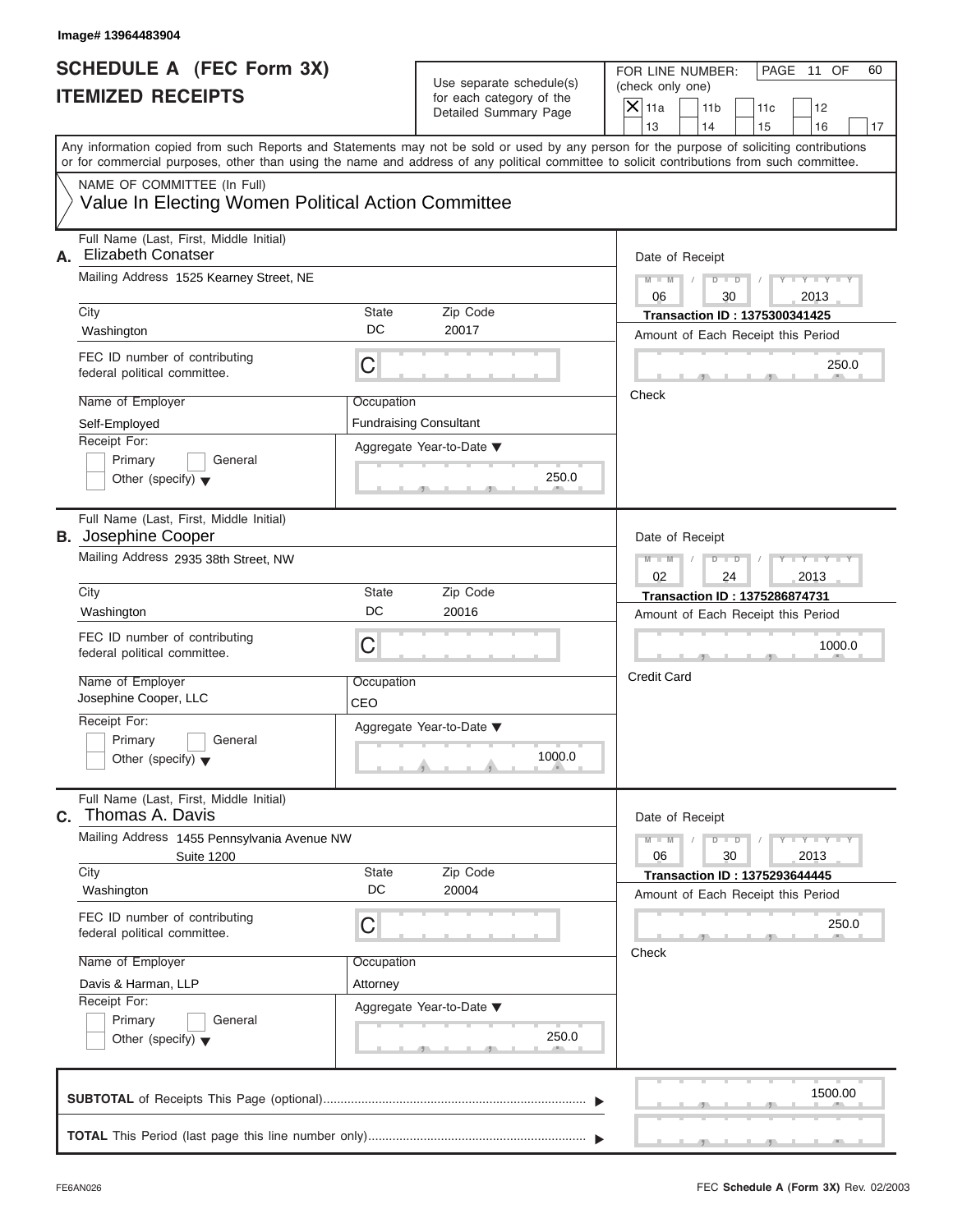| <b>SCHEDULE A (FEC Form 3X)</b>                                                                                                                                                                                                                                                         | Use separate schedule(s) |                                                   |                                                                            | PAGE 12 OF<br>60 |
|-----------------------------------------------------------------------------------------------------------------------------------------------------------------------------------------------------------------------------------------------------------------------------------------|--------------------------|---------------------------------------------------|----------------------------------------------------------------------------|------------------|
| <b>ITEMIZED RECEIPTS</b>                                                                                                                                                                                                                                                                |                          | for each category of the<br>Detailed Summary Page | $\mathsf{X}$ 11a<br>11 <sub>b</sub><br>11c<br>12<br>13<br>14<br>15<br>16   | 17               |
| Any information copied from such Reports and Statements may not be sold or used by any person for the purpose of soliciting contributions<br>or for commercial purposes, other than using the name and address of any political committee to solicit contributions from such committee. |                          |                                                   |                                                                            |                  |
| NAME OF COMMITTEE (In Full)<br>Value In Electing Women Political Action Committee                                                                                                                                                                                                       |                          |                                                   |                                                                            |                  |
| Full Name (Last, First, Middle Initial)<br>Anne Devlin<br>А.                                                                                                                                                                                                                            |                          |                                                   | Date of Receipt                                                            |                  |
| Mailing Address 1005 S. Carolina Avenue, SE                                                                                                                                                                                                                                             |                          |                                                   | $Y - Y - Y - Y - Y$<br>$M - M$<br>$D$ $D$<br>06<br>30<br>2013              |                  |
| City<br>Washington                                                                                                                                                                                                                                                                      | State<br>DC              | Zip Code<br>20003                                 | <b>Transaction ID: 1375293003069</b><br>Amount of Each Receipt this Period |                  |
| FEC ID number of contributing<br>federal political committee.                                                                                                                                                                                                                           | С                        |                                                   |                                                                            | 250.0            |
| Name of Employer<br>Abbott                                                                                                                                                                                                                                                              | Occupation               | Manager, PAC & Grassroots                         | Check                                                                      |                  |
| Receipt For:<br>Primary<br>General<br>Other (specify) $\blacktriangledown$                                                                                                                                                                                                              |                          | Aggregate Year-to-Date ▼<br>250.0                 |                                                                            |                  |
| Full Name (Last, First, Middle Initial)<br><b>B.</b> Douglas Dziak                                                                                                                                                                                                                      |                          |                                                   | Date of Receipt                                                            |                  |
| Mailing Address 2828 21 S. 21st Street                                                                                                                                                                                                                                                  |                          |                                                   | Y TYTTYTTY<br>$M - M$<br>$D$ $D$<br>02<br>27<br>2013                       |                  |
| City                                                                                                                                                                                                                                                                                    | <b>State</b><br>VA       | Zip Code<br>22204                                 | <b>Transaction ID: 1375287398492</b>                                       |                  |
| Arlington<br>FEC ID number of contributing                                                                                                                                                                                                                                              |                          |                                                   | Amount of Each Receipt this Period                                         |                  |
| federal political committee.                                                                                                                                                                                                                                                            | C                        |                                                   |                                                                            | 250.0            |
| Name of Employer<br>Nixon Peabody, LLC                                                                                                                                                                                                                                                  | Occupation<br>Attorney   |                                                   | <b>Credit Card</b>                                                         |                  |
| Receipt For:<br>Primary<br>General<br>Other (specify) $\blacktriangledown$                                                                                                                                                                                                              |                          | Aggregate Year-to-Date ▼<br>250.0                 |                                                                            |                  |
| Full Name (Last, First, Middle Initial)<br>C. Peggy Jean Ellis                                                                                                                                                                                                                          |                          |                                                   | Date of Receipt                                                            |                  |
| Mailing Address 3211 Old Dominion Blvd.                                                                                                                                                                                                                                                 |                          |                                                   | $M - M$<br>$D - D$<br>$Y - I - Y - I - Y - I$<br>04<br>08<br>2013          |                  |
| City<br>Alexandria                                                                                                                                                                                                                                                                      | State<br>VA              | Zip Code<br>22305                                 | <b>Transaction ID: 1375290788644</b><br>Amount of Each Receipt this Period |                  |
| FEC ID number of contributing<br>federal political committee.                                                                                                                                                                                                                           | С                        |                                                   |                                                                            | 250.0            |
| Name of Employer                                                                                                                                                                                                                                                                        | Occupation               |                                                   | Check                                                                      |                  |
| Ellis & Co. LLC<br>Receipt For:                                                                                                                                                                                                                                                         | Lobbyist                 | Aggregate Year-to-Date ▼                          |                                                                            |                  |
| Primary<br>General<br>Other (specify) $\blacktriangledown$                                                                                                                                                                                                                              |                          | 250.0                                             |                                                                            |                  |
|                                                                                                                                                                                                                                                                                         |                          |                                                   |                                                                            | 750.00           |
|                                                                                                                                                                                                                                                                                         |                          |                                                   |                                                                            |                  |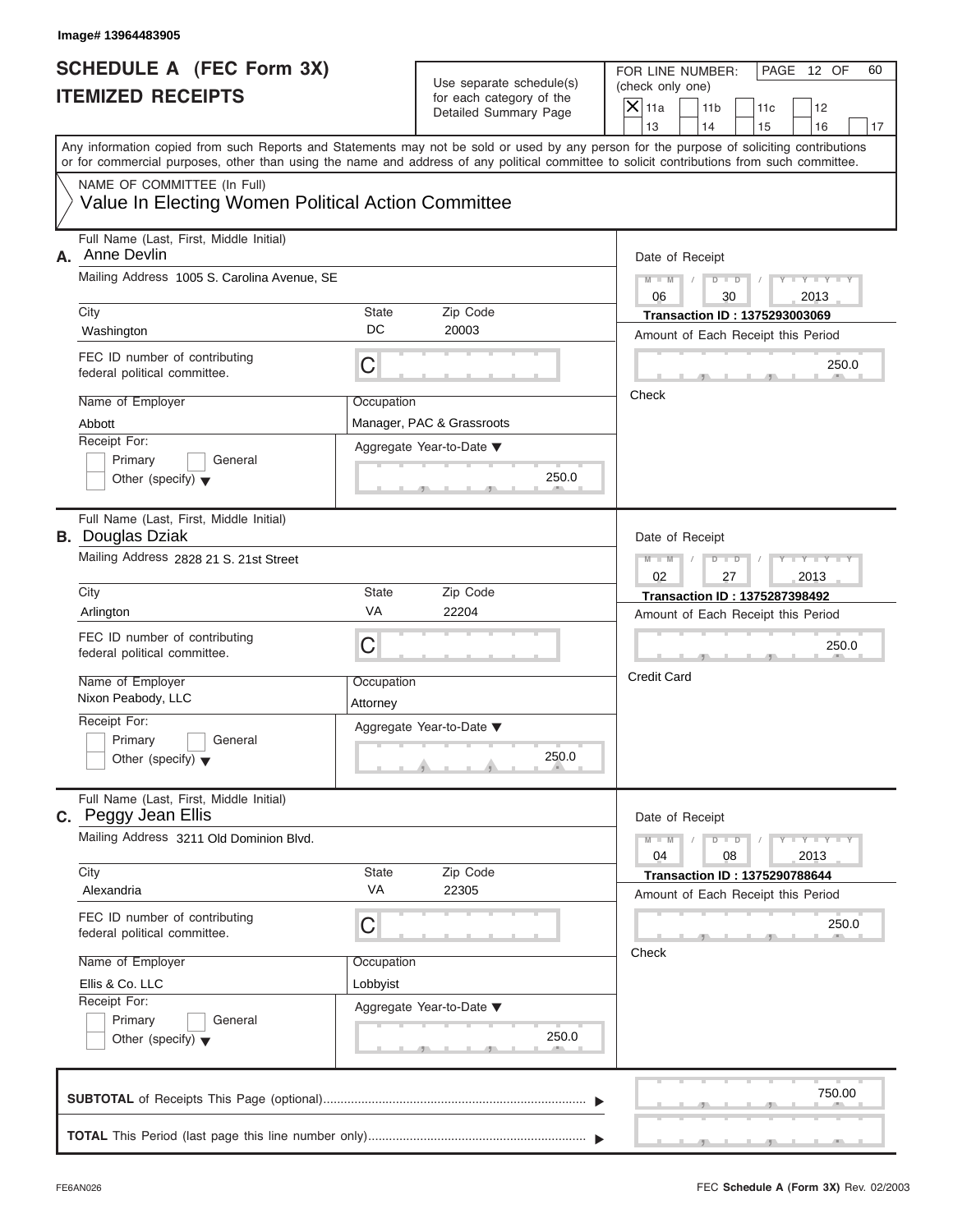| <b>ITEMIZED RECEIPTS</b>                                                                                                                                                                                                                                                                | <b>SCHEDULE A (FEC Form 3X)</b><br>Use separate schedule(s)<br>for each category of the |                                    | FOR LINE NUMBER:<br>(check only one)<br>$\mathsf{X}$ 11a |                       |                                                                            | PAGE 13 OF                      | 60 |
|-----------------------------------------------------------------------------------------------------------------------------------------------------------------------------------------------------------------------------------------------------------------------------------------|-----------------------------------------------------------------------------------------|------------------------------------|----------------------------------------------------------|-----------------------|----------------------------------------------------------------------------|---------------------------------|----|
|                                                                                                                                                                                                                                                                                         |                                                                                         | Detailed Summary Page              |                                                          | 11 <sub>b</sub><br>14 | 11c<br>15                                                                  | 12<br>16                        | 17 |
| Any information copied from such Reports and Statements may not be sold or used by any person for the purpose of soliciting contributions<br>or for commercial purposes, other than using the name and address of any political committee to solicit contributions from such committee. |                                                                                         |                                    | 13                                                       |                       |                                                                            |                                 |    |
| NAME OF COMMITTEE (In Full)<br>Value In Electing Women Political Action Committee                                                                                                                                                                                                       |                                                                                         |                                    |                                                          |                       |                                                                            |                                 |    |
| Full Name (Last, First, Middle Initial)<br>Anne Esposito<br>А.                                                                                                                                                                                                                          |                                                                                         |                                    |                                                          | Date of Receipt       |                                                                            |                                 |    |
| Mailing Address 2425 L St, NW, Unit 527                                                                                                                                                                                                                                                 |                                                                                         |                                    | $M - M$<br>06                                            | $D$ $D$<br>10         |                                                                            | $Y - Y - Y - Y - Y$<br>2013     |    |
| City<br>Washington                                                                                                                                                                                                                                                                      | <b>State</b><br>DC                                                                      | Zip Code<br>20037                  |                                                          |                       | <b>Transaction ID: 1375292078520</b><br>Amount of Each Receipt this Period |                                 |    |
| FEC ID number of contributing<br>federal political committee.                                                                                                                                                                                                                           | C                                                                                       |                                    |                                                          |                       |                                                                            | 1000.0                          |    |
| Name of Employer<br>Ikaria                                                                                                                                                                                                                                                              | Occupation<br>Vice President                                                            |                                    | Check                                                    |                       |                                                                            |                                 |    |
| Receipt For:<br>Primary<br>General<br>Other (specify) $\blacktriangledown$                                                                                                                                                                                                              |                                                                                         | Aggregate Year-to-Date ▼<br>1000.0 |                                                          |                       |                                                                            |                                 |    |
| Full Name (Last, First, Middle Initial)<br><b>B.</b> Kerry Feehery                                                                                                                                                                                                                      |                                                                                         |                                    |                                                          | Date of Receipt       |                                                                            |                                 |    |
| Mailing Address 812 C Street, SE                                                                                                                                                                                                                                                        |                                                                                         |                                    | $M - M$<br>04                                            | $D$ $D$<br>29         |                                                                            | Y TYTTYTTY<br>2013              |    |
| City<br>Washington                                                                                                                                                                                                                                                                      | <b>State</b><br>DC                                                                      | Zip Code<br>20003                  |                                                          |                       | <b>Transaction ID: 1375291278366</b>                                       |                                 |    |
|                                                                                                                                                                                                                                                                                         |                                                                                         |                                    |                                                          |                       | Amount of Each Receipt this Period                                         |                                 |    |
| FEC ID number of contributing<br>federal political committee.                                                                                                                                                                                                                           | C                                                                                       |                                    |                                                          |                       |                                                                            | 500.0                           |    |
| Name of Employer<br><b>Holland and Knight</b>                                                                                                                                                                                                                                           | Occupation<br>Senior Policy Advisor                                                     |                                    | Check                                                    |                       |                                                                            |                                 |    |
| Receipt For:<br>Primary<br>General<br>Other (specify) $\blacktriangledown$                                                                                                                                                                                                              |                                                                                         | Aggregate Year-to-Date ▼<br>500.0  |                                                          |                       |                                                                            |                                 |    |
| Full Name (Last, First, Middle Initial)<br><b>c.</b> Catherine Finley                                                                                                                                                                                                                   |                                                                                         |                                    |                                                          | Date of Receipt       |                                                                            |                                 |    |
| Mailing Address 205 Summers Drive                                                                                                                                                                                                                                                       |                                                                                         |                                    | $M - M$<br>03                                            | $D - D$<br>07         |                                                                            | $Y - I - Y - I - Y - I$<br>2013 |    |
| City<br>Alexandria                                                                                                                                                                                                                                                                      | State<br>VA                                                                             | Zip Code<br>22301                  |                                                          |                       | <b>Transaction ID: 1375295135854</b><br>Amount of Each Receipt this Period |                                 |    |
| FEC ID number of contributing<br>federal political committee.                                                                                                                                                                                                                           | С                                                                                       |                                    |                                                          |                       |                                                                            | 1000.0                          |    |
| Name of Employer<br><b>Thornrun Partners</b>                                                                                                                                                                                                                                            | Occupation<br>Partner                                                                   |                                    | Check                                                    |                       |                                                                            |                                 |    |
| Receipt For:<br>Primary<br>General<br>Other (specify) $\blacktriangledown$                                                                                                                                                                                                              |                                                                                         | Aggregate Year-to-Date ▼<br>1000.0 |                                                          |                       |                                                                            |                                 |    |
|                                                                                                                                                                                                                                                                                         |                                                                                         |                                    |                                                          |                       |                                                                            | 2500.00                         |    |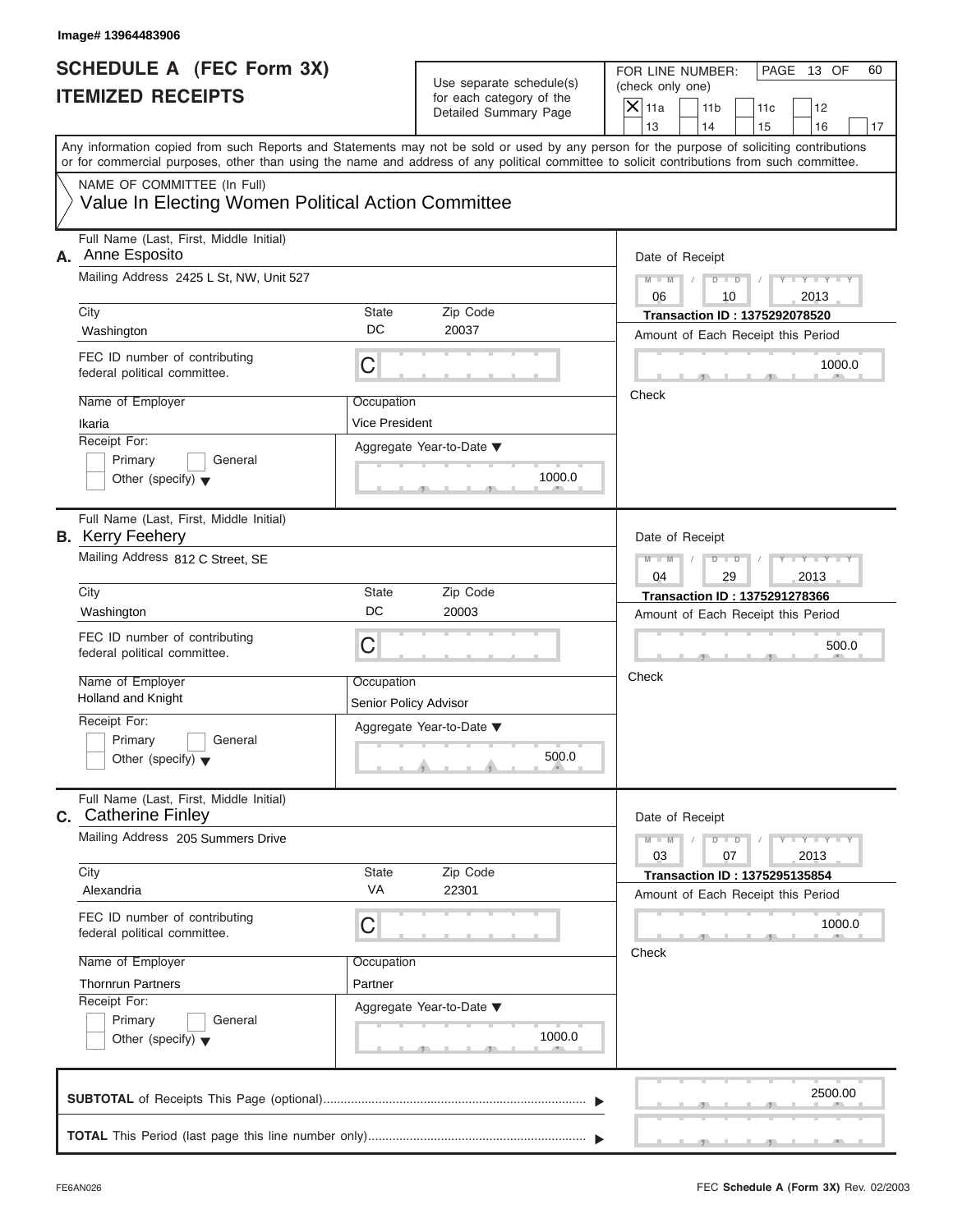| Image# 13964483907                                                                                                                                                                                                                                                                      |                              |                                                                               |               |                                                                            |            |                             |    |
|-----------------------------------------------------------------------------------------------------------------------------------------------------------------------------------------------------------------------------------------------------------------------------------------|------------------------------|-------------------------------------------------------------------------------|---------------|----------------------------------------------------------------------------|------------|-----------------------------|----|
| <b>SCHEDULE A (FEC Form 3X)</b><br><b>ITEMIZED RECEIPTS</b>                                                                                                                                                                                                                             |                              | Use separate schedule(s)<br>for each category of the<br>Detailed Summary Page |               | FOR LINE NUMBER:<br>(check only one)<br>11 <sub>b</sub>                    | 11c        | PAGE 14 OF<br>12            | 60 |
|                                                                                                                                                                                                                                                                                         |                              |                                                                               |               | 14                                                                         | 15         | 16                          | 17 |
| Any information copied from such Reports and Statements may not be sold or used by any person for the purpose of soliciting contributions<br>or for commercial purposes, other than using the name and address of any political committee to solicit contributions from such committee. |                              |                                                                               |               |                                                                            |            |                             |    |
| NAME OF COMMITTEE (In Full)<br>Value In Electing Women Political Action Committee                                                                                                                                                                                                       |                              |                                                                               |               |                                                                            |            |                             |    |
| Full Name (Last, First, Middle Initial)<br>A. Sam Geduldig                                                                                                                                                                                                                              |                              |                                                                               |               | Date of Receipt                                                            |            |                             |    |
| Mailing Address 1001 Pennsylvania Ave., NW<br>Suite 750 S.                                                                                                                                                                                                                              |                              |                                                                               | $M - M$<br>03 | $D$ $D$<br>25                                                              | $\sqrt{ }$ | $Y - Y - Y - Y - Y$<br>2013 |    |
| City<br>Washington                                                                                                                                                                                                                                                                      | State<br>DC                  | Zip Code<br>20004                                                             |               | <b>Transaction ID: 1375286584841</b><br>Amount of Each Receipt this Period |            |                             |    |
| FEC ID number of contributing<br>federal political committee.                                                                                                                                                                                                                           | С                            |                                                                               |               |                                                                            |            | 250.0                       |    |
| Name of Employer<br>Clark, Lytle, Geduldig, & Cranford                                                                                                                                                                                                                                  | Occupation<br>Senior Partner |                                                                               | Check         |                                                                            |            |                             |    |
| Receipt For:<br>Primary<br>General<br>Other (specify) $\blacktriangledown$                                                                                                                                                                                                              |                              | Aggregate Year-to-Date ▼<br>250.0                                             |               |                                                                            |            |                             |    |
| Full Name (Last, First, Middle Initial)<br><b>B.</b> Lisa Goeas                                                                                                                                                                                                                         |                              |                                                                               |               | Date of Receipt                                                            |            |                             |    |
| Mailing Address 1409 Coverntry Lane                                                                                                                                                                                                                                                     |                              |                                                                               | $M - M$<br>03 | $D - I$<br>25                                                              |            | Y I Y I Y I Y<br>2013       |    |
| City                                                                                                                                                                                                                                                                                    | State                        | Zip Code                                                                      |               | Transaction ID: 1375286838613                                              |            |                             |    |
| Alexandria                                                                                                                                                                                                                                                                              | VA                           | 22304                                                                         |               | Amount of Each Receipt this Period                                         |            |                             |    |
| FEC ID number of contributing<br>federal political committee.                                                                                                                                                                                                                           | С                            |                                                                               |               |                                                                            |            | 500.0                       |    |
| Name of Employer<br>N'tl Federation of Independent Busines                                                                                                                                                                                                                              | Occupation<br>VP, Political  |                                                                               | Check         |                                                                            |            |                             |    |
| Receipt For:<br>Primary<br>General<br>Other (specify) $\blacktriangledown$                                                                                                                                                                                                              |                              | Aggregate Year-to-Date ▼<br>500.0                                             |               |                                                                            |            |                             |    |
| Full Name (Last, First, Middle Initial)<br><b>c.</b> Mary R. Grealy                                                                                                                                                                                                                     |                              |                                                                               |               | Date of Receipt                                                            |            |                             |    |
| Mailing Address 312 Severn Ave.<br>$E-413$                                                                                                                                                                                                                                              |                              |                                                                               | $M - M$<br>04 | $D - D$<br>08                                                              |            | $Y - Y - Y - Y - I$<br>2013 |    |
| City<br>Annapolis                                                                                                                                                                                                                                                                       | State<br><b>MD</b>           | Zip Code<br>21403                                                             |               | <b>Transaction ID: 1375290477712</b><br>Amount of Each Receipt this Period |            |                             |    |
| FEC ID number of contributing<br>federal political committee.                                                                                                                                                                                                                           | С                            |                                                                               |               |                                                                            |            | 1000.0                      |    |
| Name of Employer<br>Health Care Leadership Council                                                                                                                                                                                                                                      | Occupation<br>President      |                                                                               | Check         |                                                                            |            |                             |    |
| Receipt For:<br>Primary<br>General<br>Other (specify) $\blacktriangledown$                                                                                                                                                                                                              |                              | Aggregate Year-to-Date ▼<br>1000.0                                            |               |                                                                            |            |                             |    |
|                                                                                                                                                                                                                                                                                         |                              |                                                                               |               |                                                                            |            | 1750.00                     |    |
|                                                                                                                                                                                                                                                                                         |                              |                                                                               |               |                                                                            |            |                             |    |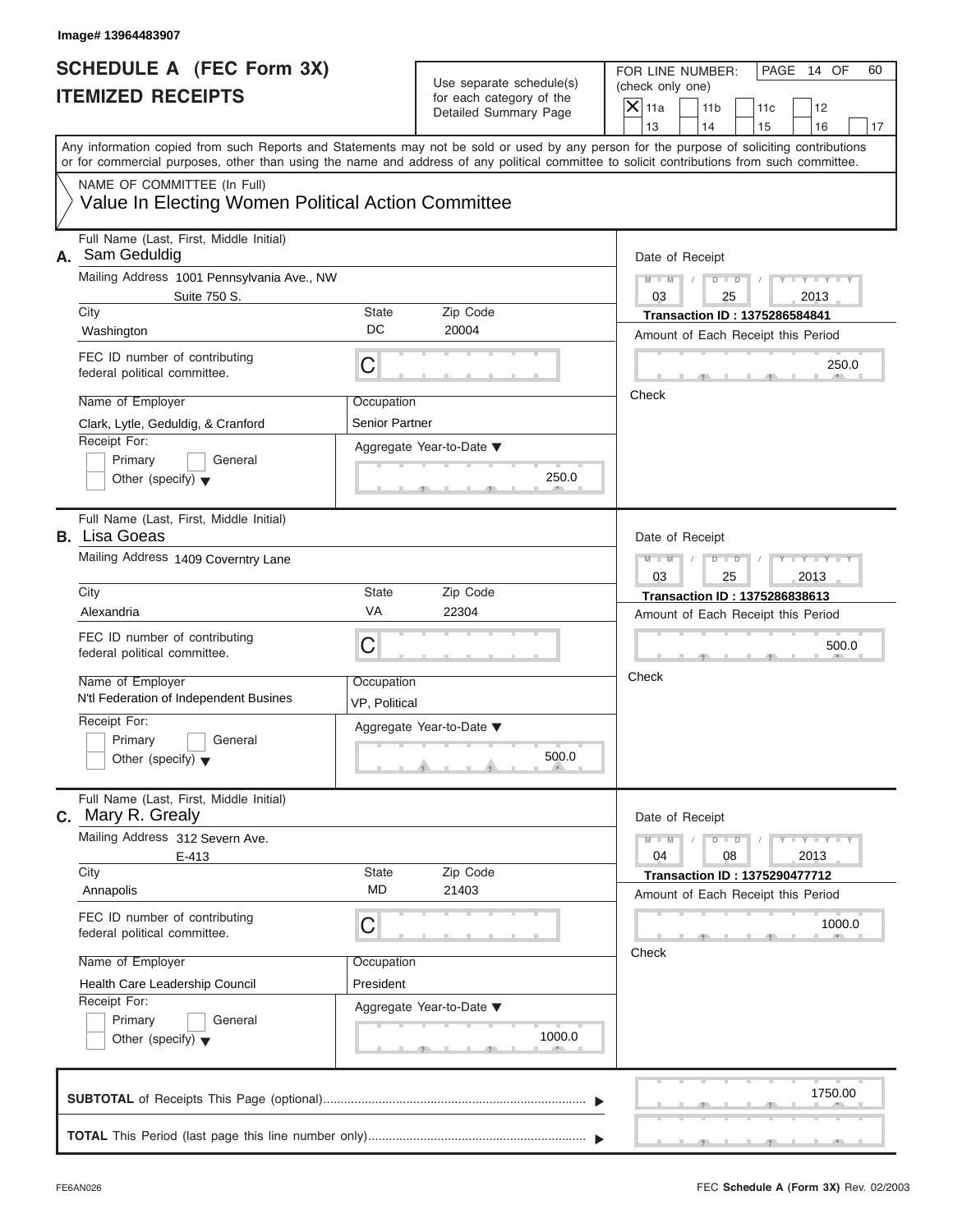| Image# 13964483908                                                                |                                     |                                                                               |                                                                                                                                                                                                                                                                                         |
|-----------------------------------------------------------------------------------|-------------------------------------|-------------------------------------------------------------------------------|-----------------------------------------------------------------------------------------------------------------------------------------------------------------------------------------------------------------------------------------------------------------------------------------|
| <b>SCHEDULE A (FEC Form 3X)</b><br><b>ITEMIZED RECEIPTS</b>                       |                                     | Use separate schedule(s)<br>for each category of the<br>Detailed Summary Page | FOR LINE NUMBER:<br>PAGE 15 OF<br>60<br>(check only one)<br>$X$ 11a<br>11 <sub>b</sub><br>11c<br>12<br>13<br>14<br>15<br>16<br>17                                                                                                                                                       |
|                                                                                   |                                     |                                                                               | Any information copied from such Reports and Statements may not be sold or used by any person for the purpose of soliciting contributions<br>or for commercial purposes, other than using the name and address of any political committee to solicit contributions from such committee. |
| NAME OF COMMITTEE (In Full)<br>Value In Electing Women Political Action Committee |                                     |                                                                               |                                                                                                                                                                                                                                                                                         |
| Full Name (Last, First, Middle Initial)<br>Laura Donovan Haines<br>А.             |                                     |                                                                               | Date of Receipt                                                                                                                                                                                                                                                                         |
| Mailing Address 115 Stewart Avenue                                                |                                     |                                                                               | $M - M$ / $D - D$ /<br>$Y - Y - Y - Y - Y$<br>02<br>2013<br>22                                                                                                                                                                                                                          |
| City<br>Alexandria                                                                | State<br><b>VA</b>                  | Zip Code<br>22301                                                             | <b>Transaction ID: 1375287090871</b><br>Amount of Each Receipt this Period                                                                                                                                                                                                              |
| FEC ID number of contributing<br>federal political committee.                     | C                                   |                                                                               | 500.0                                                                                                                                                                                                                                                                                   |
| Name of Employer<br><b>Hartford Financial Services</b>                            | Occupation                          | Vice President, Federal Affairs                                               | <b>Credit Card</b>                                                                                                                                                                                                                                                                      |
| Receipt For:<br>Primary<br>General<br>Other (specify) $\blacktriangledown$        |                                     | Aggregate Year-to-Date ▼<br>500.0                                             |                                                                                                                                                                                                                                                                                         |
| Full Name (Last, First, Middle Initial)<br><b>B.</b> Brenna Hapes                 |                                     |                                                                               | Date of Receipt                                                                                                                                                                                                                                                                         |
| Mailing Address 540 13th Street NE                                                |                                     |                                                                               | Y T Y T Y T<br>$M - M$<br>$D - I$<br>05<br>14<br>2013                                                                                                                                                                                                                                   |
| City<br>Washington                                                                | State<br>DC                         | Zip Code<br>20002                                                             | <b>Transaction ID: 1375287815495</b><br>Amount of Each Receipt this Period                                                                                                                                                                                                              |
| FEC ID number of contributing<br>federal political committee.                     | С                                   |                                                                               | 250.0                                                                                                                                                                                                                                                                                   |
| Name of Employer<br>The Lampkin Group                                             | Occupation<br><b>Vice President</b> |                                                                               | <b>Credit Card</b>                                                                                                                                                                                                                                                                      |
| Receipt For:<br>Primary<br>General<br>Other (specify) $\blacktriangledown$        |                                     | Aggregate Year-to-Date ▼<br>250.0                                             |                                                                                                                                                                                                                                                                                         |
| Full Name (Last, First, Middle Initial)<br><b>c.</b> Ivette Rivera Hayes          |                                     |                                                                               | Date of Receipt                                                                                                                                                                                                                                                                         |
| Mailing Address 5618 Madison Street                                               |                                     |                                                                               | $M - M$<br>$D$ $\Box$ $D$<br>$Y = Y = Y - Y$<br>03<br>25<br>2013                                                                                                                                                                                                                        |
| City<br><b>Bethesda</b>                                                           | State<br><b>MD</b>                  | Zip Code<br>20817                                                             | <b>Transaction ID: 1375287534681</b><br>Amount of Each Receipt this Period                                                                                                                                                                                                              |
| FEC ID number of contributing<br>federal political committee.                     | С                                   |                                                                               | 250.0<br>Check                                                                                                                                                                                                                                                                          |
| Name of Employer<br><b>Bikes Belong Coalition</b>                                 | Occupation                          | VP, Government Relations                                                      |                                                                                                                                                                                                                                                                                         |
| Receipt For:<br>Primary<br>General<br>Other (specify) $\blacktriangledown$        |                                     | Aggregate Year-to-Date ▼<br>250.0                                             |                                                                                                                                                                                                                                                                                         |
|                                                                                   |                                     |                                                                               |                                                                                                                                                                                                                                                                                         |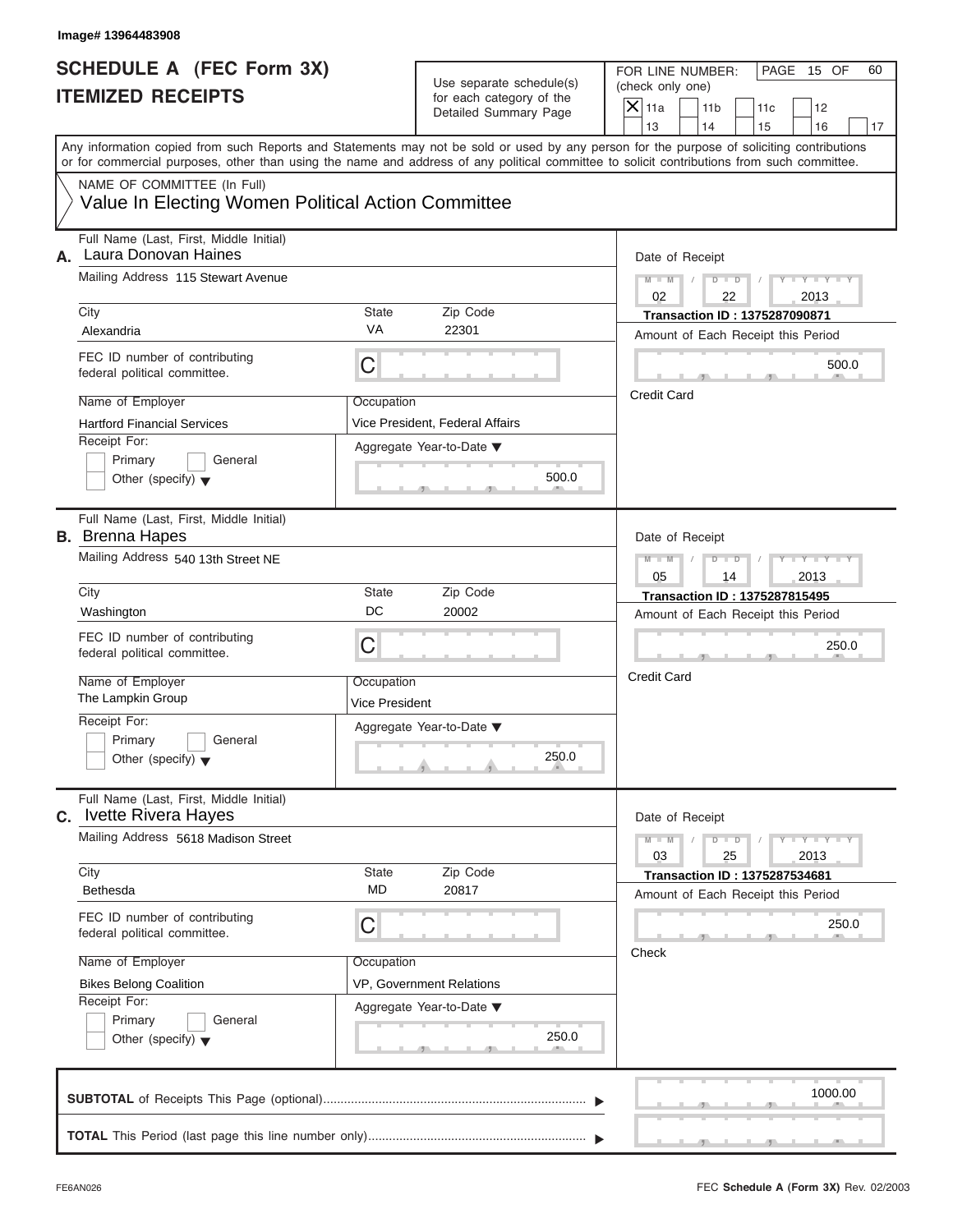| Image# 13964483909                                                                                                                        |                         |                                                      |                                                                                                                                            |                  |
|-------------------------------------------------------------------------------------------------------------------------------------------|-------------------------|------------------------------------------------------|--------------------------------------------------------------------------------------------------------------------------------------------|------------------|
| <b>SCHEDULE A (FEC Form 3X)</b><br><b>ITEMIZED RECEIPTS</b>                                                                               |                         | Use separate schedule(s)<br>for each category of the |                                                                                                                                            | PAGE 16 OF<br>60 |
|                                                                                                                                           |                         | Detailed Summary Page                                | $X$ 11a<br>11 <sub>b</sub><br>11c<br>12                                                                                                    |                  |
| Any information copied from such Reports and Statements may not be sold or used by any person for the purpose of soliciting contributions |                         |                                                      | 13<br>14<br>15<br>16                                                                                                                       | 17               |
|                                                                                                                                           |                         |                                                      | or for commercial purposes, other than using the name and address of any political committee to solicit contributions from such committee. |                  |
| NAME OF COMMITTEE (In Full)                                                                                                               |                         |                                                      |                                                                                                                                            |                  |
| Value In Electing Women Political Action Committee                                                                                        |                         |                                                      |                                                                                                                                            |                  |
| Full Name (Last, First, Middle Initial)<br>Julie Herrera<br>А.                                                                            |                         |                                                      | Date of Receipt                                                                                                                            |                  |
| Mailing Address 3525 21st Street SE                                                                                                       |                         |                                                      | $D$ $D$<br>$Y - Y - Y - Y - Y$<br>$M - M$<br>06<br>18<br>2013                                                                              |                  |
| City                                                                                                                                      | State                   | Zip Code                                             | <b>Transaction ID: 1375287605806</b>                                                                                                       |                  |
| Washington                                                                                                                                | DC                      | 20020                                                | Amount of Each Receipt this Period                                                                                                         |                  |
| FEC ID number of contributing<br>federal political committee.                                                                             | C                       |                                                      | 500.0                                                                                                                                      |                  |
| Name of Employer                                                                                                                          | Occupation              |                                                      | <b>Credit Card</b>                                                                                                                         |                  |
| Kraft Foods                                                                                                                               | Government Affairs      |                                                      |                                                                                                                                            |                  |
| Receipt For:                                                                                                                              |                         | Aggregate Year-to-Date ▼                             |                                                                                                                                            |                  |
| Primary<br>General                                                                                                                        |                         |                                                      |                                                                                                                                            |                  |
| Other (specify) $\blacktriangledown$                                                                                                      |                         | 500.0                                                |                                                                                                                                            |                  |
| Full Name (Last, First, Middle Initial)<br><b>B.</b> Jennifer Higgins                                                                     |                         |                                                      | Date of Receipt                                                                                                                            |                  |
| Mailing Address 305 S. Payne St.                                                                                                          |                         |                                                      | $M - M$<br>$D - I - D$<br>Y T Y T Y T                                                                                                      |                  |
| No. 306                                                                                                                                   |                         |                                                      | 03<br>25<br>2013                                                                                                                           |                  |
| City                                                                                                                                      | State                   | Zip Code                                             | <b>Transaction ID: 1375287488706</b>                                                                                                       |                  |
| Alexandria                                                                                                                                | VA                      | 22314                                                | Amount of Each Receipt this Period                                                                                                         |                  |
| FEC ID number of contributing<br>federal political committee.                                                                             | C                       |                                                      | 1000.0                                                                                                                                     |                  |
| Name of Employer<br>Capitol Health Group, LLC                                                                                             | Occupation<br>Principal |                                                      | Check                                                                                                                                      |                  |
| Receipt For:                                                                                                                              |                         | Aggregate Year-to-Date ▼                             |                                                                                                                                            |                  |
| Primary<br>General<br>Other (specify) $\blacktriangledown$                                                                                |                         | 1000.0                                               |                                                                                                                                            |                  |
| Full Name (Last, First, Middle Initial)<br>Julie Hooks Dwyer<br>C.                                                                        |                         |                                                      | Date of Receipt                                                                                                                            |                  |
| Mailing Address 525 6th Street S.E                                                                                                        |                         |                                                      | $M - M$<br>$D$ $\Box$ $D$<br>$Y = Y = Y - Y$<br>06<br>10<br>2013                                                                           |                  |
| City                                                                                                                                      | State                   | Zip Code                                             | <b>Transaction ID: 1375292040216</b>                                                                                                       |                  |
| Washington                                                                                                                                | DC                      | 20003                                                | Amount of Each Receipt this Period                                                                                                         |                  |
| FEC ID number of contributing<br>federal political committee.                                                                             | C                       |                                                      | 250.0                                                                                                                                      |                  |
| Name of Employer                                                                                                                          | Occupation              |                                                      | Check                                                                                                                                      |                  |
| <b>Hooks Solutions</b>                                                                                                                    | Owner                   |                                                      |                                                                                                                                            |                  |
| Receipt For:                                                                                                                              |                         | Aggregate Year-to-Date ▼                             |                                                                                                                                            |                  |
| Primary<br>General                                                                                                                        |                         |                                                      |                                                                                                                                            |                  |
| Other (specify) $\blacktriangledown$                                                                                                      |                         | 250.0                                                |                                                                                                                                            |                  |
|                                                                                                                                           |                         |                                                      | 1750.00                                                                                                                                    |                  |
|                                                                                                                                           |                         |                                                      |                                                                                                                                            |                  |
|                                                                                                                                           |                         |                                                      |                                                                                                                                            |                  |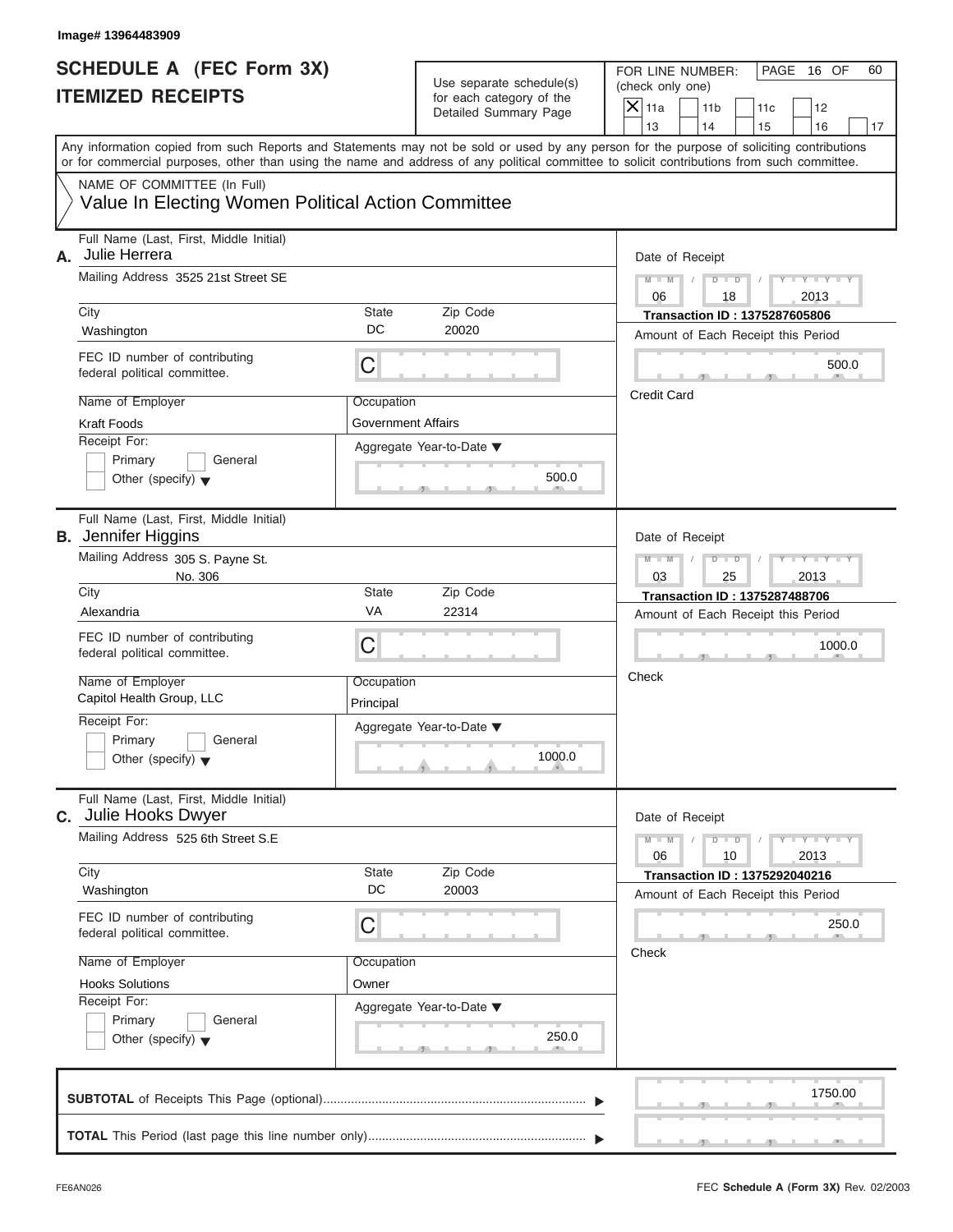| Image# 13964483910                                                                |                              |                                                                               |                                                                                                                                                                                                                                                                                         |
|-----------------------------------------------------------------------------------|------------------------------|-------------------------------------------------------------------------------|-----------------------------------------------------------------------------------------------------------------------------------------------------------------------------------------------------------------------------------------------------------------------------------------|
| <b>SCHEDULE A (FEC Form 3X)</b><br><b>ITEMIZED RECEIPTS</b>                       |                              | Use separate schedule(s)<br>for each category of the<br>Detailed Summary Page | FOR LINE NUMBER:<br>PAGE 17 OF<br>60<br>(check only one)<br>$\mathsf{X}$ 11a<br>11 <sub>b</sub><br>11c<br>12<br>13<br>14<br>15<br>16<br>17                                                                                                                                              |
|                                                                                   |                              |                                                                               | Any information copied from such Reports and Statements may not be sold or used by any person for the purpose of soliciting contributions<br>or for commercial purposes, other than using the name and address of any political committee to solicit contributions from such committee. |
| NAME OF COMMITTEE (In Full)<br>Value In Electing Women Political Action Committee |                              |                                                                               |                                                                                                                                                                                                                                                                                         |
| Full Name (Last, First, Middle Initial)<br>Micaela Isler<br>А.                    |                              |                                                                               | Date of Receipt                                                                                                                                                                                                                                                                         |
| Mailing Address 980 Los Angeles Avenue, NE                                        |                              |                                                                               | $Y - Y - Y - Y - Y$<br>$M - M$<br>$D$ $D$<br>2013<br>06<br>10                                                                                                                                                                                                                           |
| City<br>Atlanta                                                                   | State<br>GA                  | Zip Code<br>30306                                                             | <b>Transaction ID: 1375300041318</b><br>Amount of Each Receipt this Period                                                                                                                                                                                                              |
| FEC ID number of contributing<br>federal political committee.                     | C                            |                                                                               | 250.0                                                                                                                                                                                                                                                                                   |
| Name of Employer<br><b>Property Casualty Insurers</b>                             | Occupation                   | Government Relations                                                          | Check                                                                                                                                                                                                                                                                                   |
| Receipt For:<br>Primary<br>General<br>Other (specify) $\blacktriangledown$        |                              | Aggregate Year-to-Date ▼<br>250.0                                             |                                                                                                                                                                                                                                                                                         |
| Full Name (Last, First, Middle Initial)<br><b>B.</b> Eliabeth Kegler              |                              |                                                                               | Date of Receipt                                                                                                                                                                                                                                                                         |
| Mailing Address 1116 25th Street, NW, #2                                          |                              |                                                                               | Y T Y T Y T<br>$M - M$<br>$D$ $D$<br>2013<br>03<br>25                                                                                                                                                                                                                                   |
| City                                                                              | State<br>DC                  | Zip Code                                                                      | <b>Transaction ID: 1375287455589</b>                                                                                                                                                                                                                                                    |
| Washington                                                                        |                              | 20037                                                                         | Amount of Each Receipt this Period                                                                                                                                                                                                                                                      |
| FEC ID number of contributing<br>federal political committee.                     | C                            |                                                                               | 500.0                                                                                                                                                                                                                                                                                   |
| Name of Employer<br>AdvaMed                                                       | Occupation                   | VP, Government Affairs                                                        | Check                                                                                                                                                                                                                                                                                   |
| Receipt For:<br>Primary<br>General<br>Other (specify) $\blacktriangledown$        |                              | Aggregate Year-to-Date ▼<br>500.0                                             |                                                                                                                                                                                                                                                                                         |
| Full Name (Last, First, Middle Initial)<br>C. Lindsey Keljo                       |                              |                                                                               | Date of Receipt                                                                                                                                                                                                                                                                         |
| Mailing Address 217 S. Fayette St.                                                |                              |                                                                               | $M - M$<br>$\mathbf{I} = \mathbf{Y} + \mathbf{I} - \mathbf{Y}$<br>$D$ $D$<br>05<br>03<br>2013                                                                                                                                                                                           |
| City<br>Alexandria                                                                | State<br>VA                  | Zip Code<br>22314                                                             | <b>Transaction ID: 1375290948250</b>                                                                                                                                                                                                                                                    |
| FEC ID number of contributing<br>federal political committee.                     | С                            |                                                                               | Amount of Each Receipt this Period<br>250.0                                                                                                                                                                                                                                             |
| Name of Employer<br>Info Requested                                                | Occupation<br>Info Requested |                                                                               | Check                                                                                                                                                                                                                                                                                   |
| Receipt For:<br>Primary<br>General<br>Other (specify) $\blacktriangledown$        |                              | Aggregate Year-to-Date ▼<br>250.0                                             |                                                                                                                                                                                                                                                                                         |
|                                                                                   |                              |                                                                               | 1000.00                                                                                                                                                                                                                                                                                 |
|                                                                                   |                              |                                                                               |                                                                                                                                                                                                                                                                                         |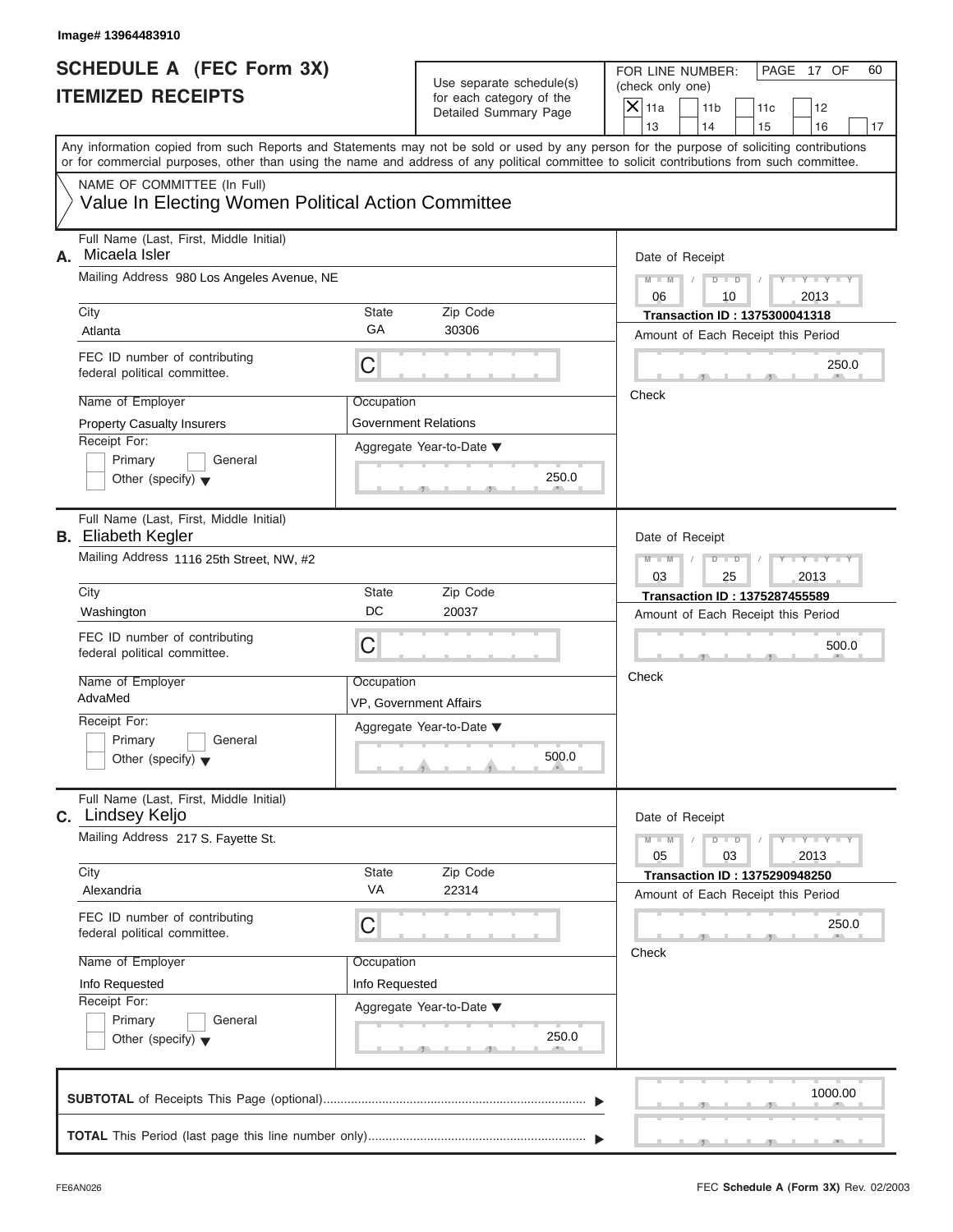| Image# 13964483911                                                                                                                                                                                                                                                                      |                                         |                                                      |                    |                                                         |                                                                            |                                 |    |
|-----------------------------------------------------------------------------------------------------------------------------------------------------------------------------------------------------------------------------------------------------------------------------------------|-----------------------------------------|------------------------------------------------------|--------------------|---------------------------------------------------------|----------------------------------------------------------------------------|---------------------------------|----|
| <b>SCHEDULE A (FEC Form 3X)</b><br><b>ITEMIZED RECEIPTS</b>                                                                                                                                                                                                                             |                                         | Use separate schedule(s)<br>for each category of the |                    | FOR LINE NUMBER:<br>(check only one)<br>11 <sub>b</sub> | 11c                                                                        | PAGE 18 OF<br>12                | 60 |
|                                                                                                                                                                                                                                                                                         |                                         | Detailed Summary Page                                | $X$ 11a<br>13      | 14                                                      | 15                                                                         | 16                              | 17 |
| Any information copied from such Reports and Statements may not be sold or used by any person for the purpose of soliciting contributions<br>or for commercial purposes, other than using the name and address of any political committee to solicit contributions from such committee. |                                         |                                                      |                    |                                                         |                                                                            |                                 |    |
| NAME OF COMMITTEE (In Full)<br>Value In Electing Women Political Action Committee                                                                                                                                                                                                       |                                         |                                                      |                    |                                                         |                                                                            |                                 |    |
| Full Name (Last, First, Middle Initial)<br>Carol Anne Kelly<br>А.                                                                                                                                                                                                                       |                                         |                                                      |                    | Date of Receipt                                         |                                                                            |                                 |    |
| Mailing Address 3901 Highland Court                                                                                                                                                                                                                                                     |                                         |                                                      | $M - M$<br>02      | $D$ $D$<br>25                                           | $\sqrt{ }$                                                                 | $Y - Y - Y - Y - Y$<br>2013     |    |
| City<br>Washington                                                                                                                                                                                                                                                                      | State<br>DC                             | Zip Code<br>20007                                    |                    |                                                         | <b>Transaction ID: 1375286810823</b><br>Amount of Each Receipt this Period |                                 |    |
| FEC ID number of contributing<br>federal political committee.                                                                                                                                                                                                                           | С                                       |                                                      |                    |                                                         |                                                                            | 1000.0                          |    |
| Name of Employer<br>National Association of Chain Drug Sto                                                                                                                                                                                                                              | Occupation<br>Government Relations      |                                                      | <b>Credit Card</b> |                                                         |                                                                            |                                 |    |
| Receipt For:<br>Primary<br>General<br>Other (specify) $\blacktriangledown$                                                                                                                                                                                                              |                                         | Aggregate Year-to-Date ▼<br>1000.0                   |                    |                                                         |                                                                            |                                 |    |
| Full Name (Last, First, Middle Initial)<br><b>B.</b> Meaghan Killion Joyce                                                                                                                                                                                                              |                                         |                                                      |                    | Date of Receipt                                         |                                                                            |                                 |    |
| Mailing Address 1353 Jackson St.                                                                                                                                                                                                                                                        |                                         |                                                      | $M - M$<br>06      | $D - I - D$<br>30                                       |                                                                            | Y TY TY TY<br>2013              |    |
| City                                                                                                                                                                                                                                                                                    | State                                   | Zip Code                                             |                    |                                                         | <b>Transaction ID: 1375300374636</b>                                       |                                 |    |
| <b>Baltimore</b>                                                                                                                                                                                                                                                                        | <b>MD</b>                               | 21230                                                |                    |                                                         | Amount of Each Receipt this Period                                         |                                 |    |
| FEC ID number of contributing<br>federal political committee.                                                                                                                                                                                                                           | С                                       |                                                      |                    |                                                         |                                                                            | 250.0                           |    |
| Name of Employer<br><b>International Paper</b>                                                                                                                                                                                                                                          | Occupation<br><b>Government Affairs</b> |                                                      | Check              |                                                         |                                                                            |                                 |    |
| Receipt For:<br>Primary<br>General<br>Other (specify) $\blacktriangledown$                                                                                                                                                                                                              |                                         | Aggregate Year-to-Date ▼<br>250.0                    |                    |                                                         |                                                                            |                                 |    |
| Full Name (Last, First, Middle Initial)<br>Thomas King<br>C.                                                                                                                                                                                                                            |                                         |                                                      |                    | Date of Receipt                                         |                                                                            |                                 |    |
| Mailing Address 905 Bashford Ln.                                                                                                                                                                                                                                                        |                                         |                                                      | $M - M$<br>06      | $D$ $\Box$ $D$<br>30                                    |                                                                            | $Y - I - Y - I - Y - I$<br>2013 |    |
| City<br>Alexandria                                                                                                                                                                                                                                                                      | State<br>VA                             | Zip Code<br>22314                                    |                    |                                                         | <b>Transaction ID: 1375292898076</b><br>Amount of Each Receipt this Period |                                 |    |
| FEC ID number of contributing<br>federal political committee.                                                                                                                                                                                                                           | С                                       |                                                      |                    |                                                         |                                                                            | 250.0                           |    |
| Name of Employer                                                                                                                                                                                                                                                                        | Occupation                              |                                                      | Check              |                                                         |                                                                            |                                 |    |
| National Down Syndrome Society                                                                                                                                                                                                                                                          | VP, Advocacy                            |                                                      |                    |                                                         |                                                                            |                                 |    |
| Receipt For:<br>Primary<br>General<br>Other (specify) $\blacktriangledown$                                                                                                                                                                                                              |                                         | Aggregate Year-to-Date ▼<br>250.0                    |                    |                                                         |                                                                            |                                 |    |
|                                                                                                                                                                                                                                                                                         |                                         |                                                      |                    |                                                         |                                                                            | 1500.00                         |    |
|                                                                                                                                                                                                                                                                                         |                                         |                                                      |                    |                                                         |                                                                            |                                 |    |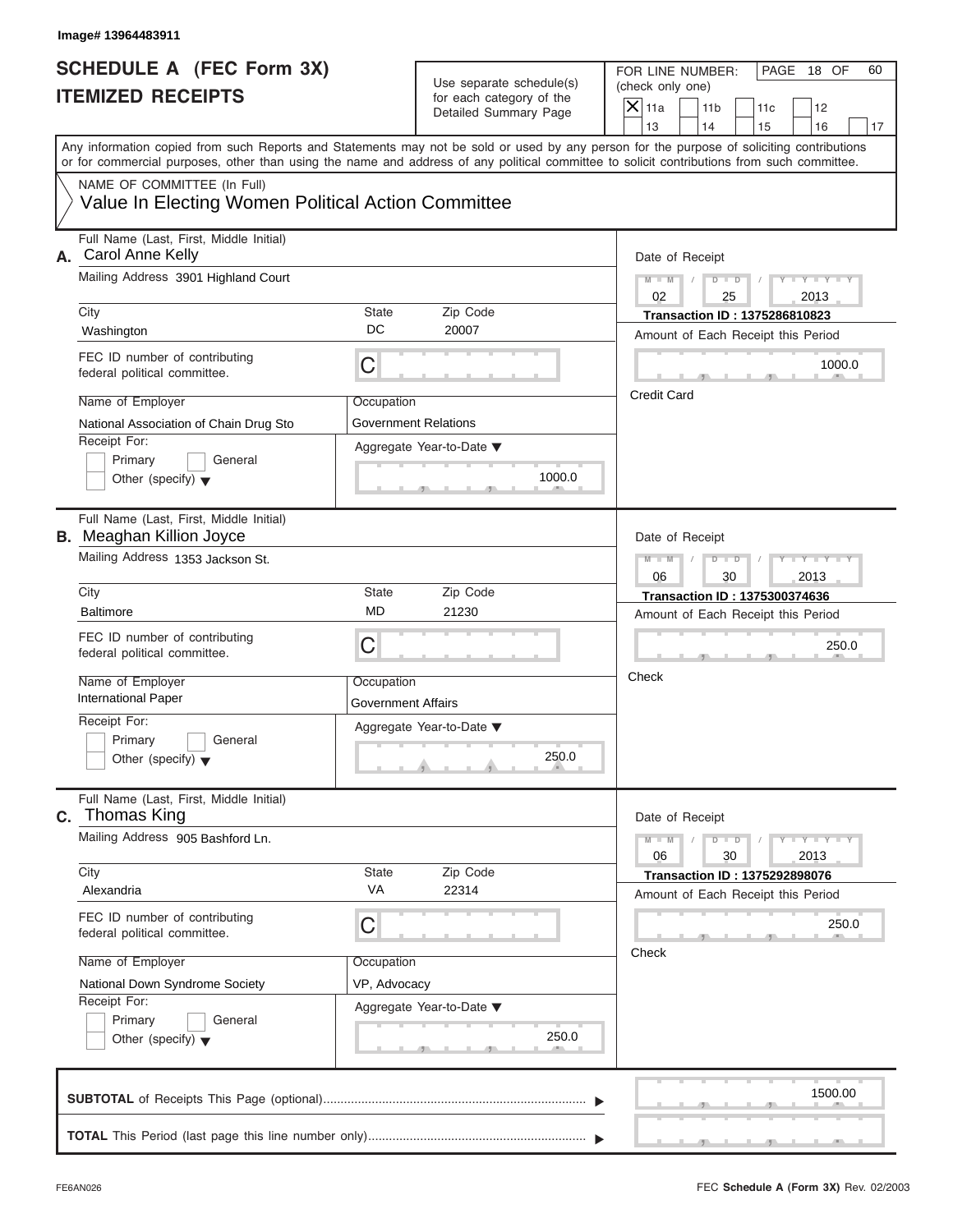| Image# 13964483912                                                                                                                                                                                                                                                                      |                                         |                                                      |               |                                                         |                                                                            |                             |    |
|-----------------------------------------------------------------------------------------------------------------------------------------------------------------------------------------------------------------------------------------------------------------------------------------|-----------------------------------------|------------------------------------------------------|---------------|---------------------------------------------------------|----------------------------------------------------------------------------|-----------------------------|----|
| <b>SCHEDULE A (FEC Form 3X)</b><br><b>ITEMIZED RECEIPTS</b>                                                                                                                                                                                                                             |                                         | Use separate schedule(s)<br>for each category of the |               | FOR LINE NUMBER:<br>(check only one)<br>11 <sub>b</sub> |                                                                            | PAGE 19 OF                  | 60 |
|                                                                                                                                                                                                                                                                                         |                                         | Detailed Summary Page                                | $X$ 11a<br>13 | 14                                                      | 11c<br>15                                                                  | 12<br>16                    | 17 |
| Any information copied from such Reports and Statements may not be sold or used by any person for the purpose of soliciting contributions<br>or for commercial purposes, other than using the name and address of any political committee to solicit contributions from such committee. |                                         |                                                      |               |                                                         |                                                                            |                             |    |
| NAME OF COMMITTEE (In Full)<br>Value In Electing Women Political Action Committee                                                                                                                                                                                                       |                                         |                                                      |               |                                                         |                                                                            |                             |    |
| Full Name (Last, First, Middle Initial)<br><b>Emily Lampkin</b><br>А.                                                                                                                                                                                                                   |                                         |                                                      |               | Date of Receipt                                         |                                                                            |                             |    |
| Mailing Address 1640 Davidson Road                                                                                                                                                                                                                                                      |                                         |                                                      | $M - M$<br>03 | $D$ $D$<br>25                                           | $\sqrt{ }$                                                                 | $Y - Y - Y - Y - Y$<br>2013 |    |
| City<br>McLean                                                                                                                                                                                                                                                                          | State<br><b>VA</b>                      | Zip Code<br>22101                                    |               |                                                         | <b>Transaction ID: 1375287847847</b><br>Amount of Each Receipt this Period |                             |    |
| FEC ID number of contributing<br>federal political committee.                                                                                                                                                                                                                           | C                                       |                                                      |               |                                                         |                                                                            | 500.0                       |    |
| Name of Employer<br>The Lampkin Group                                                                                                                                                                                                                                                   | Occupation<br><b>Public Affairs</b>     |                                                      | Check         |                                                         |                                                                            |                             |    |
| Receipt For:<br>Primary<br>General<br>Other (specify) $\blacktriangledown$                                                                                                                                                                                                              |                                         | Aggregate Year-to-Date ▼<br>500.0                    |               |                                                         |                                                                            |                             |    |
| Full Name (Last, First, Middle Initial)<br><b>B.</b> Blair Larkins                                                                                                                                                                                                                      |                                         |                                                      |               | Date of Receipt                                         |                                                                            |                             |    |
| Mailing Address 454 M Street, NW<br>Apt. #1                                                                                                                                                                                                                                             |                                         |                                                      | $M - M$<br>03 | $D - I - D$<br>25                                       |                                                                            | Y T Y T Y T<br>2013         |    |
| City                                                                                                                                                                                                                                                                                    | State                                   | Zip Code                                             |               |                                                         | Transaction ID: 1375287752993                                              |                             |    |
| Washington                                                                                                                                                                                                                                                                              | DC                                      | 20001                                                |               |                                                         | Amount of Each Receipt this Period                                         |                             |    |
| FEC ID number of contributing<br>federal political committee.                                                                                                                                                                                                                           | C                                       |                                                      |               |                                                         |                                                                            | 250.0                       |    |
| Name of Employer<br>Bockorny Group                                                                                                                                                                                                                                                      | Occupation<br><b>Government Affairs</b> |                                                      | Check         |                                                         |                                                                            |                             |    |
| Receipt For:<br>Primary<br>General<br>Other (specify) $\blacktriangledown$                                                                                                                                                                                                              |                                         | Aggregate Year-to-Date ▼<br>250.0                    |               |                                                         |                                                                            |                             |    |
| Full Name (Last, First, Middle Initial)<br><b>c.</b> Kathryn Lehman                                                                                                                                                                                                                     |                                         |                                                      |               | Date of Receipt                                         |                                                                            |                             |    |
| Mailing Address 3106 Russell Road                                                                                                                                                                                                                                                       |                                         |                                                      | $M - M$<br>03 | $D$ $\Box$ $D$<br>25                                    |                                                                            | $Y - Y - Y - Y - Y$<br>2013 |    |
| City<br>Alexandria                                                                                                                                                                                                                                                                      | State<br>VA                             | Zip Code<br>22305                                    |               |                                                         | <b>Transaction ID: 1375286639657</b>                                       |                             |    |
| FEC ID number of contributing<br>federal political committee.                                                                                                                                                                                                                           | С                                       |                                                      |               |                                                         | Amount of Each Receipt this Period                                         | 1000.0                      |    |
| Name of Employer                                                                                                                                                                                                                                                                        | Occupation                              |                                                      | Check         |                                                         |                                                                            |                             |    |
| Holland & Knight                                                                                                                                                                                                                                                                        | Partner                                 |                                                      |               |                                                         |                                                                            |                             |    |
| Receipt For:<br>Primary<br>General<br>Other (specify) $\blacktriangledown$                                                                                                                                                                                                              |                                         | Aggregate Year-to-Date ▼<br>1000.0                   |               |                                                         |                                                                            |                             |    |
|                                                                                                                                                                                                                                                                                         |                                         |                                                      |               |                                                         |                                                                            | 1750.00                     |    |
|                                                                                                                                                                                                                                                                                         |                                         |                                                      |               |                                                         |                                                                            |                             |    |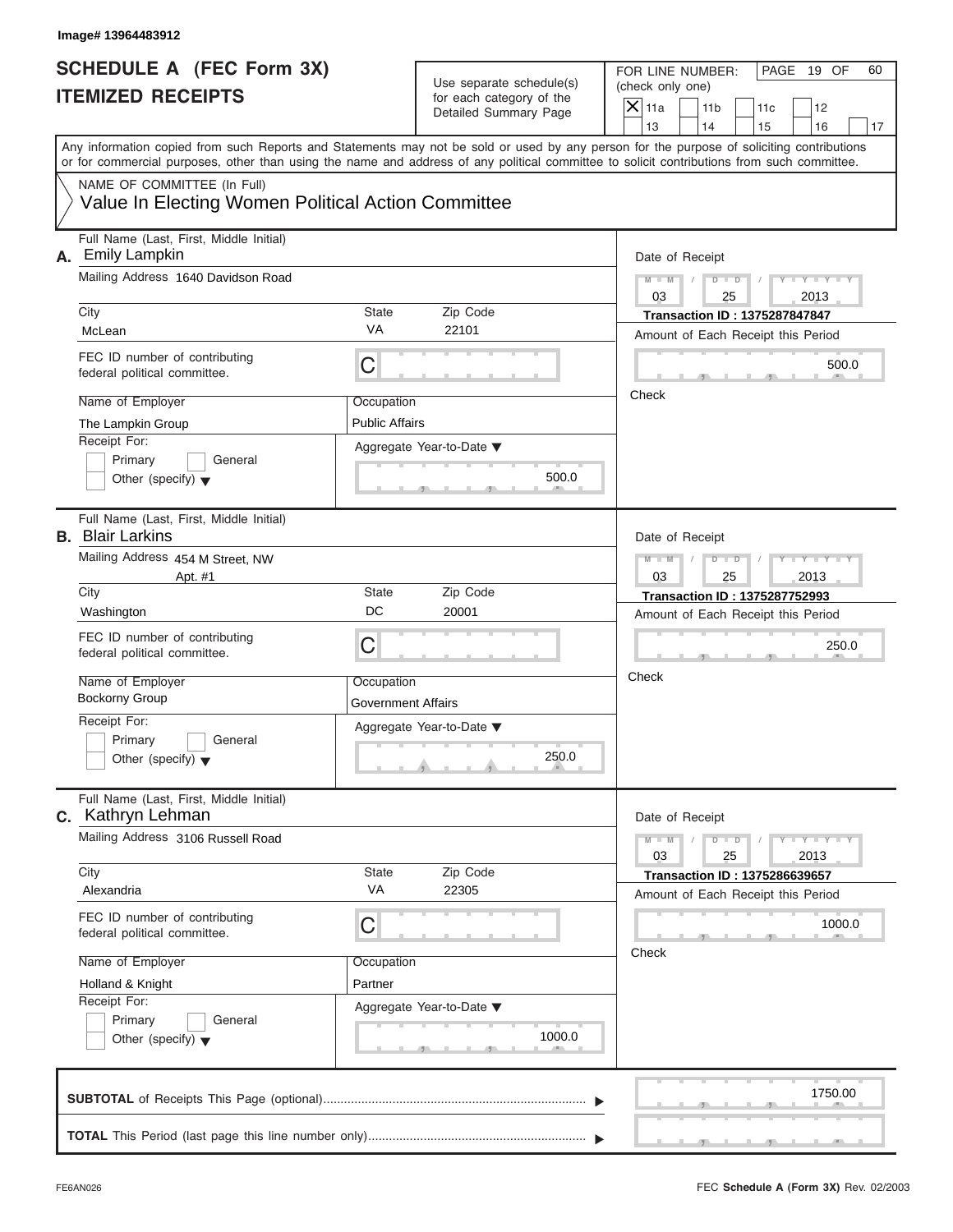| Image# 13964483913                                                         |                        |                                                                               |                                                                                                                                                                                                                                                                                                                       |
|----------------------------------------------------------------------------|------------------------|-------------------------------------------------------------------------------|-----------------------------------------------------------------------------------------------------------------------------------------------------------------------------------------------------------------------------------------------------------------------------------------------------------------------|
| <b>SCHEDULE A (FEC Form 3X)</b><br><b>ITEMIZED RECEIPTS</b>                |                        | Use separate schedule(s)<br>for each category of the<br>Detailed Summary Page | FOR LINE NUMBER:<br>PAGE 20 OF<br>60<br>(check only one)<br>$\mathsf{X}$ 11a<br>11 <sub>b</sub><br>11c<br>12                                                                                                                                                                                                          |
|                                                                            |                        |                                                                               | 13<br>14<br>15<br>16<br>17<br>Any information copied from such Reports and Statements may not be sold or used by any person for the purpose of soliciting contributions<br>or for commercial purposes, other than using the name and address of any political committee to solicit contributions from such committee. |
| NAME OF COMMITTEE (In Full)                                                |                        |                                                                               |                                                                                                                                                                                                                                                                                                                       |
| Value In Electing Women Political Action Committee                         |                        |                                                                               |                                                                                                                                                                                                                                                                                                                       |
| Full Name (Last, First, Middle Initial)<br>Karen J. Lewis<br>А.            |                        |                                                                               | Date of Receipt                                                                                                                                                                                                                                                                                                       |
| Mailing Address 5851 Upton Street                                          |                        |                                                                               | $D$ $D$<br>$Y - Y - Y$<br>$M - M$<br>Y L<br>02<br>23<br>2013                                                                                                                                                                                                                                                          |
| City                                                                       | <b>State</b>           | Zip Code                                                                      | <b>Transaction ID: 1375286975880</b>                                                                                                                                                                                                                                                                                  |
| McLean                                                                     | VA                     | 22101                                                                         | Amount of Each Receipt this Period                                                                                                                                                                                                                                                                                    |
| FEC ID number of contributing<br>federal political committee.              | C                      |                                                                               | 500.0                                                                                                                                                                                                                                                                                                                 |
| Name of Employer                                                           | Occupation             |                                                                               | <b>Credit Card</b>                                                                                                                                                                                                                                                                                                    |
| n/a                                                                        | Lawyer                 |                                                                               |                                                                                                                                                                                                                                                                                                                       |
| Receipt For:<br>Primary<br>General                                         |                        | Aggregate Year-to-Date ▼                                                      |                                                                                                                                                                                                                                                                                                                       |
| Other (specify) $\blacktriangledown$                                       |                        | 500.0                                                                         |                                                                                                                                                                                                                                                                                                                       |
| Full Name (Last, First, Middle Initial)<br><b>B.</b> Kimberly J. Linthicum |                        |                                                                               | Date of Receipt                                                                                                                                                                                                                                                                                                       |
| Mailing Address 1735 W. Braddock Place<br>#303                             |                        |                                                                               | $M - M$<br>$D$ $D$<br>Y I Y I Y I<br>02<br>27<br>2013                                                                                                                                                                                                                                                                 |
| City                                                                       | <b>State</b>           | Zip Code                                                                      | <b>Transaction ID: 1375286722810</b>                                                                                                                                                                                                                                                                                  |
| Alexandria                                                                 | VA                     | 22302                                                                         | Amount of Each Receipt this Period                                                                                                                                                                                                                                                                                    |
| FEC ID number of contributing<br>federal political committee.              | C                      |                                                                               | 1000.0                                                                                                                                                                                                                                                                                                                |
| Name of Employer<br>Myriad Genetic Laboratories, Inc.                      | Occupation<br>Lobbyist |                                                                               | <b>Credit Card</b>                                                                                                                                                                                                                                                                                                    |
| Receipt For:<br>Primary<br>General<br>Other (specify) $\blacktriangledown$ |                        | Aggregate Year-to-Date ▼<br>1000.0                                            |                                                                                                                                                                                                                                                                                                                       |
| Full Name (Last, First, Middle Initial)<br>Colleen J. Litkenhaus<br>C.     |                        |                                                                               | Date of Receipt                                                                                                                                                                                                                                                                                                       |
| Mailing Address 321 2nd St. SE                                             |                        |                                                                               | $Y = Y$<br>$M - M$<br>$D$ $D$<br>03<br>2013<br>25                                                                                                                                                                                                                                                                     |
| City                                                                       | State                  | Zip Code                                                                      | <b>Transaction ID: 1375287053129</b>                                                                                                                                                                                                                                                                                  |
| Washington                                                                 | DC                     | 20003                                                                         | Amount of Each Receipt this Period                                                                                                                                                                                                                                                                                    |
| FEC ID number of contributing<br>federal political committee.              | С                      |                                                                               | 250.0                                                                                                                                                                                                                                                                                                                 |
| Name of Employer                                                           | Occupation             |                                                                               | Check                                                                                                                                                                                                                                                                                                                 |
| <b>Executive Branch</b>                                                    | Admin. Asst.           |                                                                               |                                                                                                                                                                                                                                                                                                                       |
| Receipt For:                                                               |                        | Aggregate Year-to-Date ▼                                                      |                                                                                                                                                                                                                                                                                                                       |
| Primary<br>General<br>Other (specify) $\blacktriangledown$                 |                        | 250.0                                                                         |                                                                                                                                                                                                                                                                                                                       |
|                                                                            |                        |                                                                               | 1750.00                                                                                                                                                                                                                                                                                                               |
|                                                                            |                        |                                                                               |                                                                                                                                                                                                                                                                                                                       |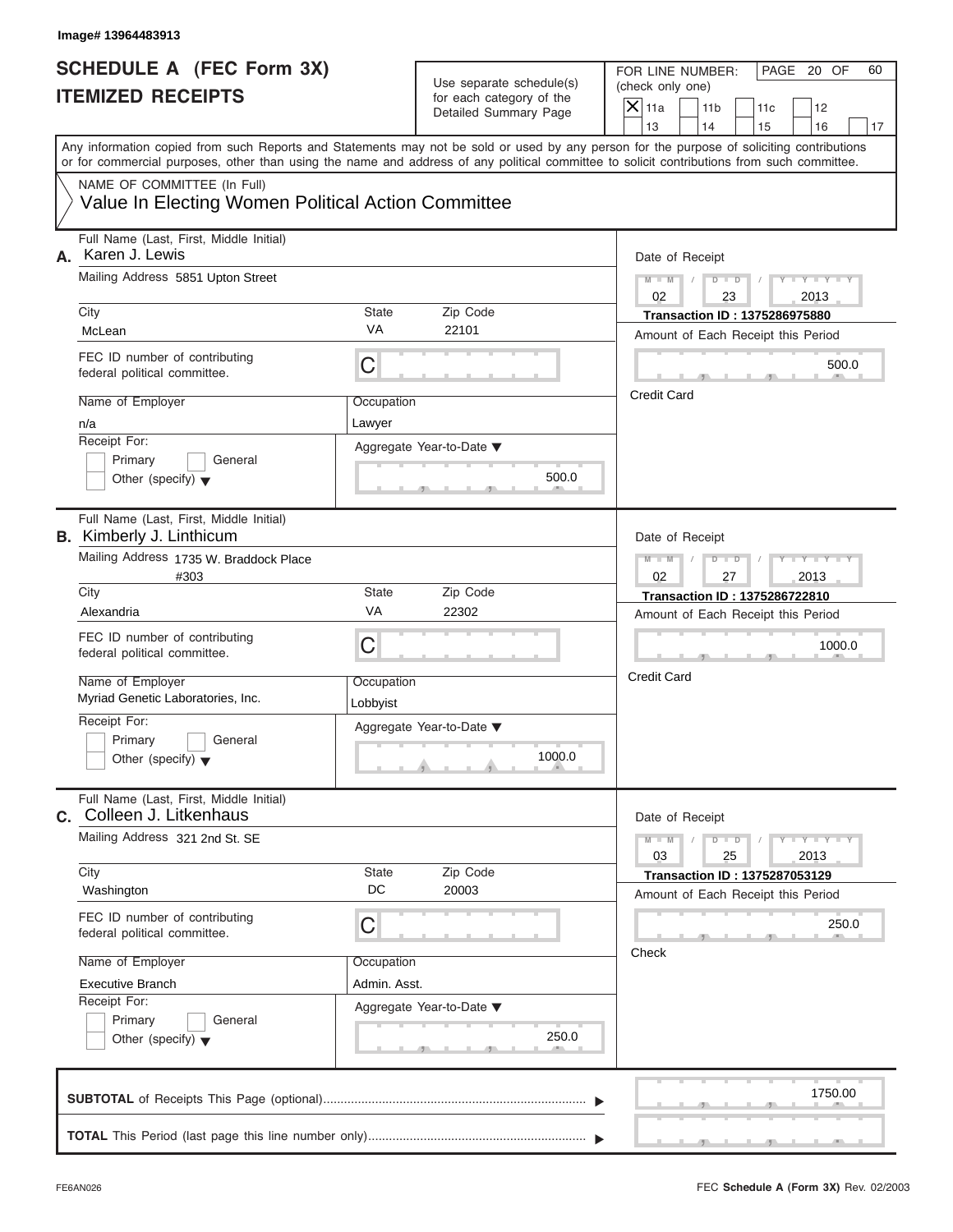| Image# 13964483914                                                                |                                    |                                                                               |                                                                                                                                                                                                                                                                                         |
|-----------------------------------------------------------------------------------|------------------------------------|-------------------------------------------------------------------------------|-----------------------------------------------------------------------------------------------------------------------------------------------------------------------------------------------------------------------------------------------------------------------------------------|
| <b>SCHEDULE A (FEC Form 3X)</b><br><b>ITEMIZED RECEIPTS</b>                       |                                    | Use separate schedule(s)<br>for each category of the<br>Detailed Summary Page | FOR LINE NUMBER:<br>PAGE 21 OF<br>60<br>(check only one)<br>$\mathsf{X}$ 11a<br>11 <sub>b</sub><br>11c<br>12<br>13<br>14<br>15<br>16<br>17                                                                                                                                              |
|                                                                                   |                                    |                                                                               | Any information copied from such Reports and Statements may not be sold or used by any person for the purpose of soliciting contributions<br>or for commercial purposes, other than using the name and address of any political committee to solicit contributions from such committee. |
| NAME OF COMMITTEE (In Full)<br>Value In Electing Women Political Action Committee |                                    |                                                                               |                                                                                                                                                                                                                                                                                         |
| Full Name (Last, First, Middle Initial)<br>A. Gregory Lynskey                     |                                    |                                                                               | Date of Receipt                                                                                                                                                                                                                                                                         |
| Mailing Address 2943 Sycamore Street                                              |                                    |                                                                               | $Y - Y - Y - Y - Y$<br>$M - M$<br>$D$ $D$<br>2013<br>06<br>10                                                                                                                                                                                                                           |
| City<br>Alexandria                                                                | State<br>VA                        | Zip Code<br>22305                                                             | <b>Transaction ID: 1375291989086</b><br>Amount of Each Receipt this Period                                                                                                                                                                                                              |
| FEC ID number of contributing<br>federal political committee.                     | С                                  |                                                                               | 500.0                                                                                                                                                                                                                                                                                   |
| Name of Employer<br>Association of Air Medical Services<br>Receipt For:           | Occupation<br>Government Relations | Aggregate Year-to-Date ▼                                                      | Check                                                                                                                                                                                                                                                                                   |
| Primary<br>General<br>Other (specify) $\blacktriangledown$                        |                                    | 500.0                                                                         |                                                                                                                                                                                                                                                                                         |
| Full Name (Last, First, Middle Initial)<br><b>B.</b> Mary Mann                    |                                    |                                                                               | Date of Receipt                                                                                                                                                                                                                                                                         |
| Mailing Address 9316 Ludgate Drive                                                |                                    |                                                                               | Y T Y T Y T<br>$M - M$<br>$D$ $D$<br>2013<br>03<br>25                                                                                                                                                                                                                                   |
| City                                                                              | State                              | Zip Code                                                                      | <b>Transaction ID: 1375287423720</b>                                                                                                                                                                                                                                                    |
| Alexandria                                                                        | VA                                 | 22309                                                                         | Amount of Each Receipt this Period                                                                                                                                                                                                                                                      |
| FEC ID number of contributing<br>federal political committee.                     | С                                  |                                                                               | 1000.0                                                                                                                                                                                                                                                                                  |
| Name of Employer<br><b>International Paper</b>                                    | Occupation                         | Sr. Government Relations Manager                                              | Check                                                                                                                                                                                                                                                                                   |
| Receipt For:<br>Primary<br>General<br>Other (specify) $\blacktriangledown$        |                                    | Aggregate Year-to-Date ▼<br>1000.0                                            |                                                                                                                                                                                                                                                                                         |
| Full Name (Last, First, Middle Initial)<br>C. Danielle Maurer                     |                                    |                                                                               | Date of Receipt                                                                                                                                                                                                                                                                         |
| Mailing Address 3611 6th Street South                                             |                                    |                                                                               | $M - M$<br>$D - D$<br>$Y = Y + Y + Y$<br>06<br>10<br>2013                                                                                                                                                                                                                               |
| City<br>Arlington                                                                 | State<br>VA                        | Zip Code<br>22204                                                             | <b>Transaction ID: 1375291712631</b><br>Amount of Each Receipt this Period                                                                                                                                                                                                              |
| FEC ID number of contributing<br>federal political committee.                     | С                                  |                                                                               | 1000.0<br>Check                                                                                                                                                                                                                                                                         |
| Name of Employer<br>Fierce, Isakowitz & Blalock                                   | Occupation<br>Senior VP            |                                                                               |                                                                                                                                                                                                                                                                                         |
| Receipt For:<br>Primary<br>General<br>Other (specify) $\blacktriangledown$        |                                    | Aggregate Year-to-Date ▼<br>1000.0                                            |                                                                                                                                                                                                                                                                                         |
|                                                                                   |                                    |                                                                               | 2500.00                                                                                                                                                                                                                                                                                 |
|                                                                                   |                                    |                                                                               |                                                                                                                                                                                                                                                                                         |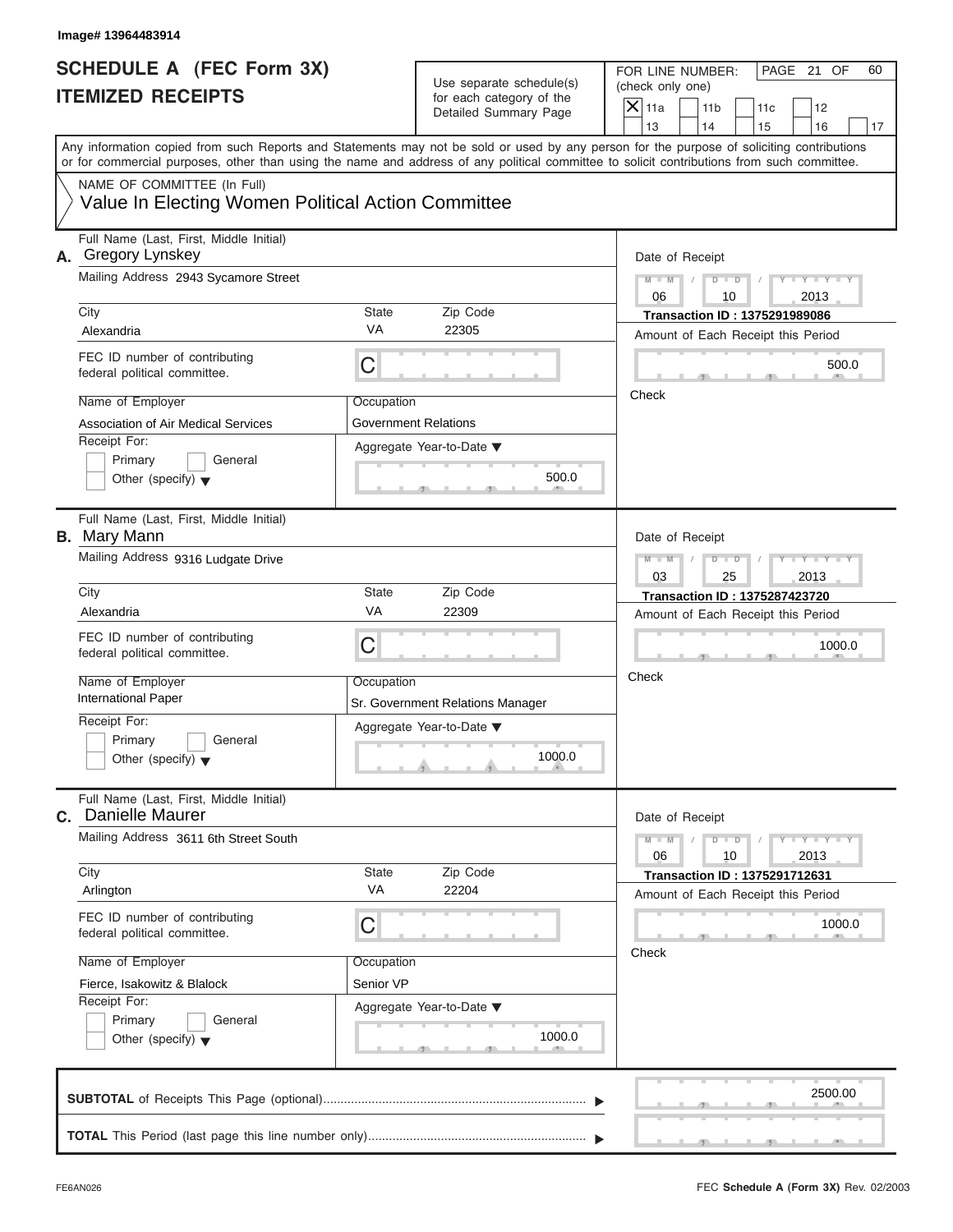| Image# 13964483915                                                     |                                                    |                                                                               |                                                                                                                                                                                                                                                                                         |
|------------------------------------------------------------------------|----------------------------------------------------|-------------------------------------------------------------------------------|-----------------------------------------------------------------------------------------------------------------------------------------------------------------------------------------------------------------------------------------------------------------------------------------|
| <b>SCHEDULE A (FEC Form 3X)</b><br><b>ITEMIZED RECEIPTS</b>            |                                                    | Use separate schedule(s)<br>for each category of the<br>Detailed Summary Page | FOR LINE NUMBER:<br>PAGE 22 OF<br>60<br>(check only one)<br>$\mathsf{X}$ 11a<br>11 <sub>b</sub><br>11c<br>12                                                                                                                                                                            |
|                                                                        |                                                    |                                                                               | 13<br>14<br>15<br>16<br>17                                                                                                                                                                                                                                                              |
|                                                                        |                                                    |                                                                               | Any information copied from such Reports and Statements may not be sold or used by any person for the purpose of soliciting contributions<br>or for commercial purposes, other than using the name and address of any political committee to solicit contributions from such committee. |
| NAME OF COMMITTEE (In Full)                                            |                                                    |                                                                               |                                                                                                                                                                                                                                                                                         |
|                                                                        | Value In Electing Women Political Action Committee |                                                                               |                                                                                                                                                                                                                                                                                         |
| Full Name (Last, First, Middle Initial)<br>Jennifer McCain<br>А.       |                                                    |                                                                               | Date of Receipt                                                                                                                                                                                                                                                                         |
| Mailing Address 3443 Cliff Rd. S                                       |                                                    |                                                                               | $Y - Y - Y - Y + Y$<br>$M - M$<br>$D$ $D$<br>06<br>10<br>2013                                                                                                                                                                                                                           |
| City                                                                   | State                                              | Zip Code                                                                      | <b>Transaction ID: 1375291476198</b>                                                                                                                                                                                                                                                    |
| Birmingham                                                             | AL                                                 | 35205                                                                         | Amount of Each Receipt this Period                                                                                                                                                                                                                                                      |
| FEC ID number of contributing<br>federal political committee.          | C                                                  |                                                                               | 500.0                                                                                                                                                                                                                                                                                   |
| Name of Employer                                                       | Occupation                                         |                                                                               | Check                                                                                                                                                                                                                                                                                   |
| Info Requested                                                         | Info Requested                                     |                                                                               |                                                                                                                                                                                                                                                                                         |
| Receipt For:                                                           |                                                    | Aggregate Year-to-Date ▼                                                      |                                                                                                                                                                                                                                                                                         |
| Primary                                                                | General                                            |                                                                               |                                                                                                                                                                                                                                                                                         |
| Other (specify) $\blacktriangledown$                                   |                                                    | 500.0                                                                         |                                                                                                                                                                                                                                                                                         |
| Full Name (Last, First, Middle Initial)<br><b>B.</b> James McCrery III |                                                    |                                                                               | Date of Receipt                                                                                                                                                                                                                                                                         |
| Mailing Address 901 15th Street, NW                                    |                                                    |                                                                               | $Y - Y - Y - Y$<br>$M - M$<br>$D$ $\Box$ $D$                                                                                                                                                                                                                                            |
| #500                                                                   |                                                    |                                                                               | 03<br>25<br>2013                                                                                                                                                                                                                                                                        |
| City                                                                   | State                                              | Zip Code                                                                      | Transaction ID: 1375287589356                                                                                                                                                                                                                                                           |
| Washington                                                             | DC                                                 | 20005                                                                         | Amount of Each Receipt this Period                                                                                                                                                                                                                                                      |
| FEC ID number of contributing<br>federal political committee.          | C                                                  |                                                                               | 500.0                                                                                                                                                                                                                                                                                   |
| Name of Employer<br>Capitol Counsel, LLC                               | Occupation<br>Member                               |                                                                               | Check                                                                                                                                                                                                                                                                                   |
| Receipt For:                                                           |                                                    |                                                                               |                                                                                                                                                                                                                                                                                         |
| Primary                                                                | General                                            | Aggregate Year-to-Date ▼                                                      |                                                                                                                                                                                                                                                                                         |
| Other (specify) $\blacktriangledown$                                   |                                                    | 500.0                                                                         |                                                                                                                                                                                                                                                                                         |
| Full Name (Last, First, Middle Initial)<br>Harriett J. Melvin<br>С.    |                                                    |                                                                               | Date of Receipt                                                                                                                                                                                                                                                                         |
| Mailing Address 1420 Key Dr.                                           |                                                    |                                                                               | $M - M$<br>$D - D$<br>$Y = Y + Y + Y$<br>04<br>08<br>2013                                                                                                                                                                                                                               |
| City                                                                   | State                                              | Zip Code                                                                      | <b>Transaction ID: 1375290442501</b>                                                                                                                                                                                                                                                    |
| Alexandria                                                             | VA                                                 | 22302                                                                         | Amount of Each Receipt this Period                                                                                                                                                                                                                                                      |
| FEC ID number of contributing<br>federal political committee.          | C                                                  |                                                                               | 500.0                                                                                                                                                                                                                                                                                   |
| Name of Employer                                                       | Occupation                                         |                                                                               | Check                                                                                                                                                                                                                                                                                   |
| The Capitol Group                                                      | Principal                                          |                                                                               |                                                                                                                                                                                                                                                                                         |
| Receipt For:                                                           |                                                    | Aggregate Year-to-Date ▼                                                      |                                                                                                                                                                                                                                                                                         |
| Primary                                                                | General                                            |                                                                               |                                                                                                                                                                                                                                                                                         |
| Other (specify) $\blacktriangledown$                                   |                                                    | 500.0                                                                         |                                                                                                                                                                                                                                                                                         |
|                                                                        |                                                    |                                                                               | 1500.00                                                                                                                                                                                                                                                                                 |
|                                                                        |                                                    |                                                                               |                                                                                                                                                                                                                                                                                         |
|                                                                        |                                                    |                                                                               |                                                                                                                                                                                                                                                                                         |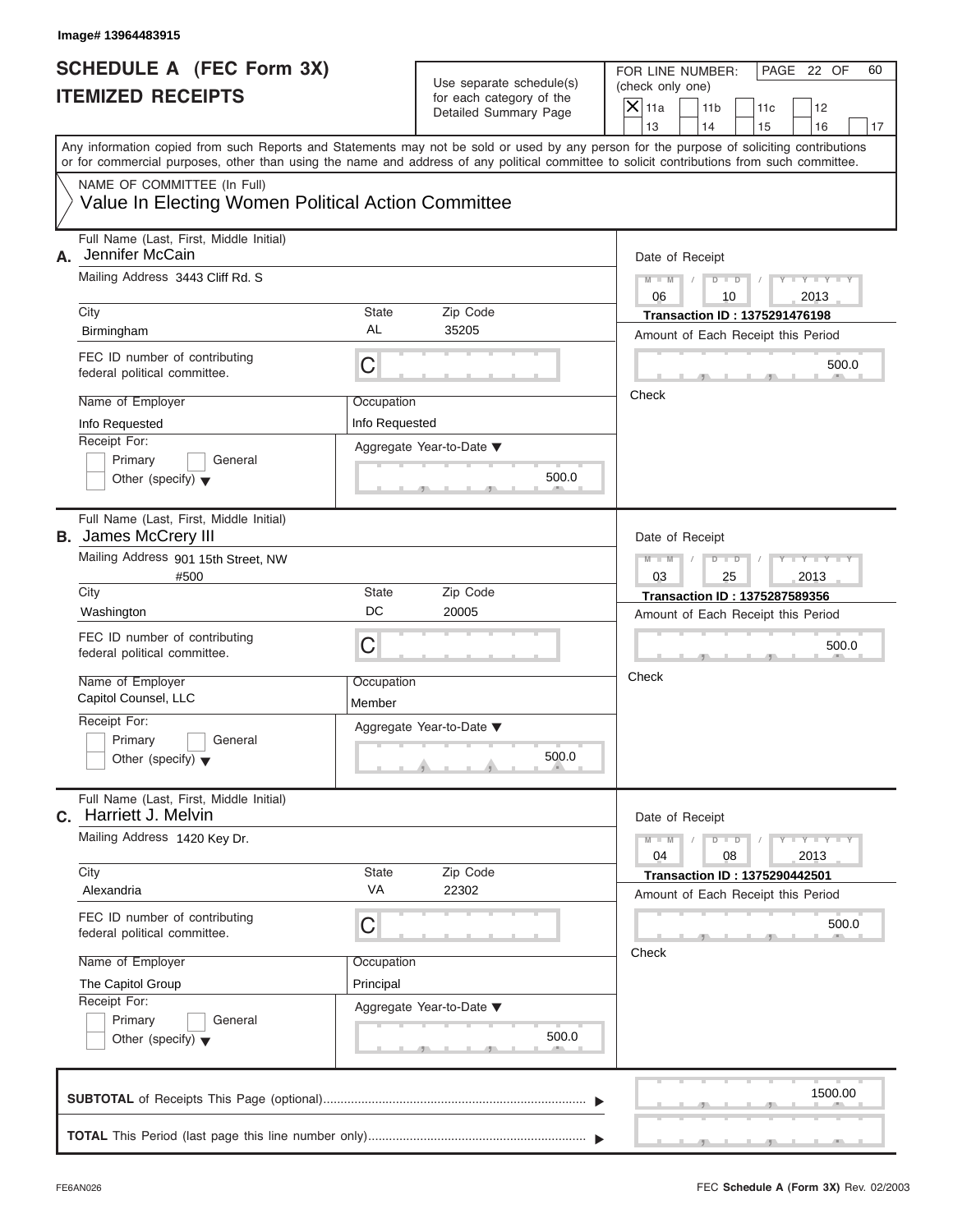| Image# 13964483916                                                                                                                                                                                                                                                                      |             |                                                      |                    |                       |                                                                            |                                 |    |
|-----------------------------------------------------------------------------------------------------------------------------------------------------------------------------------------------------------------------------------------------------------------------------------------|-------------|------------------------------------------------------|--------------------|-----------------------|----------------------------------------------------------------------------|---------------------------------|----|
| <b>SCHEDULE A (FEC Form 3X)</b><br><b>ITEMIZED RECEIPTS</b>                                                                                                                                                                                                                             |             | Use separate schedule(s)<br>for each category of the |                    |                       | FOR LINE NUMBER:                                                           | PAGE 23 OF                      | 60 |
|                                                                                                                                                                                                                                                                                         |             | Detailed Summary Page                                | $X$ 11a<br>13      | 11 <sub>b</sub><br>14 | 11c<br>15                                                                  | 12<br>16                        | 17 |
| Any information copied from such Reports and Statements may not be sold or used by any person for the purpose of soliciting contributions<br>or for commercial purposes, other than using the name and address of any political committee to solicit contributions from such committee. |             |                                                      |                    |                       |                                                                            |                                 |    |
| NAME OF COMMITTEE (In Full)<br>Value In Electing Women Political Action Committee                                                                                                                                                                                                       |             |                                                      |                    |                       |                                                                            |                                 |    |
| Full Name (Last, First, Middle Initial)<br>Jeanne Mitchell<br>А.                                                                                                                                                                                                                        |             |                                                      |                    | Date of Receipt       |                                                                            |                                 |    |
| Mailing Address 2000 K Street, NW<br>Suite 710                                                                                                                                                                                                                                          |             |                                                      | $M - M$<br>03      | $D$ $D$<br>25         | $\sqrt{ }$                                                                 | $Y - Y - Y - Y - Y$<br>2013     |    |
| City<br>Washington                                                                                                                                                                                                                                                                      | State<br>DC | Zip Code<br>20006                                    |                    |                       | <b>Transaction ID: 1375286549395</b>                                       |                                 |    |
| FEC ID number of contributing<br>federal political committee.                                                                                                                                                                                                                           | С           |                                                      |                    |                       | Amount of Each Receipt this Period                                         | 1000.0                          |    |
| Name of Employer<br>Exxon Mobil                                                                                                                                                                                                                                                         | Occupation  | Sr. Director, Federal Relations                      | Check              |                       |                                                                            |                                 |    |
| Receipt For:<br>Primary<br>General<br>Other (specify) $\blacktriangledown$                                                                                                                                                                                                              |             | Aggregate Year-to-Date ▼<br>1000.0                   |                    |                       |                                                                            |                                 |    |
| Full Name (Last, First, Middle Initial)<br><b>B.</b> Cara Moon                                                                                                                                                                                                                          |             |                                                      |                    | Date of Receipt       |                                                                            |                                 |    |
| Mailing Address 950 F Street, NW<br>Suite 300                                                                                                                                                                                                                                           |             |                                                      | $M - M$<br>03      | $D - I - D$<br>25     |                                                                            | Y TY TY TY<br>2013              |    |
| City                                                                                                                                                                                                                                                                                    | State       | Zip Code                                             |                    |                       | <b>Transaction ID: 1375286504436</b>                                       |                                 |    |
| Washington                                                                                                                                                                                                                                                                              | DC          | 20004                                                |                    |                       | Amount of Each Receipt this Period                                         |                                 |    |
| FEC ID number of contributing<br>federal political committee.                                                                                                                                                                                                                           | С           |                                                      |                    |                       |                                                                            | 250.0                           |    |
| Name of Employer<br>PhRMA                                                                                                                                                                                                                                                               | Occupation  | Senior Director, Fedearl Affairs                     | Check              |                       |                                                                            |                                 |    |
| Receipt For:<br>Primary<br>General<br>Other (specify) $\blacktriangledown$                                                                                                                                                                                                              |             | Aggregate Year-to-Date ▼<br>250.0                    |                    |                       |                                                                            |                                 |    |
| Full Name (Last, First, Middle Initial)<br><b>C.</b> Lindsey Morris                                                                                                                                                                                                                     |             |                                                      |                    | Date of Receipt       |                                                                            |                                 |    |
| Mailing Address 7605 Trail Run Rd                                                                                                                                                                                                                                                       |             |                                                      | $M - M$<br>05      | $D$ $\Box$ $D$<br>29  |                                                                            | $Y - I - Y - I - Y - I$<br>2013 |    |
| City<br><b>Falls Church</b>                                                                                                                                                                                                                                                             | State<br>VA | Zip Code<br>22042                                    |                    |                       | <b>Transaction ID: 1375287712376</b><br>Amount of Each Receipt this Period |                                 |    |
| FEC ID number of contributing<br>federal political committee.                                                                                                                                                                                                                           | С           |                                                      | <b>Credit Card</b> |                       |                                                                            | 250.0                           |    |
| Name of Employer<br><b>Consumer Healthcare Products Assoc</b>                                                                                                                                                                                                                           | Occupation  | Sr. Director, Fed Affairs                            |                    |                       |                                                                            |                                 |    |
| Receipt For:<br>Primary<br>General<br>Other (specify) $\blacktriangledown$                                                                                                                                                                                                              |             | Aggregate Year-to-Date ▼<br>250.0                    |                    |                       |                                                                            |                                 |    |
|                                                                                                                                                                                                                                                                                         |             |                                                      |                    |                       |                                                                            | 1500.00                         |    |
|                                                                                                                                                                                                                                                                                         |             |                                                      |                    |                       |                                                                            |                                 |    |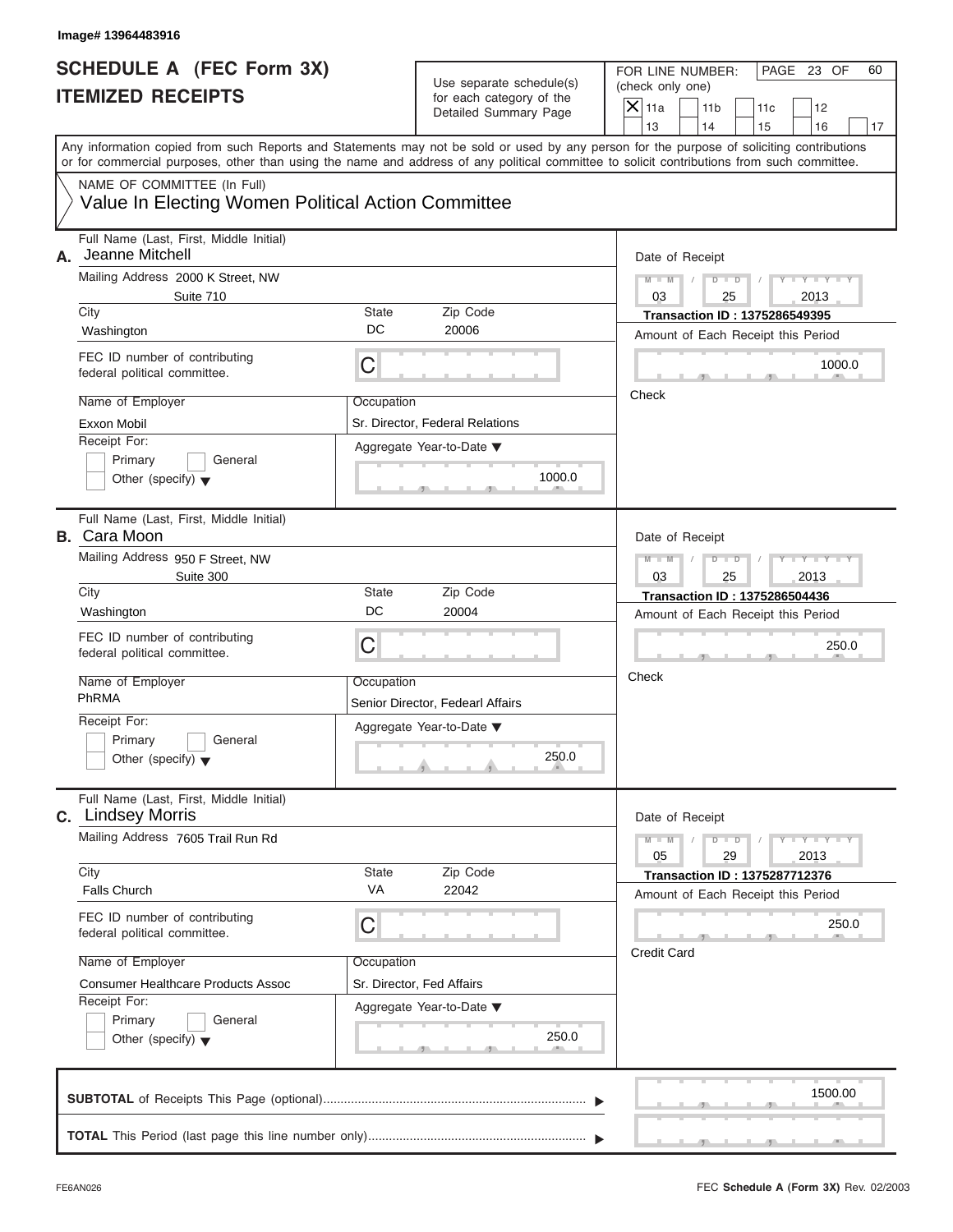| Image# 13964483917                                                                                                                                                                                                                                                                      |                                                      |                                    |                                                 |                       |                                                                            |                             |    |
|-----------------------------------------------------------------------------------------------------------------------------------------------------------------------------------------------------------------------------------------------------------------------------------------|------------------------------------------------------|------------------------------------|-------------------------------------------------|-----------------------|----------------------------------------------------------------------------|-----------------------------|----|
| <b>SCHEDULE A (FEC Form 3X)</b><br><b>ITEMIZED RECEIPTS</b>                                                                                                                                                                                                                             | Use separate schedule(s)<br>for each category of the |                                    | FOR LINE NUMBER:<br>(check only one)<br>$X$ 11a |                       |                                                                            | PAGE 24 OF                  | 60 |
|                                                                                                                                                                                                                                                                                         |                                                      | Detailed Summary Page              | 13                                              | 11 <sub>b</sub><br>14 | 11c<br>15                                                                  | 12<br>16                    | 17 |
| Any information copied from such Reports and Statements may not be sold or used by any person for the purpose of soliciting contributions<br>or for commercial purposes, other than using the name and address of any political committee to solicit contributions from such committee. |                                                      |                                    |                                                 |                       |                                                                            |                             |    |
| NAME OF COMMITTEE (In Full)<br>Value In Electing Women Political Action Committee                                                                                                                                                                                                       |                                                      |                                    |                                                 |                       |                                                                            |                             |    |
| Full Name (Last, First, Middle Initial)<br>Susan E. Nelson<br>А.                                                                                                                                                                                                                        |                                                      |                                    |                                                 | Date of Receipt       |                                                                            |                             |    |
| Mailing Address 4217 River Rd. NW                                                                                                                                                                                                                                                       |                                                      |                                    | $M - M$<br>02                                   | $D$ $D$<br>28         | $\sqrt{ }$                                                                 | $Y - Y - Y - Y - Y$<br>2013 |    |
| City<br>Washington                                                                                                                                                                                                                                                                      | State<br>DC                                          | Zip Code<br>20016                  |                                                 |                       | <b>Transaction ID: 1375286623113</b><br>Amount of Each Receipt this Period |                             |    |
| FEC ID number of contributing<br>federal political committee.                                                                                                                                                                                                                           | C                                                    |                                    |                                                 |                       |                                                                            | 500.0                       |    |
| Name of Employer<br>Navigators Global                                                                                                                                                                                                                                                   | Occupation<br>Lobbyist                               |                                    | <b>Credit Card</b>                              |                       |                                                                            |                             |    |
| Receipt For:<br>Primary<br>General<br>Other (specify) $\blacktriangledown$                                                                                                                                                                                                              |                                                      | Aggregate Year-to-Date ▼<br>500.0  |                                                 |                       |                                                                            |                             |    |
| Full Name (Last, First, Middle Initial)<br><b>B.</b> Karen Nussle                                                                                                                                                                                                                       |                                                      |                                    |                                                 | Date of Receipt       |                                                                            |                             |    |
| Mailing Address 8643 Mt. Vernon Highway                                                                                                                                                                                                                                                 |                                                      |                                    | $M - M$<br>03                                   | $D - I - D$<br>25     |                                                                            | Y TYLY T<br>2013            |    |
| City                                                                                                                                                                                                                                                                                    | State                                                | Zip Code                           |                                                 |                       | Transaction ID: 1375286878558                                              |                             |    |
| Alexandria                                                                                                                                                                                                                                                                              | VA                                                   | 22309                              |                                                 |                       | Amount of Each Receipt this Period                                         |                             |    |
| FEC ID number of contributing<br>federal political committee.                                                                                                                                                                                                                           | C                                                    |                                    |                                                 |                       |                                                                            | 1000.0                      |    |
| Name of Employer<br><b>Ripple Communications</b>                                                                                                                                                                                                                                        | Occupation                                           | <b>Communications Consultant</b>   | Check                                           |                       |                                                                            |                             |    |
| Receipt For:<br>Primary<br>General<br>Other (specify) $\blacktriangledown$                                                                                                                                                                                                              |                                                      | Aggregate Year-to-Date ▼<br>1000.0 |                                                 |                       |                                                                            |                             |    |
| Full Name (Last, First, Middle Initial)<br><b>c.</b> Connie Partoyan                                                                                                                                                                                                                    |                                                      |                                    |                                                 | Date of Receipt       |                                                                            |                             |    |
| Mailing Address 8053 Fairfax Rd.                                                                                                                                                                                                                                                        |                                                      |                                    | $M - M$<br>06                                   | $D$ $\Box$ $D$<br>10  |                                                                            | $Y - Y - Y - Y - I$<br>2013 |    |
| City<br>Alexandria                                                                                                                                                                                                                                                                      | State<br>VA                                          | Zip Code<br>22306                  |                                                 |                       | <b>Transaction ID: 1375291907354</b><br>Amount of Each Receipt this Period |                             |    |
| FEC ID number of contributing<br>federal political committee.                                                                                                                                                                                                                           | С                                                    |                                    |                                                 |                       |                                                                            | 500.0                       |    |
| Name of Employer<br>Direct Impact                                                                                                                                                                                                                                                       | Occupation<br><b>EVP</b>                             |                                    | Check                                           |                       |                                                                            |                             |    |
| Receipt For:<br>Primary<br>General<br>Other (specify) $\blacktriangledown$                                                                                                                                                                                                              |                                                      | Aggregate Year-to-Date ▼<br>500.0  |                                                 |                       |                                                                            |                             |    |
|                                                                                                                                                                                                                                                                                         |                                                      |                                    |                                                 |                       |                                                                            | 2000.00                     |    |
|                                                                                                                                                                                                                                                                                         |                                                      |                                    |                                                 |                       |                                                                            |                             |    |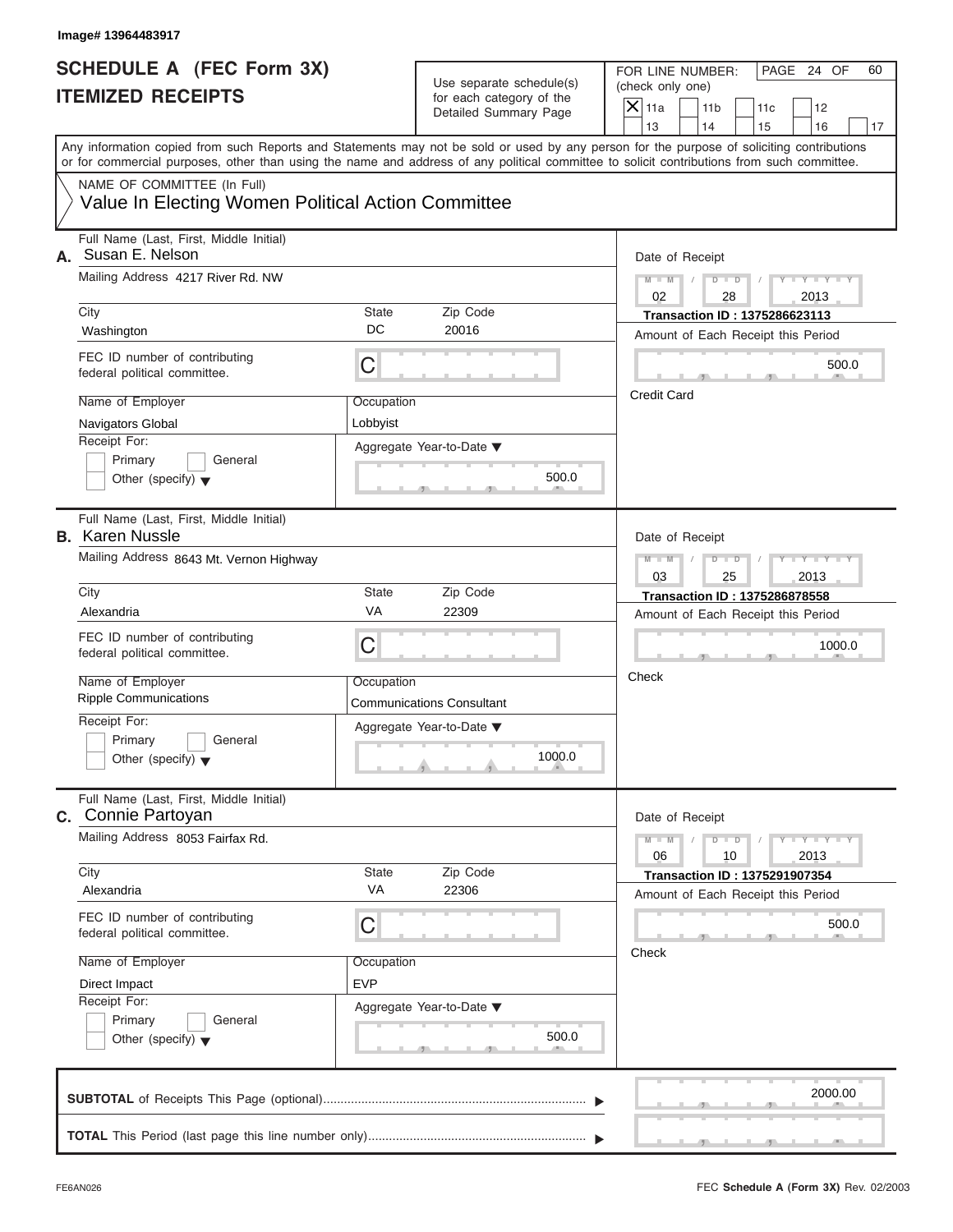|                                                             | Image# 13964483918                                                                                                                         |                         |                                                                               |                                                                                                                                           |
|-------------------------------------------------------------|--------------------------------------------------------------------------------------------------------------------------------------------|-------------------------|-------------------------------------------------------------------------------|-------------------------------------------------------------------------------------------------------------------------------------------|
| <b>SCHEDULE A (FEC Form 3X)</b><br><b>ITEMIZED RECEIPTS</b> |                                                                                                                                            |                         | Use separate schedule(s)<br>for each category of the<br>Detailed Summary Page | FOR LINE NUMBER:<br>PAGE 25 OF<br>60<br>(check only one)<br>$\mathsf{X}$ 11a<br>11 <sub>b</sub><br>11c<br>12                              |
|                                                             |                                                                                                                                            |                         |                                                                               | 13<br>14<br>15<br>16<br>17                                                                                                                |
|                                                             | or for commercial purposes, other than using the name and address of any political committee to solicit contributions from such committee. |                         |                                                                               | Any information copied from such Reports and Statements may not be sold or used by any person for the purpose of soliciting contributions |
|                                                             | NAME OF COMMITTEE (In Full)                                                                                                                |                         |                                                                               |                                                                                                                                           |
|                                                             | Value In Electing Women Political Action Committee                                                                                         |                         |                                                                               |                                                                                                                                           |
| А.                                                          | Full Name (Last, First, Middle Initial)<br>Julie Philp                                                                                     |                         |                                                                               | Date of Receipt                                                                                                                           |
|                                                             | Mailing Address 1701 16th Street NW                                                                                                        |                         |                                                                               | $D$ $D$<br>$Y - Y - Y$<br>$M - M$<br>Y L<br>04<br>2013<br>17                                                                              |
|                                                             | City                                                                                                                                       | State                   | Zip Code                                                                      | <b>Transaction ID: 1375288095387</b>                                                                                                      |
|                                                             | Washington                                                                                                                                 | DC                      | 20009                                                                         | Amount of Each Receipt this Period                                                                                                        |
|                                                             | FEC ID number of contributing<br>federal political committee.                                                                              | C                       |                                                                               | 250.0                                                                                                                                     |
|                                                             | Name of Employer                                                                                                                           | Occupation              |                                                                               | <b>Credit Card</b>                                                                                                                        |
|                                                             | <b>NACDS</b>                                                                                                                               | Lobbyist                |                                                                               |                                                                                                                                           |
|                                                             | Receipt For:                                                                                                                               |                         | Aggregate Year-to-Date ▼                                                      |                                                                                                                                           |
|                                                             | Primary<br>General                                                                                                                         |                         |                                                                               |                                                                                                                                           |
|                                                             | Other (specify) $\blacktriangledown$                                                                                                       |                         | 250.0                                                                         |                                                                                                                                           |
|                                                             | Full Name (Last, First, Middle Initial)<br><b>B.</b> Elise Pickering                                                                       |                         |                                                                               | Date of Receipt                                                                                                                           |
|                                                             | Mailing Address 3721 Taft Avenue                                                                                                           |                         |                                                                               | $M - M$<br>$D$ $D$<br>$Y - Y - Y - Y - T$                                                                                                 |
|                                                             |                                                                                                                                            |                         |                                                                               | 03<br>12<br>2013                                                                                                                          |
|                                                             | City                                                                                                                                       | <b>State</b>            | Zip Code                                                                      | Transaction ID: 1375296157117                                                                                                             |
|                                                             | Alexandria                                                                                                                                 | VA                      | 22304                                                                         | Amount of Each Receipt this Period                                                                                                        |
|                                                             | FEC ID number of contributing<br>federal political committee.                                                                              | C                       |                                                                               | 1000.0                                                                                                                                    |
|                                                             | Name of Employer<br>Mehlman, Vogel & Castagnetti                                                                                           | Occupation<br>Principal |                                                                               | <b>Credit Card</b>                                                                                                                        |
|                                                             | Receipt For:                                                                                                                               |                         | Aggregate Year-to-Date ▼                                                      |                                                                                                                                           |
|                                                             | Primary<br>General<br>Other (specify) $\blacktriangledown$                                                                                 |                         | 1000.0                                                                        |                                                                                                                                           |
|                                                             | Full Name (Last, First, Middle Initial)<br><b>Elizabeth Pinkerton</b>                                                                      |                         |                                                                               |                                                                                                                                           |
| С.                                                          | Mailing Address 1600 N. Oak Street                                                                                                         |                         |                                                                               | Date of Receipt<br>$Y = Y$<br>$M - M$<br>$D$ $D$                                                                                          |
|                                                             | #1817                                                                                                                                      |                         |                                                                               | 03<br>2013<br>25                                                                                                                          |
|                                                             | City                                                                                                                                       | State                   | Zip Code                                                                      | <b>Transaction ID: 1375283596460</b>                                                                                                      |
|                                                             | Arlington                                                                                                                                  | VA                      | 22209                                                                         | Amount of Each Receipt this Period                                                                                                        |
|                                                             | FEC ID number of contributing<br>federal political committee.                                                                              | C                       |                                                                               | 500.0                                                                                                                                     |
|                                                             | Name of Employer                                                                                                                           | Occupation              |                                                                               | Check                                                                                                                                     |
|                                                             | Baker Pinkerton, LLC                                                                                                                       | Partner                 |                                                                               |                                                                                                                                           |
|                                                             | Receipt For:                                                                                                                               |                         | Aggregate Year-to-Date ▼                                                      |                                                                                                                                           |
|                                                             | Primary<br>General                                                                                                                         |                         |                                                                               |                                                                                                                                           |
|                                                             | Other (specify) $\blacktriangledown$                                                                                                       |                         | 500.0                                                                         |                                                                                                                                           |
|                                                             |                                                                                                                                            |                         |                                                                               | 1750.00                                                                                                                                   |
|                                                             |                                                                                                                                            |                         |                                                                               |                                                                                                                                           |
|                                                             |                                                                                                                                            |                         |                                                                               |                                                                                                                                           |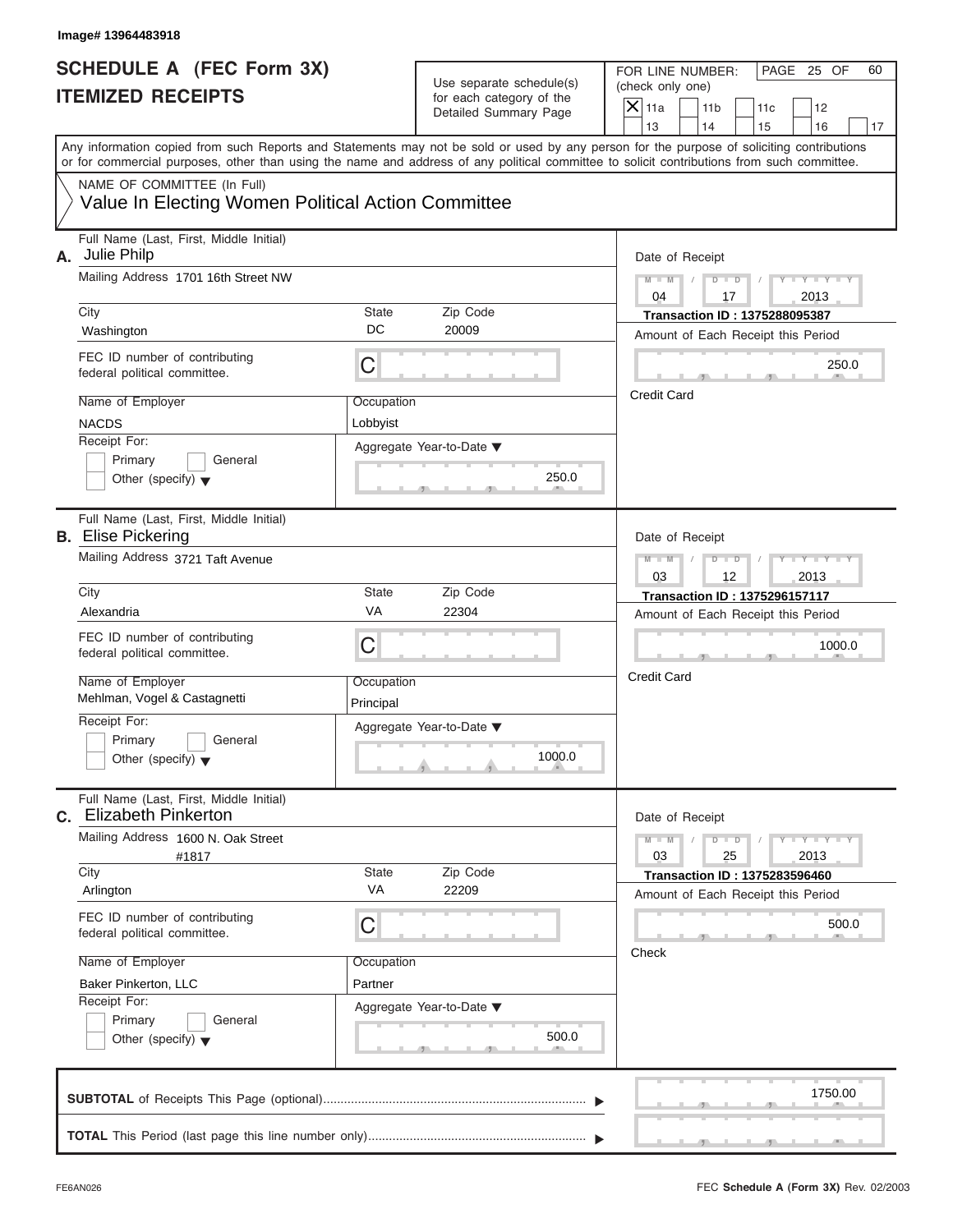| Image# 13964483919                                                                                                                                                                                                                                                                      |                                      |                                                      |                                                 |                             |                                                                            |                             |    |
|-----------------------------------------------------------------------------------------------------------------------------------------------------------------------------------------------------------------------------------------------------------------------------------------|--------------------------------------|------------------------------------------------------|-------------------------------------------------|-----------------------------|----------------------------------------------------------------------------|-----------------------------|----|
| <b>SCHEDULE A (FEC Form 3X)</b><br><b>ITEMIZED RECEIPTS</b>                                                                                                                                                                                                                             |                                      | Use separate schedule(s)<br>for each category of the | FOR LINE NUMBER:<br>(check only one)<br>$X$ 11a | 11 <sub>b</sub>             | 11c                                                                        | PAGE 26 OF<br>12            | 60 |
|                                                                                                                                                                                                                                                                                         |                                      | Detailed Summary Page                                | 13                                              | 14                          | 15                                                                         | 16                          | 17 |
| Any information copied from such Reports and Statements may not be sold or used by any person for the purpose of soliciting contributions<br>or for commercial purposes, other than using the name and address of any political committee to solicit contributions from such committee. |                                      |                                                      |                                                 |                             |                                                                            |                             |    |
| NAME OF COMMITTEE (In Full)<br>Value In Electing Women Political Action Committee                                                                                                                                                                                                       |                                      |                                                      |                                                 |                             |                                                                            |                             |    |
| Full Name (Last, First, Middle Initial)<br><b>Henry Plaster</b><br>А.                                                                                                                                                                                                                   |                                      |                                                      |                                                 | Date of Receipt             |                                                                            |                             |    |
| Mailing Address 5407 Albemarle St                                                                                                                                                                                                                                                       |                                      |                                                      | $M - M$<br>03                                   | $D$ $D$<br>$\sqrt{2}$<br>25 | $\sqrt{ }$                                                                 | $Y - Y - Y - Y - Y$<br>2013 |    |
| City<br><b>Bethesda</b>                                                                                                                                                                                                                                                                 | State<br>MD                          | Zip Code<br>20816                                    |                                                 |                             | <b>Transaction ID: 1375286920111</b><br>Amount of Each Receipt this Period |                             |    |
| FEC ID number of contributing<br>federal political committee.                                                                                                                                                                                                                           | C                                    |                                                      |                                                 |                             |                                                                            | 500.0                       |    |
| Name of Employer<br>Plaster & Assoc                                                                                                                                                                                                                                                     | Occupation<br>Attorney               |                                                      | Check                                           |                             |                                                                            |                             |    |
| Receipt For:<br>Primary<br>General<br>Other (specify) $\blacktriangledown$                                                                                                                                                                                                              |                                      | Aggregate Year-to-Date ▼<br>500.0                    |                                                 |                             |                                                                            |                             |    |
| Full Name (Last, First, Middle Initial)<br><b>B.</b> Christine Pollack                                                                                                                                                                                                                  |                                      |                                                      |                                                 | Date of Receipt             |                                                                            |                             |    |
| Mailing Address 1700 North Moore Street<br><b>Suite 2250</b>                                                                                                                                                                                                                            |                                      |                                                      | $M - M$<br>04                                   | $D - I - D$<br>08           |                                                                            | Y TY TY TY<br>2013          |    |
| City                                                                                                                                                                                                                                                                                    | State                                | Zip Code                                             |                                                 |                             | <b>Transaction ID: 1375290819872</b>                                       |                             |    |
| Arlington                                                                                                                                                                                                                                                                               | VA                                   | 22209                                                |                                                 |                             | Amount of Each Receipt this Period                                         |                             |    |
| FEC ID number of contributing<br>federal political committee.                                                                                                                                                                                                                           | C                                    |                                                      |                                                 |                             |                                                                            | 250.0                       |    |
| Name of Employer<br>Retail Industry Leaders Association                                                                                                                                                                                                                                 | Occupation<br>VP, Government Affairs |                                                      | Check                                           |                             |                                                                            |                             |    |
| Receipt For:<br>Primary<br>General<br>Other (specify) $\blacktriangledown$                                                                                                                                                                                                              |                                      | Aggregate Year-to-Date ▼<br>250.0                    |                                                 |                             |                                                                            |                             |    |
| Full Name (Last, First, Middle Initial)<br>C. Leigh Ann Pusey                                                                                                                                                                                                                           |                                      |                                                      |                                                 | Date of Receipt             |                                                                            |                             |    |
| Mailing Address 1119 Alexandria Ave.                                                                                                                                                                                                                                                    |                                      |                                                      | $M - M$<br>03                                   | $D$ $\Box$ $D$<br>25        |                                                                            | $Y - Y - Y - Y - I$<br>2013 |    |
| City<br>Alexandria                                                                                                                                                                                                                                                                      | State<br>VA                          | Zip Code<br>22308                                    |                                                 |                             | <b>Transaction ID: 1375287332615</b><br>Amount of Each Receipt this Period |                             |    |
| FEC ID number of contributing<br>federal political committee.                                                                                                                                                                                                                           | С                                    |                                                      |                                                 |                             |                                                                            | 1000.0                      |    |
| Name of Employer<br>American Insurance Association                                                                                                                                                                                                                                      | Occupation<br>President              |                                                      | Check                                           |                             |                                                                            |                             |    |
| Receipt For:<br>Primary<br>General<br>Other (specify) $\blacktriangledown$                                                                                                                                                                                                              |                                      | Aggregate Year-to-Date ▼<br>1000.0                   |                                                 |                             |                                                                            |                             |    |
|                                                                                                                                                                                                                                                                                         |                                      |                                                      |                                                 |                             |                                                                            | 1750.00                     |    |
|                                                                                                                                                                                                                                                                                         |                                      |                                                      |                                                 |                             |                                                                            |                             |    |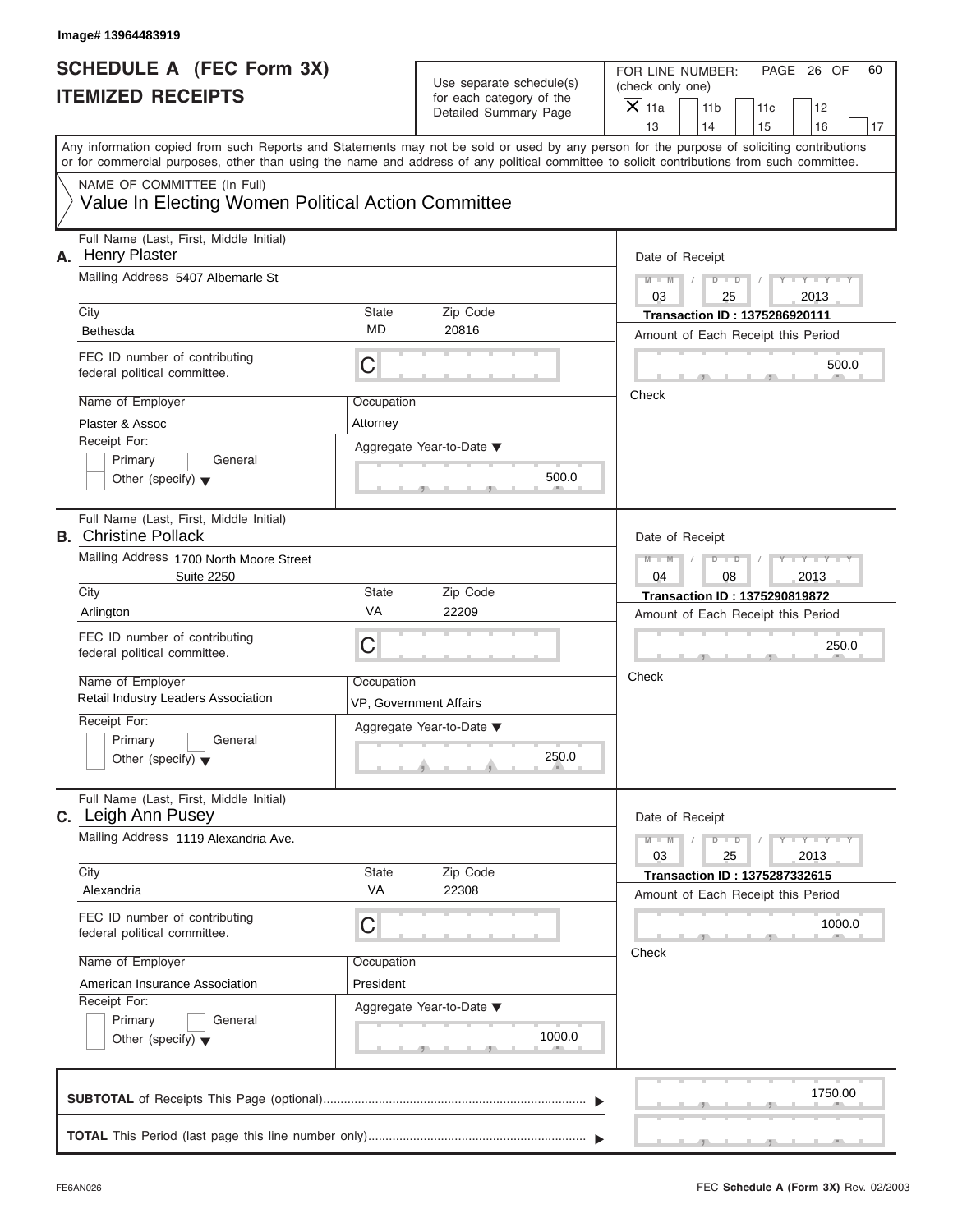| Image# 13964483920                                                    |                            |                                                      |                                                                                                                                                                         |
|-----------------------------------------------------------------------|----------------------------|------------------------------------------------------|-------------------------------------------------------------------------------------------------------------------------------------------------------------------------|
| <b>SCHEDULE A (FEC Form 3X)</b><br><b>ITEMIZED RECEIPTS</b>           |                            | Use separate schedule(s)<br>for each category of the | PAGE 27 OF<br>FOR LINE NUMBER:<br>60<br>(check only one)                                                                                                                |
|                                                                       |                            | Detailed Summary Page                                | $X$ 11a<br>11 <sub>b</sub><br>11c<br>12                                                                                                                                 |
|                                                                       |                            |                                                      | 13<br>14<br>15<br>16<br>17<br>Any information copied from such Reports and Statements may not be sold or used by any person for the purpose of soliciting contributions |
|                                                                       |                            |                                                      | or for commercial purposes, other than using the name and address of any political committee to solicit contributions from such committee.                              |
| NAME OF COMMITTEE (In Full)                                           |                            |                                                      |                                                                                                                                                                         |
| Value In Electing Women Political Action Committee                    |                            |                                                      |                                                                                                                                                                         |
| Full Name (Last, First, Middle Initial)<br>Mary-Lacey Reuther<br>А.   |                            |                                                      | Date of Receipt                                                                                                                                                         |
| Mailing Address 803 Enderby Drive                                     |                            |                                                      | $M = M$ / $D = D$ /<br>$Y - Y - Y - Y - Y$<br>02<br>2013<br>22                                                                                                          |
| City                                                                  | State                      | Zip Code                                             | <b>Transaction ID: 1375287034415</b>                                                                                                                                    |
| Alexandria                                                            | <b>VA</b>                  | 22302                                                | Amount of Each Receipt this Period                                                                                                                                      |
| FEC ID number of contributing<br>federal political committee.         | C                          |                                                      | 1000.0                                                                                                                                                                  |
| Name of Employer                                                      | Occupation                 |                                                      | <b>Credit Card</b>                                                                                                                                                      |
| Astellas Pharma US, Inc.                                              |                            | Director, Fed & External Affairs                     |                                                                                                                                                                         |
| Receipt For:                                                          |                            | Aggregate Year-to-Date ▼                             |                                                                                                                                                                         |
| Primary<br>General                                                    |                            |                                                      |                                                                                                                                                                         |
| Other (specify) $\blacktriangledown$                                  |                            | 1000.0                                               |                                                                                                                                                                         |
| Full Name (Last, First, Middle Initial)<br><b>B.</b> Tim Rogers       |                            |                                                      | Date of Receipt                                                                                                                                                         |
| Mailing Address 4018 9th Street S                                     |                            |                                                      | Y T Y T Y T<br>$M - M$<br>$D - I - D$<br>$\sqrt{ }$                                                                                                                     |
|                                                                       |                            |                                                      | 06<br>30<br>2013                                                                                                                                                        |
| City                                                                  | State                      | Zip Code                                             | <b>Transaction ID: 1375293345229</b>                                                                                                                                    |
| Arlington                                                             | VA                         | 22204                                                | Amount of Each Receipt this Period                                                                                                                                      |
| FEC ID number of contributing<br>federal political committee.         | C                          |                                                      | 250.0                                                                                                                                                                   |
| Name of Employer                                                      | Occupation                 |                                                      | Check                                                                                                                                                                   |
| <b>NAM</b>                                                            | <b>Membership Director</b> |                                                      |                                                                                                                                                                         |
| Receipt For:                                                          |                            | Aggregate Year-to-Date ▼                             |                                                                                                                                                                         |
| Primary<br>General                                                    |                            |                                                      |                                                                                                                                                                         |
| Other (specify) $\blacktriangledown$                                  |                            | 250.0                                                |                                                                                                                                                                         |
| Full Name (Last, First, Middle Initial)<br><b>C.</b> Elenaor Rollings |                            |                                                      | Date of Receipt                                                                                                                                                         |
| Mailing Address 3130 38th Street NW                                   |                            |                                                      | $M - M$<br>$D$ $\Box$ $D$<br>$Y = Y = Y - Y$<br>06<br>04<br>2013                                                                                                        |
| City                                                                  | State                      | Zip Code                                             | <b>Transaction ID: 1375296298929</b>                                                                                                                                    |
| Washington                                                            | DC                         | 20016                                                | Amount of Each Receipt this Period                                                                                                                                      |
| FEC ID number of contributing<br>federal political committee.         | С                          |                                                      | 500.0                                                                                                                                                                   |
| Name of Employer                                                      | Occupation                 |                                                      | <b>Credit Card</b>                                                                                                                                                      |
| Sumner360                                                             | Fundraiser                 |                                                      |                                                                                                                                                                         |
| Receipt For:                                                          |                            | Aggregate Year-to-Date ▼                             |                                                                                                                                                                         |
| Primary<br>General                                                    |                            |                                                      |                                                                                                                                                                         |
| Other (specify) $\blacktriangledown$                                  |                            | 500.0                                                |                                                                                                                                                                         |
|                                                                       |                            |                                                      | 1750.00                                                                                                                                                                 |
|                                                                       |                            |                                                      |                                                                                                                                                                         |
|                                                                       |                            |                                                      |                                                                                                                                                                         |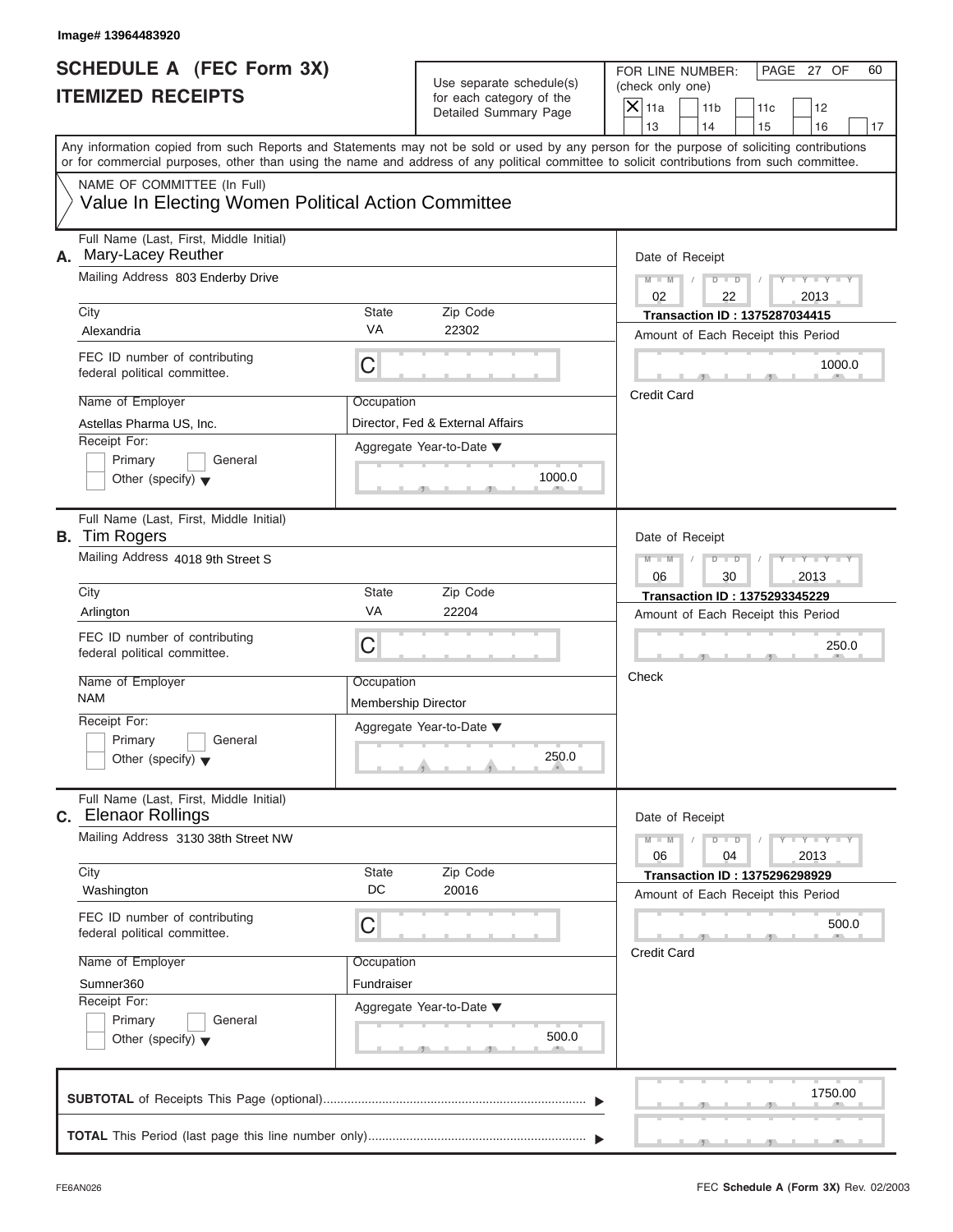| Image# 13964483921                                                                                                                                                                                                                                                                      |                                     |                                                      |                                                                            |
|-----------------------------------------------------------------------------------------------------------------------------------------------------------------------------------------------------------------------------------------------------------------------------------------|-------------------------------------|------------------------------------------------------|----------------------------------------------------------------------------|
| <b>SCHEDULE A (FEC Form 3X)</b><br><b>ITEMIZED RECEIPTS</b>                                                                                                                                                                                                                             |                                     | Use separate schedule(s)<br>for each category of the | FOR LINE NUMBER:<br>PAGE 28 OF<br>(check only one)                         |
|                                                                                                                                                                                                                                                                                         |                                     | Detailed Summary Page                                | $X$ 11a<br>11 <sub>b</sub><br>11c<br>12<br>13<br>14<br>15<br>16            |
| Any information copied from such Reports and Statements may not be sold or used by any person for the purpose of soliciting contributions<br>or for commercial purposes, other than using the name and address of any political committee to solicit contributions from such committee. |                                     |                                                      |                                                                            |
| NAME OF COMMITTEE (In Full)                                                                                                                                                                                                                                                             |                                     |                                                      |                                                                            |
| Value In Electing Women Political Action Committee                                                                                                                                                                                                                                      |                                     |                                                      |                                                                            |
| Full Name (Last, First, Middle Initial)<br><b>Shannon Russell</b><br>А.                                                                                                                                                                                                                 |                                     |                                                      | Date of Receipt                                                            |
| Mailing Address 4277 35th St. S.                                                                                                                                                                                                                                                        |                                     |                                                      | $D$ $D$<br>$Y - Y - Y - Y - Y$<br>$M - M$                                  |
| Apt. B-1<br>City                                                                                                                                                                                                                                                                        | State                               | Zip Code                                             | 03<br>25<br>2013                                                           |
| Arlington                                                                                                                                                                                                                                                                               | VA                                  | 22206-1833                                           | <b>Transaction ID: 1375287382901</b><br>Amount of Each Receipt this Period |
| FEC ID number of contributing<br>federal political committee.                                                                                                                                                                                                                           | C                                   |                                                      | 500.0                                                                      |
| Name of Employer                                                                                                                                                                                                                                                                        | Occupation                          |                                                      | Check                                                                      |
| AARP                                                                                                                                                                                                                                                                                    |                                     | <b>Federal Strategy Advisor</b>                      |                                                                            |
| Receipt For:                                                                                                                                                                                                                                                                            |                                     | Aggregate Year-to-Date ▼                             |                                                                            |
| Primary<br>General                                                                                                                                                                                                                                                                      |                                     |                                                      |                                                                            |
| Other (specify) $\blacktriangledown$                                                                                                                                                                                                                                                    |                                     | 500.0                                                |                                                                            |
| Full Name (Last, First, Middle Initial)<br><b>B.</b> Lori Salley                                                                                                                                                                                                                        |                                     |                                                      | Date of Receipt                                                            |
| Mailing Address 158 12th Street, SE                                                                                                                                                                                                                                                     |                                     |                                                      | $M - M$<br>$D - I - D$<br>Y T Y T Y T<br>03<br>25<br>2013                  |
| City                                                                                                                                                                                                                                                                                    | State                               | Zip Code                                             | <b>Transaction ID: 1375284824052</b>                                       |
| Washington                                                                                                                                                                                                                                                                              | DC                                  | 20003                                                | Amount of Each Receipt this Period                                         |
| FEC ID number of contributing<br>federal political committee.                                                                                                                                                                                                                           | C                                   |                                                      | 250.0                                                                      |
| Name of Employer<br>U.S. House of Representatives                                                                                                                                                                                                                                       | Occupation<br><b>Staff Director</b> |                                                      | Check                                                                      |
| Receipt For:                                                                                                                                                                                                                                                                            |                                     | Aggregate Year-to-Date ▼                             |                                                                            |
| Primary<br>General<br>Other (specify) $\blacktriangledown$                                                                                                                                                                                                                              |                                     | 250.0                                                |                                                                            |
| Full Name (Last, First, Middle Initial)<br>Elissa Scannell<br>C.                                                                                                                                                                                                                        |                                     |                                                      | Date of Receipt                                                            |
| Mailing Address 631 D Street, NW<br>Apt. 1031                                                                                                                                                                                                                                           |                                     |                                                      | $Y = Y = Y - Y$<br>$M - M$<br>$D$ $\Box$ $D$<br>06<br>10<br>2013           |
| City                                                                                                                                                                                                                                                                                    | State                               | Zip Code                                             | <b>Transaction ID: 1375292219927</b>                                       |
| Washington                                                                                                                                                                                                                                                                              | DC                                  | 20004                                                | Amount of Each Receipt this Period                                         |
| FEC ID number of contributing<br>federal political committee.                                                                                                                                                                                                                           | C                                   |                                                      | 500.0                                                                      |
| Name of Employer                                                                                                                                                                                                                                                                        | Occupation                          |                                                      | Check                                                                      |
| DC London, Inc.                                                                                                                                                                                                                                                                         | Partner                             |                                                      |                                                                            |
| Receipt For:                                                                                                                                                                                                                                                                            |                                     | Aggregate Year-to-Date ▼                             |                                                                            |
| Primary<br>General<br>Other (specify) $\blacktriangledown$                                                                                                                                                                                                                              |                                     | 500.0                                                |                                                                            |
|                                                                                                                                                                                                                                                                                         |                                     |                                                      | 1250.00                                                                    |
|                                                                                                                                                                                                                                                                                         |                                     |                                                      |                                                                            |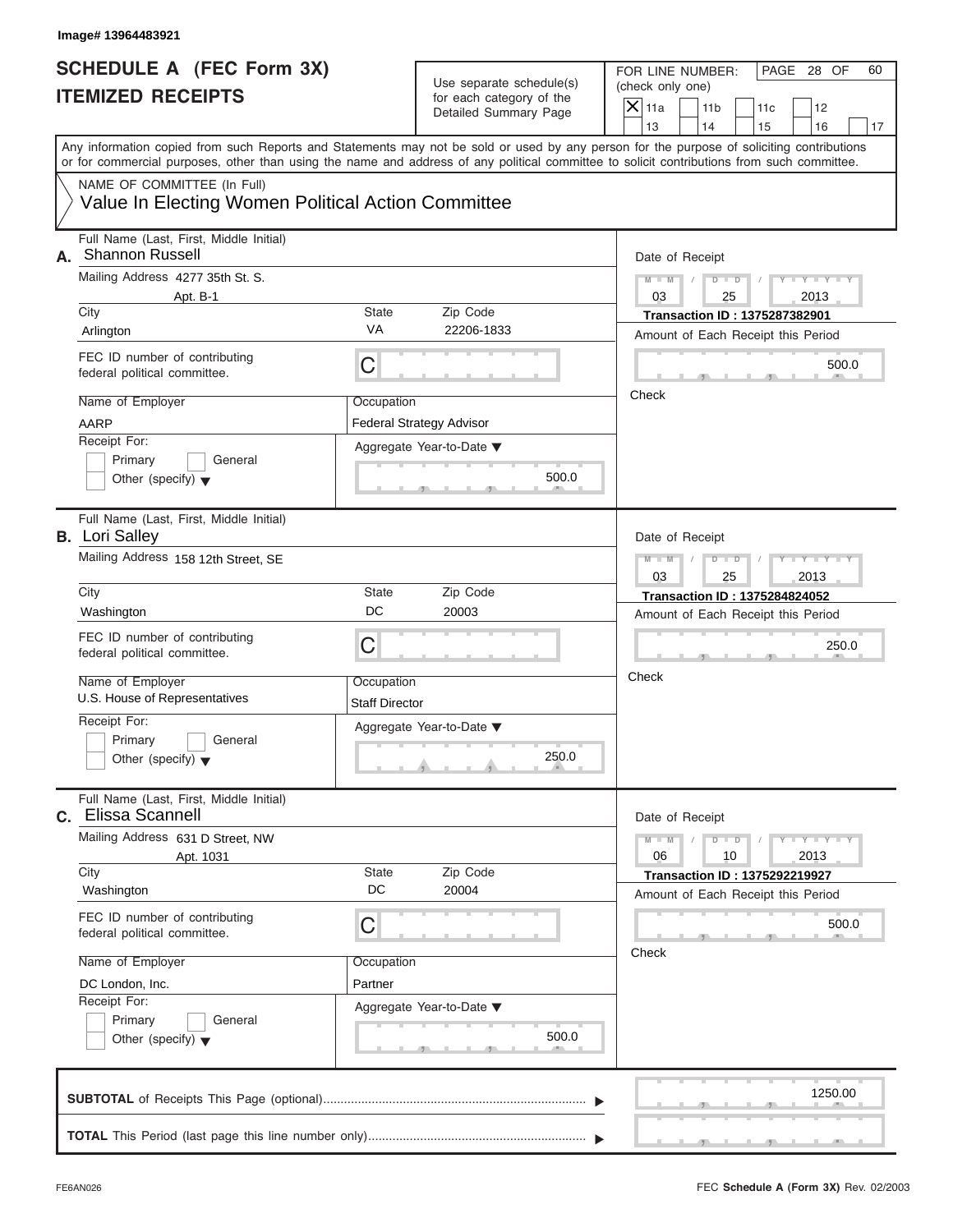| <b>SCHEDULE A (FEC Form 3X)</b>                                                   |                         |                                                                               | FOR LINE NUMBER:<br>PAGE 29 OF                                                                                                                                                                                                                                                          |  |  |  |
|-----------------------------------------------------------------------------------|-------------------------|-------------------------------------------------------------------------------|-----------------------------------------------------------------------------------------------------------------------------------------------------------------------------------------------------------------------------------------------------------------------------------------|--|--|--|
| <b>ITEMIZED RECEIPTS</b>                                                          |                         | Use separate schedule(s)<br>for each category of the<br>Detailed Summary Page | (check only one)<br>$ \mathsf{\overline{X}} $ 11a<br>11 <sub>b</sub><br>11c<br>12<br>13<br>14<br>15<br>16<br>17                                                                                                                                                                         |  |  |  |
|                                                                                   |                         |                                                                               | Any information copied from such Reports and Statements may not be sold or used by any person for the purpose of soliciting contributions<br>or for commercial purposes, other than using the name and address of any political committee to solicit contributions from such committee. |  |  |  |
| NAME OF COMMITTEE (In Full)<br>Value In Electing Women Political Action Committee |                         |                                                                               |                                                                                                                                                                                                                                                                                         |  |  |  |
| Full Name (Last, First, Middle Initial)<br>Shamrock Advisors, LLC<br>А.           |                         |                                                                               | Date of Receipt                                                                                                                                                                                                                                                                         |  |  |  |
| Mailing Address 3106 Russell Road                                                 |                         |                                                                               | $D$ $D$<br>$Y - Y - Y - Y - Y$<br>$M - M$<br>03<br>2013<br>25                                                                                                                                                                                                                           |  |  |  |
| City                                                                              | <b>State</b>            | Zip Code                                                                      | <b>Transaction ID: 1375286958369</b>                                                                                                                                                                                                                                                    |  |  |  |
| Alexandria                                                                        | VA                      | 22305                                                                         | Amount of Each Receipt this Period                                                                                                                                                                                                                                                      |  |  |  |
| FEC ID number of contributing<br>federal political committee.                     | C                       |                                                                               | 1000.0                                                                                                                                                                                                                                                                                  |  |  |  |
| Name of Employer                                                                  | Occupation              |                                                                               | Check                                                                                                                                                                                                                                                                                   |  |  |  |
| Receipt For:<br>Primary<br>General<br>Other (specify) $\blacktriangledown$        |                         | Aggregate Year-to-Date ▼<br>1000.0                                            |                                                                                                                                                                                                                                                                                         |  |  |  |
| Full Name (Last, First, Middle Initial)<br><b>B.</b> Julie Conway                 |                         |                                                                               | Date of Receipt                                                                                                                                                                                                                                                                         |  |  |  |
| Mailing Address 3106 Russell Road                                                 |                         |                                                                               | $Y - Y - Y - Y$<br>$M - M$<br>$D$ $D$<br>2013<br>03<br>25                                                                                                                                                                                                                               |  |  |  |
| City                                                                              | <b>State</b>            | Zip Code                                                                      | <b>Transaction ID: 1375287018262</b>                                                                                                                                                                                                                                                    |  |  |  |
| Alexandria                                                                        | VA                      | 22305                                                                         | Amount of Each Receipt this Period                                                                                                                                                                                                                                                      |  |  |  |
| FEC ID number of contributing<br>federal political committee.                     | C                       |                                                                               | 1000.0                                                                                                                                                                                                                                                                                  |  |  |  |
| Name of Employer<br><b>Shamrock Advisors</b>                                      | Occupation<br>President |                                                                               | Check                                                                                                                                                                                                                                                                                   |  |  |  |
| Receipt For:<br>Primary<br>General<br>Other (specify) $\blacktriangledown$        |                         | Aggregate Year-to-Date ▼<br>1000.0                                            | [MEMO ITEM]<br>See check from Shamrock Advisors on 03/25/2013                                                                                                                                                                                                                           |  |  |  |
| Full Name (Last, First, Middle Initial)<br>C. Aimee Steel                         |                         |                                                                               | Date of Receipt                                                                                                                                                                                                                                                                         |  |  |  |
| Mailing Address 2616 Arlington Mill Dr #F                                         |                         |                                                                               | $M - M$<br>$D$ $\Box$ $D$<br>$Y = Y$<br>03<br>25<br>2013                                                                                                                                                                                                                                |  |  |  |
| City<br>Arlington                                                                 | State<br>VA             | Zip Code<br>22206                                                             | <b>Transaction ID: 1375287099229</b><br>Amount of Each Receipt this Period                                                                                                                                                                                                              |  |  |  |
| FEC ID number of contributing<br>federal political committee.                     | C                       |                                                                               | 250.0                                                                                                                                                                                                                                                                                   |  |  |  |
| Name of Employer                                                                  | Occupation              |                                                                               | Check                                                                                                                                                                                                                                                                                   |  |  |  |
| <b>Holland and Knight</b><br>Receipt For:                                         |                         | <b>Strategic Communications Advisor</b>                                       |                                                                                                                                                                                                                                                                                         |  |  |  |
| Primary<br>General<br>Other (specify) $\blacktriangledown$                        |                         | Aggregate Year-to-Date ▼<br>250.0                                             |                                                                                                                                                                                                                                                                                         |  |  |  |
|                                                                                   |                         |                                                                               | 1250.00                                                                                                                                                                                                                                                                                 |  |  |  |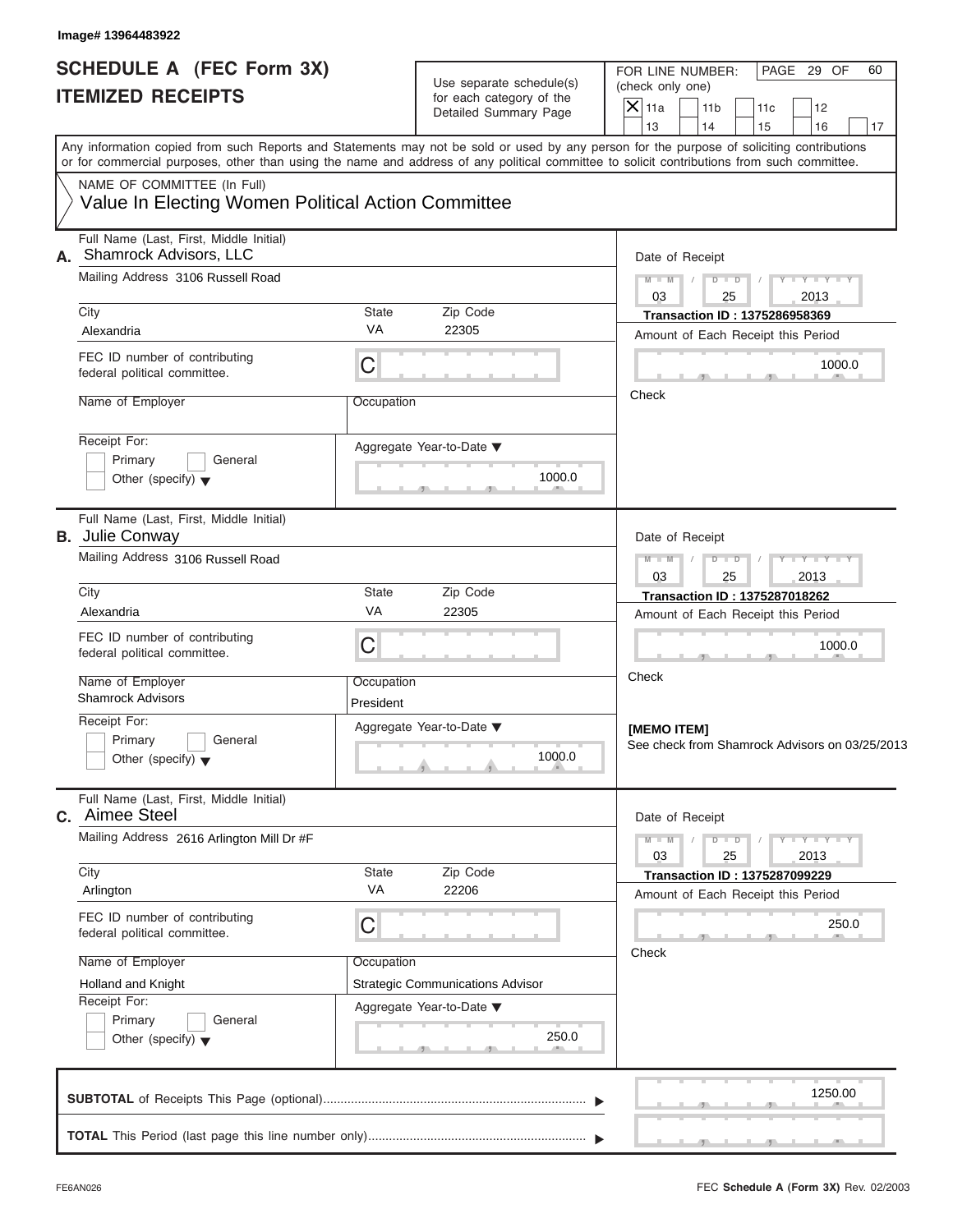| <b>SCHEDULE A (FEC Form 3X)</b><br><b>ITEMIZED RECEIPTS</b>                       | Use separate schedule(s)<br>for each category of the |                       | FOR LINE NUMBER:<br>PAGE 30 OF<br>(check only one)<br>$\mathsf{\overline{X}}$ 11a<br>11 <sub>b</sub><br>11c<br>12                                                                                                                                                                       |    |  |  |
|-----------------------------------------------------------------------------------|------------------------------------------------------|-----------------------|-----------------------------------------------------------------------------------------------------------------------------------------------------------------------------------------------------------------------------------------------------------------------------------------|----|--|--|
|                                                                                   |                                                      | Detailed Summary Page | 13<br>14<br>15<br>16                                                                                                                                                                                                                                                                    | 17 |  |  |
|                                                                                   |                                                      |                       | Any information copied from such Reports and Statements may not be sold or used by any person for the purpose of soliciting contributions<br>or for commercial purposes, other than using the name and address of any political committee to solicit contributions from such committee. |    |  |  |
| NAME OF COMMITTEE (In Full)<br>Value In Electing Women Political Action Committee |                                                      |                       |                                                                                                                                                                                                                                                                                         |    |  |  |
| Full Name (Last, First, Middle Initial)<br>The Endicott Group<br>А.               |                                                      |                       | Date of Receipt                                                                                                                                                                                                                                                                         |    |  |  |
| Mailing Address 209 Pennsylvania Ave.                                             |                                                      |                       | $D$ $D$<br>$Y - Y - Y - Y - Y$<br>$M - M$<br>2013<br>06<br>30                                                                                                                                                                                                                           |    |  |  |
| City<br>Washington                                                                | State<br>DC<br>20003                                 | Zip Code              | <b>Transaction ID: 1375293857711</b><br>Amount of Each Receipt this Period                                                                                                                                                                                                              |    |  |  |
| FEC ID number of contributing<br>federal political committee.                     | C                                                    |                       | 250.0                                                                                                                                                                                                                                                                                   |    |  |  |
| Name of Employer                                                                  | Occupation                                           |                       | Check                                                                                                                                                                                                                                                                                   |    |  |  |
| Receipt For:<br>Primary<br>General<br>Other (specify) $\blacktriangledown$        | Aggregate Year-to-Date ▼                             | 250.0                 |                                                                                                                                                                                                                                                                                         |    |  |  |
| Full Name (Last, First, Middle Initial)<br><b>B.</b> Caryn Eggeraat               |                                                      |                       | Date of Receipt                                                                                                                                                                                                                                                                         |    |  |  |
| Mailing Address 209 Pennsylvania Avenue, SE                                       |                                                      |                       | $M - M$<br>$D$ $\Box$ $D$<br>$Y = Y = Y + Y$<br>2013<br>06<br>30                                                                                                                                                                                                                        |    |  |  |
| City<br>Washington                                                                | State<br>DC<br>20003                                 | Zip Code              | Transaction ID: 1375293927930<br>Amount of Each Receipt this Period                                                                                                                                                                                                                     |    |  |  |
| FEC ID number of contributing<br>federal political committee.                     | C                                                    |                       | 250.0                                                                                                                                                                                                                                                                                   |    |  |  |
| Name of Employer<br>The Endicott Group                                            | Occupation<br>Consultant                             |                       | Check                                                                                                                                                                                                                                                                                   |    |  |  |
| Receipt For:<br>Primary<br>General<br>Other (specify) $\blacktriangledown$        | Aggregate Year-to-Date ▼                             | 250.0                 | [MEMO ITEM]<br>See check from The Endicott Group on 06/30/2013                                                                                                                                                                                                                          |    |  |  |
| Full Name (Last, First, Middle Initial)<br>C. Constance E. Tipton                 |                                                      |                       | Date of Receipt                                                                                                                                                                                                                                                                         |    |  |  |
| Mailing Address 712 E. Capitol St.                                                |                                                      |                       | $M - M$<br>$D$ $\Box$ $D$<br>$Y - Y - Y - Y - I$<br>03<br>2013<br>25                                                                                                                                                                                                                    |    |  |  |
| City<br>Washington                                                                | State<br>DC<br>20003                                 | Zip Code              | <b>Transaction ID: 1375286097884</b><br>Amount of Each Receipt this Period                                                                                                                                                                                                              |    |  |  |
| FEC ID number of contributing<br>federal political committee.                     | C                                                    |                       | 1000.0                                                                                                                                                                                                                                                                                  |    |  |  |
| Name of Employer<br>Int'l Dairy Foods Assn.                                       | Occupation<br><b>Executive Vice President</b>        |                       | Check                                                                                                                                                                                                                                                                                   |    |  |  |
| Receipt For:<br>Primary<br>General<br>Other (specify) $\blacktriangledown$        | Aggregate Year-to-Date ▼                             | 1250.0                |                                                                                                                                                                                                                                                                                         |    |  |  |
|                                                                                   |                                                      |                       | 1250.00                                                                                                                                                                                                                                                                                 |    |  |  |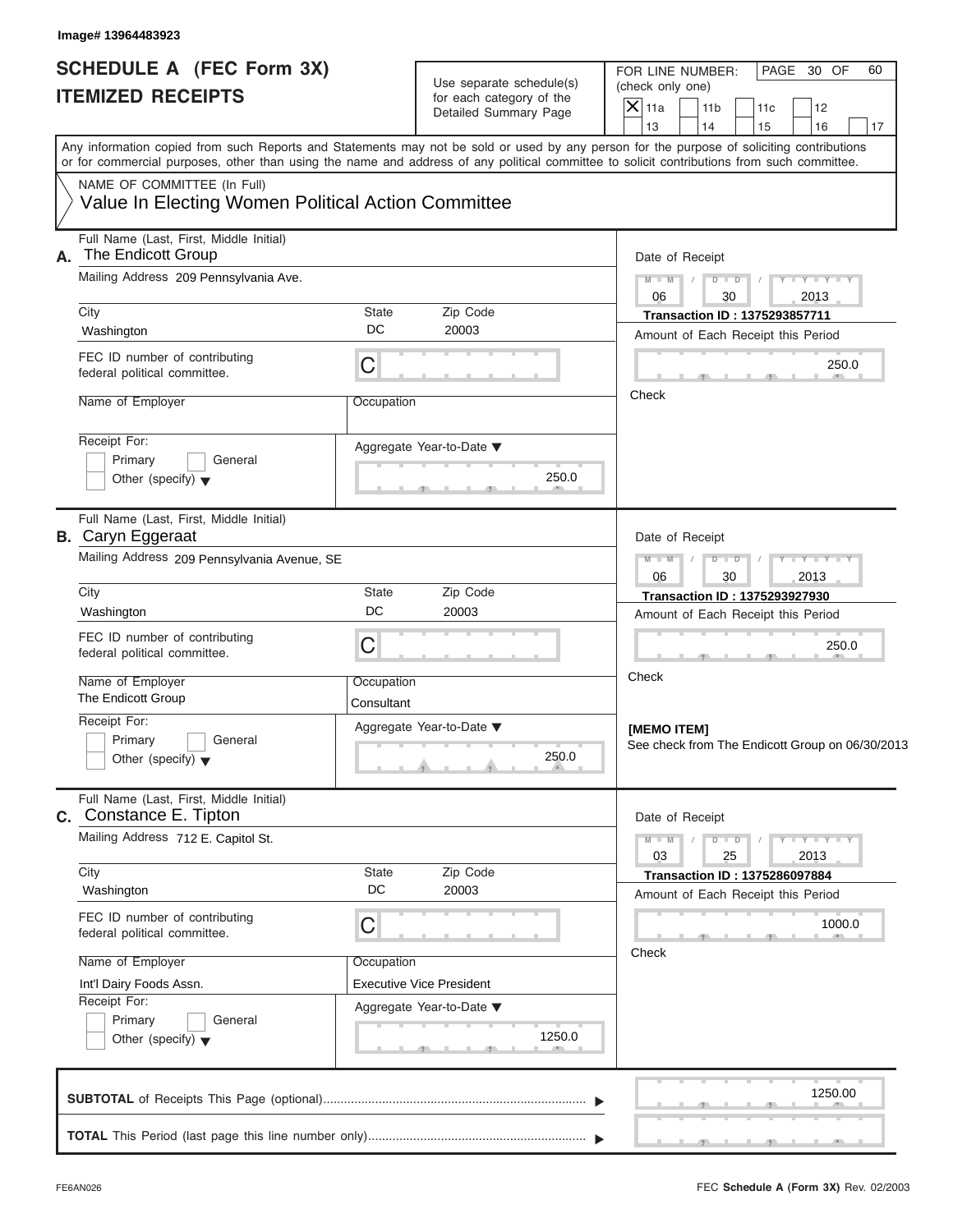| Image# 13964483924                                                                                                                                                                                                                                                                      |                       |                                                      |                    |                                                         |                                                                            |                             |    |
|-----------------------------------------------------------------------------------------------------------------------------------------------------------------------------------------------------------------------------------------------------------------------------------------|-----------------------|------------------------------------------------------|--------------------|---------------------------------------------------------|----------------------------------------------------------------------------|-----------------------------|----|
| <b>SCHEDULE A (FEC Form 3X)</b><br><b>ITEMIZED RECEIPTS</b>                                                                                                                                                                                                                             |                       | Use separate schedule(s)<br>for each category of the |                    | FOR LINE NUMBER:<br>(check only one)<br>11 <sub>b</sub> |                                                                            | PAGE 31 OF                  | 60 |
|                                                                                                                                                                                                                                                                                         |                       | Detailed Summary Page                                | $X$ 11a<br>13      | 14                                                      | 11c<br>15                                                                  | 12<br>16                    | 17 |
| Any information copied from such Reports and Statements may not be sold or used by any person for the purpose of soliciting contributions<br>or for commercial purposes, other than using the name and address of any political committee to solicit contributions from such committee. |                       |                                                      |                    |                                                         |                                                                            |                             |    |
| NAME OF COMMITTEE (In Full)<br>Value In Electing Women Political Action Committee                                                                                                                                                                                                       |                       |                                                      |                    |                                                         |                                                                            |                             |    |
| Full Name (Last, First, Middle Initial)<br>Constance E. Tipton<br>А.                                                                                                                                                                                                                    |                       |                                                      |                    | Date of Receipt                                         |                                                                            |                             |    |
| Mailing Address 712 E. Capitol St.                                                                                                                                                                                                                                                      |                       |                                                      | $M - M$<br>02      | $D$ $\Box$ $D$<br>14                                    | $\sqrt{ }$                                                                 | $Y - Y - Y - Y - Y$<br>2013 |    |
| City<br>Washington                                                                                                                                                                                                                                                                      | State<br>DC           | Zip Code<br>20003                                    |                    |                                                         | <b>Transaction ID: 1375287249852</b><br>Amount of Each Receipt this Period |                             |    |
| FEC ID number of contributing<br>federal political committee.                                                                                                                                                                                                                           | С                     |                                                      |                    |                                                         |                                                                            | 250.0                       |    |
| Name of Employer<br>Int'l Dairy Foods Assn.                                                                                                                                                                                                                                             | Occupation            | <b>Executive Vice President</b>                      | <b>Credit Card</b> |                                                         |                                                                            |                             |    |
| Receipt For:<br>Primary<br>General<br>Other (specify) $\blacktriangledown$                                                                                                                                                                                                              |                       | Aggregate Year-to-Date ▼<br>250.0                    |                    |                                                         |                                                                            |                             |    |
| Full Name (Last, First, Middle Initial)<br><b>B.</b> Townsend Group                                                                                                                                                                                                                     |                       |                                                      |                    | Date of Receipt                                         |                                                                            |                             |    |
| Mailing Address 1006 Pendleton Street                                                                                                                                                                                                                                                   |                       |                                                      | $M - M$<br>03      | $D - D$<br>25                                           |                                                                            | Y T Y T Y T<br>2013         |    |
| City                                                                                                                                                                                                                                                                                    | State                 | Zip Code                                             |                    |                                                         | Transaction ID: 1375286435311                                              |                             |    |
| Alexandria                                                                                                                                                                                                                                                                              | VA                    | 22314                                                |                    |                                                         | Amount of Each Receipt this Period                                         |                             |    |
| FEC ID number of contributing<br>federal political committee.                                                                                                                                                                                                                           | С                     |                                                      |                    |                                                         |                                                                            | 500.0                       |    |
| Name of Employer                                                                                                                                                                                                                                                                        | Occupation            |                                                      | Check              |                                                         |                                                                            |                             |    |
| Receipt For:<br>Primary<br>General<br>Other (specify) $\blacktriangledown$                                                                                                                                                                                                              |                       | Aggregate Year-to-Date ▼<br>500.0                    |                    |                                                         |                                                                            |                             |    |
| Full Name (Last, First, Middle Initial)<br><b>C.</b> Ashley Jordan                                                                                                                                                                                                                      |                       |                                                      |                    | Date of Receipt                                         |                                                                            |                             |    |
| Mailing Address 1006 Pendleton St.                                                                                                                                                                                                                                                      |                       |                                                      | $M - M$<br>03      | $D$ $\Box$ $D$<br>25                                    |                                                                            | $Y = Y = Y - Y$<br>2013     |    |
| City<br>Alexandria                                                                                                                                                                                                                                                                      | State<br>VA           | Zip Code<br>22314                                    |                    |                                                         | <b>Transaction ID: 1375286470287</b>                                       |                             |    |
| FEC ID number of contributing<br>federal political committee.                                                                                                                                                                                                                           | С                     |                                                      |                    |                                                         | Amount of Each Receipt this Period                                         | 500.0                       |    |
| Name of Employer                                                                                                                                                                                                                                                                        | Occupation<br>Partner |                                                      | Check              |                                                         |                                                                            |                             |    |
| The Townsend Group<br>Receipt For:<br>Primary<br>General<br>Other (specify) $\blacktriangledown$                                                                                                                                                                                        |                       | Aggregate Year-to-Date ▼<br>500.0                    | [MEMO ITEM]        |                                                         |                                                                            |                             |    |
|                                                                                                                                                                                                                                                                                         |                       |                                                      |                    |                                                         |                                                                            | 750.00                      |    |
|                                                                                                                                                                                                                                                                                         |                       |                                                      |                    |                                                         |                                                                            |                             |    |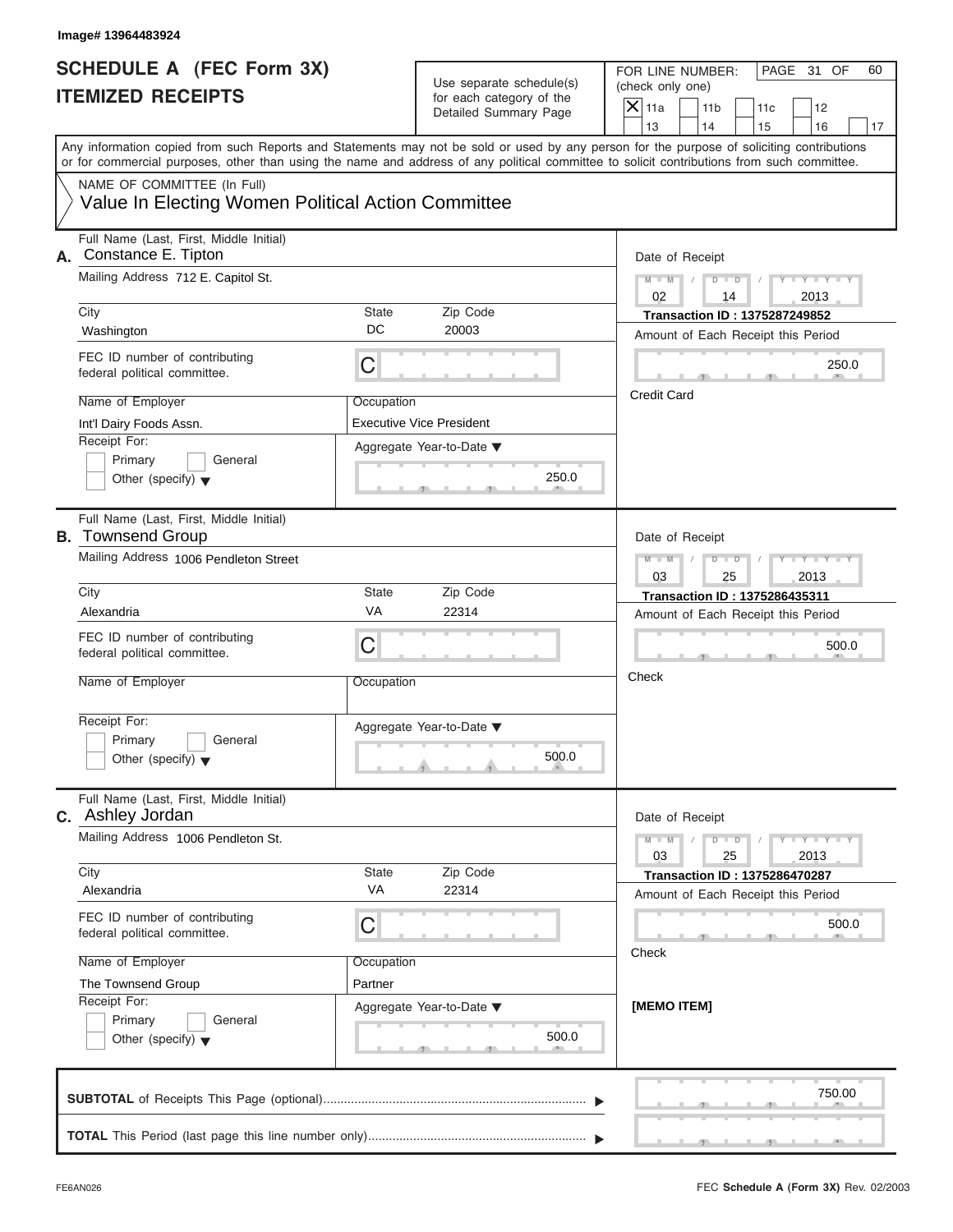| Image# 13964483925                                                                                                                                                                                                                                                                      |                                     |                                                      |               |                                                         |                                                                            |                             |    |
|-----------------------------------------------------------------------------------------------------------------------------------------------------------------------------------------------------------------------------------------------------------------------------------------|-------------------------------------|------------------------------------------------------|---------------|---------------------------------------------------------|----------------------------------------------------------------------------|-----------------------------|----|
| <b>SCHEDULE A (FEC Form 3X)</b><br><b>ITEMIZED RECEIPTS</b>                                                                                                                                                                                                                             |                                     | Use separate schedule(s)<br>for each category of the |               | FOR LINE NUMBER:<br>(check only one)<br>11 <sub>b</sub> | 11c                                                                        | PAGE 32 OF<br>12            | 60 |
|                                                                                                                                                                                                                                                                                         |                                     | Detailed Summary Page                                | $X$ 11a<br>13 | 14                                                      | 15                                                                         | 16                          | 17 |
| Any information copied from such Reports and Statements may not be sold or used by any person for the purpose of soliciting contributions<br>or for commercial purposes, other than using the name and address of any political committee to solicit contributions from such committee. |                                     |                                                      |               |                                                         |                                                                            |                             |    |
| NAME OF COMMITTEE (In Full)<br>Value In Electing Women Political Action Committee                                                                                                                                                                                                       |                                     |                                                      |               |                                                         |                                                                            |                             |    |
| Full Name (Last, First, Middle Initial)<br>A. Sally Vastola                                                                                                                                                                                                                             |                                     |                                                      |               | Date of Receipt                                         |                                                                            |                             |    |
| Mailing Address 154 Park Ledge Drive                                                                                                                                                                                                                                                    |                                     |                                                      | $M - M$<br>03 | $D$ $D$<br>$\sqrt{2}$<br>25                             | $\sqrt{ }$                                                                 | $Y - Y - Y - Y - Y$<br>2013 |    |
| City<br>Snyder                                                                                                                                                                                                                                                                          | State<br><b>NY</b>                  | Zip Code<br>14226                                    |               |                                                         | <b>Transaction ID: 1375287883449</b><br>Amount of Each Receipt this Period |                             |    |
| FEC ID number of contributing<br>federal political committee.                                                                                                                                                                                                                           | C                                   |                                                      |               |                                                         |                                                                            | 1000.0                      |    |
| Name of Employer<br>Nixon Peabody, LLC                                                                                                                                                                                                                                                  | Occupation                          | <b>Strategic Policy Advisor</b>                      | Check         |                                                         |                                                                            |                             |    |
| Receipt For:<br>Primary<br>General<br>Other (specify) $\blacktriangledown$                                                                                                                                                                                                              |                                     | Aggregate Year-to-Date ▼<br>1000.0                   |               |                                                         |                                                                            |                             |    |
| Full Name (Last, First, Middle Initial)<br><b>B.</b> Mary Walker                                                                                                                                                                                                                        |                                     |                                                      |               | Date of Receipt                                         |                                                                            |                             |    |
| Mailing Address 43252 Balturstol Terrace                                                                                                                                                                                                                                                |                                     |                                                      | $M - M$<br>06 | $D - I - D$<br>10                                       |                                                                            | $Y - Y - Y - Y - Y$<br>2013 |    |
| City                                                                                                                                                                                                                                                                                    | State                               | Zip Code                                             |               |                                                         | <b>Transaction ID: 1375291679997</b>                                       |                             |    |
| Ashburn                                                                                                                                                                                                                                                                                 | VA                                  | 20147                                                |               |                                                         | Amount of Each Receipt this Period                                         |                             |    |
| FEC ID number of contributing<br>federal political committee.                                                                                                                                                                                                                           | C                                   |                                                      |               |                                                         |                                                                            | 250.0                       |    |
| Name of Employer<br>Self-Employed                                                                                                                                                                                                                                                       | Occupation<br>Real Estate Agent     |                                                      | Check         |                                                         |                                                                            |                             |    |
| Receipt For:<br>Primary<br>General<br>Other (specify) $\blacktriangledown$                                                                                                                                                                                                              |                                     | Aggregate Year-to-Date ▼<br>250.0                    |               |                                                         |                                                                            |                             |    |
| Full Name (Last, First, Middle Initial)<br>Jade West<br>C.                                                                                                                                                                                                                              |                                     |                                                      |               | Date of Receipt                                         |                                                                            |                             |    |
| Mailing Address 1125 11th Street, NW<br>#202                                                                                                                                                                                                                                            |                                     |                                                      | $M - M$<br>03 | $D$ $\Box$ $D$<br>25                                    |                                                                            | $Y - Y - Y - Y - I$<br>2013 |    |
| City<br>Washington                                                                                                                                                                                                                                                                      | State<br>DC                         | Zip Code<br>20001                                    |               |                                                         | <b>Transaction ID: 1375286805043</b>                                       |                             |    |
| FEC ID number of contributing<br>federal political committee.                                                                                                                                                                                                                           | С                                   |                                                      |               |                                                         | Amount of Each Receipt this Period                                         | 500.0                       |    |
| Name of Employer<br>National Assoc. of Wholesaler Distribu                                                                                                                                                                                                                              | Occupation<br>Senior Vice President |                                                      | Check         |                                                         |                                                                            |                             |    |
| Receipt For:<br>Primary<br>General<br>Other (specify) $\blacktriangledown$                                                                                                                                                                                                              |                                     | Aggregate Year-to-Date ▼<br>500.0                    |               |                                                         |                                                                            |                             |    |
|                                                                                                                                                                                                                                                                                         |                                     |                                                      |               |                                                         |                                                                            | 1750.00                     |    |
|                                                                                                                                                                                                                                                                                         |                                     |                                                      |               |                                                         |                                                                            |                             |    |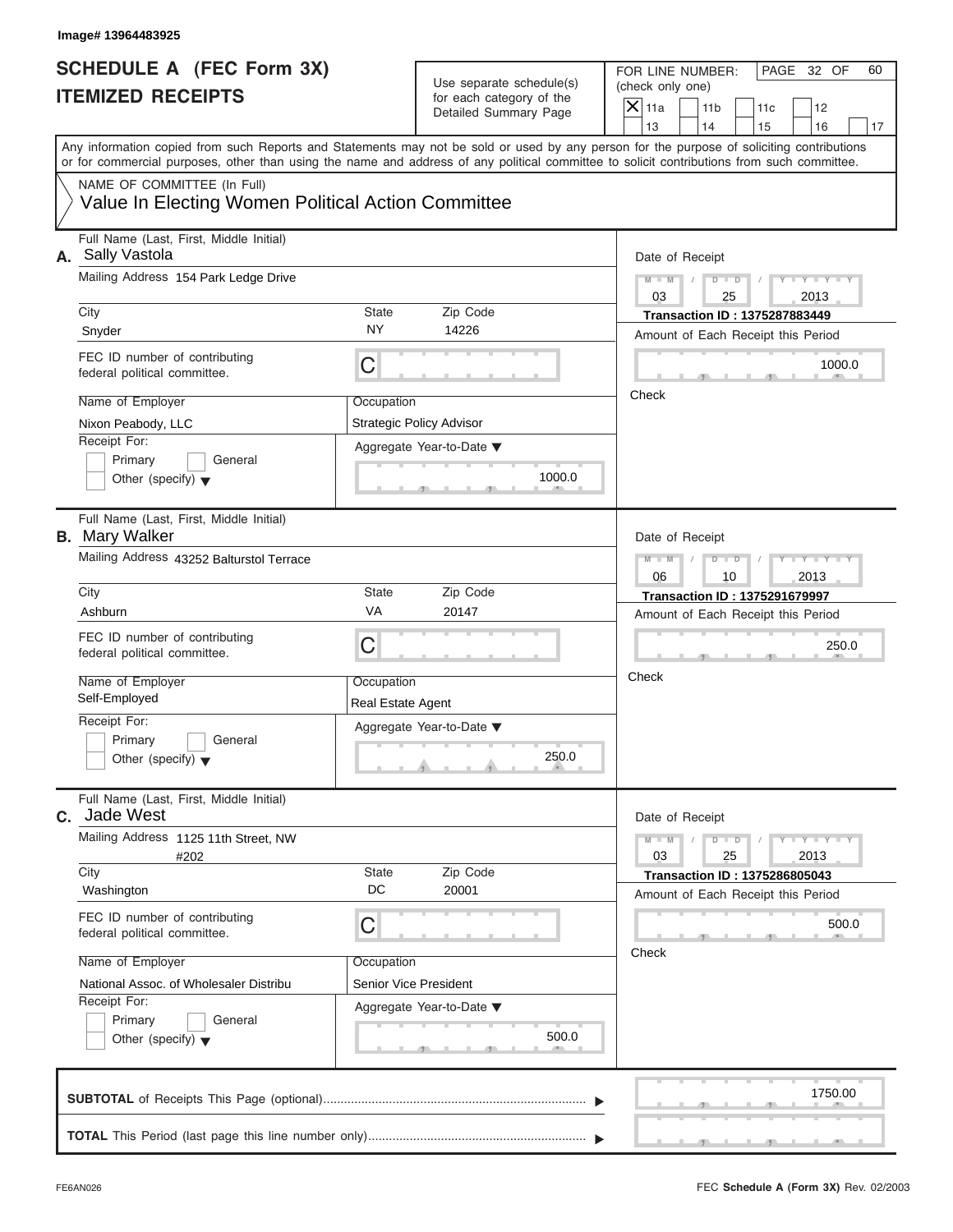| <b>SCHEDULE A (FEC Form 3X)</b><br><b>ITEMIZED RECEIPTS</b>                       |                          | Use separate schedule(s)                          | PAGE 33 OF<br>FOR LINE NUMBER:<br>(check only one)                                                                                                                                                                                                                                      |
|-----------------------------------------------------------------------------------|--------------------------|---------------------------------------------------|-----------------------------------------------------------------------------------------------------------------------------------------------------------------------------------------------------------------------------------------------------------------------------------------|
|                                                                                   |                          | for each category of the<br>Detailed Summary Page | $X$ 11a<br>11 <sub>b</sub><br>11c<br>12<br>13<br>14<br>16<br>15                                                                                                                                                                                                                         |
|                                                                                   |                          |                                                   | Any information copied from such Reports and Statements may not be sold or used by any person for the purpose of soliciting contributions<br>or for commercial purposes, other than using the name and address of any political committee to solicit contributions from such committee. |
| NAME OF COMMITTEE (In Full)<br>Value In Electing Women Political Action Committee |                          |                                                   |                                                                                                                                                                                                                                                                                         |
| Full Name (Last, First, Middle Initial)<br>Letitia H. White<br>А.                 |                          |                                                   | Date of Receipt                                                                                                                                                                                                                                                                         |
| Mailing Address 13901 Piscataway Dr                                               |                          |                                                   | $D - D$<br>$Y - Y - Y - Y - Y$<br>$M - M$<br>$\sqrt{2}$<br>$\sqrt{ }$<br>03<br>2013<br>25                                                                                                                                                                                               |
| City<br>Fort Washington                                                           | State<br><b>MD</b>       | Zip Code<br>20744                                 | <b>Transaction ID: 1375287164527</b><br>Amount of Each Receipt this Period                                                                                                                                                                                                              |
| FEC ID number of contributing<br>federal political committee.                     | C                        |                                                   | 500.0                                                                                                                                                                                                                                                                                   |
| Name of Employer<br>White & White<br>Receipt For:                                 | Occupation<br>Lobbyist   |                                                   | Check                                                                                                                                                                                                                                                                                   |
| Primary<br>General<br>Other (specify) $\blacktriangledown$                        | Aggregate Year-to-Date ▼ | 500.0                                             |                                                                                                                                                                                                                                                                                         |
| Full Name (Last, First, Middle Initial)<br><b>B.</b> Molly Wilkinson              |                          |                                                   | Date of Receipt                                                                                                                                                                                                                                                                         |
| Mailing Address 1520 Mount Eagle Place                                            |                          |                                                   | $Y = Y = Y' - Y'$<br>$M - M$<br>$D - D$<br>04<br>08<br>2013                                                                                                                                                                                                                             |
| City<br>Alexandria                                                                | <b>State</b><br>VA       | Zip Code<br>22302                                 | Transaction ID: 1375290136114<br>Amount of Each Receipt this Period                                                                                                                                                                                                                     |
| FEC ID number of contributing<br>federal political committee.                     | C                        |                                                   | 500.0                                                                                                                                                                                                                                                                                   |
| Name of Employer<br>Regions Financial Corporation                                 | Occupation<br>Attorney   |                                                   | Check                                                                                                                                                                                                                                                                                   |
| Receipt For:<br>Primary<br>General<br>Other (specify) $\blacktriangledown$        | Aggregate Year-to-Date ▼ | 500.0                                             |                                                                                                                                                                                                                                                                                         |
| Full Name (Last, First, Middle Initial)<br><b>William Wilson</b><br>С.            |                          |                                                   | Date of Receipt                                                                                                                                                                                                                                                                         |
| Mailing Address 1701 16th Street NW<br>#125<br>City                               | State                    | Zip Code                                          | $M - M$<br>$D$ $\Box$ $D$<br>$Y = Y = Y - Y$<br>02<br>27<br>2013                                                                                                                                                                                                                        |
| Washington                                                                        | DC                       | 20009                                             | <b>Transaction ID: 1375287943779</b><br>Amount of Each Receipt this Period                                                                                                                                                                                                              |
| FEC ID number of contributing<br>federal political committee.                     | С                        |                                                   | 500.0<br><b>Credit Card</b>                                                                                                                                                                                                                                                             |
| Name of Employer<br>VA Army National Guard                                        | Occupation<br>Officer    |                                                   |                                                                                                                                                                                                                                                                                         |
| Receipt For:<br>Primary<br>General<br>Other (specify) $\blacktriangledown$        | Aggregate Year-to-Date ▼ | 500.0                                             |                                                                                                                                                                                                                                                                                         |
|                                                                                   |                          |                                                   | 1500.00                                                                                                                                                                                                                                                                                 |
|                                                                                   |                          |                                                   |                                                                                                                                                                                                                                                                                         |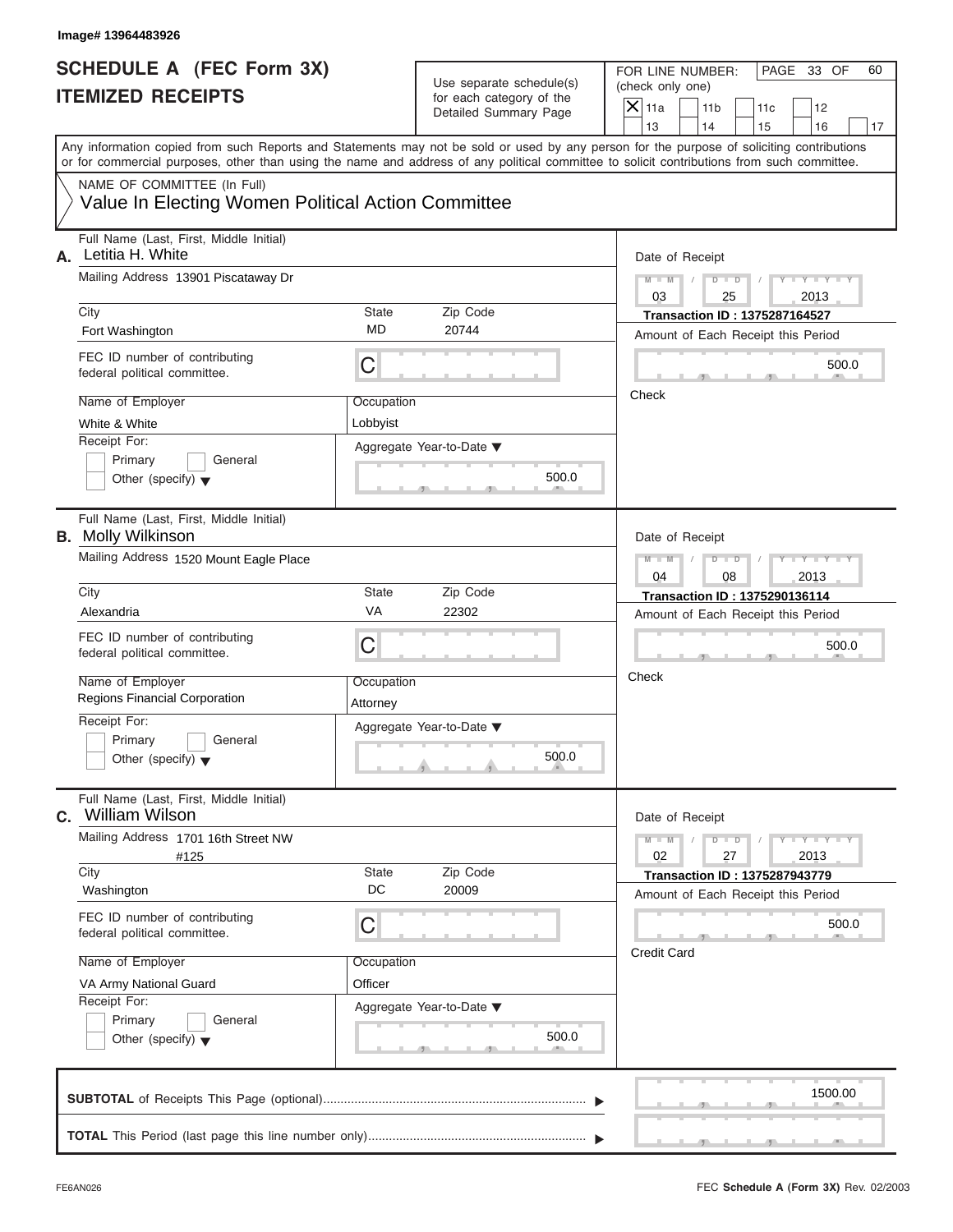| <b>SCHEDULE A (FEC Form 3X)</b><br><b>ITEMIZED RECEIPTS</b>                       |                                      | Use separate schedule(s)<br>for each category of the | PAGE 34 OF<br>FOR LINE NUMBER:<br>(check only one)                                                                                                                                                                                                                                      |  |  |
|-----------------------------------------------------------------------------------|--------------------------------------|------------------------------------------------------|-----------------------------------------------------------------------------------------------------------------------------------------------------------------------------------------------------------------------------------------------------------------------------------------|--|--|
|                                                                                   |                                      | Detailed Summary Page                                | $X$ 11a<br>11 <sub>b</sub><br>11c<br>12<br>13<br>14<br>15<br>16                                                                                                                                                                                                                         |  |  |
|                                                                                   |                                      |                                                      | Any information copied from such Reports and Statements may not be sold or used by any person for the purpose of soliciting contributions<br>or for commercial purposes, other than using the name and address of any political committee to solicit contributions from such committee. |  |  |
| NAME OF COMMITTEE (In Full)<br>Value In Electing Women Political Action Committee |                                      |                                                      |                                                                                                                                                                                                                                                                                         |  |  |
| Full Name (Last, First, Middle Initial)<br>Connie Woodburn<br>А.                  |                                      |                                                      | Date of Receipt                                                                                                                                                                                                                                                                         |  |  |
| Mailing Address 9761 Erin Woods Drive                                             |                                      |                                                      | $D$ $\Box$ $D$<br>$Y - Y - Y - Y - Y$<br>$M - M$ /<br>$\sqrt{ }$<br>04<br>2013<br>08                                                                                                                                                                                                    |  |  |
| City<br>Dublin                                                                    | State<br>OH                          | Zip Code<br>43017                                    | <b>Transaction ID: 1375290511189</b><br>Amount of Each Receipt this Period                                                                                                                                                                                                              |  |  |
| FEC ID number of contributing<br>federal political committee.                     | $\mathsf C$                          |                                                      | 1000.0                                                                                                                                                                                                                                                                                  |  |  |
| Name of Employer<br><b>Cardinal Health</b>                                        | Occupation<br>Sr. VP Gov't Relations |                                                      | Check                                                                                                                                                                                                                                                                                   |  |  |
| Receipt For:<br>Primary<br>General<br>Other (specify) $\blacktriangledown$        |                                      | Aggregate Year-to-Date ▼<br>1000.0                   |                                                                                                                                                                                                                                                                                         |  |  |
| Full Name (Last, First, Middle Initial)<br><b>B.</b> Kristen York                 |                                      |                                                      | Date of Receipt                                                                                                                                                                                                                                                                         |  |  |
| Mailing Address 1211 Olde Towne Rd.                                               |                                      |                                                      | $D - I - D$<br>$Y = Y = Y - Y$<br>$M - M$<br>$\sqrt{ }$<br>06<br>30<br>2013                                                                                                                                                                                                             |  |  |
| City                                                                              | State                                | Zip Code                                             | Transaction ID: 1375294061713                                                                                                                                                                                                                                                           |  |  |
| Alexandria                                                                        | VA                                   | 22307                                                | Amount of Each Receipt this Period                                                                                                                                                                                                                                                      |  |  |
| FEC ID number of contributing<br>federal political committee.                     | C                                    |                                                      | 250.0                                                                                                                                                                                                                                                                                   |  |  |
| Name of Employer<br>Info Requested                                                | Occupation<br>Info Requested         |                                                      | Check                                                                                                                                                                                                                                                                                   |  |  |
| Receipt For:<br>Primary<br>General<br>Other (specify) $\blacktriangledown$        |                                      | Aggregate Year-to-Date ▼<br>250.0                    |                                                                                                                                                                                                                                                                                         |  |  |
| Full Name (Last, First, Middle Initial)<br>C.                                     |                                      |                                                      | Date of Receipt                                                                                                                                                                                                                                                                         |  |  |
|                                                                                   |                                      |                                                      |                                                                                                                                                                                                                                                                                         |  |  |
| <b>Mailing Address</b>                                                            |                                      |                                                      | $M - M$<br>$D$ $\Box$ $D$<br>$Y - Y - Y - Y - Y$                                                                                                                                                                                                                                        |  |  |
| City                                                                              | <b>State</b>                         | Zip Code                                             | Amount of Each Receipt this Period                                                                                                                                                                                                                                                      |  |  |
| FEC ID number of contributing<br>federal political committee.                     | C                                    |                                                      |                                                                                                                                                                                                                                                                                         |  |  |
| Name of Employer                                                                  | Occupation                           |                                                      |                                                                                                                                                                                                                                                                                         |  |  |
| Receipt For:<br>Primary<br>General<br>Other (specify) $\blacktriangledown$        |                                      | Aggregate Year-to-Date ▼                             |                                                                                                                                                                                                                                                                                         |  |  |
|                                                                                   |                                      |                                                      | 1250.00                                                                                                                                                                                                                                                                                 |  |  |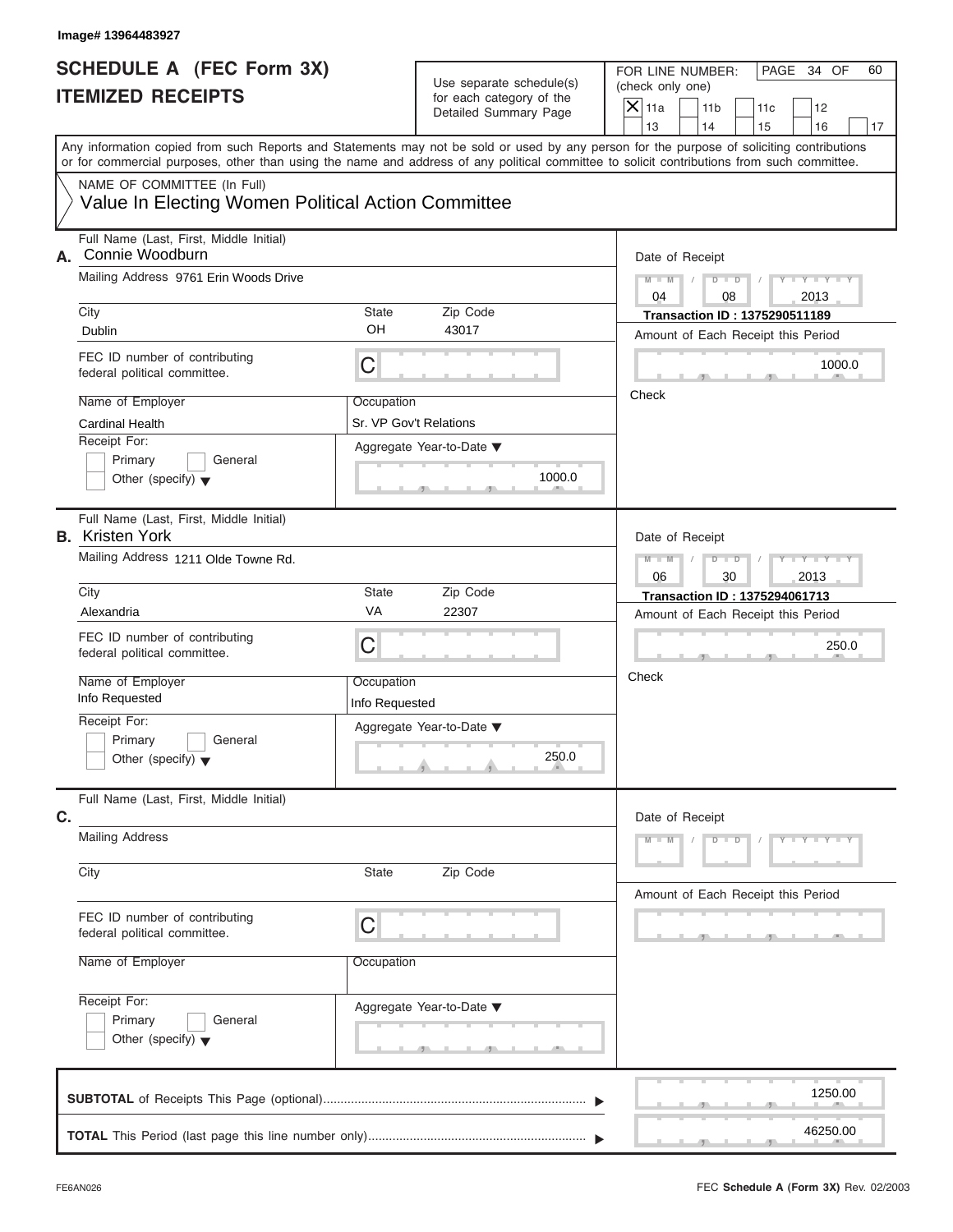| Image# 13964483928                                                                                                                                                                                                                                                                      |            |                                                                               |                                                                                                                                   |
|-----------------------------------------------------------------------------------------------------------------------------------------------------------------------------------------------------------------------------------------------------------------------------------------|------------|-------------------------------------------------------------------------------|-----------------------------------------------------------------------------------------------------------------------------------|
| <b>SCHEDULE A (FEC Form 3X)</b><br><b>ITEMIZED RECEIPTS</b>                                                                                                                                                                                                                             |            | Use separate schedule(s)<br>for each category of the<br>Detailed Summary Page | FOR LINE NUMBER:<br>PAGE 35 OF<br>60<br>(check only one)<br>$X$ 11c<br>11 <sub>b</sub><br>12<br>11a<br>13<br>14<br>15<br>16<br>17 |
| Any information copied from such Reports and Statements may not be sold or used by any person for the purpose of soliciting contributions<br>or for commercial purposes, other than using the name and address of any political committee to solicit contributions from such committee. |            |                                                                               |                                                                                                                                   |
| NAME OF COMMITTEE (In Full)<br>Value In Electing Women Political Action Committee                                                                                                                                                                                                       |            |                                                                               |                                                                                                                                   |
| Full Name (Last, First, Middle Initial)<br>Abbott Laboratories Employee PAC<br>А.                                                                                                                                                                                                       |            |                                                                               | Date of Receipt                                                                                                                   |
| Mailing Address 100 Abbott Park Road                                                                                                                                                                                                                                                    |            |                                                                               | $D - D$<br>$Y - Y - Y - Y - Y$<br>$M - M$<br>04<br>08<br>2013                                                                     |
| City                                                                                                                                                                                                                                                                                    | State      | Zip Code                                                                      | <b>Transaction ID: 1375290748309</b>                                                                                              |
| <b>Abbott Park</b>                                                                                                                                                                                                                                                                      | IL         | 60064                                                                         | Amount of Each Receipt this Period                                                                                                |
| FEC ID number of contributing<br>federal political committee.                                                                                                                                                                                                                           | С          | C00040279                                                                     | 5000.0                                                                                                                            |
| Name of Employer                                                                                                                                                                                                                                                                        | Occupation |                                                                               | Check                                                                                                                             |
| Receipt For:<br>Primary<br>General<br>Other (specify) $\blacktriangledown$                                                                                                                                                                                                              |            | Aggregate Year-to-Date ▼<br>5000.0                                            |                                                                                                                                   |
| Full Name (Last, First, Middle Initial)<br>B. Action Committee for Rural Electrification Nat'l Rural Electric COOP. Assoc.                                                                                                                                                              |            |                                                                               | Date of Receipt                                                                                                                   |
| Mailing Address 4301 Wilson Blvd                                                                                                                                                                                                                                                        |            |                                                                               | $D - D$<br>Y T Y T Y T<br>$M - M$<br>06<br>30<br>2013                                                                             |
| City                                                                                                                                                                                                                                                                                    | State      | Zip Code                                                                      | <b>Transaction ID: 1375294103532</b>                                                                                              |
| Arlington                                                                                                                                                                                                                                                                               | VA         | 22203                                                                         | Amount of Each Receipt this Period                                                                                                |
| FEC ID number of contributing<br>federal political committee.                                                                                                                                                                                                                           | С          | C00002972                                                                     | 2500.0                                                                                                                            |
| Name of Employer                                                                                                                                                                                                                                                                        | Occupation |                                                                               | Check                                                                                                                             |
| Receipt For:<br>Primary<br>General<br>Other (specify) $\blacktriangledown$                                                                                                                                                                                                              |            | Aggregate Year-to-Date ▼<br>2500.0                                            |                                                                                                                                   |
| Full Name (Last, First, Middle Initial)<br>C. Aetna, Inc. PAC                                                                                                                                                                                                                           |            |                                                                               | Date of Receipt                                                                                                                   |
| Mailing Address 151 Farmington Ave.                                                                                                                                                                                                                                                     |            |                                                                               | $M - M$<br>$D$ $\Box$ $D$<br>$\mathbf{I} = \mathbf{Y} + \mathbf{Y} + \mathbf{I}$<br>03<br>25<br>2013                              |
| City                                                                                                                                                                                                                                                                                    | State      | Zip Code                                                                      | <b>Transaction ID: 1375285884727</b>                                                                                              |
| Hartford                                                                                                                                                                                                                                                                                | <b>CT</b>  | 06156                                                                         | Amount of Each Receipt this Period                                                                                                |
| FEC ID number of contributing<br>federal political committee.                                                                                                                                                                                                                           | С          | C00181826                                                                     | 2500.0                                                                                                                            |
| Name of Employer                                                                                                                                                                                                                                                                        | Occupation |                                                                               | Check                                                                                                                             |
| Receipt For:<br>Primary<br>General<br>Other (specify) $\blacktriangledown$                                                                                                                                                                                                              |            | Aggregate Year-to-Date ▼<br>2500.0                                            |                                                                                                                                   |
|                                                                                                                                                                                                                                                                                         |            |                                                                               | 10000.00                                                                                                                          |
|                                                                                                                                                                                                                                                                                         |            |                                                                               |                                                                                                                                   |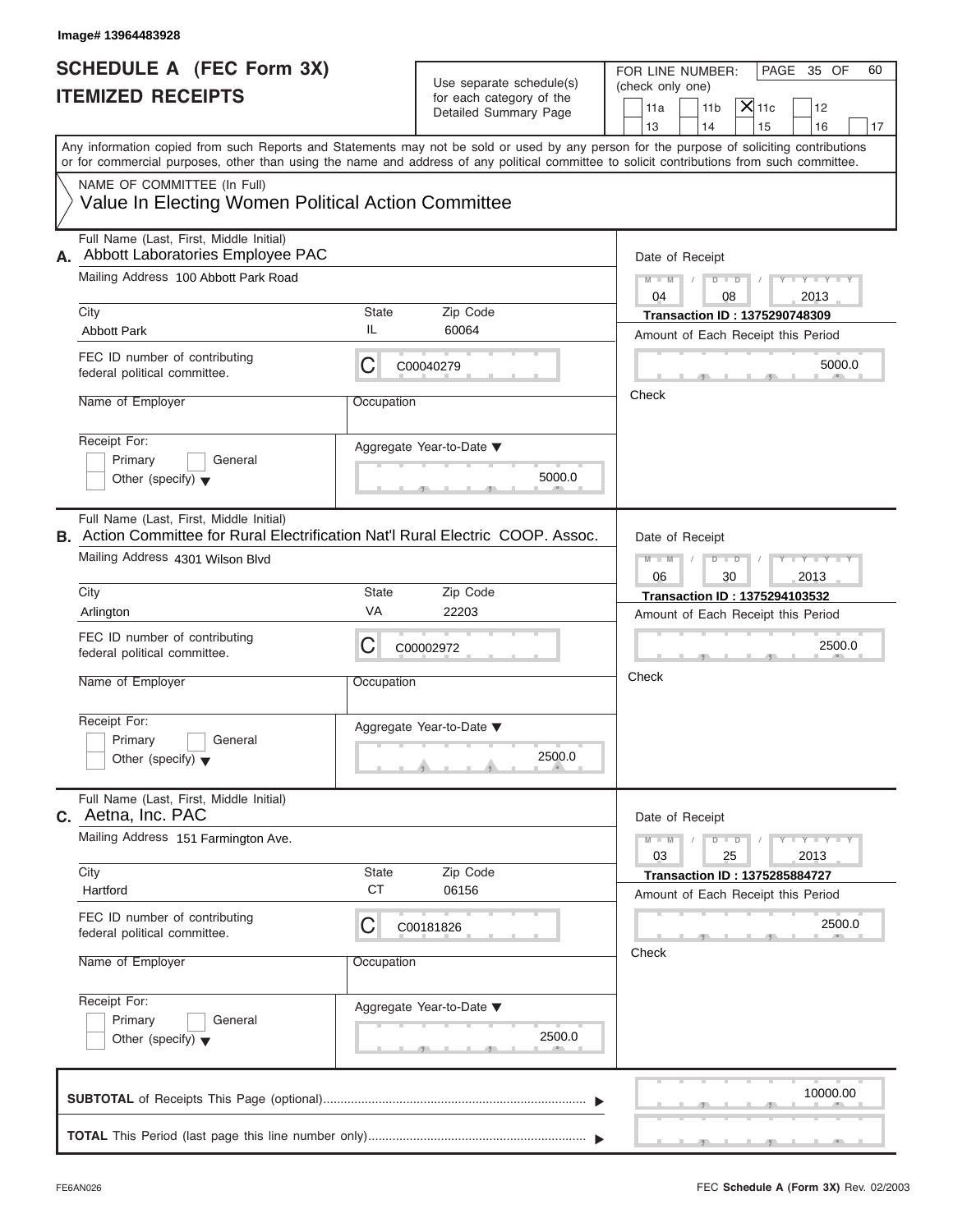| Image# 13964483929                                                                            |            |                                                      |                                                                                                                                                                                                                                                                                         |
|-----------------------------------------------------------------------------------------------|------------|------------------------------------------------------|-----------------------------------------------------------------------------------------------------------------------------------------------------------------------------------------------------------------------------------------------------------------------------------------|
| <b>SCHEDULE A (FEC Form 3X)</b><br><b>ITEMIZED RECEIPTS</b>                                   |            | Use separate schedule(s)<br>for each category of the | PAGE 36 OF<br>FOR LINE NUMBER:<br>60<br>(check only one)<br>$X$ 11c<br>11a<br>11 <sub>b</sub><br>12                                                                                                                                                                                     |
|                                                                                               |            | Detailed Summary Page                                | 13<br>14<br>15<br>16<br>17                                                                                                                                                                                                                                                              |
|                                                                                               |            |                                                      | Any information copied from such Reports and Statements may not be sold or used by any person for the purpose of soliciting contributions<br>or for commercial purposes, other than using the name and address of any political committee to solicit contributions from such committee. |
| NAME OF COMMITTEE (In Full)<br>Value In Electing Women Political Action Committee             |            |                                                      |                                                                                                                                                                                                                                                                                         |
| Full Name (Last, First, Middle Initial)<br>American Assoc. of Orthopaedic Surgeons PAC<br>А.  |            |                                                      | Date of Receipt                                                                                                                                                                                                                                                                         |
| Mailing Address 317 Massachusetts Avenue NE                                                   |            |                                                      | $D$ $D$<br>$Y - Y - Y - Y - Y$<br>$M - M$<br>$\sqrt{ }$<br>03<br>25<br>2013                                                                                                                                                                                                             |
| City                                                                                          | State      | Zip Code                                             | <b>Transaction ID: 1375285740337</b>                                                                                                                                                                                                                                                    |
| Washington                                                                                    | DC         | 20002                                                | Amount of Each Receipt this Period                                                                                                                                                                                                                                                      |
| FEC ID number of contributing<br>federal political committee.                                 | С          | C00343137                                            | 2500.0                                                                                                                                                                                                                                                                                  |
| Name of Employer                                                                              | Occupation |                                                      | Check                                                                                                                                                                                                                                                                                   |
| Receipt For:<br>Primary<br>General<br>Other (specify) $\blacktriangledown$                    |            | Aggregate Year-to-Date ▼<br>2500.0                   |                                                                                                                                                                                                                                                                                         |
| Full Name (Last, First, Middle Initial)<br><b>B.</b> American College of Radiology Assoc. PAC |            |                                                      | Date of Receipt                                                                                                                                                                                                                                                                         |
| Mailing Address 1891 Preston White Drive                                                      |            |                                                      | $D - I - D$<br>$Y - Y - Y - Y - Y$<br>$M - M$<br>03<br>25<br>2013                                                                                                                                                                                                                       |
| City                                                                                          | State      | Zip Code                                             | Transaction ID: 1375285836410                                                                                                                                                                                                                                                           |
| Reston                                                                                        | VA         | 20191                                                | Amount of Each Receipt this Period                                                                                                                                                                                                                                                      |
| FEC ID number of contributing<br>federal political committee.                                 | С          | C00343459                                            | 2500.0                                                                                                                                                                                                                                                                                  |
| Name of Employer                                                                              | Occupation |                                                      | Check                                                                                                                                                                                                                                                                                   |
| Receipt For:<br>Primary<br>General<br>Other (specify) $\blacktriangledown$                    |            | Aggregate Year-to-Date ▼<br>2500.0                   |                                                                                                                                                                                                                                                                                         |
| Full Name (Last, First, Middle Initial)<br>C. American Hotel & Lodging Assoc. PAC             |            |                                                      | Date of Receipt                                                                                                                                                                                                                                                                         |
| Mailing Address 1201 New York Ave NW<br>Suite 600                                             |            |                                                      | $M - M$<br>$D$ $\Box$ $D$<br>$Y - I - Y - I - Y - I$<br>03<br>25<br>2013                                                                                                                                                                                                                |
| City                                                                                          | State      | Zip Code                                             | <b>Transaction ID: 1375285955868</b>                                                                                                                                                                                                                                                    |
| Washington                                                                                    | DC         | 20005                                                | Amount of Each Receipt this Period                                                                                                                                                                                                                                                      |
| FEC ID number of contributing<br>federal political committee.                                 | С          | C00001198                                            | 5000.0                                                                                                                                                                                                                                                                                  |
| Name of Employer                                                                              | Occupation |                                                      | Check                                                                                                                                                                                                                                                                                   |
| Receipt For:<br>Primary<br>General<br>Other (specify) $\blacktriangledown$                    |            | Aggregate Year-to-Date ▼<br>5000.0                   |                                                                                                                                                                                                                                                                                         |
|                                                                                               |            |                                                      | 10000.00                                                                                                                                                                                                                                                                                |
|                                                                                               |            |                                                      |                                                                                                                                                                                                                                                                                         |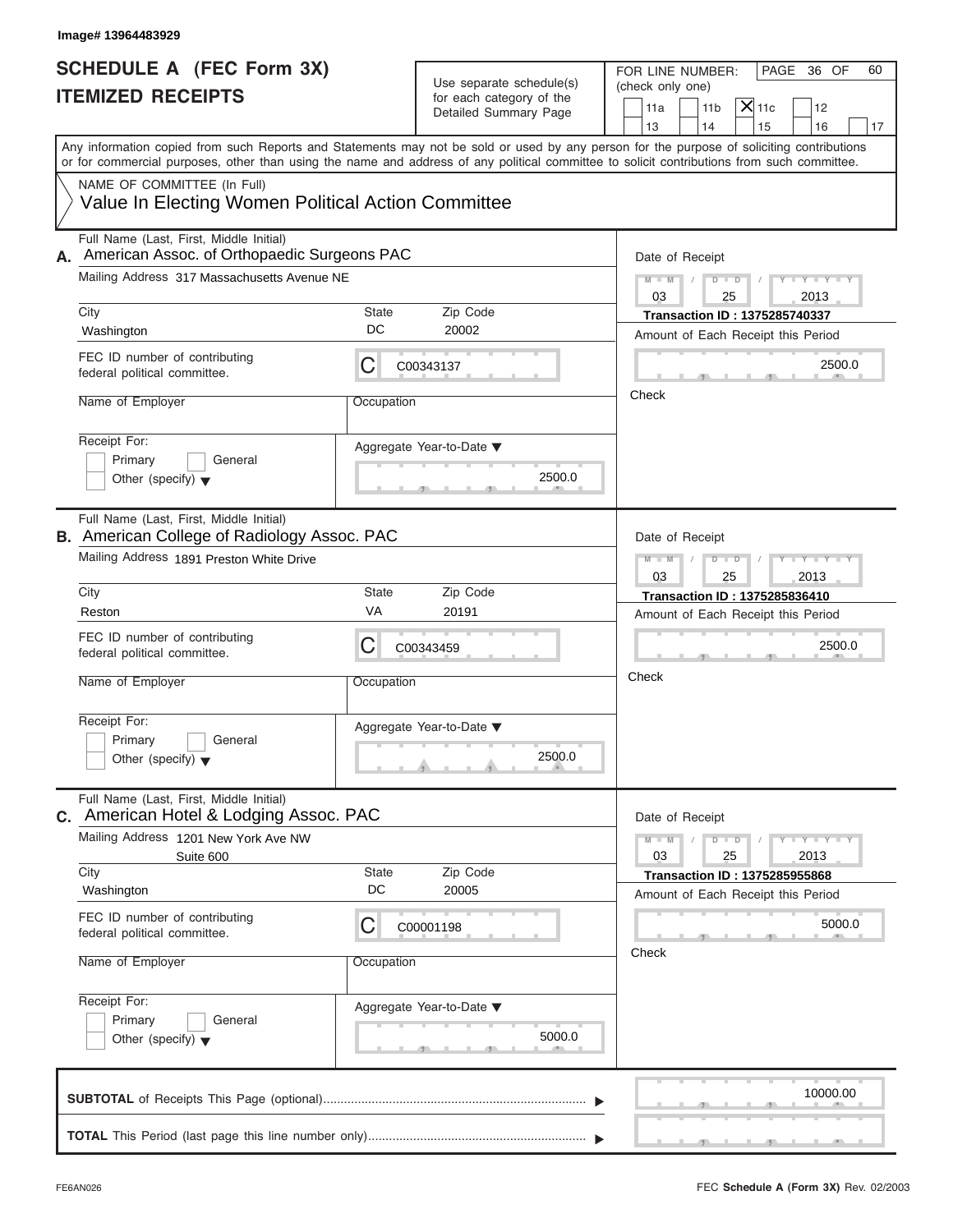| Image# 13964483930                                                                             |             |                                                                               |                                                                                                                                                                                                                                                                                         |
|------------------------------------------------------------------------------------------------|-------------|-------------------------------------------------------------------------------|-----------------------------------------------------------------------------------------------------------------------------------------------------------------------------------------------------------------------------------------------------------------------------------------|
| <b>SCHEDULE A (FEC Form 3X)</b><br><b>ITEMIZED RECEIPTS</b>                                    |             | Use separate schedule(s)<br>for each category of the<br>Detailed Summary Page | FOR LINE NUMBER:<br>PAGE 37 OF<br>60<br>(check only one)<br>$X$ 11c<br>11 <sub>b</sub><br>11a<br>12                                                                                                                                                                                     |
|                                                                                                |             |                                                                               | 13<br>14<br>15<br>16<br>17                                                                                                                                                                                                                                                              |
|                                                                                                |             |                                                                               | Any information copied from such Reports and Statements may not be sold or used by any person for the purpose of soliciting contributions<br>or for commercial purposes, other than using the name and address of any political committee to solicit contributions from such committee. |
| NAME OF COMMITTEE (In Full)                                                                    |             |                                                                               |                                                                                                                                                                                                                                                                                         |
| Value In Electing Women Political Action Committee                                             |             |                                                                               |                                                                                                                                                                                                                                                                                         |
| Full Name (Last, First, Middle Initial)<br>AmerisourceBergen Corporation PAC<br>Α.             |             |                                                                               | Date of Receipt                                                                                                                                                                                                                                                                         |
| Mailing Address 1300 Morris Drive                                                              |             |                                                                               | $D$ $D$<br>$Y - Y - Y - Y - Y$<br>$M - M$<br>$\sqrt{ }$                                                                                                                                                                                                                                 |
| Suite 100<br>City                                                                              | State       | Zip Code                                                                      | 03<br>25<br>2013<br><b>Transaction ID: 1375286062079</b>                                                                                                                                                                                                                                |
| Chesterbrook                                                                                   | <b>PA</b>   | 19087                                                                         | Amount of Each Receipt this Period                                                                                                                                                                                                                                                      |
| FEC ID number of contributing<br>federal political committee.                                  | С           | C00400929                                                                     | 1000.0                                                                                                                                                                                                                                                                                  |
| Name of Employer                                                                               | Occupation  |                                                                               | Check                                                                                                                                                                                                                                                                                   |
| Receipt For:<br>Primary<br>General<br>Other (specify) $\blacktriangledown$                     |             | Aggregate Year-to-Date ▼<br>1000.0                                            |                                                                                                                                                                                                                                                                                         |
| Full Name (Last, First, Middle Initial)<br><b>B.</b> BiPartisan PAC/Mellon Financial Corp. PAC |             |                                                                               | Date of Receipt                                                                                                                                                                                                                                                                         |
| Mailing Address One Mellon Bank Center<br>Room 625                                             |             |                                                                               | $D - I - D$<br>$Y - Y - Y - Y - Y$<br>$M - M$<br>03<br>25<br>2013                                                                                                                                                                                                                       |
| City                                                                                           | State       | Zip Code                                                                      | Transaction ID: 1375285536116                                                                                                                                                                                                                                                           |
| Pittsburgh                                                                                     | PA          | 15258                                                                         | Amount of Each Receipt this Period                                                                                                                                                                                                                                                      |
| FEC ID number of contributing<br>federal political committee.                                  | С           | C00017558                                                                     | 2500.0                                                                                                                                                                                                                                                                                  |
| Name of Employer                                                                               | Occupation  |                                                                               | Check                                                                                                                                                                                                                                                                                   |
| Receipt For:<br>Primary<br>General<br>Other (specify) $\blacktriangledown$                     |             | Aggregate Year-to-Date ▼<br>2500.0                                            |                                                                                                                                                                                                                                                                                         |
| Full Name (Last, First, Middle Initial)<br>C. Boston Scientific Corp. PAC                      |             |                                                                               | Date of Receipt                                                                                                                                                                                                                                                                         |
| Mailing Address One Boston Scientific Place                                                    |             |                                                                               | $M - M$<br>$D$ $\Box$ $D$<br>$Y - I - Y - I - Y - I$<br>04<br>08<br>2013                                                                                                                                                                                                                |
| City                                                                                           | State<br>МA | Zip Code                                                                      | <b>Transaction ID: 1375290676856</b>                                                                                                                                                                                                                                                    |
| <b>Natick</b>                                                                                  |             | 01760                                                                         | Amount of Each Receipt this Period                                                                                                                                                                                                                                                      |
| FEC ID number of contributing<br>federal political committee.                                  | С           | C00357863                                                                     | 2500.0<br>Check                                                                                                                                                                                                                                                                         |
| Name of Employer                                                                               | Occupation  |                                                                               |                                                                                                                                                                                                                                                                                         |
| Receipt For:<br>Primary<br>General<br>Other (specify) $\blacktriangledown$                     |             | Aggregate Year-to-Date ▼<br>2500.0                                            |                                                                                                                                                                                                                                                                                         |
|                                                                                                |             |                                                                               | 6000.00                                                                                                                                                                                                                                                                                 |
|                                                                                                |             |                                                                               |                                                                                                                                                                                                                                                                                         |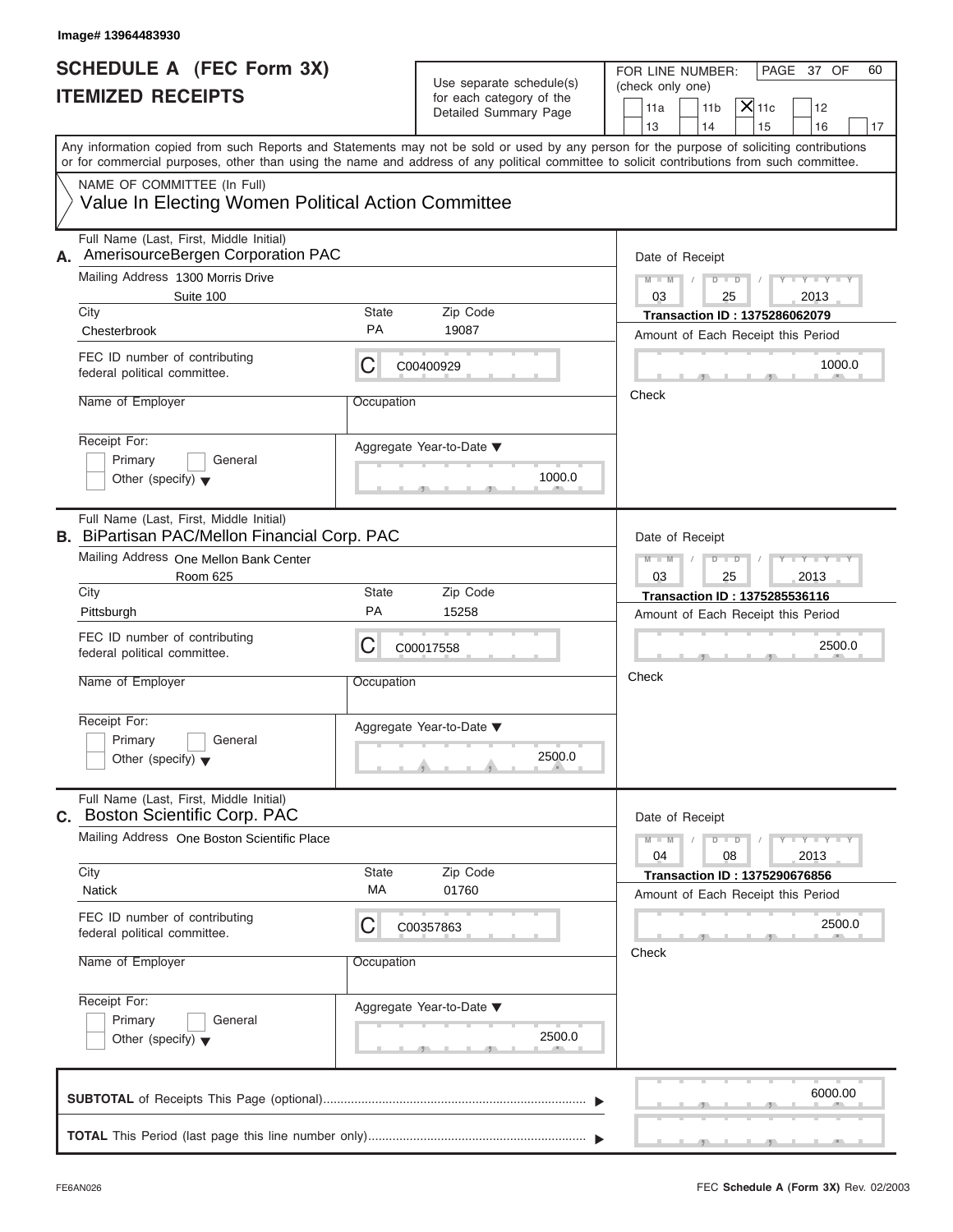| Image# 13964483931                                                                                                                                                                                                              |                    |                                                                               |                                                                                                                                             |
|---------------------------------------------------------------------------------------------------------------------------------------------------------------------------------------------------------------------------------|--------------------|-------------------------------------------------------------------------------|---------------------------------------------------------------------------------------------------------------------------------------------|
| <b>SCHEDULE A (FEC Form 3X)</b><br><b>ITEMIZED RECEIPTS</b>                                                                                                                                                                     |                    | Use separate schedule(s)<br>for each category of the<br>Detailed Summary Page | FOR LINE NUMBER:<br>PAGE 38 OF<br>60<br>(check only one)<br>$X$ 11c<br>11a<br>11 <sub>b</sub><br>12<br>13<br>14<br>15<br>16<br>17           |
| or for commercial purposes, other than using the name and address of any political committee to solicit contributions from such committee.<br>NAME OF COMMITTEE (In Full)<br>Value In Electing Women Political Action Committee |                    |                                                                               | Any information copied from such Reports and Statements may not be sold or used by any person for the purpose of soliciting contributions   |
| Full Name (Last, First, Middle Initial)<br>Brownstein Hyatt Farber Schreck PAC<br>А.<br>Mailing Address 410 17th St.                                                                                                            |                    |                                                                               | Date of Receipt                                                                                                                             |
| 22nd Floor<br>City<br>Denver                                                                                                                                                                                                    | <b>State</b><br>CO | Zip Code<br>80202                                                             | $Y - Y - Y - Y - Y$<br>$M - M$<br>$D$ $D$<br>10<br>2013<br>06<br><b>Transaction ID: 1375292252154</b><br>Amount of Each Receipt this Period |
| FEC ID number of contributing<br>federal political committee.                                                                                                                                                                   | С                  | C00390583                                                                     | 1000.0<br>Check                                                                                                                             |
| Name of Employer<br>Receipt For:<br>Primary<br>General<br>Other (specify) $\blacktriangledown$                                                                                                                                  | Occupation         | Aggregate Year-to-Date ▼<br>1000.0                                            |                                                                                                                                             |
| Full Name (Last, First, Middle Initial)<br><b>B.</b> Burlington Northern Santa Fe Corp. RAILPAC<br>Mailing Address 700 13th St., NW<br>Suite 220                                                                                |                    |                                                                               | Date of Receipt<br>$D - I$<br>Y T Y T Y T<br>$M - M$<br>06<br>30<br>2013                                                                    |
| City<br>Washington                                                                                                                                                                                                              | <b>State</b><br>DC | Zip Code<br>20005                                                             | Transaction ID: 1375292436801<br>Amount of Each Receipt this Period                                                                         |
| FEC ID number of contributing<br>federal political committee.                                                                                                                                                                   | С                  | C00235739                                                                     | 2500.0                                                                                                                                      |
| Name of Employer<br>Receipt For:<br>Primary<br>General<br>Other (specify) $\blacktriangledown$                                                                                                                                  | Occupation         | Aggregate Year-to-Date ▼<br>2500.0                                            | Check                                                                                                                                       |
| Full Name (Last, First, Middle Initial)<br>c. Caterpillar Employees PAC                                                                                                                                                         |                    |                                                                               | Date of Receipt                                                                                                                             |
| Mailing Address 100 N.E. Adams St.<br>City<br>Peoria                                                                                                                                                                            | State<br>IL        | Zip Code<br>61629                                                             | $M - M$<br>$D$ $D$<br>$-1 - Y - 1 - Y - 1$<br>08<br>2013<br>04<br><b>Transaction ID: 1375290391512</b>                                      |
| FEC ID number of contributing<br>federal political committee.<br>Name of Employer                                                                                                                                               | С<br>Occupation    | C00148031                                                                     | Amount of Each Receipt this Period<br>1000.0<br>Check                                                                                       |
| Receipt For:<br>Primary<br>General<br>Other (specify) $\blacktriangledown$                                                                                                                                                      |                    | Aggregate Year-to-Date ▼<br>1000.0                                            |                                                                                                                                             |
|                                                                                                                                                                                                                                 |                    |                                                                               | 4500.00                                                                                                                                     |
|                                                                                                                                                                                                                                 |                    |                                                                               |                                                                                                                                             |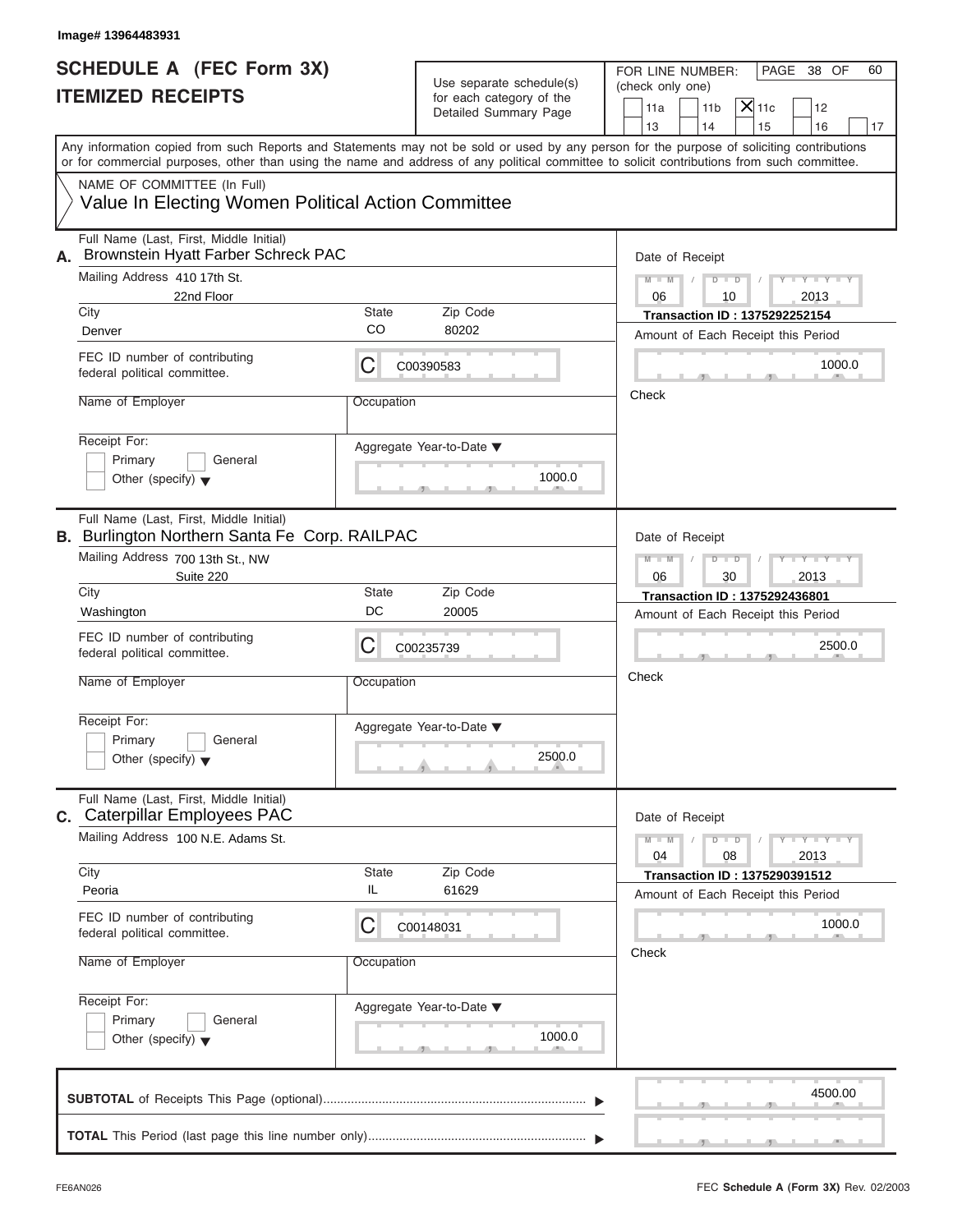| Image# 13964483932                                                                                                                         |             |                                                                               |                                                                                                                                           |
|--------------------------------------------------------------------------------------------------------------------------------------------|-------------|-------------------------------------------------------------------------------|-------------------------------------------------------------------------------------------------------------------------------------------|
| <b>SCHEDULE A (FEC Form 3X)</b><br><b>ITEMIZED RECEIPTS</b>                                                                                |             | Use separate schedule(s)<br>for each category of the<br>Detailed Summary Page | PAGE 39 OF<br>FOR LINE NUMBER:<br>60<br>(check only one)<br>$X$ 11c<br>11a<br>11 <sub>b</sub><br>12<br>13<br>14<br>15<br>16<br>17         |
| or for commercial purposes, other than using the name and address of any political committee to solicit contributions from such committee. |             |                                                                               | Any information copied from such Reports and Statements may not be sold or used by any person for the purpose of soliciting contributions |
| NAME OF COMMITTEE (In Full)<br>Value In Electing Women Political Action Committee                                                          |             |                                                                               |                                                                                                                                           |
| Full Name (Last, First, Middle Initial)<br>Cheniere Energy, Inc. PAC<br>А.                                                                 |             |                                                                               | Date of Receipt                                                                                                                           |
| Mailing Address 1445 Pennsylvania Avenue, NW<br>Suite 550                                                                                  |             |                                                                               | $Y - Y - Y - Y - Y$<br>$M - M$<br>$D$ $D$<br>$\sqrt{ }$<br>06<br>30<br>2013                                                               |
| City<br>Washington                                                                                                                         | State<br>DC | Zip Code<br>20004                                                             | <b>Transaction ID: 1375293045044</b><br>Amount of Each Receipt this Period                                                                |
| FEC ID number of contributing<br>federal political committee.                                                                              | С           | C00430157                                                                     | 1000.0                                                                                                                                    |
| Name of Employer                                                                                                                           | Occupation  |                                                                               | Check                                                                                                                                     |
| Receipt For:<br>Primary<br>General<br>Other (specify) $\blacktriangledown$                                                                 |             | Aggregate Year-to-Date ▼<br>1000.0                                            |                                                                                                                                           |
| Full Name (Last, First, Middle Initial)<br><b>B.</b> Comcast Corporation PAC                                                               |             |                                                                               | Date of Receipt                                                                                                                           |
| Mailing Address 1500 Market Street                                                                                                         |             |                                                                               | $D - I$<br>Y I Y I Y I Y<br>$M - M$<br>2013<br>05<br>03                                                                                   |
| City<br>Philadelphia                                                                                                                       | State<br>PA | Zip Code<br>19102                                                             | Transaction ID: 1375291059195                                                                                                             |
| FEC ID number of contributing<br>federal political committee.                                                                              | С           | C00248716                                                                     | Amount of Each Receipt this Period<br>2500.0                                                                                              |
| Name of Employer                                                                                                                           | Occupation  |                                                                               | Check                                                                                                                                     |
| Receipt For:<br>Primary<br>General<br>Other (specify) $\blacktriangledown$                                                                 |             | Aggregate Year-to-Date ▼<br>2500.0                                            |                                                                                                                                           |
| Full Name (Last, First, Middle Initial)<br>C. Continuing A Majority Party Action Comm.                                                     |             |                                                                               | Date of Receipt                                                                                                                           |
| Mailing Address 5915 Eastman Ave<br>Suite 100                                                                                              |             |                                                                               | $M - M$<br>$D - D$<br>$Y = Y = Y - Y$<br>06<br>10<br>2013                                                                                 |
| City<br>Midland                                                                                                                            | State<br>MI | Zip Code<br>48640                                                             | <b>Transaction ID: 1375292322748</b><br>Amount of Each Receipt this Period                                                                |
| FEC ID number of contributing<br>federal political committee.                                                                              | С           | C00350462                                                                     | 5000.0                                                                                                                                    |
| Name of Employer                                                                                                                           | Occupation  |                                                                               | Check                                                                                                                                     |
| Receipt For:<br>Primary<br>General<br>Other (specify) $\blacktriangledown$                                                                 |             | Aggregate Year-to-Date ▼<br>5000.0                                            |                                                                                                                                           |
|                                                                                                                                            |             |                                                                               | 8500.00                                                                                                                                   |
|                                                                                                                                            |             |                                                                               |                                                                                                                                           |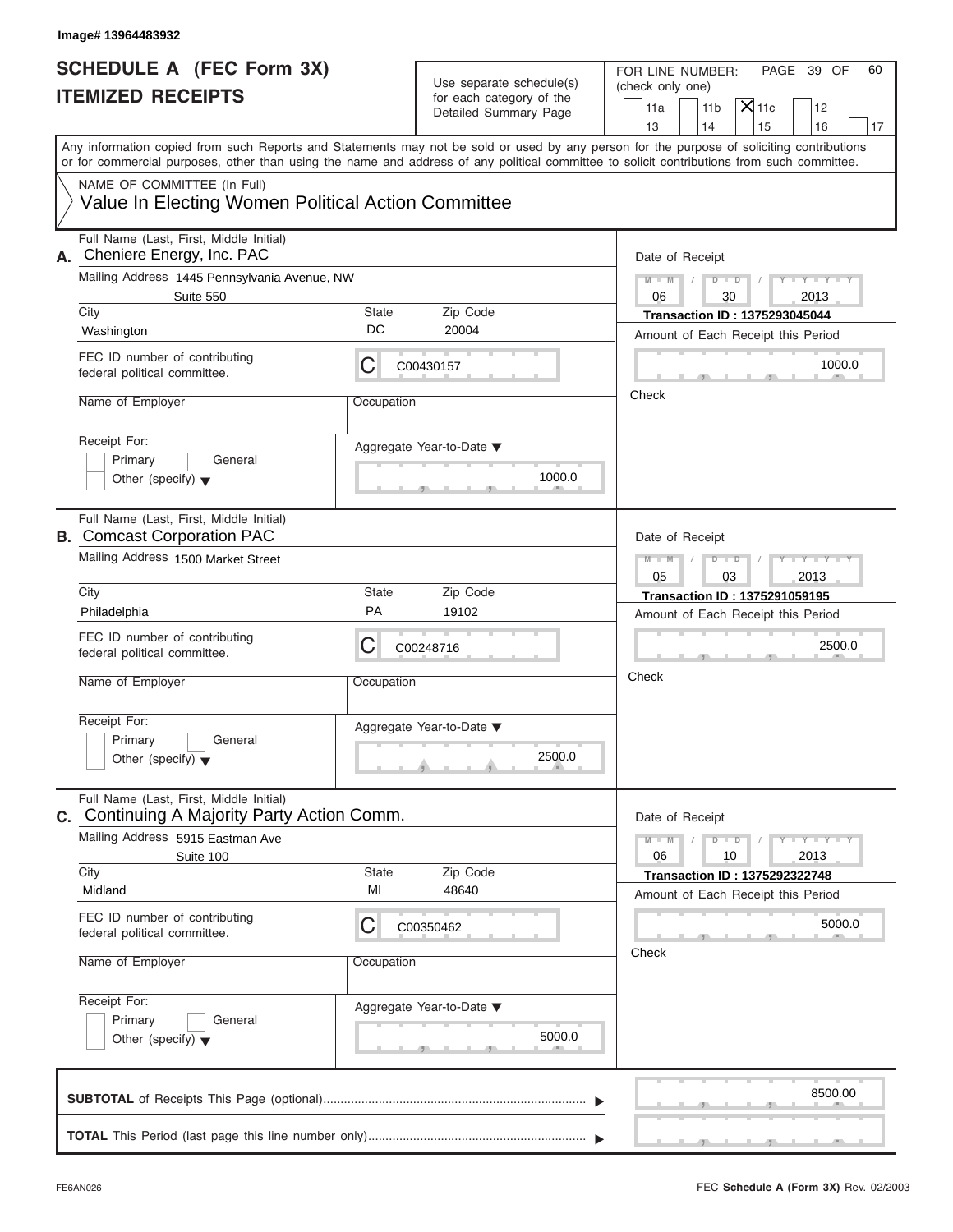| <b>SCHEDULE A (FEC Form 3X)</b><br><b>ITEMIZED RECEIPTS</b>                                                                                                                                                                                                                             |                           | Use separate schedule(s)<br>for each category of the | FOR LINE NUMBER:<br>PAGE 40 OF<br>(check only one)<br>$X _{11c}$  |    |  |
|-----------------------------------------------------------------------------------------------------------------------------------------------------------------------------------------------------------------------------------------------------------------------------------------|---------------------------|------------------------------------------------------|-------------------------------------------------------------------|----|--|
|                                                                                                                                                                                                                                                                                         |                           | Detailed Summary Page                                | 11a<br>11 <sub>b</sub><br>12<br>14<br>13<br>15<br>16              | 17 |  |
| Any information copied from such Reports and Statements may not be sold or used by any person for the purpose of soliciting contributions<br>or for commercial purposes, other than using the name and address of any political committee to solicit contributions from such committee. |                           |                                                      |                                                                   |    |  |
| NAME OF COMMITTEE (In Full)<br>Value In Electing Women Political Action Committee                                                                                                                                                                                                       |                           |                                                      |                                                                   |    |  |
| Full Name (Last, First, Middle Initial)<br>Dealers Election Action Comm. of NADA<br>А.                                                                                                                                                                                                  |                           |                                                      | Date of Receipt                                                   |    |  |
| Mailing Address 8400 Westpark Drive                                                                                                                                                                                                                                                     |                           |                                                      | $Y - Y - Y - Y - Y$<br>$M - M$<br>$D$ $D$<br>03<br>2013<br>25     |    |  |
| City                                                                                                                                                                                                                                                                                    | <b>State</b><br>VA        | Zip Code                                             | <b>Transaction ID: 1375285990189</b>                              |    |  |
| McLean                                                                                                                                                                                                                                                                                  |                           | 22102                                                | Amount of Each Receipt this Period                                |    |  |
| FEC ID number of contributing<br>federal political committee.                                                                                                                                                                                                                           | С                         | C00040998                                            | 5000.0                                                            |    |  |
| Name of Employer                                                                                                                                                                                                                                                                        | Occupation                |                                                      | Check                                                             |    |  |
| Receipt For:<br>Primary<br>General<br>Other (specify) $\blacktriangledown$                                                                                                                                                                                                              |                           | Aggregate Year-to-Date ▼<br>5000.0                   |                                                                   |    |  |
| Full Name (Last, First, Middle Initial)<br><b>B.</b> Deloitte Federal PAC                                                                                                                                                                                                               |                           |                                                      | Date of Receipt                                                   |    |  |
| Mailing Address P.O. Box 365                                                                                                                                                                                                                                                            |                           |                                                      | Y TYTTYTTY<br>$M - M$<br>$D$ $\Box$ $D$<br>03<br>25<br>2013       |    |  |
| City                                                                                                                                                                                                                                                                                    | <b>State</b>              | Zip Code                                             | <b>Transaction ID: 1375286027493</b>                              |    |  |
| Washington                                                                                                                                                                                                                                                                              | DC                        | 20044                                                | Amount of Each Receipt this Period                                |    |  |
| FEC ID number of contributing<br>federal political committee.                                                                                                                                                                                                                           | С                         | C00211318                                            | 5000.0                                                            |    |  |
| Name of Employer                                                                                                                                                                                                                                                                        | Occupation                |                                                      | Check                                                             |    |  |
| Receipt For:<br>Primary<br>General<br>Other (specify) $\blacktriangledown$                                                                                                                                                                                                              |                           | Aggregate Year-to-Date ▼<br>5000.0                   |                                                                   |    |  |
| Full Name (Last, First, Middle Initial)<br>C. Emergent Biosolutions Employees PAC                                                                                                                                                                                                       |                           |                                                      | Date of Receipt                                                   |    |  |
| Mailing Address 2273 Research Blvd.<br>Ste. 400                                                                                                                                                                                                                                         |                           |                                                      | $M - M$<br>$D - D$<br>$Y - I - Y - I - Y - I$<br>04<br>08<br>2013 |    |  |
| City                                                                                                                                                                                                                                                                                    | <b>State</b><br><b>MD</b> | Zip Code                                             | <b>Transaction ID: 1375290049571</b>                              |    |  |
| Rockville                                                                                                                                                                                                                                                                               |                           | 20877                                                | Amount of Each Receipt this Period                                |    |  |
| FEC ID number of contributing<br>federal political committee.                                                                                                                                                                                                                           | С                         | C00380303                                            | 2500.0                                                            |    |  |
| Name of Employer                                                                                                                                                                                                                                                                        | Occupation                |                                                      | Check                                                             |    |  |
| Receipt For:<br>Primary<br>General<br>Other (specify) $\blacktriangledown$                                                                                                                                                                                                              |                           | Aggregate Year-to-Date ▼<br>2500.0                   |                                                                   |    |  |
|                                                                                                                                                                                                                                                                                         |                           |                                                      | 12500.00                                                          |    |  |
|                                                                                                                                                                                                                                                                                         |                           |                                                      |                                                                   |    |  |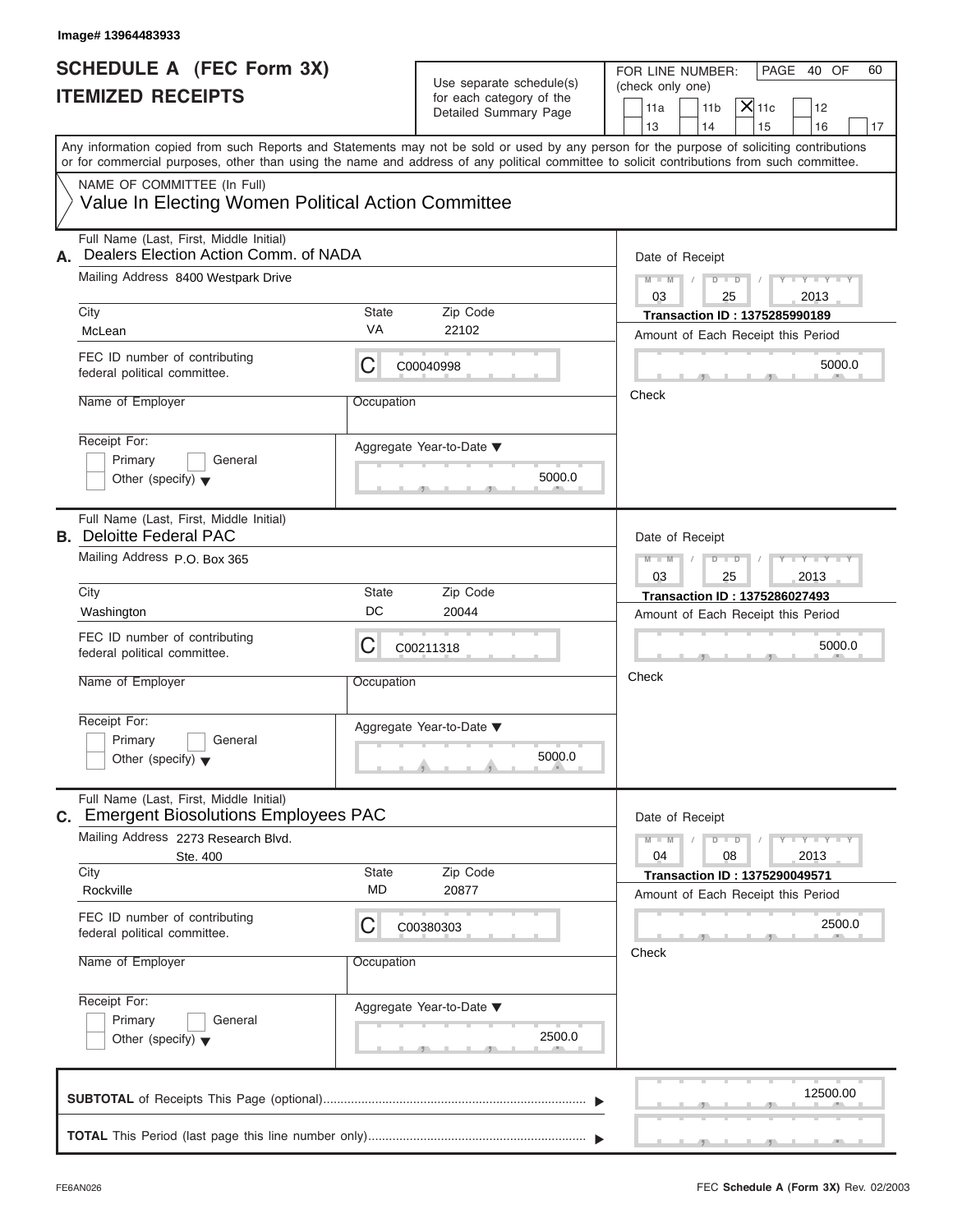| Image# 13964483934                                                                                                                                                                                                                                                                                                     |              |                                                                               |                                                                                                                                   |
|------------------------------------------------------------------------------------------------------------------------------------------------------------------------------------------------------------------------------------------------------------------------------------------------------------------------|--------------|-------------------------------------------------------------------------------|-----------------------------------------------------------------------------------------------------------------------------------|
| <b>SCHEDULE A (FEC Form 3X)</b><br><b>ITEMIZED RECEIPTS</b>                                                                                                                                                                                                                                                            |              | Use separate schedule(s)<br>for each category of the<br>Detailed Summary Page | FOR LINE NUMBER:<br>PAGE 41 OF<br>60<br>(check only one)<br>$X$ 11c<br>11a<br>11 <sub>b</sub><br>12<br>13<br>14<br>15<br>16<br>17 |
| Any information copied from such Reports and Statements may not be sold or used by any person for the purpose of soliciting contributions<br>or for commercial purposes, other than using the name and address of any political committee to solicit contributions from such committee.<br>NAME OF COMMITTEE (In Full) |              |                                                                               |                                                                                                                                   |
| Value In Electing Women Political Action Committee                                                                                                                                                                                                                                                                     |              |                                                                               |                                                                                                                                   |
| Full Name (Last, First, Middle Initial)<br>Every Republican Is Crucial PAC<br>А.                                                                                                                                                                                                                                       |              |                                                                               | Date of Receipt                                                                                                                   |
| Mailing Address 25 E Main Street<br>Suite 200                                                                                                                                                                                                                                                                          |              |                                                                               | $D$ $D$<br>$Y - Y - Y - Y - Y$<br>$M - M$<br>30<br>2013<br>06                                                                     |
| City                                                                                                                                                                                                                                                                                                                   | <b>State</b> | Zip Code                                                                      | <b>Transaction ID: 1375294221366</b>                                                                                              |
| Richmond                                                                                                                                                                                                                                                                                                               | VA           | 23219                                                                         | Amount of Each Receipt this Period                                                                                                |
| FEC ID number of contributing<br>federal political committee.                                                                                                                                                                                                                                                          | С            | C00384701                                                                     | 5000.0                                                                                                                            |
| Name of Employer                                                                                                                                                                                                                                                                                                       | Occupation   |                                                                               | Check                                                                                                                             |
| Receipt For:<br>Primary<br>General<br>Other (specify) $\blacktriangledown$                                                                                                                                                                                                                                             |              | Aggregate Year-to-Date ▼<br>5000.0                                            |                                                                                                                                   |
| Full Name (Last, First, Middle Initial)<br><b>B.</b> Grant Thornton LLP PAC                                                                                                                                                                                                                                            |              |                                                                               | Date of Receipt                                                                                                                   |
| Mailing Address 175 West Jackson Blvd.<br><b>Suite 2000</b>                                                                                                                                                                                                                                                            |              |                                                                               | $D - I$<br>Y T Y T Y T<br>$M - M$<br>04<br>08<br>2013                                                                             |
| City                                                                                                                                                                                                                                                                                                                   | State        | Zip Code                                                                      | Transaction ID: 1375290310108                                                                                                     |
| Chicago                                                                                                                                                                                                                                                                                                                | IL           | 60604                                                                         | Amount of Each Receipt this Period                                                                                                |
| FEC ID number of contributing<br>federal political committee.                                                                                                                                                                                                                                                          | С            | C00408260                                                                     | 1000.0                                                                                                                            |
| Name of Employer                                                                                                                                                                                                                                                                                                       | Occupation   |                                                                               | Check                                                                                                                             |
| Receipt For:<br>Primary<br>General<br>Other (specify) $\blacktriangledown$                                                                                                                                                                                                                                             |              | Aggregate Year-to-Date ▼<br>1000.0                                            |                                                                                                                                   |
| Full Name (Last, First, Middle Initial)<br><b>Ice Miller PAC</b><br>C.                                                                                                                                                                                                                                                 |              |                                                                               | Date of Receipt                                                                                                                   |
| Mailing Address One American Square<br><b>Suite 2900</b>                                                                                                                                                                                                                                                               |              |                                                                               | $M - M$<br>$D$ $D$<br>$Y = Y = Y - Y$<br>2013<br>05<br>03                                                                         |
| City                                                                                                                                                                                                                                                                                                                   | State        | Zip Code                                                                      | <b>Transaction ID: 1375291194212</b>                                                                                              |
| Indianapolis<br>FEC ID number of contributing                                                                                                                                                                                                                                                                          | IN<br>С      | 46282                                                                         | Amount of Each Receipt this Period<br>1000.0                                                                                      |
| federal political committee.<br>Name of Employer                                                                                                                                                                                                                                                                       | Occupation   | C00520973                                                                     | Check                                                                                                                             |
|                                                                                                                                                                                                                                                                                                                        |              |                                                                               |                                                                                                                                   |
| Receipt For:<br>Primary<br>General<br>Other (specify) $\blacktriangledown$                                                                                                                                                                                                                                             |              | Aggregate Year-to-Date ▼<br>1000.0                                            |                                                                                                                                   |
|                                                                                                                                                                                                                                                                                                                        |              |                                                                               | 7000.00                                                                                                                           |
|                                                                                                                                                                                                                                                                                                                        |              |                                                                               |                                                                                                                                   |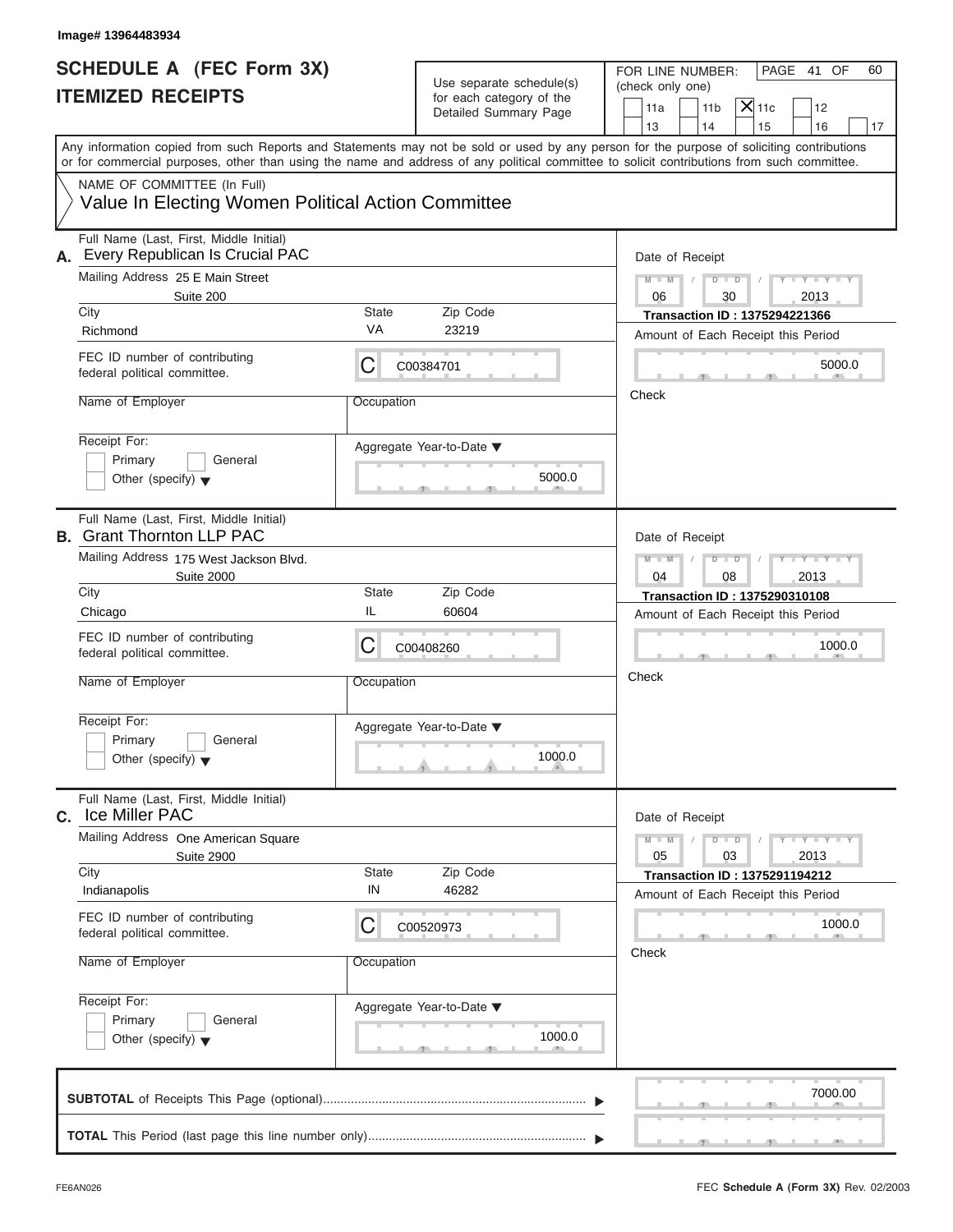| Image# 13964483935                                                                                                                                                                                                                                                                      |             |                                                                               |                                                                                                                                   |
|-----------------------------------------------------------------------------------------------------------------------------------------------------------------------------------------------------------------------------------------------------------------------------------------|-------------|-------------------------------------------------------------------------------|-----------------------------------------------------------------------------------------------------------------------------------|
| <b>SCHEDULE A (FEC Form 3X)</b><br><b>ITEMIZED RECEIPTS</b>                                                                                                                                                                                                                             |             | Use separate schedule(s)<br>for each category of the<br>Detailed Summary Page | FOR LINE NUMBER:<br>PAGE 42 OF<br>60<br>(check only one)<br>$X$ 11c<br>11a<br>11 <sub>b</sub><br>12<br>14<br>13<br>15<br>16<br>17 |
| Any information copied from such Reports and Statements may not be sold or used by any person for the purpose of soliciting contributions<br>or for commercial purposes, other than using the name and address of any political committee to solicit contributions from such committee. |             |                                                                               |                                                                                                                                   |
| NAME OF COMMITTEE (In Full)<br>Value In Electing Women Political Action Committee                                                                                                                                                                                                       |             |                                                                               |                                                                                                                                   |
| Full Name (Last, First, Middle Initial)<br><b>International Paper PAC</b><br>А.                                                                                                                                                                                                         |             |                                                                               | Date of Receipt                                                                                                                   |
| Mailing Address 1101 Pennsylvania Avenue NW<br>Suite 200                                                                                                                                                                                                                                |             |                                                                               | $D$ $D$<br>$Y - Y - Y - Y - Y$<br>$M - M$<br>$\sqrt{ }$<br>03<br>2013<br>25                                                       |
| City                                                                                                                                                                                                                                                                                    | State<br>DC | Zip Code                                                                      | <b>Transaction ID: 1375285784296</b>                                                                                              |
| Washington                                                                                                                                                                                                                                                                              |             | 20004                                                                         | Amount of Each Receipt this Period                                                                                                |
| FEC ID number of contributing<br>federal political committee.                                                                                                                                                                                                                           | С           | C00034405                                                                     | 2500.0                                                                                                                            |
| Name of Employer                                                                                                                                                                                                                                                                        | Occupation  |                                                                               | Check                                                                                                                             |
| Receipt For:<br>Primary<br>General<br>Other (specify) $\blacktriangledown$                                                                                                                                                                                                              |             | Aggregate Year-to-Date ▼<br>2500.0                                            |                                                                                                                                   |
| Full Name (Last, First, Middle Initial)<br><b>B.</b> Massachusetts Mutual Life Ins. Co. PAC (MMPAC)                                                                                                                                                                                     |             |                                                                               | Date of Receipt                                                                                                                   |
| Mailing Address 1295 State Street                                                                                                                                                                                                                                                       |             |                                                                               | $D - I - D$<br>Y I Y I Y I Y<br>$M - M$<br>2013<br>04<br>08                                                                       |
| City                                                                                                                                                                                                                                                                                    | State       | Zip Code                                                                      | <b>Transaction ID: 1375290103684</b>                                                                                              |
| Springfield                                                                                                                                                                                                                                                                             | МA          | 01111                                                                         | Amount of Each Receipt this Period                                                                                                |
| FEC ID number of contributing<br>federal political committee.                                                                                                                                                                                                                           | С           | C00118943                                                                     | 5000.0                                                                                                                            |
| Name of Employer                                                                                                                                                                                                                                                                        | Occupation  |                                                                               | Check                                                                                                                             |
| Receipt For:<br>Primary<br>General<br>Other (specify) $\blacktriangledown$                                                                                                                                                                                                              |             | Aggregate Year-to-Date ▼<br>5000.0                                            |                                                                                                                                   |
| Full Name (Last, First, Middle Initial)<br><b>Merck Employees PAC</b><br>C.                                                                                                                                                                                                             |             |                                                                               | Date of Receipt                                                                                                                   |
| Mailing Address 601 Pennsylvania Avenue NW                                                                                                                                                                                                                                              |             |                                                                               | $M - M$<br>$D - D$<br>$-1 - Y - 1 - Y - 1$<br>05<br>03<br>2013                                                                    |
| City                                                                                                                                                                                                                                                                                    | State       | Zip Code                                                                      | <b>Transaction ID: 1375291020594</b>                                                                                              |
| Washington                                                                                                                                                                                                                                                                              | DC          | 20004                                                                         | Amount of Each Receipt this Period                                                                                                |
| FEC ID number of contributing<br>federal political committee.                                                                                                                                                                                                                           | С           | C00097485                                                                     | 2500.0                                                                                                                            |
| Name of Employer                                                                                                                                                                                                                                                                        | Occupation  |                                                                               | Check                                                                                                                             |
| Receipt For:<br>Primary<br>General<br>Other (specify) $\blacktriangledown$                                                                                                                                                                                                              |             | Aggregate Year-to-Date ▼<br>2500.0                                            |                                                                                                                                   |
|                                                                                                                                                                                                                                                                                         |             |                                                                               | 10000.00                                                                                                                          |
|                                                                                                                                                                                                                                                                                         |             |                                                                               |                                                                                                                                   |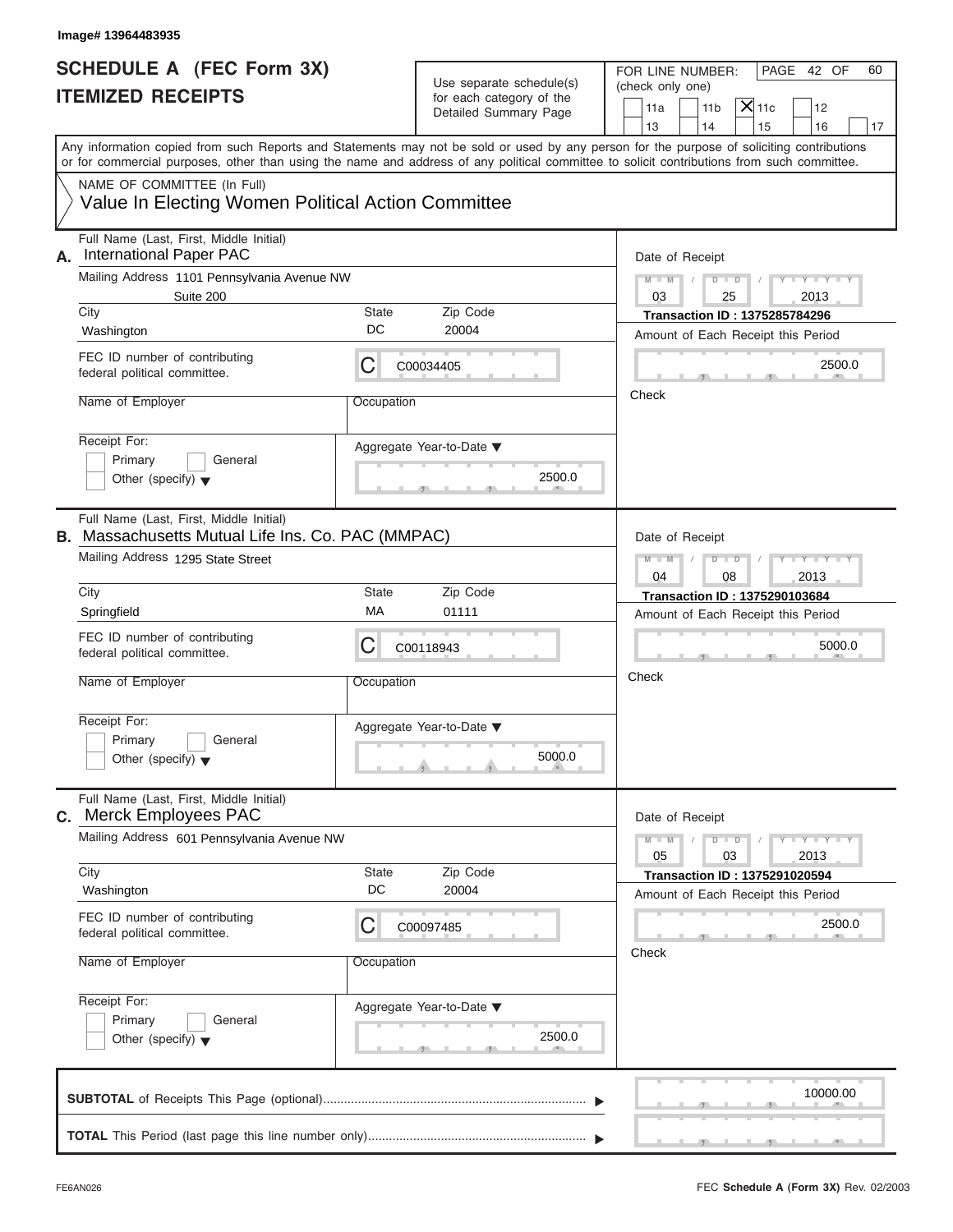| Image# 13964483936                                                                                                                                                                                                                                                                      |             |                                                                               |                                                                                                     |
|-----------------------------------------------------------------------------------------------------------------------------------------------------------------------------------------------------------------------------------------------------------------------------------------|-------------|-------------------------------------------------------------------------------|-----------------------------------------------------------------------------------------------------|
| <b>SCHEDULE A (FEC Form 3X)</b><br><b>ITEMIZED RECEIPTS</b>                                                                                                                                                                                                                             |             | Use separate schedule(s)<br>for each category of the<br>Detailed Summary Page | FOR LINE NUMBER:<br>PAGE 43 OF<br>60<br>(check only one)<br>$X$ 11c<br>11a<br>11 <sub>b</sub><br>12 |
| Any information copied from such Reports and Statements may not be sold or used by any person for the purpose of soliciting contributions<br>or for commercial purposes, other than using the name and address of any political committee to solicit contributions from such committee. |             |                                                                               | 13<br>14<br>15<br>16                                                                                |
| NAME OF COMMITTEE (In Full)<br>Value In Electing Women Political Action Committee                                                                                                                                                                                                       |             |                                                                               |                                                                                                     |
| Full Name (Last, First, Middle Initial)<br>Motorola Solutions, Inc. PAC<br>А.                                                                                                                                                                                                           |             |                                                                               | Date of Receipt                                                                                     |
| Mailing Address 1455 Pennsylvania Avenue, NW<br>Suite 900                                                                                                                                                                                                                               |             |                                                                               | $Y - Y - Y - Y - Y$<br>$M - M$<br>$D$ $D$<br>06<br>30<br>2013                                       |
| City<br>Washington                                                                                                                                                                                                                                                                      | State<br>DC | Zip Code<br>20004                                                             | <b>Transaction ID: 1375294379660</b>                                                                |
| FEC ID number of contributing<br>federal political committee.                                                                                                                                                                                                                           | С           | C00075341                                                                     | Amount of Each Receipt this Period<br>2500.0                                                        |
| Name of Employer                                                                                                                                                                                                                                                                        | Occupation  |                                                                               | Check                                                                                               |
| Receipt For:<br>Primary<br>General<br>Other (specify) $\blacktriangledown$                                                                                                                                                                                                              |             | Aggregate Year-to-Date ▼<br>2500.0                                            |                                                                                                     |
| Full Name (Last, First, Middle Initial)<br><b>B.</b> National Air Traffic Controllers Association PAC                                                                                                                                                                                   |             |                                                                               | Date of Receipt                                                                                     |
| Mailing Address 1325 Massachusetts Avenue NW                                                                                                                                                                                                                                            |             |                                                                               | $D - I - D$<br>Y I Y I Y I Y<br>$M - M$<br>2013<br>06<br>10                                         |
| City                                                                                                                                                                                                                                                                                    | State<br>DC | Zip Code                                                                      | <b>Transaction ID: 1375291593032</b>                                                                |
| Washington                                                                                                                                                                                                                                                                              |             | 20005                                                                         | Amount of Each Receipt this Period                                                                  |
| FEC ID number of contributing<br>federal political committee.                                                                                                                                                                                                                           | С           | C00238725                                                                     | 1000.0                                                                                              |
| Name of Employer                                                                                                                                                                                                                                                                        | Occupation  |                                                                               | Check                                                                                               |
| Receipt For:<br>Primary<br>General<br>Other (specify) $\blacktriangledown$                                                                                                                                                                                                              |             | Aggregate Year-to-Date ▼<br>1000.0                                            |                                                                                                     |
| Full Name (Last, First, Middle Initial)<br><b>National Community Pharmacists Association PAC</b><br>C.                                                                                                                                                                                  |             |                                                                               | Date of Receipt                                                                                     |
| Mailing Address 205 Daingerfield Road                                                                                                                                                                                                                                                   |             |                                                                               | $M - M$<br>$D - D$<br>$-1 - Y - 1 - Y - 1$<br>06<br>25<br>2013                                      |
| City<br>Alexandria                                                                                                                                                                                                                                                                      | State<br>VA | Zip Code<br>22314                                                             | <b>Transaction ID: 1375292400106</b><br>Amount of Each Receipt this Period                          |
| FEC ID number of contributing<br>federal political committee.                                                                                                                                                                                                                           | С           | C00030809                                                                     | 1000.0                                                                                              |
| Name of Employer                                                                                                                                                                                                                                                                        | Occupation  |                                                                               | Check                                                                                               |
| Receipt For:<br>Primary<br>General<br>Other (specify) $\blacktriangledown$                                                                                                                                                                                                              |             | Aggregate Year-to-Date ▼<br>1000.0                                            |                                                                                                     |
|                                                                                                                                                                                                                                                                                         |             |                                                                               | 4500.00                                                                                             |
|                                                                                                                                                                                                                                                                                         |             |                                                                               |                                                                                                     |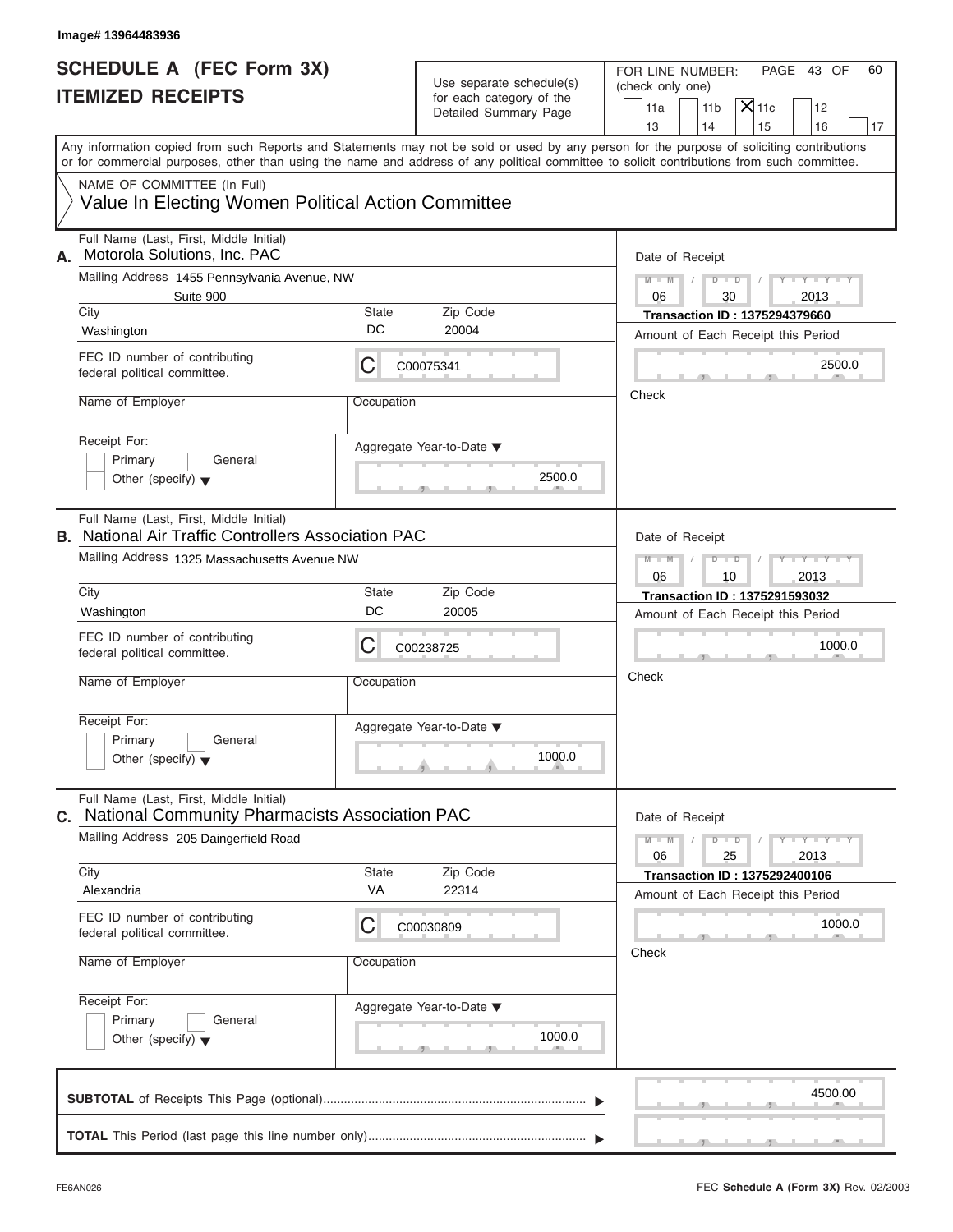| <b>SCHEDULE A (FEC Form 3X)</b><br><b>ITEMIZED RECEIPTS</b>                                                                                |             | Use separate schedule(s)<br>for each category of the | FOR LINE NUMBER:<br>PAGE 44 OF<br>(check only one)                                                                                        |
|--------------------------------------------------------------------------------------------------------------------------------------------|-------------|------------------------------------------------------|-------------------------------------------------------------------------------------------------------------------------------------------|
|                                                                                                                                            |             | Detailed Summary Page                                | $X _{11c}$<br>11a<br>11 <sub>b</sub><br>12<br>14<br>13<br>15<br>16                                                                        |
| or for commercial purposes, other than using the name and address of any political committee to solicit contributions from such committee. |             |                                                      | Any information copied from such Reports and Statements may not be sold or used by any person for the purpose of soliciting contributions |
| NAME OF COMMITTEE (In Full)<br>Value In Electing Women Political Action Committee                                                          |             |                                                      |                                                                                                                                           |
| Full Name (Last, First, Middle Initial)<br><b>National Emergency Medicine PAC</b><br>А.                                                    |             |                                                      | Date of Receipt                                                                                                                           |
| Mailing Address PO Box 619911                                                                                                              |             |                                                      | $Y - Y - Y - Y - Y$<br>$M - M$<br>$D$ $D$<br>03<br>2013<br>25                                                                             |
| City<br>Dallas                                                                                                                             | State<br>ТX | Zip Code<br>75261                                    | <b>Transaction ID: 1375286251351</b><br>Amount of Each Receipt this Period                                                                |
| FEC ID number of contributing<br>federal political committee.                                                                              | С           | C00140061                                            | 1000.0                                                                                                                                    |
| Name of Employer                                                                                                                           | Occupation  |                                                      | Check                                                                                                                                     |
| Receipt For:<br>Primary<br>General<br>Other (specify) $\blacktriangledown$                                                                 |             | Aggregate Year-to-Date ▼<br>1000.0                   |                                                                                                                                           |
| Full Name (Last, First, Middle Initial)<br><b>B.</b> Neurosurgery PAC                                                                      |             |                                                      | Date of Receipt                                                                                                                           |
| Mailing Address 5550 Meadowbrook Ct.                                                                                                       |             |                                                      | Y TYTTYTTY<br>$M - M$<br>$D$ $\Box$ $D$<br>06<br>30<br>2013                                                                               |
| City                                                                                                                                       | State       | Zip Code                                             | Transaction ID: 1375294271011                                                                                                             |
| <b>Rolling Meadows</b>                                                                                                                     | IL          | 60008                                                | Amount of Each Receipt this Period                                                                                                        |
| FEC ID number of contributing<br>federal political committee.                                                                              | С           | C00413955                                            | 2500.0                                                                                                                                    |
| Name of Employer                                                                                                                           | Occupation  |                                                      | Check                                                                                                                                     |
| Receipt For:<br>Primary<br>General<br>Other (specify) $\blacktriangledown$                                                                 |             | Aggregate Year-to-Date ▼<br>2500.0                   |                                                                                                                                           |
| Full Name (Last, First, Middle Initial)<br>C. New Pioneers PAC                                                                             |             |                                                      | Date of Receipt                                                                                                                           |
| Mailing Address 228 South Washington Street<br>Suite 115                                                                                   |             |                                                      | $M - M$<br>$D - D$<br>$Y - I - Y - I - Y - I$<br>06<br>10<br>2013                                                                         |
| City<br>Alexandria                                                                                                                         | State<br>VA | Zip Code<br>22314                                    | <b>Transaction ID: 1375291548495</b>                                                                                                      |
| FEC ID number of contributing<br>federal political committee.                                                                              | С           | C00459123                                            | Amount of Each Receipt this Period<br>5000.0                                                                                              |
| Name of Employer                                                                                                                           | Occupation  |                                                      | Check                                                                                                                                     |
| Receipt For:<br>Primary<br>General<br>Other (specify) $\blacktriangledown$                                                                 |             | Aggregate Year-to-Date ▼<br>5000.0                   |                                                                                                                                           |
|                                                                                                                                            |             |                                                      | 8500.00                                                                                                                                   |
|                                                                                                                                            |             |                                                      |                                                                                                                                           |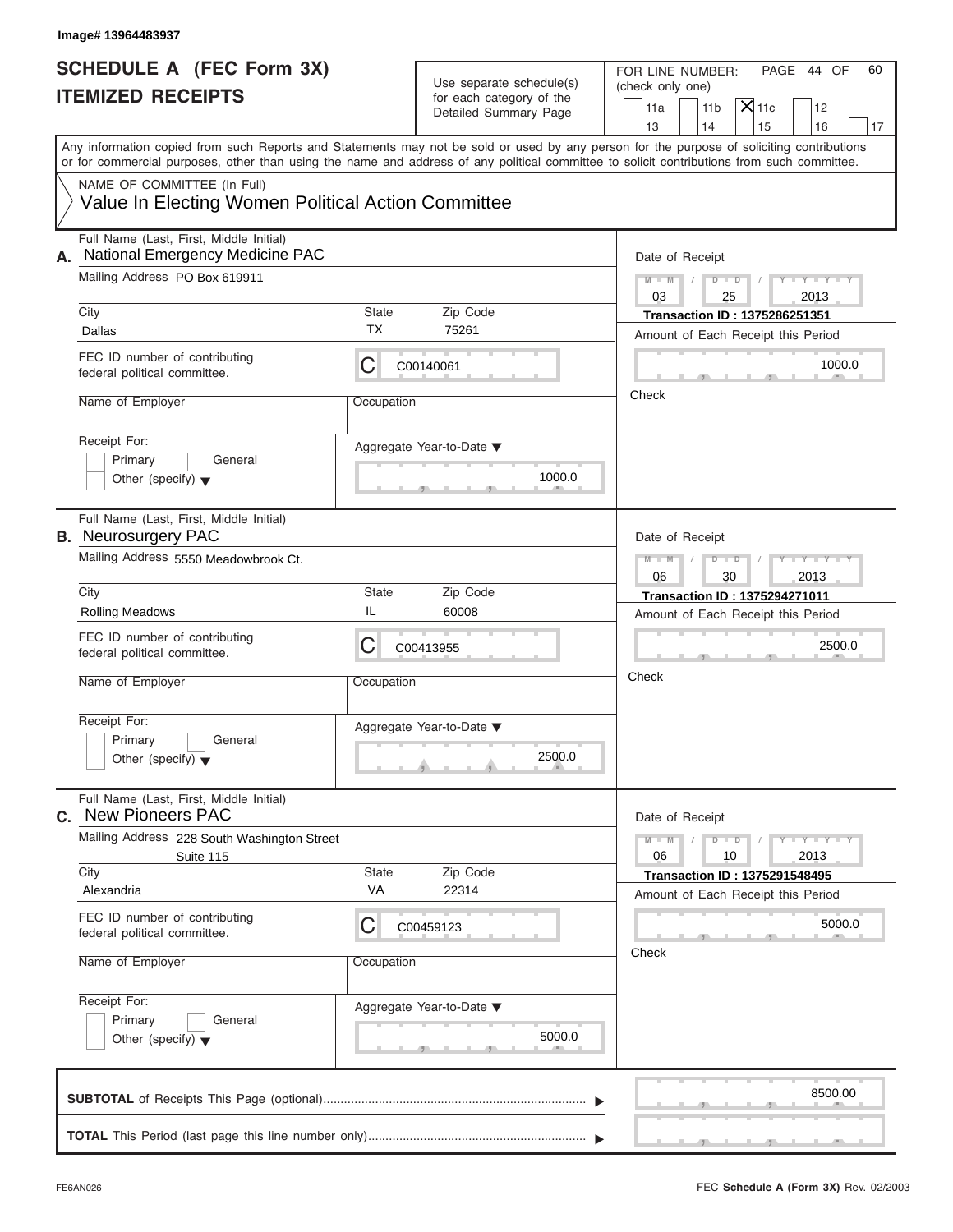| Image# 13964483938                                                                                                                                                                                                                                                                      |             |                                                      |                                             |                 |                                                                            |                             |    |
|-----------------------------------------------------------------------------------------------------------------------------------------------------------------------------------------------------------------------------------------------------------------------------------------|-------------|------------------------------------------------------|---------------------------------------------|-----------------|----------------------------------------------------------------------------|-----------------------------|----|
| <b>SCHEDULE A (FEC Form 3X)</b><br><b>ITEMIZED RECEIPTS</b>                                                                                                                                                                                                                             |             | Use separate schedule(s)<br>for each category of the | FOR LINE NUMBER:<br>(check only one)<br>11a | 11 <sub>b</sub> | $X$ 11c                                                                    | PAGE 45 OF<br>12            | 60 |
|                                                                                                                                                                                                                                                                                         |             | Detailed Summary Page                                | 13                                          | 14              | 15                                                                         | 16                          | 17 |
| Any information copied from such Reports and Statements may not be sold or used by any person for the purpose of soliciting contributions<br>or for commercial purposes, other than using the name and address of any political committee to solicit contributions from such committee. |             |                                                      |                                             |                 |                                                                            |                             |    |
| NAME OF COMMITTEE (In Full)<br>Value In Electing Women Political Action Committee                                                                                                                                                                                                       |             |                                                      |                                             |                 |                                                                            |                             |    |
| Full Name (Last, First, Middle Initial)<br>PriceWaterhouseCoopers PAC<br>А.                                                                                                                                                                                                             |             |                                                      |                                             | Date of Receipt |                                                                            |                             |    |
| Mailing Address 1900 K Street, NW                                                                                                                                                                                                                                                       |             |                                                      | $M - M$<br>04                               | $D$ $D$<br>08   | $\sqrt{ }$                                                                 | $Y - Y - Y - Y - Y$<br>2013 |    |
| City<br>Washington                                                                                                                                                                                                                                                                      | State<br>DC | Zip Code<br>20006                                    |                                             |                 | <b>Transaction ID: 1375290215394</b><br>Amount of Each Receipt this Period |                             |    |
| FEC ID number of contributing<br>federal political committee.                                                                                                                                                                                                                           | С           | C00107235                                            |                                             |                 |                                                                            | 5000.0                      |    |
| Name of Employer                                                                                                                                                                                                                                                                        | Occupation  |                                                      | Check                                       |                 |                                                                            |                             |    |
| Receipt For:<br>Primary<br>General<br>Other (specify) $\blacktriangledown$                                                                                                                                                                                                              |             | Aggregate Year-to-Date ▼<br>5000.0                   |                                             |                 |                                                                            |                             |    |
| Full Name (Last, First, Middle Initial)<br><b>B.</b> Republican Main Street Partnership PAC                                                                                                                                                                                             |             |                                                      |                                             | Date of Receipt |                                                                            |                             |    |
| Mailing Address 1220 L Street, NW<br>Suite 100-263                                                                                                                                                                                                                                      |             |                                                      | $M - M$<br>03                               | $D - I$<br>25   |                                                                            | $Y - Y - Y - Y - Y$<br>2013 |    |
| City                                                                                                                                                                                                                                                                                    | State       | Zip Code                                             |                                             |                 | Transaction ID: 1375285676023                                              |                             |    |
| Washington                                                                                                                                                                                                                                                                              | DC          | 20005                                                |                                             |                 | Amount of Each Receipt this Period                                         |                             |    |
| FEC ID number of contributing<br>federal political committee.                                                                                                                                                                                                                           | С           | C00165159                                            |                                             |                 |                                                                            | 2500.0                      |    |
| Name of Employer                                                                                                                                                                                                                                                                        | Occupation  |                                                      | Check                                       |                 |                                                                            |                             |    |
| Receipt For:<br>Primary<br>General<br>Other (specify) $\blacktriangledown$                                                                                                                                                                                                              |             | Aggregate Year-to-Date ▼<br>2500.0                   |                                             |                 |                                                                            |                             |    |
| Full Name (Last, First, Middle Initial)<br>C. Safeway Inc. Political Action Committee                                                                                                                                                                                                   |             |                                                      |                                             | Date of Receipt |                                                                            |                             |    |
| Mailing Address 5918 Stoneridge Mall Road                                                                                                                                                                                                                                               |             |                                                      | $M - M$<br>06                               | $D$ $\Box$ $D$  | 10                                                                         | $Y - Y - Y - Y - I$<br>2013 |    |
| City<br>Pleasanton                                                                                                                                                                                                                                                                      | State<br>CA | Zip Code<br>94588                                    |                                             |                 | <b>Transaction ID: 1375291517658</b><br>Amount of Each Receipt this Period |                             |    |
| FEC ID number of contributing<br>federal political committee.                                                                                                                                                                                                                           | С           | C00194084                                            |                                             |                 |                                                                            | 1000.0                      |    |
| Name of Employer                                                                                                                                                                                                                                                                        | Occupation  |                                                      | Check                                       |                 |                                                                            |                             |    |
| Receipt For:<br>Primary<br>General<br>Other (specify) $\blacktriangledown$                                                                                                                                                                                                              |             | Aggregate Year-to-Date ▼<br>1000.0                   |                                             |                 |                                                                            |                             |    |
|                                                                                                                                                                                                                                                                                         |             |                                                      |                                             |                 |                                                                            | 8500.00                     |    |
|                                                                                                                                                                                                                                                                                         |             |                                                      |                                             |                 |                                                                            |                             |    |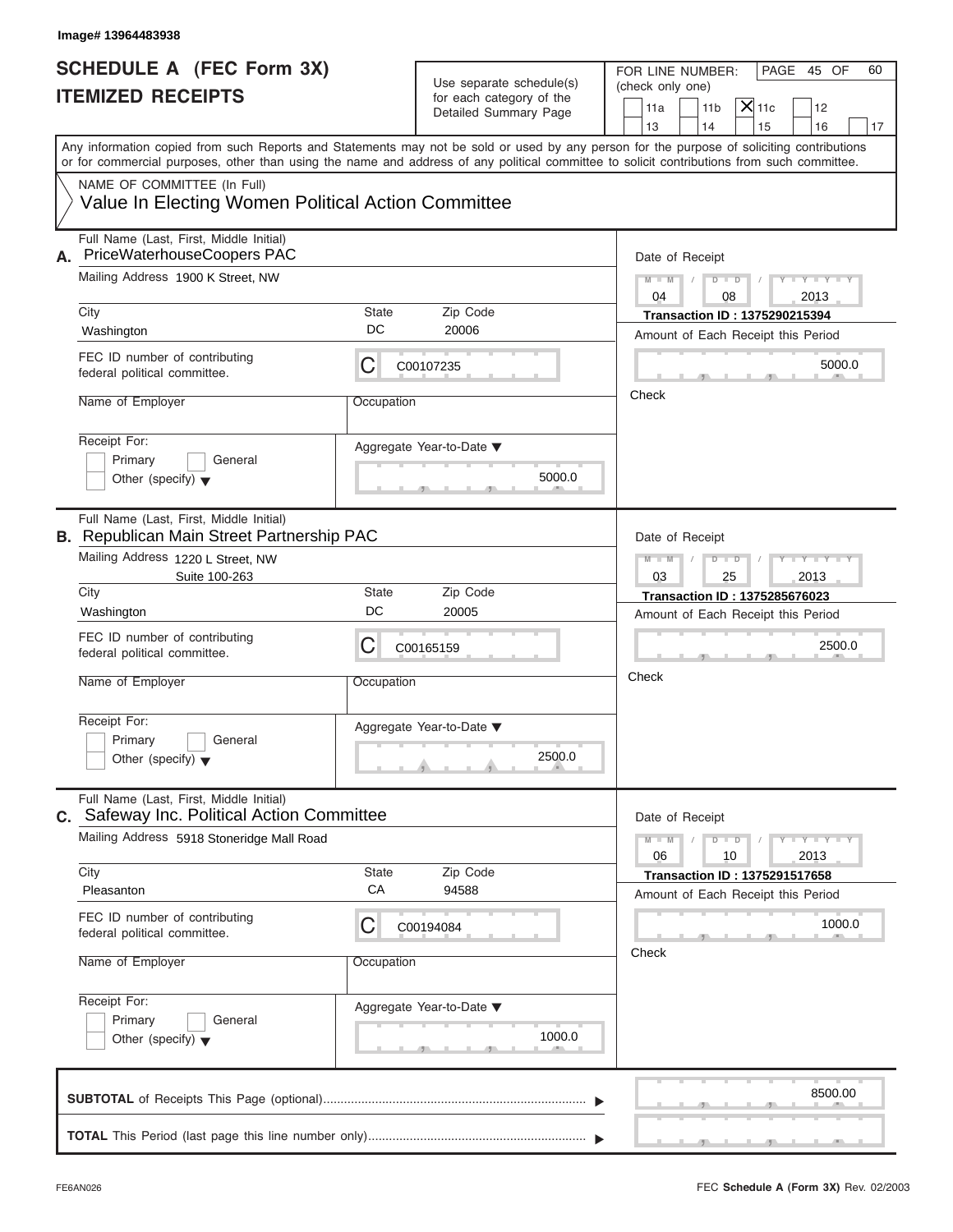| <b>SCHEDULE A (FEC Form 3X)</b>                                                            |             |                                                   | FOR LINE NUMBER:<br>PAGE 46 OF<br>60                                                                                                                                                                                                                                                    |  |  |  |
|--------------------------------------------------------------------------------------------|-------------|---------------------------------------------------|-----------------------------------------------------------------------------------------------------------------------------------------------------------------------------------------------------------------------------------------------------------------------------------------|--|--|--|
| <b>ITEMIZED RECEIPTS</b>                                                                   |             | Use separate schedule(s)                          | (check only one)                                                                                                                                                                                                                                                                        |  |  |  |
|                                                                                            |             | for each category of the<br>Detailed Summary Page | $ \mathsf{X} $ 11c<br>11a<br>11 <sub>b</sub><br>12                                                                                                                                                                                                                                      |  |  |  |
|                                                                                            |             |                                                   | 13<br>14<br>15<br>16                                                                                                                                                                                                                                                                    |  |  |  |
|                                                                                            |             |                                                   | Any information copied from such Reports and Statements may not be sold or used by any person for the purpose of soliciting contributions<br>or for commercial purposes, other than using the name and address of any political committee to solicit contributions from such committee. |  |  |  |
| NAME OF COMMITTEE (In Full)<br>Value In Electing Women Political Action Committee          |             |                                                   |                                                                                                                                                                                                                                                                                         |  |  |  |
| Full Name (Last, First, Middle Initial)<br>A. Steptoe & Johnson Political Action Committee |             |                                                   | Date of Receipt                                                                                                                                                                                                                                                                         |  |  |  |
| Mailing Address 1330 Connecticut Avenue, NW                                                |             |                                                   | $D$ $\Box$ $D$<br>$Y - Y - Y - Y - Y$<br>$M - M$<br>$\sqrt{2}$<br>$\sqrt{2}$<br>03<br>2013<br>25                                                                                                                                                                                        |  |  |  |
| City                                                                                       | State       | Zip Code                                          | <b>Transaction ID: 1375285916205</b>                                                                                                                                                                                                                                                    |  |  |  |
| Washington                                                                                 | DC          | 20036                                             | Amount of Each Receipt this Period                                                                                                                                                                                                                                                      |  |  |  |
| FEC ID number of contributing<br>federal political committee.                              | С           | C00431858                                         | 2500.0                                                                                                                                                                                                                                                                                  |  |  |  |
| Name of Employer                                                                           | Occupation  |                                                   | Check                                                                                                                                                                                                                                                                                   |  |  |  |
| Receipt For:                                                                               |             | Aggregate Year-to-Date ▼                          |                                                                                                                                                                                                                                                                                         |  |  |  |
| Primary<br>General                                                                         |             |                                                   |                                                                                                                                                                                                                                                                                         |  |  |  |
| Other (specify) $\blacktriangledown$                                                       |             | 2500.0                                            |                                                                                                                                                                                                                                                                                         |  |  |  |
| Full Name (Last, First, Middle Initial)<br><b>B.</b> Swisher PAC                           |             |                                                   | Date of Receipt                                                                                                                                                                                                                                                                         |  |  |  |
| Mailing Address 459 E. 16th Street                                                         |             |                                                   | $Y = Y = Y' - Y'$<br>$M - M$<br>$D - D$                                                                                                                                                                                                                                                 |  |  |  |
| City                                                                                       | State       | Zip Code                                          | 06<br>10<br>2013<br><b>Transaction ID: 1375292283741</b>                                                                                                                                                                                                                                |  |  |  |
| Jacksonville                                                                               | FL          | 32206                                             | Amount of Each Receipt this Period                                                                                                                                                                                                                                                      |  |  |  |
| FEC ID number of contributing<br>federal political committee.                              | С           | C00312785                                         | 5000.0                                                                                                                                                                                                                                                                                  |  |  |  |
| Name of Employer                                                                           | Occupation  |                                                   | Check                                                                                                                                                                                                                                                                                   |  |  |  |
|                                                                                            |             |                                                   |                                                                                                                                                                                                                                                                                         |  |  |  |
| Receipt For:                                                                               |             | Aggregate Year-to-Date ▼                          |                                                                                                                                                                                                                                                                                         |  |  |  |
| Primary<br>General<br>Other (specify) $\blacktriangledown$                                 |             | 5000.0                                            |                                                                                                                                                                                                                                                                                         |  |  |  |
| Full Name (Last, First, Middle Initial)<br>Takeda Pharmaceutical America, Inc. PAC         |             |                                                   | Date of Receipt                                                                                                                                                                                                                                                                         |  |  |  |
| Mailing Address 750 9th Street, NW                                                         |             |                                                   | $M - M$<br>$D$ $\Box$ $D$<br>$-\gamma$ - $-\gamma$ -                                                                                                                                                                                                                                    |  |  |  |
| Suite 575                                                                                  |             |                                                   | 03<br>25<br>2013                                                                                                                                                                                                                                                                        |  |  |  |
| City<br>Washington                                                                         | State<br>DC | Zip Code<br>20001                                 | <b>Transaction ID: 1375286327115</b>                                                                                                                                                                                                                                                    |  |  |  |
| FEC ID number of contributing                                                              | С           | C00441733                                         | Amount of Each Receipt this Period<br>2500.0                                                                                                                                                                                                                                            |  |  |  |
| federal political committee.                                                               |             |                                                   | Check                                                                                                                                                                                                                                                                                   |  |  |  |
| Name of Employer                                                                           | Occupation  |                                                   |                                                                                                                                                                                                                                                                                         |  |  |  |
| Receipt For:                                                                               |             | Aggregate Year-to-Date ▼                          |                                                                                                                                                                                                                                                                                         |  |  |  |
| Primary<br>General<br>Other (specify) $\blacktriangledown$                                 |             | 2500.0                                            |                                                                                                                                                                                                                                                                                         |  |  |  |
|                                                                                            |             |                                                   | 10000.00                                                                                                                                                                                                                                                                                |  |  |  |
|                                                                                            |             |                                                   |                                                                                                                                                                                                                                                                                         |  |  |  |
|                                                                                            |             |                                                   |                                                                                                                                                                                                                                                                                         |  |  |  |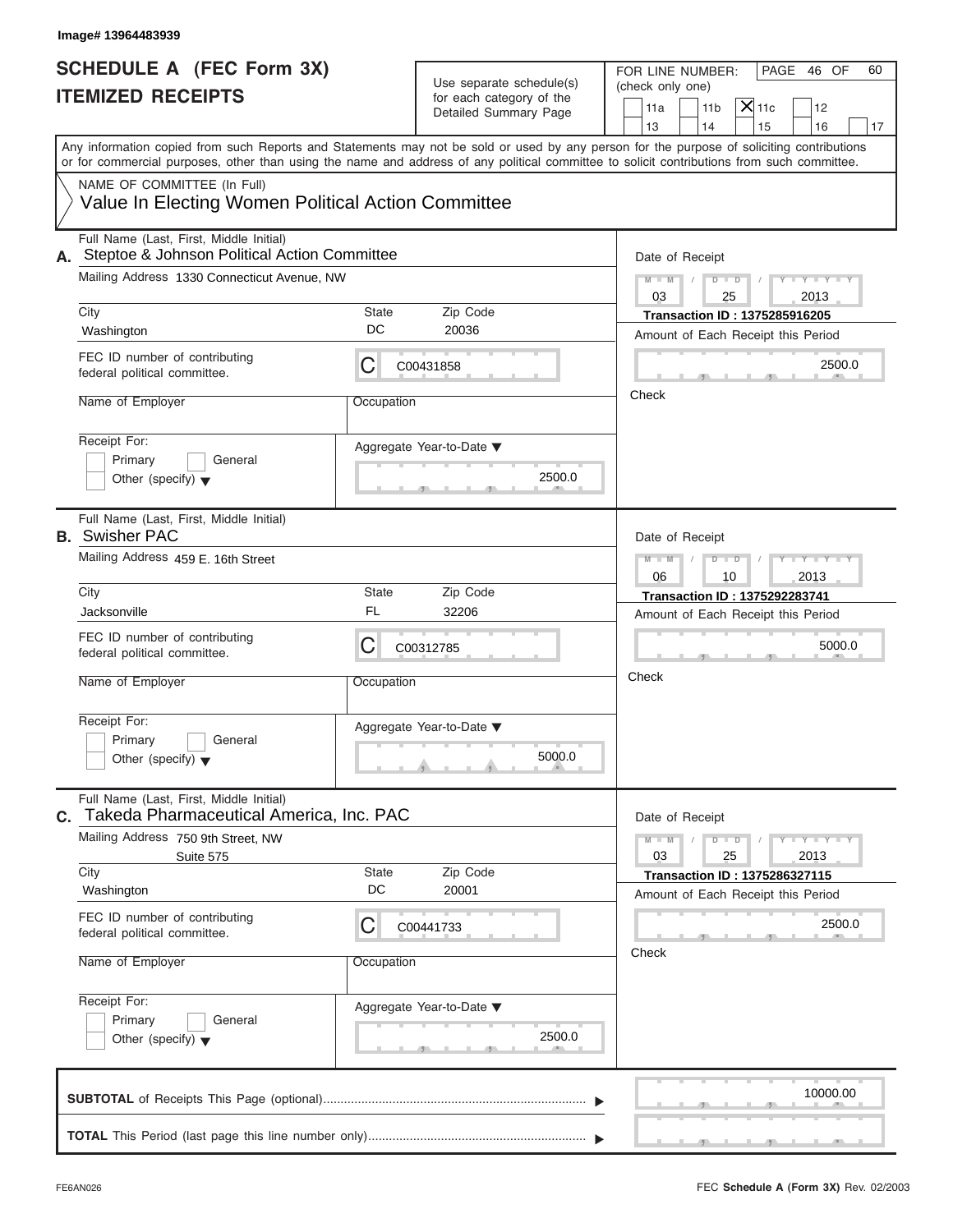| Image# 13964483940                                                                                                                                                                                                                                                                      |              |                                                                               |                                                                                                                                   |
|-----------------------------------------------------------------------------------------------------------------------------------------------------------------------------------------------------------------------------------------------------------------------------------------|--------------|-------------------------------------------------------------------------------|-----------------------------------------------------------------------------------------------------------------------------------|
| <b>SCHEDULE A (FEC Form 3X)</b><br><b>ITEMIZED RECEIPTS</b>                                                                                                                                                                                                                             |              | Use separate schedule(s)<br>for each category of the<br>Detailed Summary Page | FOR LINE NUMBER:<br>PAGE 47 OF<br>60<br>(check only one)<br>$X$ 11c<br>11 <sub>b</sub><br>12<br>11a<br>13<br>14<br>15<br>16<br>17 |
| Any information copied from such Reports and Statements may not be sold or used by any person for the purpose of soliciting contributions<br>or for commercial purposes, other than using the name and address of any political committee to solicit contributions from such committee. |              |                                                                               |                                                                                                                                   |
| NAME OF COMMITTEE (In Full)<br>Value In Electing Women Political Action Committee                                                                                                                                                                                                       |              |                                                                               |                                                                                                                                   |
| Full Name (Last, First, Middle Initial)<br>The Chubb Corp. PAC<br>А.                                                                                                                                                                                                                    |              |                                                                               | Date of Receipt                                                                                                                   |
| Mailing Address 15 Mountain View Road<br>PO Box 1651                                                                                                                                                                                                                                    |              |                                                                               | $Y - Y - Y - Y - Y$<br>$M - M$<br>$D$ $D$<br>2013<br>05<br>03                                                                     |
| City                                                                                                                                                                                                                                                                                    | <b>State</b> | Zip Code                                                                      | <b>Transaction ID: 1375290988210</b>                                                                                              |
| Warren                                                                                                                                                                                                                                                                                  | NJ           | 07059                                                                         | Amount of Each Receipt this Period                                                                                                |
| FEC ID number of contributing<br>federal political committee.                                                                                                                                                                                                                           | С            | C00229203                                                                     | 1000.0                                                                                                                            |
| Name of Employer                                                                                                                                                                                                                                                                        | Occupation   |                                                                               | Check                                                                                                                             |
| Receipt For:<br>Primary<br>General<br>Other (specify) $\blacktriangledown$                                                                                                                                                                                                              |              | Aggregate Year-to-Date ▼<br>1000.0                                            |                                                                                                                                   |
| Full Name (Last, First, Middle Initial)<br><b>B.</b> The Freedom Project                                                                                                                                                                                                                |              |                                                                               | Date of Receipt                                                                                                                   |
| Mailing Address 111 C Street, SE                                                                                                                                                                                                                                                        |              |                                                                               | $D - I$<br>Y T Y T Y T<br>$M - M$<br>2013<br>06<br>10                                                                             |
| City                                                                                                                                                                                                                                                                                    | State        | Zip Code                                                                      | <b>Transaction ID: 1375291629165</b>                                                                                              |
| Washington                                                                                                                                                                                                                                                                              | DC           | 20003                                                                         | Amount of Each Receipt this Period                                                                                                |
| FEC ID number of contributing<br>federal political committee.                                                                                                                                                                                                                           | С            | C00305805                                                                     | 5000.0                                                                                                                            |
| Name of Employer                                                                                                                                                                                                                                                                        | Occupation   |                                                                               | Check                                                                                                                             |
| Receipt For:<br>Primary<br>General<br>Other (specify) $\blacktriangledown$                                                                                                                                                                                                              |              | Aggregate Year-to-Date ▼<br>5000.0                                            |                                                                                                                                   |
| Full Name (Last, First, Middle Initial)<br>United Parcel Service Inc. PAC<br>C.                                                                                                                                                                                                         |              |                                                                               | Date of Receipt                                                                                                                   |
| Mailing Address 55 Glenlake Parkway, NE                                                                                                                                                                                                                                                 |              |                                                                               | $M - M$<br>$D$ $\Box$ $D$<br>$Y + Y + Y + Y$<br>06<br>30<br>2013                                                                  |
| City                                                                                                                                                                                                                                                                                    | State        | Zip Code                                                                      | <b>Transaction ID: 1375292479401</b>                                                                                              |
| Atlanta                                                                                                                                                                                                                                                                                 | GА           | 30328                                                                         | Amount of Each Receipt this Period                                                                                                |
| FEC ID number of contributing<br>federal political committee.                                                                                                                                                                                                                           | С            | C00064766                                                                     | 380.0                                                                                                                             |
| Name of Employer                                                                                                                                                                                                                                                                        | Occupation   |                                                                               | Check                                                                                                                             |
| Receipt For:<br>Primary<br>General<br>Other (specify) $\blacktriangledown$                                                                                                                                                                                                              |              | Aggregate Year-to-Date ▼<br>5000.0                                            |                                                                                                                                   |
|                                                                                                                                                                                                                                                                                         |              |                                                                               | 6380.00                                                                                                                           |
|                                                                                                                                                                                                                                                                                         |              |                                                                               |                                                                                                                                   |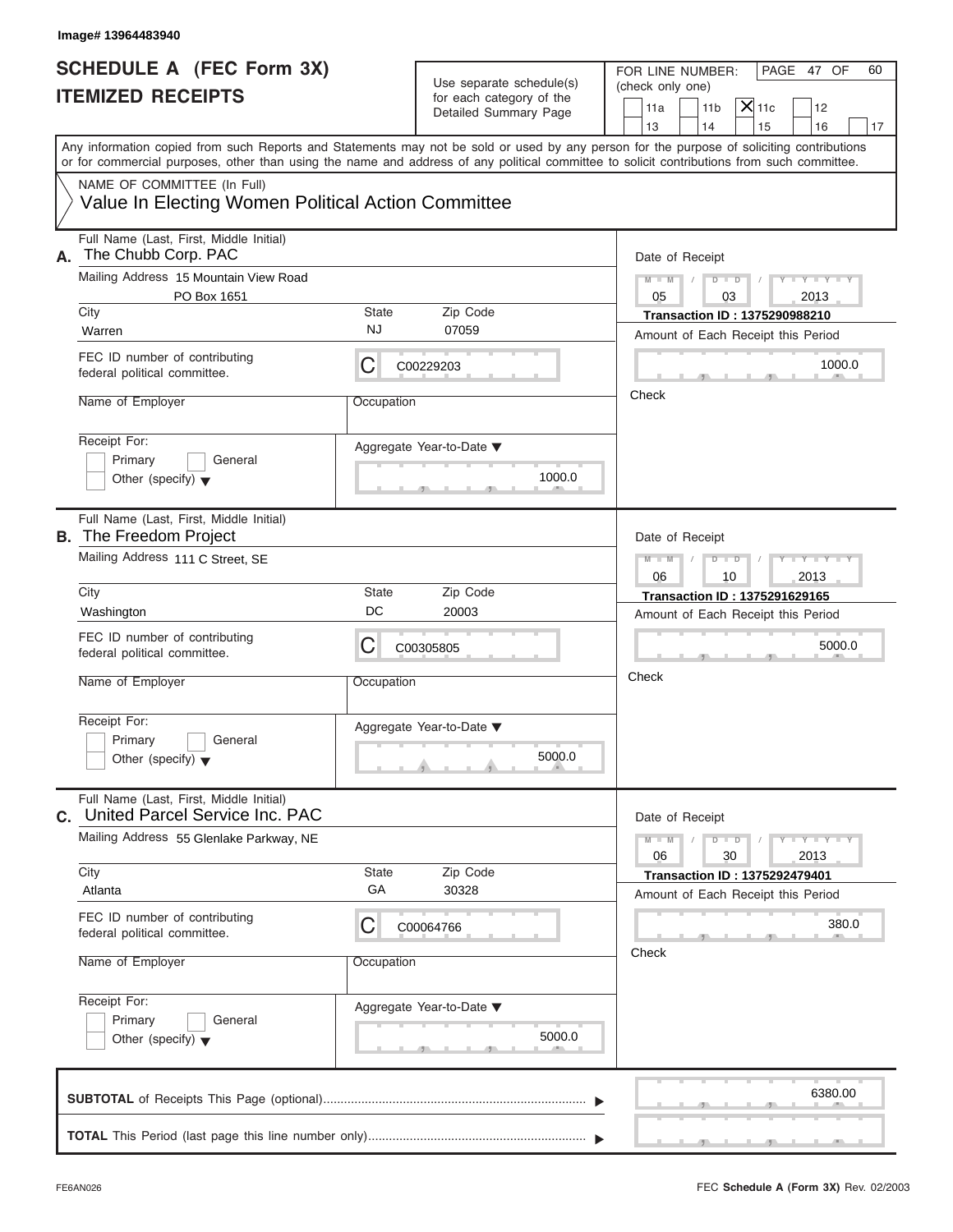| Image# 13964483941                                                                           |            |                                                      |                                                                                                                                                                                                                                                                                         |
|----------------------------------------------------------------------------------------------|------------|------------------------------------------------------|-----------------------------------------------------------------------------------------------------------------------------------------------------------------------------------------------------------------------------------------------------------------------------------------|
| <b>SCHEDULE A (FEC Form 3X)</b><br><b>ITEMIZED RECEIPTS</b>                                  |            | Use separate schedule(s)<br>for each category of the | FOR LINE NUMBER:<br>PAGE 48 OF<br>60<br>(check only one)<br>$X$ 11c<br>11a<br>11 <sub>b</sub><br>12                                                                                                                                                                                     |
|                                                                                              |            | Detailed Summary Page                                | 13<br>14<br>15<br>16<br>17                                                                                                                                                                                                                                                              |
|                                                                                              |            |                                                      | Any information copied from such Reports and Statements may not be sold or used by any person for the purpose of soliciting contributions<br>or for commercial purposes, other than using the name and address of any political committee to solicit contributions from such committee. |
| NAME OF COMMITTEE (In Full)                                                                  |            |                                                      |                                                                                                                                                                                                                                                                                         |
| Value In Electing Women Political Action Committee                                           |            |                                                      |                                                                                                                                                                                                                                                                                         |
| Full Name (Last, First, Middle Initial)<br>United Parcel Service Inc. PAC<br>А.              |            |                                                      | Date of Receipt                                                                                                                                                                                                                                                                         |
| Mailing Address 55 Glenlake Parkway, NE                                                      |            |                                                      | $Y - Y - Y - Y - Y$<br>$M - M$ /<br>$\begin{array}{c c c c c c} \hline \multicolumn{3}{ c }{\textbf{D} \textbf{I} \textbf{I} \textbf{D} \textbf{I}} & \textbf{1} \end{array}$<br>04<br>2013<br>08                                                                                       |
| City                                                                                         | State      | Zip Code                                             | <b>Transaction ID: 1375292609045</b>                                                                                                                                                                                                                                                    |
| Atlanta                                                                                      | GA         | 30328                                                | Amount of Each Receipt this Period                                                                                                                                                                                                                                                      |
| FEC ID number of contributing<br>federal political committee.                                | С          | C00064766                                            | 2500.0                                                                                                                                                                                                                                                                                  |
| Name of Employer                                                                             | Occupation |                                                      | Check                                                                                                                                                                                                                                                                                   |
| Receipt For:<br>Primary<br>General                                                           |            | Aggregate Year-to-Date ▼                             |                                                                                                                                                                                                                                                                                         |
| Other (specify) $\blacktriangledown$                                                         |            | 2500.0                                               |                                                                                                                                                                                                                                                                                         |
| Full Name (Last, First, Middle Initial)<br><b>B.</b> United Parcel Service Inc. PAC          |            |                                                      | Date of Receipt                                                                                                                                                                                                                                                                         |
| Mailing Address 55 Glenlake Parkway, NE                                                      |            |                                                      | $Y = Y = Y' - Y'$<br>$M - M$<br>$D$ $D$<br>$\sqrt{ }$<br>06<br>10<br>2013                                                                                                                                                                                                               |
| City                                                                                         | State      | Zip Code                                             | <b>Transaction ID: 1375294578335</b>                                                                                                                                                                                                                                                    |
| Atlanta                                                                                      | GA         | 30328                                                | Amount of Each Receipt this Period                                                                                                                                                                                                                                                      |
| FEC ID number of contributing<br>federal political committee.                                | С          | C00064766                                            | 2120.0                                                                                                                                                                                                                                                                                  |
| Name of Employer                                                                             | Occupation |                                                      | In-kind                                                                                                                                                                                                                                                                                 |
| Receipt For:                                                                                 |            | Aggregate Year-to-Date ▼                             |                                                                                                                                                                                                                                                                                         |
| Primary<br>General<br>Other (specify) $\blacktriangledown$                                   |            | 4620.0                                               | PAC In-Kind: Food, Beverage, and Facility Usage                                                                                                                                                                                                                                         |
| Full Name (Last, First, Middle Initial)<br>Verizon Communications Inc. Good Gov't Club<br>C. |            |                                                      | Date of Receipt                                                                                                                                                                                                                                                                         |
| Mailing Address 1300 I Street, NW<br>4th Floor                                               |            |                                                      | $M - M$<br>$\mathbf{I} = \mathbf{Y} - \mathbf{I} - \mathbf{Y} - \mathbf{I}$<br>$D$ $D$<br>05<br>03<br>2013                                                                                                                                                                              |
| City                                                                                         | State      | Zip Code                                             | <b>Transaction ID: 1375291099264</b>                                                                                                                                                                                                                                                    |
| Washington                                                                                   | DC         | 20005                                                | Amount of Each Receipt this Period                                                                                                                                                                                                                                                      |
| FEC ID number of contributing<br>federal political committee.                                | С          | C00186288                                            | 5000.0                                                                                                                                                                                                                                                                                  |
| Name of Employer                                                                             | Occupation |                                                      | Check                                                                                                                                                                                                                                                                                   |
| Receipt For:                                                                                 |            | Aggregate Year-to-Date ▼                             |                                                                                                                                                                                                                                                                                         |
| Primary<br>General<br>Other (specify) $\blacktriangledown$                                   |            | 5000.0                                               |                                                                                                                                                                                                                                                                                         |
|                                                                                              |            |                                                      | 9620.00                                                                                                                                                                                                                                                                                 |
|                                                                                              |            |                                                      |                                                                                                                                                                                                                                                                                         |
|                                                                                              |            |                                                      |                                                                                                                                                                                                                                                                                         |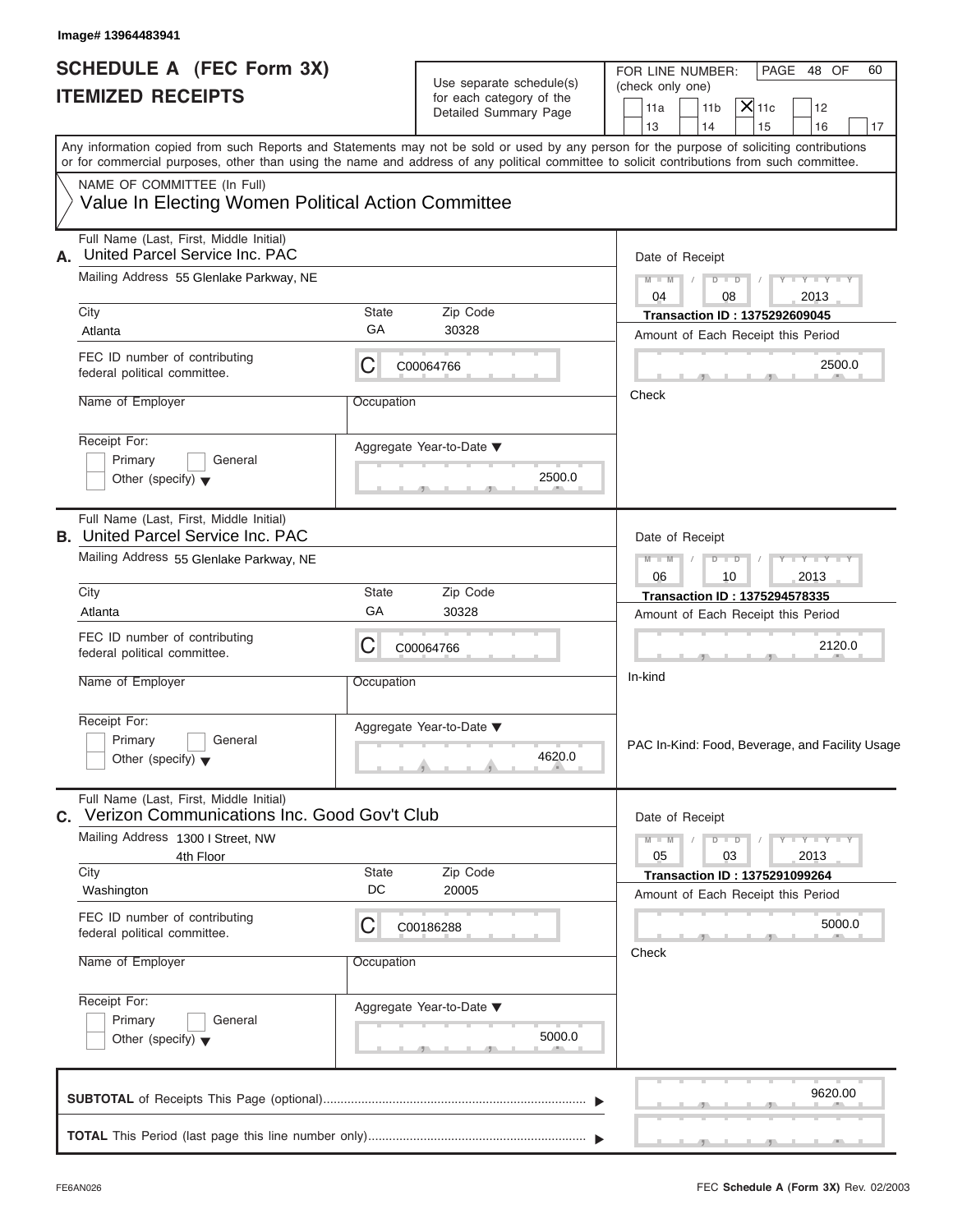| Image# 13964483942                                                                               |                    |                                                                               |                                                                                                                                                                                                                                                                                         |
|--------------------------------------------------------------------------------------------------|--------------------|-------------------------------------------------------------------------------|-----------------------------------------------------------------------------------------------------------------------------------------------------------------------------------------------------------------------------------------------------------------------------------------|
| <b>SCHEDULE A (FEC Form 3X)</b><br><b>ITEMIZED RECEIPTS</b>                                      |                    | Use separate schedule(s)<br>for each category of the<br>Detailed Summary Page | FOR LINE NUMBER:<br>PAGE 49 OF<br>60<br>(check only one)<br>$ \mathsf{X} $ 11c<br>11 <sub>b</sub><br>11a<br>12<br>13<br>14<br>15<br>16<br>17                                                                                                                                            |
|                                                                                                  |                    |                                                                               | Any information copied from such Reports and Statements may not be sold or used by any person for the purpose of soliciting contributions<br>or for commercial purposes, other than using the name and address of any political committee to solicit contributions from such committee. |
| NAME OF COMMITTEE (In Full)<br>Value In Electing Women Political Action Committee                |                    |                                                                               |                                                                                                                                                                                                                                                                                         |
| Full Name (Last, First, Middle Initial)<br>Wal-mart Stores, Inc. PAC for Responsible Gov't<br>А. |                    |                                                                               | Date of Receipt                                                                                                                                                                                                                                                                         |
| Mailing Address 702 SW 8th Street<br>City                                                        | State              | Zip Code                                                                      | $M - M$<br>$D$ $D$<br>$Y - Y - Y - Y - Y$<br>2013<br>06<br>25                                                                                                                                                                                                                           |
| Bentonville                                                                                      | AR                 | 72716                                                                         | Transaction ID: 1375292369113<br>Amount of Each Receipt this Period                                                                                                                                                                                                                     |
| FEC ID number of contributing<br>federal political committee.                                    | С                  | C00093054                                                                     | 1000.0                                                                                                                                                                                                                                                                                  |
| Name of Employer                                                                                 | Occupation         |                                                                               | Check                                                                                                                                                                                                                                                                                   |
| Receipt For:<br>Primary<br>General<br>Other (specify) $\blacktriangledown$                       |                    | Aggregate Year-to-Date ▼<br>1000.0                                            |                                                                                                                                                                                                                                                                                         |
| Full Name (Last, First, Middle Initial)<br>B. Wal-mart Stores, Inc. PAC for Responsible Gov't    |                    |                                                                               | Date of Receipt                                                                                                                                                                                                                                                                         |
| Mailing Address 702 SW 8th Street                                                                |                    |                                                                               | Y TYTTYTTY<br>$M - M$<br>$D$ $\Box$ $D$<br>06<br>30<br>2013                                                                                                                                                                                                                             |
| City                                                                                             | State<br><b>AR</b> | Zip Code                                                                      | <b>Transaction ID: 1375294423056</b>                                                                                                                                                                                                                                                    |
| Bentonville                                                                                      |                    | 72716                                                                         | Amount of Each Receipt this Period                                                                                                                                                                                                                                                      |
| FEC ID number of contributing<br>federal political committee.                                    | С                  | C00093054                                                                     | 1000.0                                                                                                                                                                                                                                                                                  |
| Name of Employer                                                                                 | Occupation         |                                                                               | Check                                                                                                                                                                                                                                                                                   |
| Receipt For:<br>Primary<br>General<br>Other (specify) $\blacktriangledown$                       |                    | Aggregate Year-to-Date ▼<br>2000.0                                            |                                                                                                                                                                                                                                                                                         |
| Full Name (Last, First, Middle Initial)<br>C.                                                    |                    |                                                                               | Date of Receipt                                                                                                                                                                                                                                                                         |
| <b>Mailing Address</b>                                                                           |                    |                                                                               | $M - M$<br>$D$ $\Box$ $D$<br>$Y - Y - Y - Y$                                                                                                                                                                                                                                            |
| City                                                                                             | State              | Zip Code                                                                      | Amount of Each Receipt this Period                                                                                                                                                                                                                                                      |
| FEC ID number of contributing<br>federal political committee.                                    | С                  |                                                                               |                                                                                                                                                                                                                                                                                         |
| Name of Employer                                                                                 | Occupation         |                                                                               |                                                                                                                                                                                                                                                                                         |
| Receipt For:<br>Primary<br>General<br>Other (specify) $\blacktriangledown$                       |                    | Aggregate Year-to-Date ▼                                                      |                                                                                                                                                                                                                                                                                         |
|                                                                                                  |                    |                                                                               | 2000.00                                                                                                                                                                                                                                                                                 |
|                                                                                                  |                    |                                                                               | 118000.00                                                                                                                                                                                                                                                                               |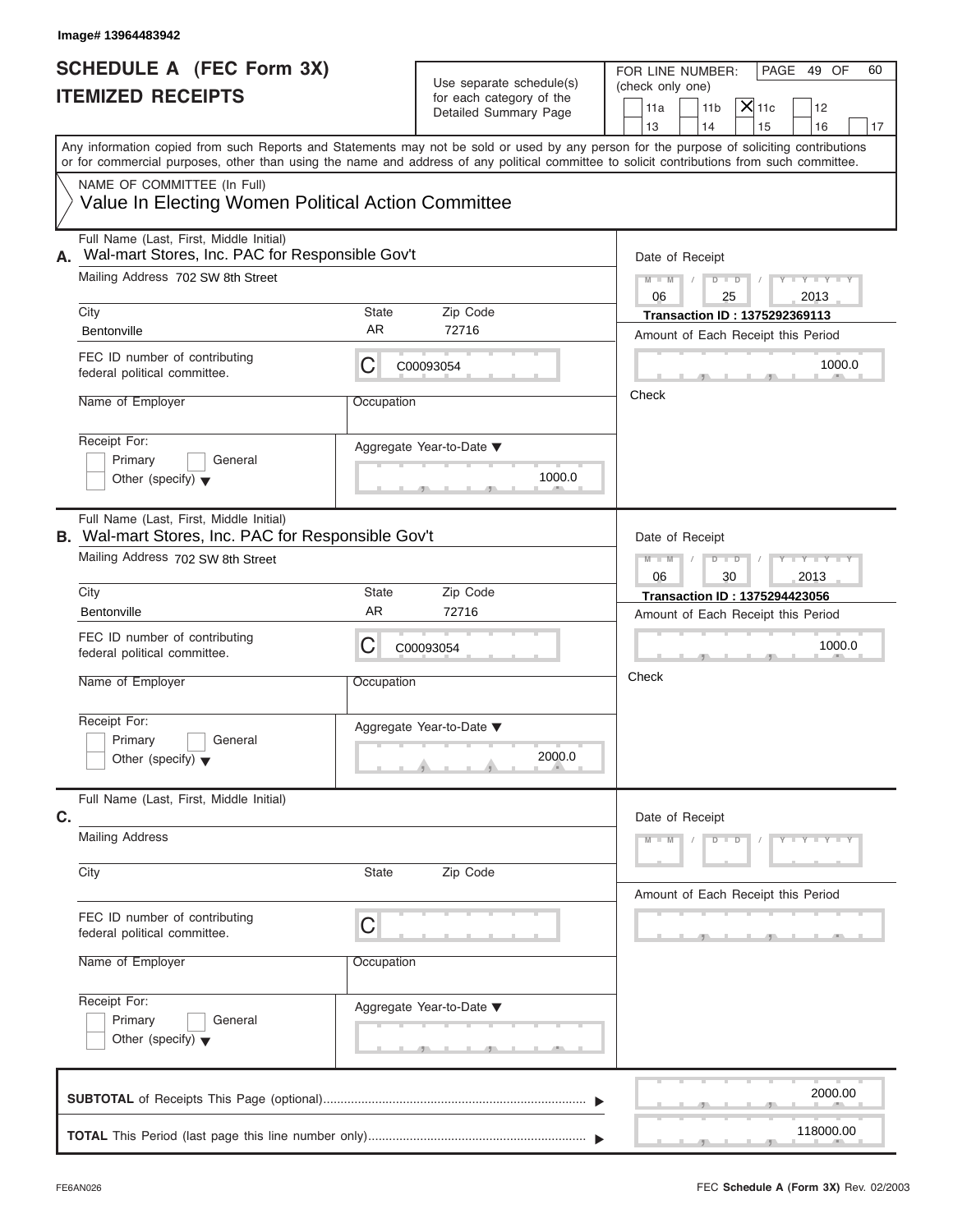| Image# 13964483943                                                                                                                                                                                                                                                                      |                                                            |                          |                                                                                                  |
|-----------------------------------------------------------------------------------------------------------------------------------------------------------------------------------------------------------------------------------------------------------------------------------------|------------------------------------------------------------|--------------------------|--------------------------------------------------------------------------------------------------|
| SCHEDULE B (FEC Form 3X)<br><b>ITEMIZED DISBURSEMENTS</b>                                                                                                                                                                                                                               | Use separate schedule(s)                                   | (check only one)         | PAGE 50 OF<br>60<br>FOR LINE NUMBER:                                                             |
|                                                                                                                                                                                                                                                                                         | for each category of the<br>Detailed Summary Page          | $ \mathsf{X} $ 21b<br>27 | 22<br>23<br>24<br>25<br>26<br>28a<br>28 <sub>b</sub><br>28 <sub>c</sub><br>29<br>30 <sub>b</sub> |
| Any information copied from such Reports and Statements may not be sold or used by any person for the purpose of soliciting contributions<br>or for commercial purposes, other than using the name and address of any political committee to solicit contributions from such committee. |                                                            |                          |                                                                                                  |
| NAME OF COMMITTEE (In Full)<br>Value In Electing Women Political Action Committee                                                                                                                                                                                                       |                                                            |                          |                                                                                                  |
| Full Name (Last, First, Middle Initial)                                                                                                                                                                                                                                                 |                                                            |                          |                                                                                                  |
| A. Piryx                                                                                                                                                                                                                                                                                |                                                            |                          | Date of Disbursement<br>$T - Y = T - Y = T - Y$<br>$M - M$<br>$D$ $D$                            |
| Mailing Address 144 Second Street                                                                                                                                                                                                                                                       |                                                            |                          | 2013<br>04<br>17                                                                                 |
| City<br>San Francisco                                                                                                                                                                                                                                                                   | <b>State</b><br>Zip Code<br>CA<br>94105                    |                          | Transaction ID: 1375288933954                                                                    |
| Purpose of Disbursement<br>PAC credit card processing fee                                                                                                                                                                                                                               |                                                            | 001                      | Amount of Each Disbursement this Period                                                          |
| Candidate Name                                                                                                                                                                                                                                                                          |                                                            | Category/<br><b>Type</b> | 11.25                                                                                            |
| Office Sought:<br>Disbursement For:<br>House<br>Senate<br>President                                                                                                                                                                                                                     | Primary<br>General<br>Other (specify) $\blacktriangledown$ |                          |                                                                                                  |
| State:<br>District:                                                                                                                                                                                                                                                                     |                                                            |                          |                                                                                                  |
| Full Name (Last, First, Middle Initial)<br>B. Piryx                                                                                                                                                                                                                                     |                                                            |                          | Date of Disbursement                                                                             |
| Mailing Address 144 Second Street                                                                                                                                                                                                                                                       |                                                            |                          | $-1 - Y - 1 - Y - 1 - Y$<br>$M - M$<br>$D$ $D$<br>2013<br>02<br>27                               |
| City<br>San Francisco                                                                                                                                                                                                                                                                   | Zip Code<br><b>State</b><br>CA<br>94105                    |                          | <b>Transaction ID: 1375289060395</b>                                                             |
| Purpose of Disbursement<br>PAC credit card processing fee                                                                                                                                                                                                                               |                                                            | 001                      | Amount of Each Disbursement this Period                                                          |
| Candidate Name                                                                                                                                                                                                                                                                          |                                                            | Category/<br><b>Type</b> | 22.5<br>$-7$<br>$\overline{2}$                                                                   |
| Office Sought:<br>House<br>Disbursement For:<br>Senate<br>President                                                                                                                                                                                                                     | Primary<br>General<br>Other (specify) $\blacktriangledown$ |                          |                                                                                                  |
| State:<br>District:                                                                                                                                                                                                                                                                     |                                                            |                          |                                                                                                  |
| Full Name (Last, First, Middle Initial)<br>C. Piryx                                                                                                                                                                                                                                     |                                                            |                          | Date of Disbursement                                                                             |
| Mailing Address 144 Second Street                                                                                                                                                                                                                                                       |                                                            |                          | $T - Y$ $T - Y$ $T - Y$<br>$M - M$<br>D<br>$\Box$<br>2013<br>05<br>14                            |
| City<br>San Francisco                                                                                                                                                                                                                                                                   | <b>State</b><br>Zip Code<br>СA<br>94105                    |                          | <b>Transaction ID: 1375289109525</b>                                                             |
| Purpose of Disbursement<br>PAC credit card processing fee                                                                                                                                                                                                                               |                                                            | 001                      |                                                                                                  |
| Candidate Name                                                                                                                                                                                                                                                                          |                                                            | Category/<br><b>Type</b> | Amount of Each Disbursement this Period<br>11.25                                                 |
| Office Sought:<br>Disbursement For:<br>House<br>Senate<br>President                                                                                                                                                                                                                     | Primary<br>General<br>Other (specify) $\blacktriangledown$ |                          |                                                                                                  |
| State:<br>District:                                                                                                                                                                                                                                                                     |                                                            |                          |                                                                                                  |
|                                                                                                                                                                                                                                                                                         |                                                            |                          | 45.00                                                                                            |
|                                                                                                                                                                                                                                                                                         |                                                            |                          |                                                                                                  |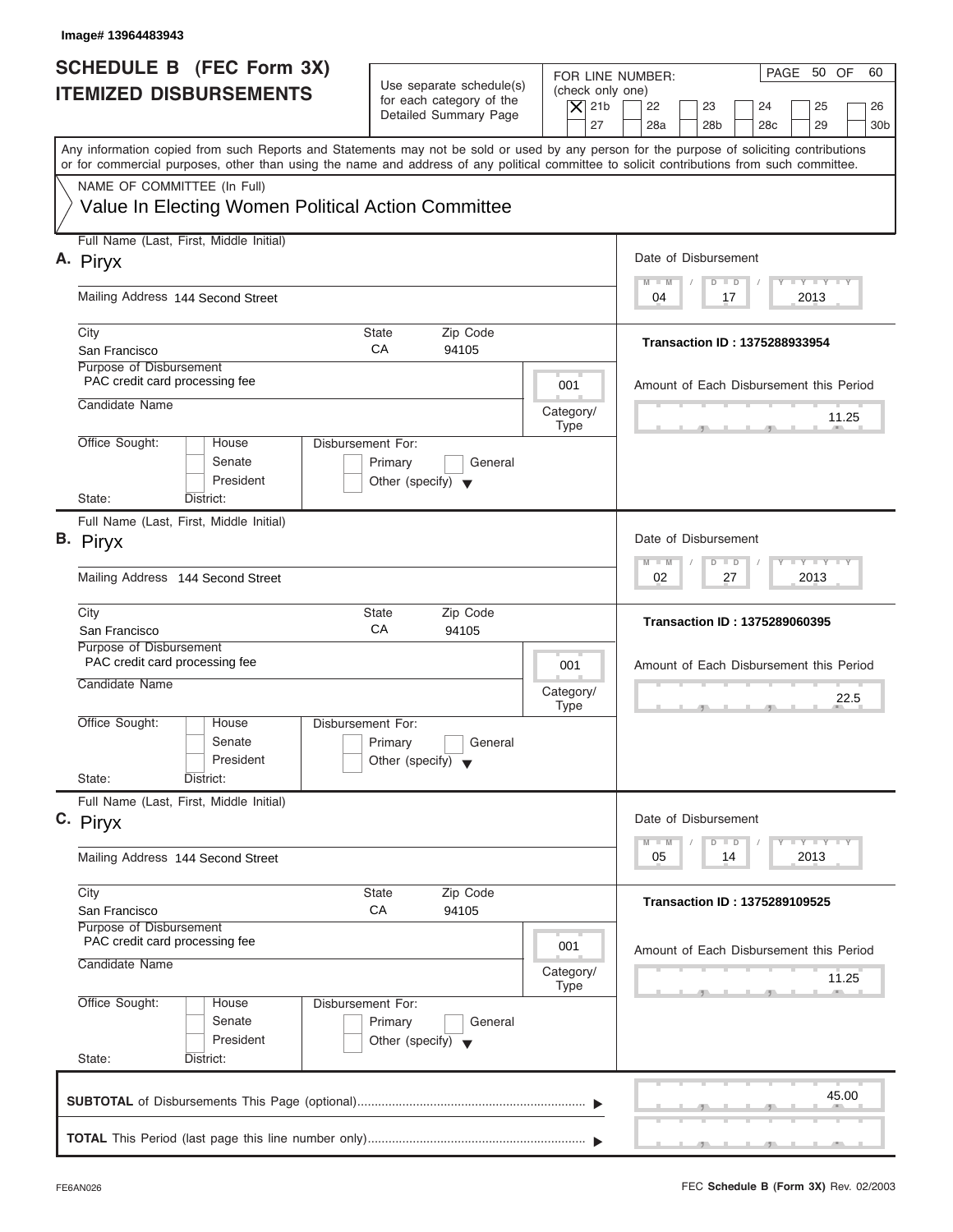| Image# 13964483944                                                                                                                                                                                                                                                                                                     |                                                                                                                               |                                                                                                                                          |
|------------------------------------------------------------------------------------------------------------------------------------------------------------------------------------------------------------------------------------------------------------------------------------------------------------------------|-------------------------------------------------------------------------------------------------------------------------------|------------------------------------------------------------------------------------------------------------------------------------------|
| SCHEDULE B (FEC Form 3X)<br><b>ITEMIZED DISBURSEMENTS</b>                                                                                                                                                                                                                                                              | Use separate schedule(s)<br>(check only one)<br>for each category of the<br>$\overline{X}$ 21b<br>Detailed Summary Page<br>27 | PAGE 51 OF<br>60<br>FOR LINE NUMBER:<br>22<br>23<br>24<br>25<br>26<br>28a<br>28 <sub>b</sub><br>29<br>28 <sub>c</sub><br>30 <sub>b</sub> |
| Any information copied from such Reports and Statements may not be sold or used by any person for the purpose of soliciting contributions<br>or for commercial purposes, other than using the name and address of any political committee to solicit contributions from such committee.<br>NAME OF COMMITTEE (In Full) |                                                                                                                               |                                                                                                                                          |
| Value In Electing Women Political Action Committee                                                                                                                                                                                                                                                                     |                                                                                                                               |                                                                                                                                          |
| Full Name (Last, First, Middle Initial)<br>A. Piryx                                                                                                                                                                                                                                                                    |                                                                                                                               | Date of Disbursement                                                                                                                     |
| Mailing Address 144 Second Street                                                                                                                                                                                                                                                                                      |                                                                                                                               | $T - Y = T - Y = T - Y$<br>$M - M$<br>$D$ $D$<br>29<br>2013<br>05                                                                        |
| City<br>San Francisco<br>Purpose of Disbursement                                                                                                                                                                                                                                                                       | State<br>Zip Code<br>CA<br>94105                                                                                              | Transaction ID: 1375289157609                                                                                                            |
| PAC credit card processing fee<br>Candidate Name                                                                                                                                                                                                                                                                       | 001                                                                                                                           | Amount of Each Disbursement this Period                                                                                                  |
| Office Sought:<br>Disbursement For:<br>House                                                                                                                                                                                                                                                                           | Category/<br><b>Type</b>                                                                                                      | 11.25                                                                                                                                    |
| Senate<br>President<br>State:<br>District:                                                                                                                                                                                                                                                                             | Primary<br>General<br>Other (specify) $\blacktriangledown$                                                                    |                                                                                                                                          |
| Full Name (Last, First, Middle Initial)<br>B. Piryx                                                                                                                                                                                                                                                                    |                                                                                                                               | Date of Disbursement                                                                                                                     |
| Mailing Address 144 Second Street                                                                                                                                                                                                                                                                                      |                                                                                                                               | <b>LEYTEY LEY</b><br>$M - M$<br>$D$ $D$<br>2013<br>06<br>18                                                                              |
| City<br>San Francisco                                                                                                                                                                                                                                                                                                  | Zip Code<br><b>State</b><br>CA<br>94105                                                                                       | <b>Transaction ID: 1375289213643</b>                                                                                                     |
| Purpose of Disbursement<br>PAC credit card processing fee<br>Candidate Name                                                                                                                                                                                                                                            | 001<br>Category/<br><b>Type</b>                                                                                               | Amount of Each Disbursement this Period<br>22.5<br>$-7$                                                                                  |
| Office Sought:<br>House<br>Disbursement For:<br>Senate<br>President                                                                                                                                                                                                                                                    | Primary<br>General<br>Other (specify) $\blacktriangledown$                                                                    |                                                                                                                                          |
| State:<br>District:<br>Full Name (Last, First, Middle Initial)                                                                                                                                                                                                                                                         |                                                                                                                               |                                                                                                                                          |
| C. Piryx<br>Mailing Address 144 Second Street                                                                                                                                                                                                                                                                          |                                                                                                                               | Date of Disbursement<br>$T - Y$ $T - Y$ $T - Y$<br>$M - M$<br>D<br>$\Box$<br>2013<br>02<br>27                                            |
| City                                                                                                                                                                                                                                                                                                                   | Zip Code<br>State                                                                                                             | <b>Transaction ID: 1375289285237</b>                                                                                                     |
| San Francisco<br>Purpose of Disbursement<br>PAC credit card processing fee                                                                                                                                                                                                                                             | СA<br>94105                                                                                                                   |                                                                                                                                          |
| Candidate Name                                                                                                                                                                                                                                                                                                         | 001<br>Category/<br><b>Type</b>                                                                                               | Amount of Each Disbursement this Period<br>11.25                                                                                         |
| Office Sought:<br>Disbursement For:<br>House<br>Senate<br>President<br>State:<br>District:                                                                                                                                                                                                                             | Primary<br>General<br>Other (specify) $\blacktriangledown$                                                                    |                                                                                                                                          |
|                                                                                                                                                                                                                                                                                                                        |                                                                                                                               | 45.00                                                                                                                                    |
|                                                                                                                                                                                                                                                                                                                        |                                                                                                                               |                                                                                                                                          |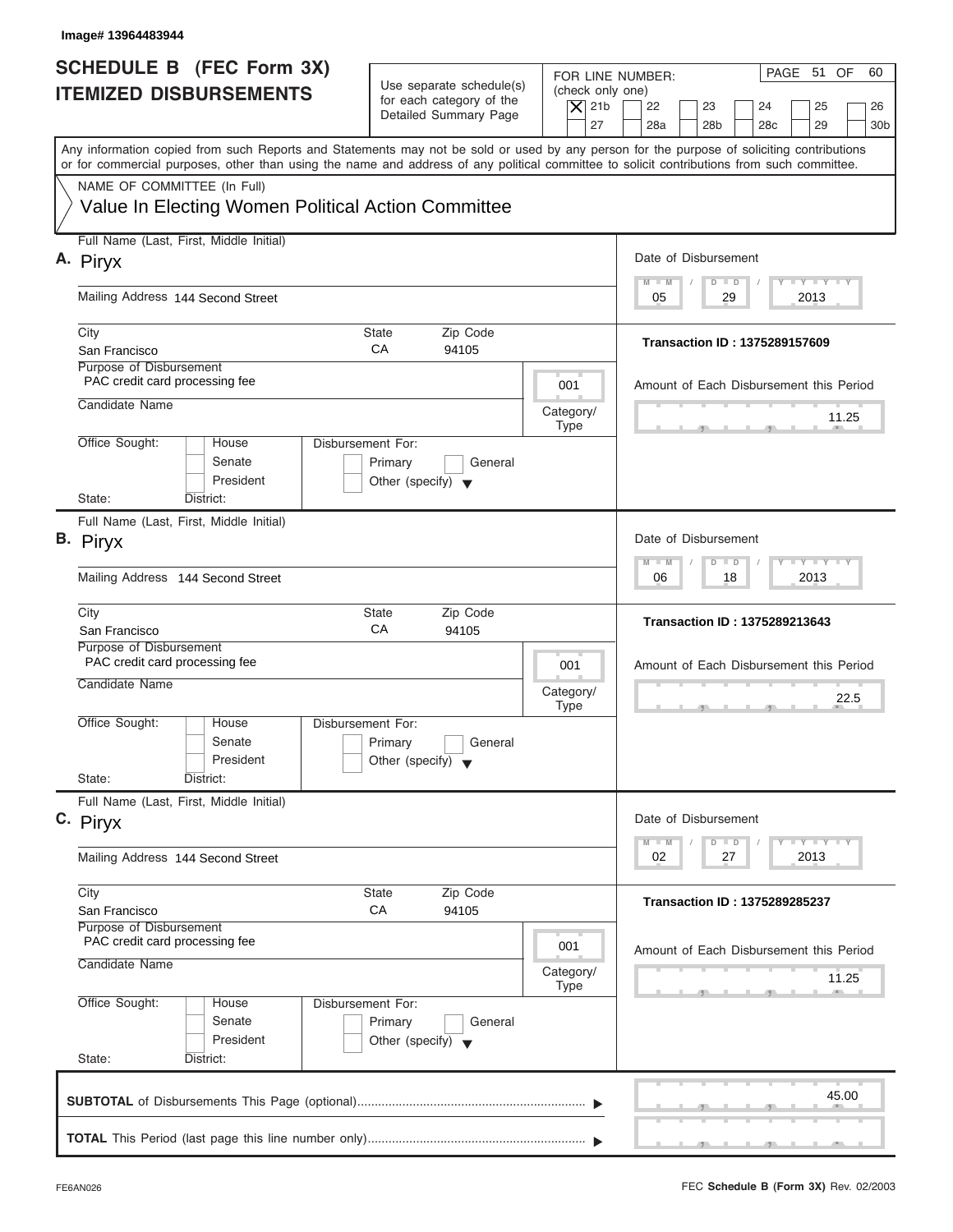| Image# 13964483945                                                                                                                                                                                                                                                                                                     |                                                                                                     |                                                                                                                                                                    |
|------------------------------------------------------------------------------------------------------------------------------------------------------------------------------------------------------------------------------------------------------------------------------------------------------------------------|-----------------------------------------------------------------------------------------------------|--------------------------------------------------------------------------------------------------------------------------------------------------------------------|
| SCHEDULE B (FEC Form 3X)<br><b>ITEMIZED DISBURSEMENTS</b>                                                                                                                                                                                                                                                              | Use separate schedule(s)<br>for each category of the<br>$\overline{X}$ 21b<br>Detailed Summary Page | PAGE 52 OF<br>60<br>FOR LINE NUMBER:<br>(check only one)<br>22<br>23<br>24<br>25<br>26<br>27<br>28a<br>28 <sub>b</sub><br>29<br>28 <sub>c</sub><br>30 <sub>b</sub> |
| Any information copied from such Reports and Statements may not be sold or used by any person for the purpose of soliciting contributions<br>or for commercial purposes, other than using the name and address of any political committee to solicit contributions from such committee.<br>NAME OF COMMITTEE (In Full) |                                                                                                     |                                                                                                                                                                    |
| Value In Electing Women Political Action Committee                                                                                                                                                                                                                                                                     |                                                                                                     |                                                                                                                                                                    |
| Full Name (Last, First, Middle Initial)<br>A. Piryx                                                                                                                                                                                                                                                                    |                                                                                                     | Date of Disbursement                                                                                                                                               |
| Mailing Address 144 Second Street                                                                                                                                                                                                                                                                                      |                                                                                                     | $T - Y = T - Y = T - Y$<br>$M - M$<br>$D$ $D$<br>2013<br>02<br>25                                                                                                  |
| City<br>San Francisco                                                                                                                                                                                                                                                                                                  | State<br>Zip Code<br>CA<br>94105                                                                    | Transaction ID: 1375289579611                                                                                                                                      |
| Purpose of Disbursement<br>PAC credit card processing fee                                                                                                                                                                                                                                                              | 001                                                                                                 | Amount of Each Disbursement this Period                                                                                                                            |
| Candidate Name                                                                                                                                                                                                                                                                                                         | Category/<br><b>Type</b>                                                                            | 45.0                                                                                                                                                               |
| Office Sought:<br>House<br>Senate<br>President                                                                                                                                                                                                                                                                         | Disbursement For:<br>Primary<br>General<br>Other (specify) $\blacktriangledown$                     |                                                                                                                                                                    |
| State:<br>District:<br>Full Name (Last, First, Middle Initial)                                                                                                                                                                                                                                                         |                                                                                                     |                                                                                                                                                                    |
| B. Piryx                                                                                                                                                                                                                                                                                                               |                                                                                                     | Date of Disbursement<br><b>LEYTEY LEY</b><br>$M - M$<br>$D$ $D$                                                                                                    |
| Mailing Address 144 Second Street                                                                                                                                                                                                                                                                                      |                                                                                                     | 2013<br>02<br>27                                                                                                                                                   |
| City<br>San Francisco                                                                                                                                                                                                                                                                                                  | Zip Code<br><b>State</b><br>CA<br>94105                                                             | <b>Transaction ID: 1375289635505</b>                                                                                                                               |
| Purpose of Disbursement<br>PAC credit card processing fee<br>Candidate Name                                                                                                                                                                                                                                            | 001<br>Category/                                                                                    | Amount of Each Disbursement this Period<br>45.0                                                                                                                    |
| Office Sought:<br>House<br>Senate<br>President                                                                                                                                                                                                                                                                         | <b>Type</b><br>Disbursement For:<br>Primary<br>General<br>Other (specify) $\blacktriangledown$      | $-7$                                                                                                                                                               |
| State:<br>District:<br>Full Name (Last, First, Middle Initial)                                                                                                                                                                                                                                                         |                                                                                                     |                                                                                                                                                                    |
| C. Piryx                                                                                                                                                                                                                                                                                                               |                                                                                                     | Date of Disbursement<br>$T - Y$ $T - Y$<br>$M - M$<br>D<br>$\Box$                                                                                                  |
| Mailing Address 144 Second Street                                                                                                                                                                                                                                                                                      |                                                                                                     | 2013<br>02<br>28                                                                                                                                                   |
| City<br>San Francisco<br>Purpose of Disbursement                                                                                                                                                                                                                                                                       | Zip Code<br>State<br>СA<br>94105                                                                    | <b>Transaction ID: 1375289671653</b>                                                                                                                               |
| PAC credit card processing fee<br>Candidate Name                                                                                                                                                                                                                                                                       | 001<br>Category/<br><b>Type</b>                                                                     | Amount of Each Disbursement this Period<br>22.5                                                                                                                    |
| Office Sought:<br>House<br>Senate<br>President<br>State:<br>District:                                                                                                                                                                                                                                                  | Disbursement For:<br>Primary<br>General<br>Other (specify) $\blacktriangledown$                     |                                                                                                                                                                    |
|                                                                                                                                                                                                                                                                                                                        |                                                                                                     | 112.50                                                                                                                                                             |
|                                                                                                                                                                                                                                                                                                                        |                                                                                                     |                                                                                                                                                                    |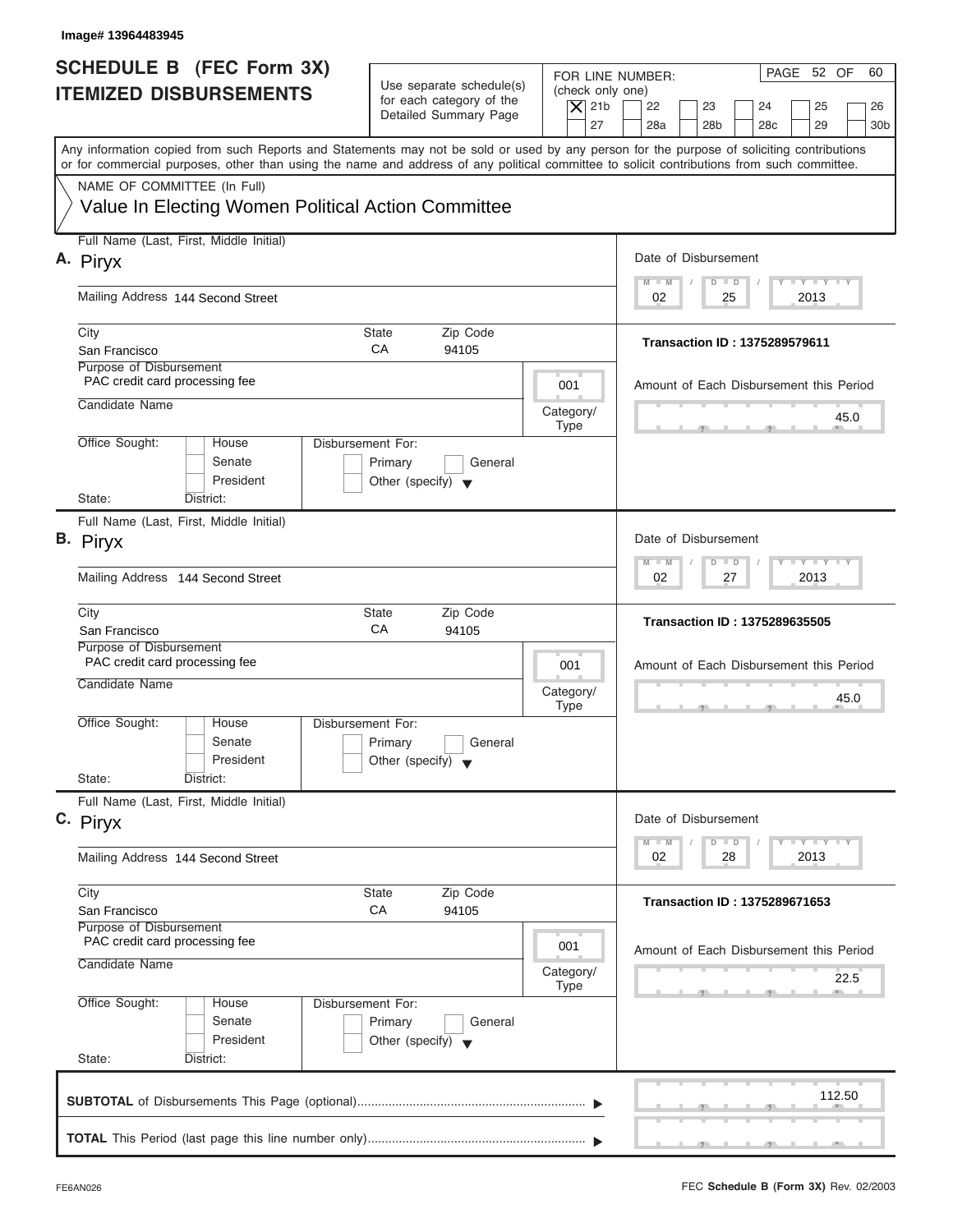| Image# 13964483946                                                                                                                                                                                                                                                                      |                                                                                                     |                                                                                                                                                                    |
|-----------------------------------------------------------------------------------------------------------------------------------------------------------------------------------------------------------------------------------------------------------------------------------------|-----------------------------------------------------------------------------------------------------|--------------------------------------------------------------------------------------------------------------------------------------------------------------------|
| <b>SCHEDULE B</b> (FEC Form 3X)<br><b>ITEMIZED DISBURSEMENTS</b>                                                                                                                                                                                                                        | Use separate schedule(s)<br>for each category of the<br>$\overline{X}$ 21b<br>Detailed Summary Page | PAGE 53 OF<br>60<br>FOR LINE NUMBER:<br>(check only one)<br>22<br>23<br>24<br>25<br>26<br>27<br>28a<br>28 <sub>b</sub><br>29<br>28 <sub>c</sub><br>30 <sub>b</sub> |
| Any information copied from such Reports and Statements may not be sold or used by any person for the purpose of soliciting contributions<br>or for commercial purposes, other than using the name and address of any political committee to solicit contributions from such committee. |                                                                                                     |                                                                                                                                                                    |
| NAME OF COMMITTEE (In Full)<br>Value In Electing Women Political Action Committee                                                                                                                                                                                                       |                                                                                                     |                                                                                                                                                                    |
| Full Name (Last, First, Middle Initial)<br>A. Piryx                                                                                                                                                                                                                                     |                                                                                                     | Date of Disbursement                                                                                                                                               |
| Mailing Address 144 Second Street                                                                                                                                                                                                                                                       |                                                                                                     | $T - Y = T - Y = T - Y$<br>$D$ $D$<br>$M - M$<br>2013<br>03<br>07                                                                                                  |
| City<br>San Francisco                                                                                                                                                                                                                                                                   | State<br>Zip Code<br>CA<br>94105                                                                    | Transaction ID: 1375294757156                                                                                                                                      |
| Purpose of Disbursement<br>PAC credit card processing fee                                                                                                                                                                                                                               | 001                                                                                                 | Amount of Each Disbursement this Period                                                                                                                            |
| Candidate Name                                                                                                                                                                                                                                                                          | Category/<br><b>Type</b>                                                                            | 45.0                                                                                                                                                               |
| Office Sought:<br>House<br>Senate<br>President                                                                                                                                                                                                                                          | Disbursement For:<br>Primary<br>General<br>Other (specify) $\blacktriangledown$                     |                                                                                                                                                                    |
| State:<br>District:<br>Full Name (Last, First, Middle Initial)                                                                                                                                                                                                                          |                                                                                                     |                                                                                                                                                                    |
| B. Piryx                                                                                                                                                                                                                                                                                |                                                                                                     | Date of Disbursement<br><b>LEYTEY LEY</b><br>$M - M$<br>$\Box$<br>$\Box$                                                                                           |
| Mailing Address 144 Second Street                                                                                                                                                                                                                                                       |                                                                                                     | 2013<br>03<br>13                                                                                                                                                   |
| City<br>San Francisco                                                                                                                                                                                                                                                                   | Zip Code<br><b>State</b><br>CA<br>94105                                                             | <b>Transaction ID: 1375294794632</b>                                                                                                                               |
| Purpose of Disbursement<br>PAC credit card processing fee<br>Candidate Name                                                                                                                                                                                                             | 001<br>Category/                                                                                    | Amount of Each Disbursement this Period<br>45.0                                                                                                                    |
| Office Sought:<br>House<br>Senate<br>President                                                                                                                                                                                                                                          | <b>Type</b><br>Disbursement For:<br>Primary<br>General<br>Other (specify) $\blacktriangledown$      | $-7$                                                                                                                                                               |
| State:<br>District:<br>Full Name (Last, First, Middle Initial)                                                                                                                                                                                                                          |                                                                                                     |                                                                                                                                                                    |
| C. Piryx                                                                                                                                                                                                                                                                                |                                                                                                     | Date of Disbursement<br>$T - Y$ $T - Y$<br>$M - M$<br>D<br>$\Box$                                                                                                  |
| Mailing Address 144 Second Street                                                                                                                                                                                                                                                       |                                                                                                     | 2013<br>06<br>04                                                                                                                                                   |
| City<br>San Francisco<br>Purpose of Disbursement                                                                                                                                                                                                                                        | Zip Code<br>State<br>СA<br>94105                                                                    | <b>Transaction ID: 1375294835217</b>                                                                                                                               |
| <b>PAC Political Contribution</b><br>Candidate Name                                                                                                                                                                                                                                     | 001<br>Category/                                                                                    | Amount of Each Disbursement this Period<br>22.5                                                                                                                    |
| Office Sought:<br>House<br>Senate<br>President<br>State:<br>District:                                                                                                                                                                                                                   | <b>Type</b><br>Disbursement For:<br>Primary<br>General<br>Other (specify) $\blacktriangledown$      |                                                                                                                                                                    |
|                                                                                                                                                                                                                                                                                         |                                                                                                     | 112.50                                                                                                                                                             |
|                                                                                                                                                                                                                                                                                         |                                                                                                     |                                                                                                                                                                    |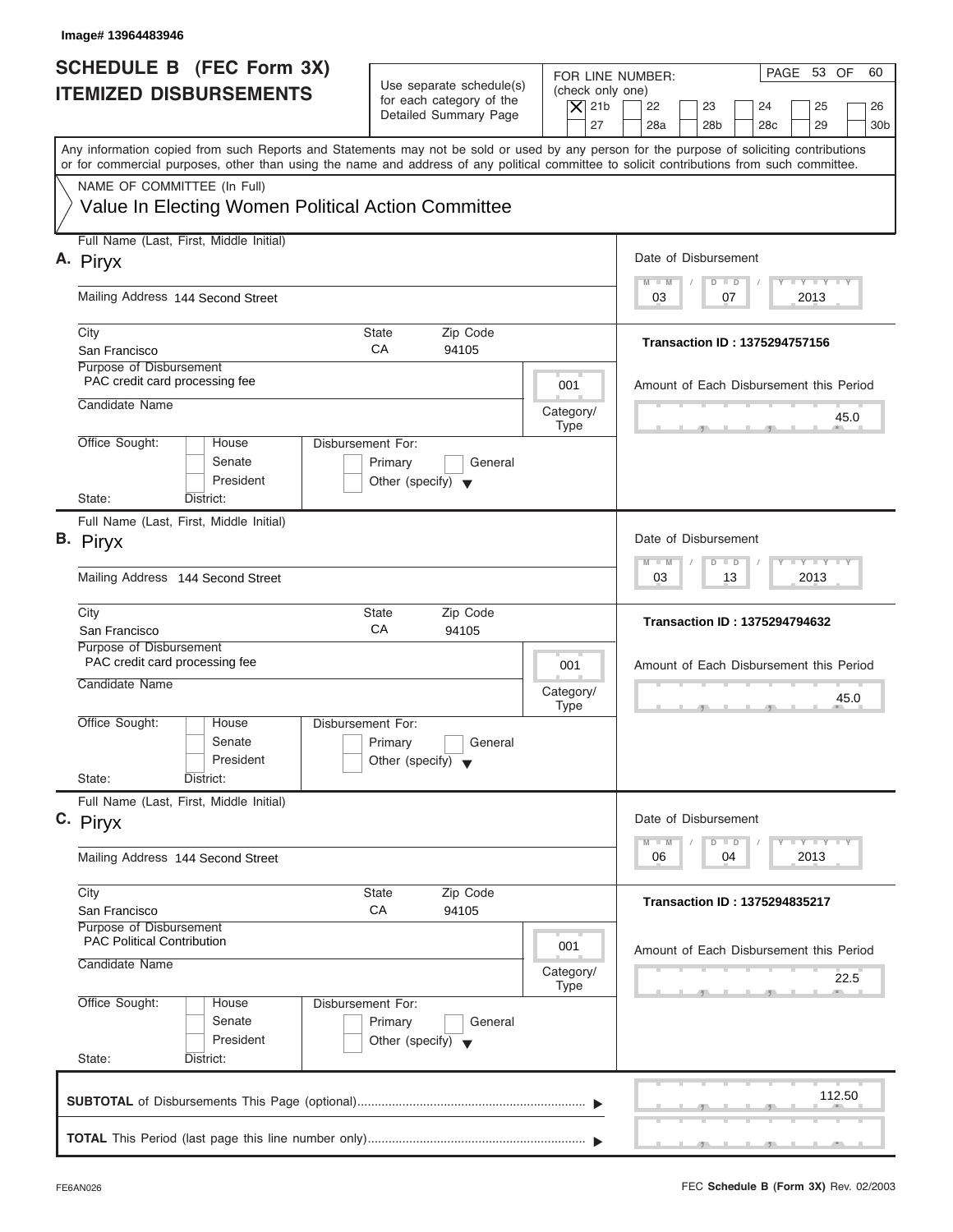| Image# 13964483947                                                                                                                                                                                                                                                                      |                                                                                 |                                                                  |                                                                                                                                                                                                                                                              |
|-----------------------------------------------------------------------------------------------------------------------------------------------------------------------------------------------------------------------------------------------------------------------------------------|---------------------------------------------------------------------------------|------------------------------------------------------------------|--------------------------------------------------------------------------------------------------------------------------------------------------------------------------------------------------------------------------------------------------------------|
| <b>SCHEDULE B</b> (FEC Form 3X)<br><b>ITEMIZED DISBURSEMENTS</b>                                                                                                                                                                                                                        | Use separate schedule(s)<br>for each category of the<br>Detailed Summary Page   | FOR LINE NUMBER:<br>(check only one)<br>$\overline{X}$ 21b<br>27 | PAGE 54 OF<br>60<br>22<br>23<br>24<br>25<br>26<br>28a<br>28 <sub>b</sub><br>29<br>28 <sub>c</sub><br>30 <sub>b</sub>                                                                                                                                         |
| Any information copied from such Reports and Statements may not be sold or used by any person for the purpose of soliciting contributions<br>or for commercial purposes, other than using the name and address of any political committee to solicit contributions from such committee. |                                                                                 |                                                                  |                                                                                                                                                                                                                                                              |
| NAME OF COMMITTEE (In Full)<br>Value In Electing Women Political Action Committee                                                                                                                                                                                                       |                                                                                 |                                                                  |                                                                                                                                                                                                                                                              |
| Full Name (Last, First, Middle Initial)<br>A. Piryx                                                                                                                                                                                                                                     |                                                                                 |                                                                  | Date of Disbursement                                                                                                                                                                                                                                         |
| Mailing Address 144 Second Street                                                                                                                                                                                                                                                       |                                                                                 |                                                                  | $T - Y = T - Y = T - Y$<br>$M - M$<br>$D$ $D$<br>2013<br>06<br>11                                                                                                                                                                                            |
| City<br>San Francisco                                                                                                                                                                                                                                                                   | State<br>Zip Code<br>CA<br>94105                                                |                                                                  | Transaction ID: 1375294885206                                                                                                                                                                                                                                |
| Purpose of Disbursement<br>PAC credit card processing fee                                                                                                                                                                                                                               |                                                                                 | 001                                                              | Amount of Each Disbursement this Period                                                                                                                                                                                                                      |
| Candidate Name                                                                                                                                                                                                                                                                          |                                                                                 | Category/<br><b>Type</b>                                         | 11.25                                                                                                                                                                                                                                                        |
| Office Sought:<br>House<br>Senate<br>President                                                                                                                                                                                                                                          | Disbursement For:<br>Primary<br>General<br>Other (specify) $\blacktriangledown$ |                                                                  |                                                                                                                                                                                                                                                              |
| State:<br>District:<br>Full Name (Last, First, Middle Initial)<br>B. Piryx                                                                                                                                                                                                              |                                                                                 |                                                                  | Date of Disbursement                                                                                                                                                                                                                                         |
| Mailing Address 144 Second Street                                                                                                                                                                                                                                                       |                                                                                 |                                                                  | <b>LEYTEY LEY</b><br>$M - M$<br>$D$ $D$<br>2013<br>06<br>04                                                                                                                                                                                                  |
| City<br>San Francisco                                                                                                                                                                                                                                                                   | Zip Code<br><b>State</b><br>CA<br>94105                                         |                                                                  | <b>Transaction ID: 1375301742557</b>                                                                                                                                                                                                                         |
| Purpose of Disbursement<br>PAC credit card processing fee<br>Candidate Name                                                                                                                                                                                                             |                                                                                 | 001<br>Category/<br><b>Type</b>                                  | Amount of Each Disbursement this Period<br>11.25                                                                                                                                                                                                             |
| Office Sought:<br>House<br>Senate<br>President<br>State:<br>District:                                                                                                                                                                                                                   | Disbursement For:<br>Primary<br>General<br>Other (specify) $\blacktriangledown$ |                                                                  |                                                                                                                                                                                                                                                              |
| Full Name (Last, First, Middle Initial)<br>C. Shamrock Advisors, LLC                                                                                                                                                                                                                    |                                                                                 |                                                                  | Date of Disbursement<br>$\frac{1}{2}$ $\frac{1}{2}$ $\frac{1}{2}$ $\frac{1}{2}$ $\frac{1}{2}$ $\frac{1}{2}$ $\frac{1}{2}$ $\frac{1}{2}$ $\frac{1}{2}$ $\frac{1}{2}$ $\frac{1}{2}$ $\frac{1}{2}$ $\frac{1}{2}$<br>$M - M$<br>$\widehat{\mathsf{D}}$<br>$\Box$ |
| Mailing Address 3106 Russell Road                                                                                                                                                                                                                                                       |                                                                                 |                                                                  | 2013<br>06<br>03                                                                                                                                                                                                                                             |
| City<br>Alexandria                                                                                                                                                                                                                                                                      | Zip Code<br>State<br>VA<br>22305                                                |                                                                  | <b>Transaction ID: 1375289900275</b>                                                                                                                                                                                                                         |
| Purpose of Disbursement<br>PAC Fundraising Retainer<br>Candidate Name                                                                                                                                                                                                                   |                                                                                 | 001<br>Category/                                                 | Amount of Each Disbursement this Period<br>10000.0                                                                                                                                                                                                           |
| Office Sought:<br>House<br>Senate<br>President<br>State:<br>District:                                                                                                                                                                                                                   | Disbursement For:<br>Primary<br>General<br>Other (specify) $\blacktriangledown$ | <b>Type</b>                                                      |                                                                                                                                                                                                                                                              |
|                                                                                                                                                                                                                                                                                         |                                                                                 |                                                                  | 10022.50                                                                                                                                                                                                                                                     |
|                                                                                                                                                                                                                                                                                         |                                                                                 |                                                                  |                                                                                                                                                                                                                                                              |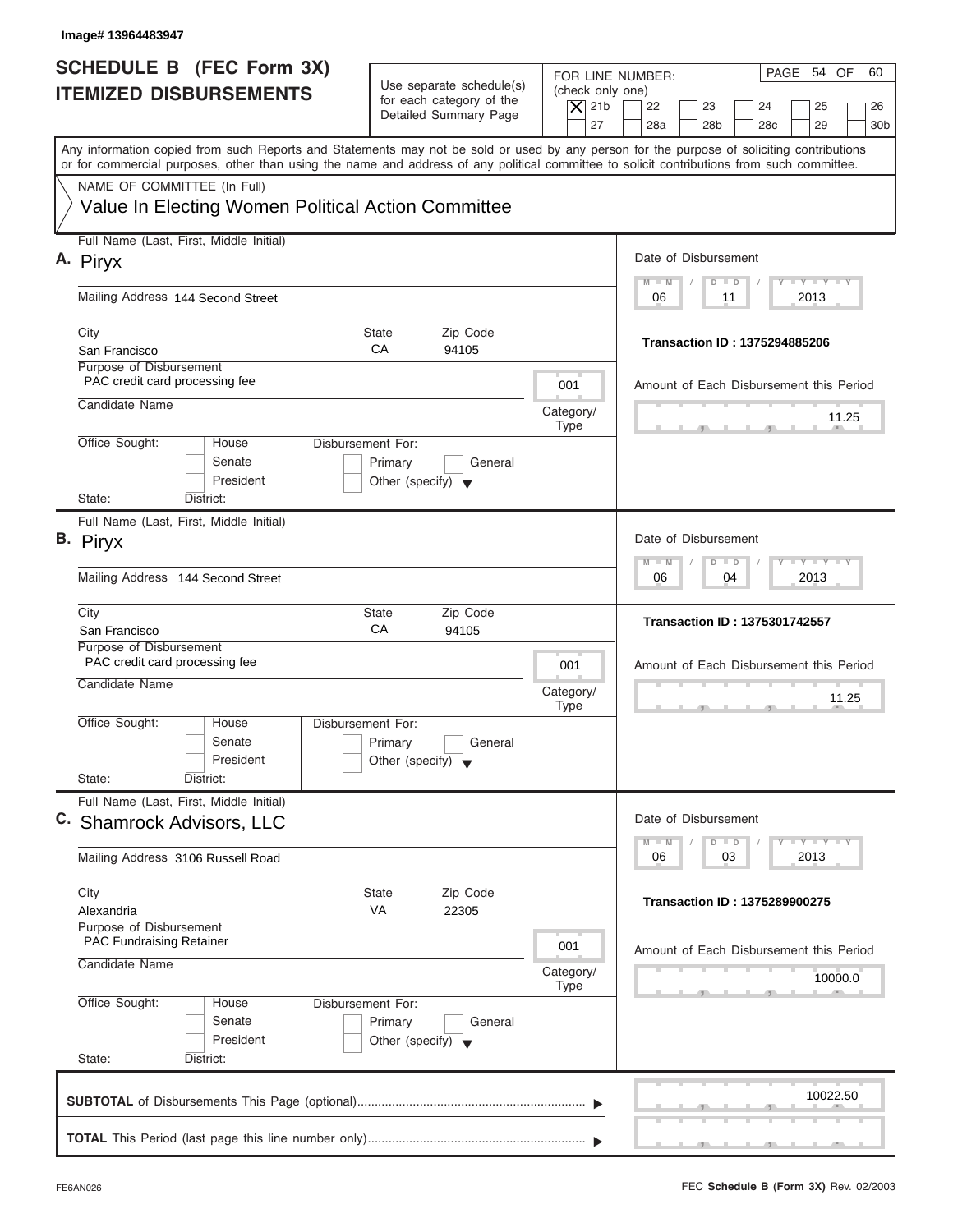| <b>SCHEDULE B (FEC Form 3X)</b><br>Use separate schedule(s)<br><b>ITEMIZED DISBURSEMENTS</b><br>for each category of the<br>Detailed Summary Page<br>Any information copied from such Reports and Statements may not be sold or used by any person for the purpose of soliciting contributions<br>or for commercial purposes, other than using the name and address of any political committee to solicit contributions from such committee.<br>NAME OF COMMITTEE (In Full)<br>Value In Electing Women Political Action Committee<br>Full Name (Last, First, Middle Initial)<br>Mailing Address 3106 Russell Road<br>City<br>Zip Code<br>State<br><b>VA</b><br>Alexandria<br>22305<br>Purpose of Disbursement<br>PAC fundraising retainer and expenses<br>Candidate Name<br>Office Sought:<br><b>Disbursement For:</b><br>House<br>Senate<br>Primary<br>General<br>President<br>Other (specify) $\blacktriangledown$<br>State:<br>District:<br>Full Name (Last, First, Middle Initial)<br>Mailing Address 223 Pennsylvania Ave. SE<br>City<br>Zip Code<br><b>State</b><br>DC<br>Washington<br>20003 | FOR LINE NUMBER:<br>(check only one)<br>$ \mathsf{X} $ 21b<br>27<br>001 | PAGE 55 OF<br>60<br>22<br>23<br>25<br>24<br>26<br>28a<br>28 <sub>b</sub><br>28 <sub>c</sub><br>29<br>30 <sub>b</sub><br>Date of Disbursement<br>$T - Y = T - Y = T - Y$<br>$D$ $D$<br>$M - M$<br>03<br>2013<br>12 |
|-----------------------------------------------------------------------------------------------------------------------------------------------------------------------------------------------------------------------------------------------------------------------------------------------------------------------------------------------------------------------------------------------------------------------------------------------------------------------------------------------------------------------------------------------------------------------------------------------------------------------------------------------------------------------------------------------------------------------------------------------------------------------------------------------------------------------------------------------------------------------------------------------------------------------------------------------------------------------------------------------------------------------------------------------------------------------------------------------------|-------------------------------------------------------------------------|-------------------------------------------------------------------------------------------------------------------------------------------------------------------------------------------------------------------|
| A. Shamrock Advisors, LLC<br>B. Sonoma Restaurant                                                                                                                                                                                                                                                                                                                                                                                                                                                                                                                                                                                                                                                                                                                                                                                                                                                                                                                                                                                                                                                   |                                                                         |                                                                                                                                                                                                                   |
|                                                                                                                                                                                                                                                                                                                                                                                                                                                                                                                                                                                                                                                                                                                                                                                                                                                                                                                                                                                                                                                                                                     |                                                                         |                                                                                                                                                                                                                   |
|                                                                                                                                                                                                                                                                                                                                                                                                                                                                                                                                                                                                                                                                                                                                                                                                                                                                                                                                                                                                                                                                                                     |                                                                         |                                                                                                                                                                                                                   |
|                                                                                                                                                                                                                                                                                                                                                                                                                                                                                                                                                                                                                                                                                                                                                                                                                                                                                                                                                                                                                                                                                                     |                                                                         |                                                                                                                                                                                                                   |
|                                                                                                                                                                                                                                                                                                                                                                                                                                                                                                                                                                                                                                                                                                                                                                                                                                                                                                                                                                                                                                                                                                     |                                                                         |                                                                                                                                                                                                                   |
|                                                                                                                                                                                                                                                                                                                                                                                                                                                                                                                                                                                                                                                                                                                                                                                                                                                                                                                                                                                                                                                                                                     |                                                                         | Transaction ID: 1375290212723                                                                                                                                                                                     |
|                                                                                                                                                                                                                                                                                                                                                                                                                                                                                                                                                                                                                                                                                                                                                                                                                                                                                                                                                                                                                                                                                                     |                                                                         | Amount of Each Disbursement this Period                                                                                                                                                                           |
|                                                                                                                                                                                                                                                                                                                                                                                                                                                                                                                                                                                                                                                                                                                                                                                                                                                                                                                                                                                                                                                                                                     | Category/<br><b>Type</b>                                                | 18633.58                                                                                                                                                                                                          |
|                                                                                                                                                                                                                                                                                                                                                                                                                                                                                                                                                                                                                                                                                                                                                                                                                                                                                                                                                                                                                                                                                                     |                                                                         |                                                                                                                                                                                                                   |
|                                                                                                                                                                                                                                                                                                                                                                                                                                                                                                                                                                                                                                                                                                                                                                                                                                                                                                                                                                                                                                                                                                     |                                                                         | Date of Disbursement<br>$-1 - Y - 1 - Y - 1 - Y$<br>$M - M$<br>$\overline{D}$<br>$\Box$<br>2013<br>03<br>12                                                                                                       |
|                                                                                                                                                                                                                                                                                                                                                                                                                                                                                                                                                                                                                                                                                                                                                                                                                                                                                                                                                                                                                                                                                                     |                                                                         | <b>Transaction ID: 1375290343366</b>                                                                                                                                                                              |
| Purpose of Disbursement<br>PAC food and beverage<br>Candidate Name                                                                                                                                                                                                                                                                                                                                                                                                                                                                                                                                                                                                                                                                                                                                                                                                                                                                                                                                                                                                                                  | 001<br>Category/<br><b>Type</b>                                         | Amount of Each Disbursement this Period<br>7477.26                                                                                                                                                                |
| Office Sought:<br>House<br>Disbursement For:<br>Senate<br>Primary<br>General<br>President<br>Other (specify) $\blacktriangledown$<br>State:<br>District:                                                                                                                                                                                                                                                                                                                                                                                                                                                                                                                                                                                                                                                                                                                                                                                                                                                                                                                                            |                                                                         | [MEMO ITEM]                                                                                                                                                                                                       |
| Full Name (Last, First, Middle Initial)<br>C. The Capitol Hill Club                                                                                                                                                                                                                                                                                                                                                                                                                                                                                                                                                                                                                                                                                                                                                                                                                                                                                                                                                                                                                                 |                                                                         | Date of Disbursement<br>$T - Y$ $T - Y$<br>$M - M$<br>$\Box$<br>D                                                                                                                                                 |
| Mailing Address 300 First Street SE                                                                                                                                                                                                                                                                                                                                                                                                                                                                                                                                                                                                                                                                                                                                                                                                                                                                                                                                                                                                                                                                 |                                                                         | 2013<br>03<br>12                                                                                                                                                                                                  |
| City<br>Zip Code<br><b>State</b><br>DC<br>20003<br>Washington                                                                                                                                                                                                                                                                                                                                                                                                                                                                                                                                                                                                                                                                                                                                                                                                                                                                                                                                                                                                                                       |                                                                         | <b>Transaction ID: 1375290452218</b>                                                                                                                                                                              |
| Purpose of Disbursement<br>PAC food and beverage<br>Candidate Name                                                                                                                                                                                                                                                                                                                                                                                                                                                                                                                                                                                                                                                                                                                                                                                                                                                                                                                                                                                                                                  | 001<br>Category/<br><b>Type</b>                                         | Amount of Each Disbursement this Period<br>1156.32                                                                                                                                                                |
| Office Sought:<br>Disbursement For:<br>House<br>Senate<br>Primary<br>General<br>President<br>Other (specify) $\blacktriangledown$<br>State:<br>District:                                                                                                                                                                                                                                                                                                                                                                                                                                                                                                                                                                                                                                                                                                                                                                                                                                                                                                                                            |                                                                         | [MEMO ITEM]                                                                                                                                                                                                       |
|                                                                                                                                                                                                                                                                                                                                                                                                                                                                                                                                                                                                                                                                                                                                                                                                                                                                                                                                                                                                                                                                                                     |                                                                         |                                                                                                                                                                                                                   |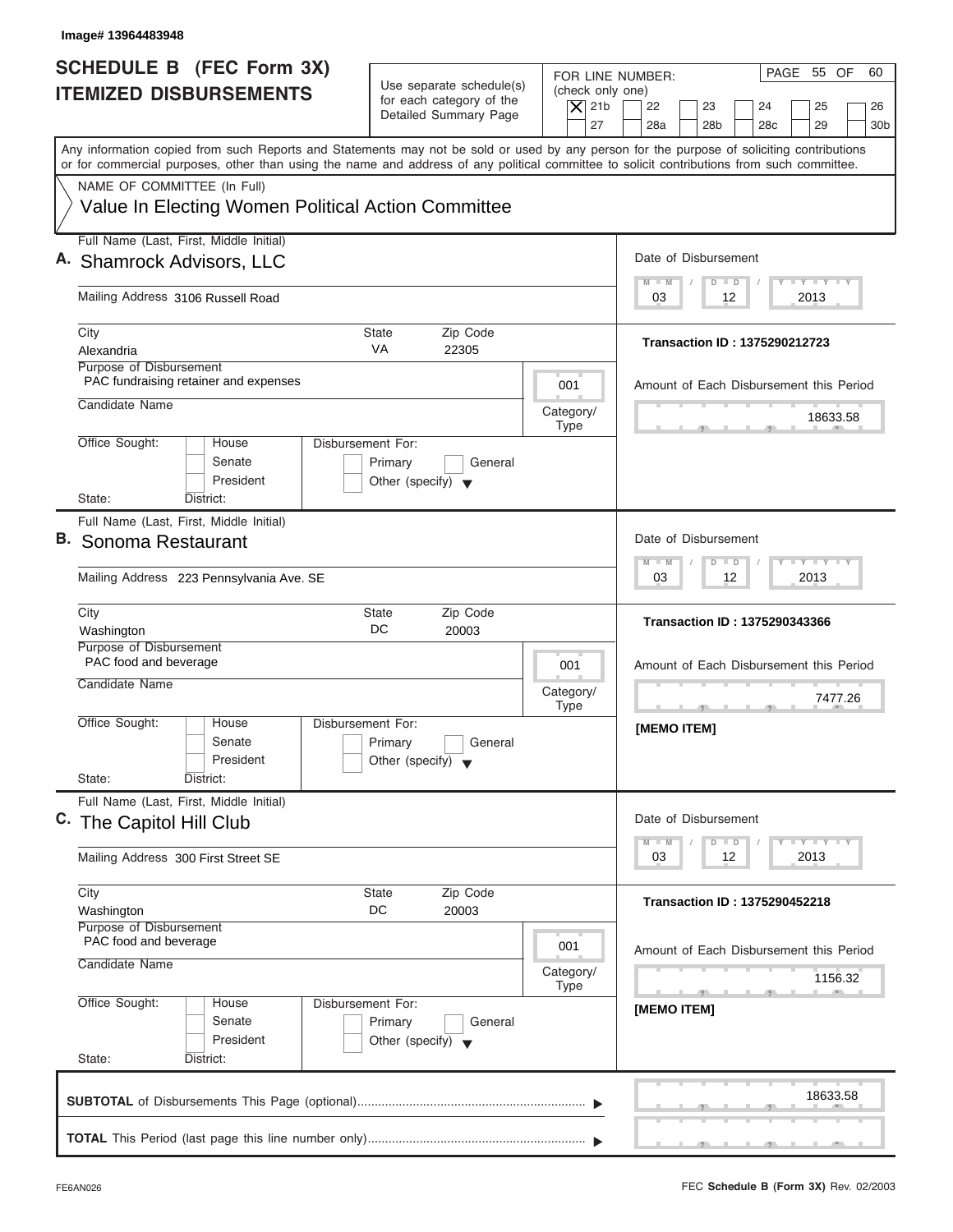| Image# 13964483949                                                                                                                                                                                                                                                                      |                                                      |                          |                                            |                                                    |
|-----------------------------------------------------------------------------------------------------------------------------------------------------------------------------------------------------------------------------------------------------------------------------------------|------------------------------------------------------|--------------------------|--------------------------------------------|----------------------------------------------------|
| <b>SCHEDULE B (FEC Form 3X)</b>                                                                                                                                                                                                                                                         |                                                      | FOR LINE NUMBER:         |                                            | PAGE 56 OF<br>60                                   |
| <b>ITEMIZED DISBURSEMENTS</b>                                                                                                                                                                                                                                                           | Use separate schedule(s)<br>for each category of the | (check only one)         |                                            |                                                    |
|                                                                                                                                                                                                                                                                                         | Detailed Summary Page                                | $\overline{X}$ 21b<br>27 | 22<br>23<br>28a<br>28 <sub>b</sub>         | 24<br>25<br>26<br>28c<br>29<br>30 <sub>b</sub>     |
|                                                                                                                                                                                                                                                                                         |                                                      |                          |                                            |                                                    |
| Any information copied from such Reports and Statements may not be sold or used by any person for the purpose of soliciting contributions<br>or for commercial purposes, other than using the name and address of any political committee to solicit contributions from such committee. |                                                      |                          |                                            |                                                    |
| NAME OF COMMITTEE (In Full)                                                                                                                                                                                                                                                             |                                                      |                          |                                            |                                                    |
| Value In Electing Women Political Action Committee                                                                                                                                                                                                                                      |                                                      |                          |                                            |                                                    |
| Full Name (Last, First, Middle Initial)                                                                                                                                                                                                                                                 |                                                      |                          |                                            |                                                    |
| A. Shamrock Advisors, LLC                                                                                                                                                                                                                                                               |                                                      |                          | Date of Disbursement                       |                                                    |
| Mailing Address 3106 Russell Road                                                                                                                                                                                                                                                       |                                                      |                          | $M - M$<br>$\Box$<br>$\Box$<br>19<br>04    | <b>TY TY TY</b><br>2013                            |
| City                                                                                                                                                                                                                                                                                    | State<br>Zip Code                                    |                          |                                            |                                                    |
| Alexandria                                                                                                                                                                                                                                                                              | VA<br>22305                                          |                          | <b>Transaction ID: 1375290554867</b>       |                                                    |
| Purpose of Disbursement<br>PAC fundraising retainer                                                                                                                                                                                                                                     |                                                      | 001                      |                                            | Amount of Each Disbursement this Period            |
| Candidate Name                                                                                                                                                                                                                                                                          |                                                      | Category/                |                                            |                                                    |
|                                                                                                                                                                                                                                                                                         |                                                      | <b>Type</b>              |                                            | 5000.0                                             |
| Office Sought:<br>House<br>Senate                                                                                                                                                                                                                                                       | <b>Disbursement For:</b><br>General                  |                          |                                            |                                                    |
| President                                                                                                                                                                                                                                                                               | Primary<br>Other (specify) $\blacktriangledown$      |                          |                                            |                                                    |
| State:<br>District:                                                                                                                                                                                                                                                                     |                                                      |                          |                                            |                                                    |
| Full Name (Last, First, Middle Initial)                                                                                                                                                                                                                                                 |                                                      |                          |                                            |                                                    |
| <b>B.</b> United Parcel Service Inc. PAC                                                                                                                                                                                                                                                |                                                      |                          | Date of Disbursement                       |                                                    |
| Mailing Address 55 Glenlake Parkway, NE                                                                                                                                                                                                                                                 |                                                      |                          | $M - M$<br>$\blacksquare$<br>D<br>06<br>10 | $-1 - Y - 1 - Y - 1 - Y$<br>2013                   |
|                                                                                                                                                                                                                                                                                         |                                                      |                          |                                            |                                                    |
| City<br>Atlanta                                                                                                                                                                                                                                                                         | <b>State</b><br>Zip Code<br>GA<br>30328              |                          | <b>Transaction ID: 1375294646523</b>       |                                                    |
| Purpose of Disbursement                                                                                                                                                                                                                                                                 |                                                      |                          |                                            |                                                    |
| Inkind                                                                                                                                                                                                                                                                                  |                                                      | 001                      |                                            | Amount of Each Disbursement this Period            |
| Candidate Name                                                                                                                                                                                                                                                                          |                                                      | Category/                |                                            | 2120.0                                             |
| Office Sought:<br>House                                                                                                                                                                                                                                                                 | Disbursement For:                                    | <b>Type</b>              |                                            | $-7$                                               |
| Senate                                                                                                                                                                                                                                                                                  | Primary<br>General                                   |                          |                                            | PAC Received In-Kind: Food, Beverage, and Facility |
| President                                                                                                                                                                                                                                                                               | Other (specify) $\blacktriangledown$                 |                          | Usage                                      |                                                    |
| State:<br>District:                                                                                                                                                                                                                                                                     |                                                      |                          |                                            |                                                    |
| Full Name (Last, First, Middle Initial)                                                                                                                                                                                                                                                 |                                                      |                          | Date of Disbursement                       |                                                    |
| C. Williams & Jensen, PLLC                                                                                                                                                                                                                                                              |                                                      |                          | M<br>W<br>D<br>$\blacksquare$              | $T - Y$ $T - Y$                                    |
| Mailing Address 701 8th Street, NW                                                                                                                                                                                                                                                      |                                                      |                          | 06<br>06                                   | 2013                                               |
| Suite 500<br>City                                                                                                                                                                                                                                                                       | Zip Code<br><b>State</b>                             |                          |                                            |                                                    |
| Washington                                                                                                                                                                                                                                                                              | DC<br>20001                                          |                          | <b>Transaction ID: 1375291390982</b>       |                                                    |
| Purpose of Disbursement<br>PAC Legal Retainer/Postage/Courier                                                                                                                                                                                                                           |                                                      |                          |                                            |                                                    |
| Candidate Name                                                                                                                                                                                                                                                                          |                                                      | 001                      |                                            | Amount of Each Disbursement this Period            |
|                                                                                                                                                                                                                                                                                         |                                                      | Category/<br>Type        |                                            | 3082.6                                             |
| Office Sought:<br>House                                                                                                                                                                                                                                                                 | Disbursement For:                                    |                          |                                            |                                                    |
| Senate                                                                                                                                                                                                                                                                                  | Primary<br>General                                   |                          |                                            |                                                    |
| President<br>State:<br>District:                                                                                                                                                                                                                                                        | Other (specify) $\blacktriangledown$                 |                          |                                            |                                                    |
|                                                                                                                                                                                                                                                                                         |                                                      |                          |                                            |                                                    |
|                                                                                                                                                                                                                                                                                         |                                                      |                          |                                            | 10202.60                                           |
|                                                                                                                                                                                                                                                                                         |                                                      |                          |                                            |                                                    |
|                                                                                                                                                                                                                                                                                         |                                                      |                          |                                            |                                                    |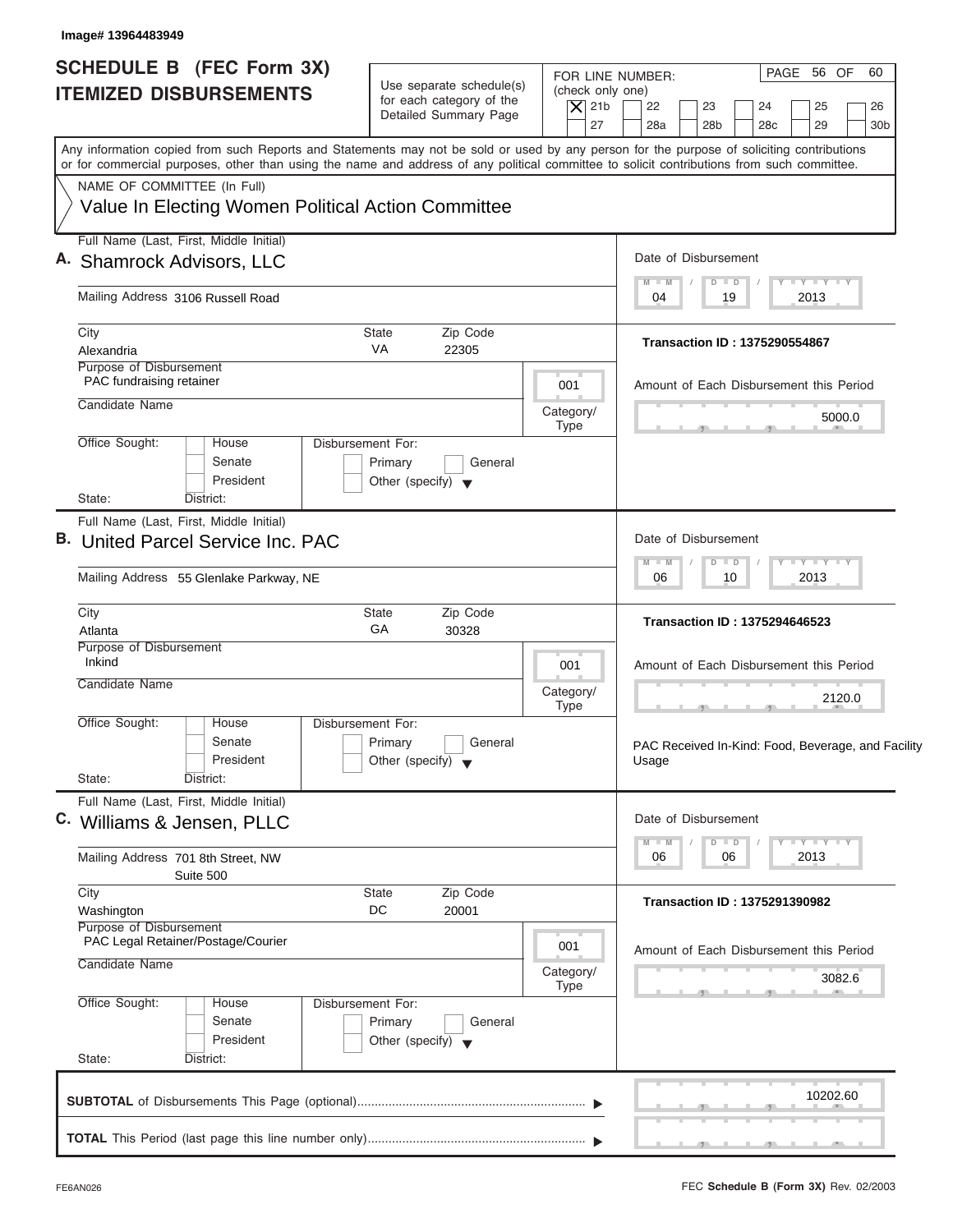| Image# 13964483950                                                                                                                                                                                                                                                                      |                                                                               |                                                                  |                                                                                                                      |
|-----------------------------------------------------------------------------------------------------------------------------------------------------------------------------------------------------------------------------------------------------------------------------------------|-------------------------------------------------------------------------------|------------------------------------------------------------------|----------------------------------------------------------------------------------------------------------------------|
| SCHEDULE B (FEC Form 3X)<br><b>ITEMIZED DISBURSEMENTS</b>                                                                                                                                                                                                                               | Use separate schedule(s)<br>for each category of the<br>Detailed Summary Page | FOR LINE NUMBER:<br>(check only one)<br>$\overline{X}$ 21b<br>27 | PAGE 57 OF<br>60<br>22<br>23<br>24<br>25<br>26<br>28a<br>28 <sub>b</sub><br>29<br>28 <sub>c</sub><br>30 <sub>b</sub> |
| Any information copied from such Reports and Statements may not be sold or used by any person for the purpose of soliciting contributions<br>or for commercial purposes, other than using the name and address of any political committee to solicit contributions from such committee. |                                                                               |                                                                  |                                                                                                                      |
| NAME OF COMMITTEE (In Full)<br>Value In Electing Women Political Action Committee                                                                                                                                                                                                       |                                                                               |                                                                  |                                                                                                                      |
| Full Name (Last, First, Middle Initial)<br>A. Williams & Jensen, PLLC                                                                                                                                                                                                                   |                                                                               |                                                                  | Date of Disbursement                                                                                                 |
| Mailing Address 701 8th Street, NW<br>Suite 500                                                                                                                                                                                                                                         |                                                                               |                                                                  | $T - Y = T - Y = T - Y$<br>$M - M$<br>$D$ $D$<br>08<br>2013<br>01                                                    |
| City<br>Washington                                                                                                                                                                                                                                                                      | Zip Code<br>State<br>DC<br>20001                                              |                                                                  | Transaction ID: 1375291446329                                                                                        |
| Purpose of Disbursement<br>PAC Legal Retainer/Postage/Courier                                                                                                                                                                                                                           |                                                                               | 001                                                              | Amount of Each Disbursement this Period                                                                              |
| Candidate Name                                                                                                                                                                                                                                                                          |                                                                               | Category/<br><b>Type</b>                                         | 6109.33                                                                                                              |
| Office Sought:<br>Disbursement For:<br>House<br>Senate<br>President<br>State:<br>District:                                                                                                                                                                                              | Primary<br>General<br>Other (specify) $\blacktriangledown$                    |                                                                  |                                                                                                                      |
| Full Name (Last, First, Middle Initial)<br>B. Williams & Jensen, PLLC                                                                                                                                                                                                                   |                                                                               |                                                                  | Date of Disbursement<br>$-1 - Y - 1 - Y - 1 - Y$<br>$\Box$<br>$M - M$<br>$\overline{D}$                              |
| Mailing Address 701 8th Street, NW<br>Suite 500                                                                                                                                                                                                                                         |                                                                               |                                                                  | 2013<br>01<br>30                                                                                                     |
| City<br>Washington                                                                                                                                                                                                                                                                      | Zip Code<br><b>State</b><br>DC<br>20001                                       |                                                                  | <b>Transaction ID: 1375291571021</b>                                                                                 |
| Purpose of Disbursement<br>PAC Legal Retainer/Postage/Courier<br>Candidate Name                                                                                                                                                                                                         |                                                                               | 001                                                              | Amount of Each Disbursement this Period                                                                              |
|                                                                                                                                                                                                                                                                                         |                                                                               | Category/<br><b>Type</b>                                         | 6181.55<br>$-7$                                                                                                      |
| Office Sought:<br>House<br>Disbursement For:<br>Senate<br>President<br>State:                                                                                                                                                                                                           | Primary<br>General<br>Other (specify) $\blacktriangledown$                    |                                                                  |                                                                                                                      |
| District:<br>Full Name (Last, First, Middle Initial)                                                                                                                                                                                                                                    |                                                                               |                                                                  |                                                                                                                      |
| C.<br><b>Mailing Address</b>                                                                                                                                                                                                                                                            |                                                                               |                                                                  | Date of Disbursement<br>$D$ $D$<br>$Y - Y - Y - Y - Y$<br>$M - M$                                                    |
| City                                                                                                                                                                                                                                                                                    | Zip Code<br><b>State</b>                                                      |                                                                  |                                                                                                                      |
|                                                                                                                                                                                                                                                                                         |                                                                               |                                                                  |                                                                                                                      |
| Purpose of Disbursement<br>Candidate Name                                                                                                                                                                                                                                               |                                                                               | Category/                                                        | Amount of Each Disbursement this Period                                                                              |
| Office Sought:<br>Disbursement For:<br>House<br>Senate<br>President<br>State:<br>District:                                                                                                                                                                                              | Primary<br>General<br>Other (specify) $\blacktriangledown$                    | Type                                                             |                                                                                                                      |
|                                                                                                                                                                                                                                                                                         |                                                                               |                                                                  | 12290.88                                                                                                             |
|                                                                                                                                                                                                                                                                                         |                                                                               |                                                                  | 51464.56                                                                                                             |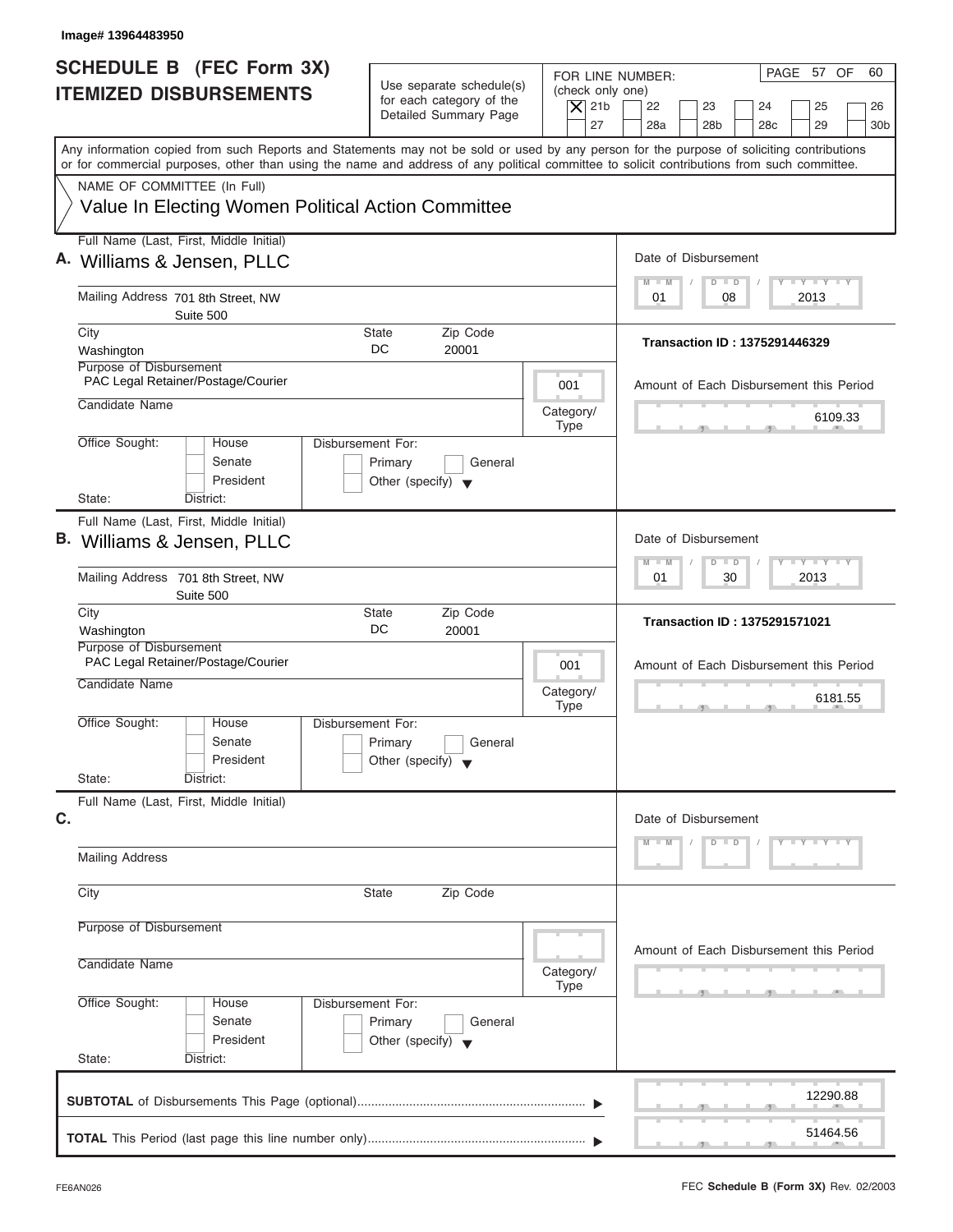| Image# 13964483951                                                                                                                                                                                                                                                                      |                                                                               |                                                               |                                                                                                                                                 |
|-----------------------------------------------------------------------------------------------------------------------------------------------------------------------------------------------------------------------------------------------------------------------------------------|-------------------------------------------------------------------------------|---------------------------------------------------------------|-------------------------------------------------------------------------------------------------------------------------------------------------|
| <b>SCHEDULE B</b> (FEC Form 3X)<br><b>ITEMIZED DISBURSEMENTS</b>                                                                                                                                                                                                                        | Use separate schedule(s)<br>for each category of the<br>Detailed Summary Page | FOR LINE NUMBER:<br>(check only one)<br>21 <sub>b</sub><br>27 | PAGE 58 OF<br>60<br>22<br>$ \boldsymbol{\times} $<br>23<br>25<br>24<br>26<br>28a<br>28 <sub>b</sub><br>28 <sub>c</sub><br>29<br>30 <sub>b</sub> |
| Any information copied from such Reports and Statements may not be sold or used by any person for the purpose of soliciting contributions<br>or for commercial purposes, other than using the name and address of any political committee to solicit contributions from such committee. |                                                                               |                                                               |                                                                                                                                                 |
| NAME OF COMMITTEE (In Full)<br>Value In Electing Women Political Action Committee                                                                                                                                                                                                       |                                                                               |                                                               |                                                                                                                                                 |
| Full Name (Last, First, Middle Initial)<br>A. Capito for West Virginia                                                                                                                                                                                                                  |                                                                               |                                                               | Date of Disbursement                                                                                                                            |
| Mailing Address PO BOX 11519                                                                                                                                                                                                                                                            |                                                                               |                                                               | $I - Y - I - Y - I - Y$<br>$M - M$<br>$D$ $D$<br>2013<br>03<br>12                                                                               |
| City<br>Charleston                                                                                                                                                                                                                                                                      | Zip Code<br>State<br>WV<br>25339                                              |                                                               | Transaction ID: 1375292416228                                                                                                                   |
| Purpose of Disbursement<br><b>PAC Political Contribution</b><br>Candidate Name                                                                                                                                                                                                          |                                                                               | 011                                                           | Amount of Each Disbursement this Period                                                                                                         |
| <b>Shelley Moore Capito</b><br>Office Sought:<br>House                                                                                                                                                                                                                                  | Disbursement For: 2014                                                        | Category/<br><b>Type</b>                                      | 5000.0                                                                                                                                          |
| Senate<br>President<br>State:<br>WV<br>District:<br>00                                                                                                                                                                                                                                  | Primary<br>General<br>Other (specify) $\blacktriangledown$                    |                                                               |                                                                                                                                                 |
| Full Name (Last, First, Middle Initial)<br>B. Collins for Senator                                                                                                                                                                                                                       |                                                                               |                                                               | Date of Disbursement                                                                                                                            |
| Mailing Address PO BOX 1096                                                                                                                                                                                                                                                             |                                                                               |                                                               | $-1 - Y - 1 - Y - 1 - Y$<br>$M - M$<br>$\Box$<br>D<br>29<br>2013<br>04                                                                          |
| City<br><b>BANGOR</b>                                                                                                                                                                                                                                                                   | <b>State</b><br>Zip Code<br>ME<br>04402                                       |                                                               | <b>Transaction ID: 1375291218285</b>                                                                                                            |
| Purpose of Disbursement<br><b>PAC Political Contribution</b><br>Candidate Name                                                                                                                                                                                                          |                                                                               | 011                                                           | Amount of Each Disbursement this Period                                                                                                         |
| Susan M. Collins<br>Office Sought:<br>House                                                                                                                                                                                                                                             | Disbursement For:<br>2014                                                     | Category/<br><b>Type</b>                                      | 5000.0                                                                                                                                          |
| Senate<br>President<br>State:<br>ME<br>District:<br>$00\,$                                                                                                                                                                                                                              | Primary<br>General<br>Other (specify)                                         |                                                               |                                                                                                                                                 |
| Full Name (Last, First, Middle Initial)<br>C. Donna Sheldon for Congress, Inc.                                                                                                                                                                                                          |                                                                               |                                                               | Date of Disbursement                                                                                                                            |
| Mailing Address PO BOX 1189                                                                                                                                                                                                                                                             |                                                                               |                                                               | $\mathbf{I}$ $\mathbf{Y}$ $\mathbf{I}$ $\mathbf{Y}$ $\mathbf{I}$ $\mathbf{Y}$<br>$M - M$<br>D<br>$\Box$<br>06<br>20<br>2013                     |
| City<br>Monroe                                                                                                                                                                                                                                                                          | Zip Code<br><b>State</b><br>GA<br>30655                                       |                                                               | Transaction ID: 1375292934958                                                                                                                   |
| Purpose of Disbursement<br><b>PAC Political Contribution</b><br>Candidate Name                                                                                                                                                                                                          |                                                                               | 011                                                           | Amount of Each Disbursement this Period                                                                                                         |
| Donna Sheldon<br>Office Sought:<br>House                                                                                                                                                                                                                                                | Disbursement For: 2014                                                        | Category/<br><b>Type</b>                                      | 5000.0                                                                                                                                          |
| Senate<br>President<br>State:<br>District:<br>GA<br>10                                                                                                                                                                                                                                  | Primary<br>General<br>Other (specify) $\blacktriangledown$                    |                                                               |                                                                                                                                                 |
|                                                                                                                                                                                                                                                                                         |                                                                               |                                                               | 15000.00                                                                                                                                        |
|                                                                                                                                                                                                                                                                                         |                                                                               |                                                               |                                                                                                                                                 |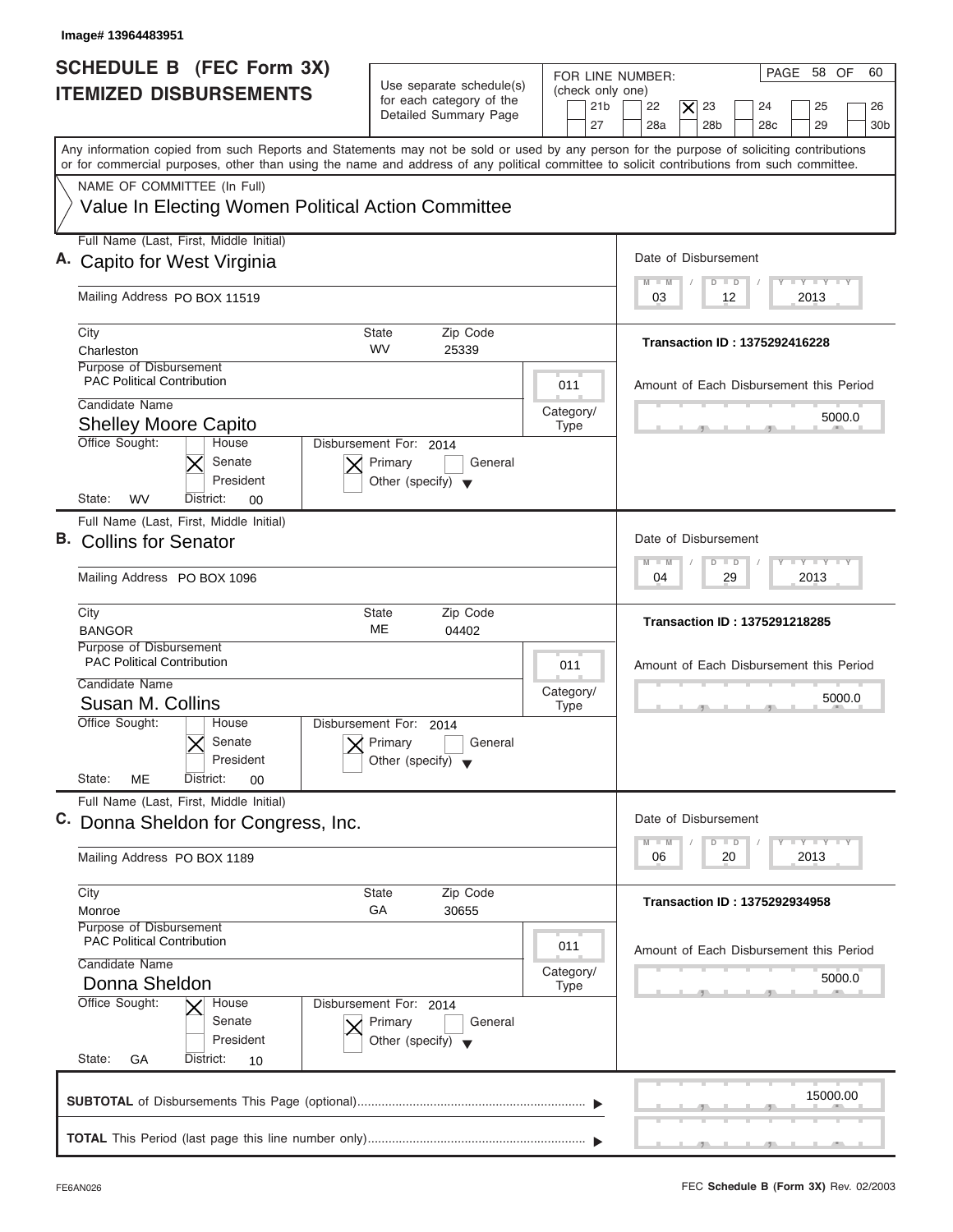| Image# 13964483952                                                                                                                                                                                                                                                                      |                                                                                      |                                                               |                                                                                                                                  |
|-----------------------------------------------------------------------------------------------------------------------------------------------------------------------------------------------------------------------------------------------------------------------------------------|--------------------------------------------------------------------------------------|---------------------------------------------------------------|----------------------------------------------------------------------------------------------------------------------------------|
| <b>SCHEDULE B</b> (FEC Form 3X)<br><b>ITEMIZED DISBURSEMENTS</b>                                                                                                                                                                                                                        | Use separate schedule(s)<br>for each category of the<br>Detailed Summary Page        | FOR LINE NUMBER:<br>(check only one)<br>21 <sub>b</sub><br>27 | PAGE 59 OF<br>60<br>22<br>$\times$<br>23<br>24<br>25<br>26<br>28a<br>28 <sub>b</sub><br>28 <sub>c</sub><br>29<br>30 <sub>b</sub> |
| Any information copied from such Reports and Statements may not be sold or used by any person for the purpose of soliciting contributions<br>or for commercial purposes, other than using the name and address of any political committee to solicit contributions from such committee. |                                                                                      |                                                               |                                                                                                                                  |
| NAME OF COMMITTEE (In Full)<br>Value In Electing Women Political Action Committee                                                                                                                                                                                                       |                                                                                      |                                                               |                                                                                                                                  |
| Full Name (Last, First, Middle Initial)<br>A. Elizabeth Emken for Congress                                                                                                                                                                                                              |                                                                                      |                                                               | Date of Disbursement                                                                                                             |
| Mailing Address 9321 SILVERBEND LANE                                                                                                                                                                                                                                                    |                                                                                      |                                                               | $I - Y - I - Y - I - Y$<br>$D$ $D$<br>$M - M$<br>2013<br>06<br>20                                                                |
| City<br><b>Elk Grove</b>                                                                                                                                                                                                                                                                | Zip Code<br>State<br>CA<br>95624                                                     |                                                               | Transaction ID: 1375294686030                                                                                                    |
| Purpose of Disbursement<br><b>PAC Political Contribution</b><br>Candidate Name                                                                                                                                                                                                          |                                                                                      | 011                                                           | Amount of Each Disbursement this Period                                                                                          |
| <b>Elizabeth Emken</b><br>Office Sought:<br>House                                                                                                                                                                                                                                       | Disbursement For: 2014                                                               | Category/<br><b>Type</b>                                      | 2500.0                                                                                                                           |
| Senate<br>President<br>State:<br>СA<br>District:<br>07                                                                                                                                                                                                                                  | Primary<br>General<br>Other (specify) $\blacktriangledown$                           |                                                               |                                                                                                                                  |
| Full Name (Last, First, Middle Initial)<br>B. Friends of Mia Love                                                                                                                                                                                                                       |                                                                                      |                                                               | Date of Disbursement                                                                                                             |
| Mailing Address 913 West Grouse Circle                                                                                                                                                                                                                                                  |                                                                                      |                                                               | $-1$ $-1$ $-1$ $-1$ $-1$<br>$M - M$<br>$\blacksquare$<br>D<br>2013<br>05<br>14                                                   |
| City<br>Saratoga Springs                                                                                                                                                                                                                                                                | State<br>Zip Code<br>UT<br>84045                                                     |                                                               | <b>Transaction ID: 1375289848208</b>                                                                                             |
| Purpose of Disbursement<br><b>PAC Political Contribution</b><br>Candidate Name                                                                                                                                                                                                          |                                                                                      | 011                                                           | Amount of Each Disbursement this Period                                                                                          |
| Mia Love<br>Office Sought:<br>$\overline{X}$ House<br>Senate                                                                                                                                                                                                                            | Disbursement For:<br>2014<br>Primary<br>General                                      | Category/<br><b>Type</b>                                      | 5000.0<br>__                                                                                                                     |
| President<br>State:<br>UT<br>District:<br>04                                                                                                                                                                                                                                            | Other (specify)                                                                      |                                                               |                                                                                                                                  |
| Full Name (Last, First, Middle Initial)<br>C. Friends of Susan Brooks                                                                                                                                                                                                                   |                                                                                      |                                                               | Date of Disbursement<br>$\mathbf{I}$ $\mathbf{Y}$ $\mathbf{I}$ $\mathbf{Y}$ $\mathbf{I}$ $\mathbf{Y}$<br>$M - M$<br>$\Box$<br>D  |
| Mailing Address 933 N. Meridian Street<br>Suite 230                                                                                                                                                                                                                                     |                                                                                      |                                                               | 2013<br>06<br>20                                                                                                                 |
| City<br>Indianapolis<br>Purpose of Disbursement                                                                                                                                                                                                                                         | State<br>Zip Code<br>IN<br>46260                                                     |                                                               | <b>Transaction ID: 1375290683620</b>                                                                                             |
| <b>PAC</b> contributions<br>Candidate Name                                                                                                                                                                                                                                              |                                                                                      | 011                                                           | Amount of Each Disbursement this Period                                                                                          |
| <b>Susan Brooks</b><br>Office Sought:<br>House<br>Senate<br>President<br>State:<br>IN<br>District:<br>05                                                                                                                                                                                | Disbursement For: 2014<br>Primary<br>General<br>Other (specify) $\blacktriangledown$ | Category/<br><b>Type</b>                                      | 5000.0                                                                                                                           |
|                                                                                                                                                                                                                                                                                         |                                                                                      |                                                               | 12500.00                                                                                                                         |
|                                                                                                                                                                                                                                                                                         |                                                                                      |                                                               | ___                                                                                                                              |